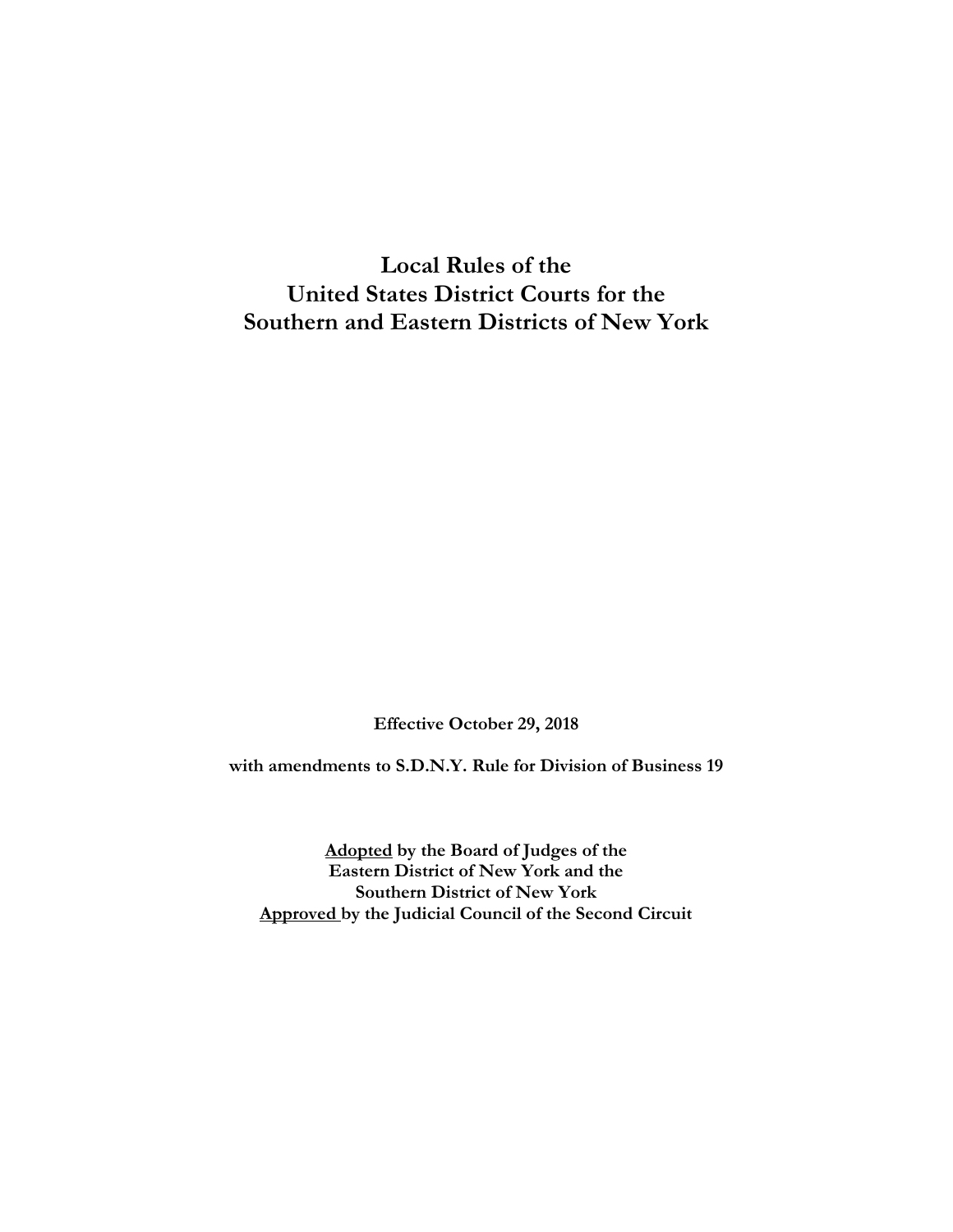### **Local Rules of the United States District Courts for the Southern and Eastern Districts of New York**

## **Table of Contents**

 **Page**

# **[LOCAL CIVIL RULES](#page-5-0)**

| 1.1.  |                                                                                         |  |
|-------|-----------------------------------------------------------------------------------------|--|
| 1.2.  |                                                                                         |  |
| 1.3.  |                                                                                         |  |
| 1.4.  |                                                                                         |  |
| 1.5.  |                                                                                         |  |
| 1.6.  |                                                                                         |  |
| 1.7.  |                                                                                         |  |
| 1.8.  |                                                                                         |  |
| 1.9   |                                                                                         |  |
| 5.1.  |                                                                                         |  |
| 5.2.  |                                                                                         |  |
| 5.3.  |                                                                                         |  |
| 6.1.  |                                                                                         |  |
| 6.2.  |                                                                                         |  |
| 6.3.  |                                                                                         |  |
| 6.4.  |                                                                                         |  |
| 7.1   |                                                                                         |  |
| 7.1.1 |                                                                                         |  |
| 7.2   |                                                                                         |  |
| 11.1. |                                                                                         |  |
| 12.1. | Notice to Pro Se Litigant Who Opposes a Rule 12 Motion                                  |  |
|       |                                                                                         |  |
| 16.1. |                                                                                         |  |
| 16.2. | Entry and Modification of Mandatory Scheduling Orders by Magistrate Judges 29           |  |
| 23.1. |                                                                                         |  |
| 26.1. |                                                                                         |  |
| 26.2. |                                                                                         |  |
| 26.3. |                                                                                         |  |
| 26.4. | Cooperation Among Counsel in Discovery [formerly Local Civil Rules 26.5 and 26.7] 34    |  |
| 26.5. |                                                                                         |  |
| 30.1. | Counsel Fees on Taking Depositions More Than 100 Miles From Courthouse 35               |  |
| 30.2. | Telephonic and Other Remote Depositions [formerly Local Civil Rule 30.3] 35             |  |
| 30.3. |                                                                                         |  |
| 30.4. | Conferences Between Deponent and Defending Attorney [formerly Local Civil Rule 30.6].36 |  |
|       |                                                                                         |  |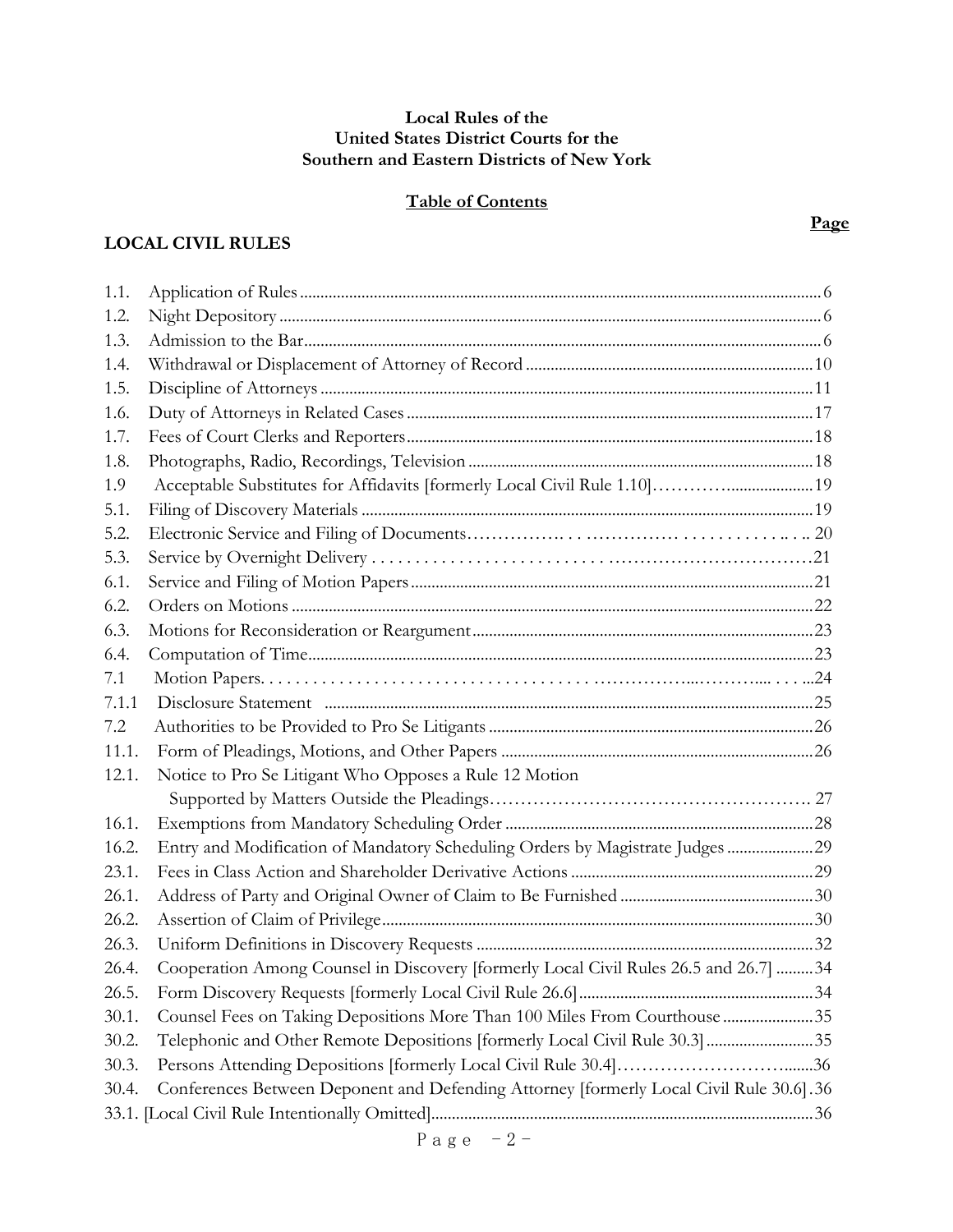| 33.2.  |                                                                                             |  |
|--------|---------------------------------------------------------------------------------------------|--|
| 33.3.  |                                                                                             |  |
| 37.1.  |                                                                                             |  |
| 37.2.  | Mode of Raising Discovery Disputes With the Court (Southern District Only)  40              |  |
| 37.3.  | Mode of Raising Discovery and Other Non-Dispositive Pretrial Disputes With                  |  |
|        |                                                                                             |  |
| 39.1.  |                                                                                             |  |
| 39.2.  |                                                                                             |  |
| 47.1.  |                                                                                             |  |
| 53.1.  |                                                                                             |  |
| 54.1.  |                                                                                             |  |
| 54.2.  |                                                                                             |  |
| 54.3.  |                                                                                             |  |
| 55.1.  |                                                                                             |  |
| 55.2.  |                                                                                             |  |
| 56.1.  |                                                                                             |  |
| 56.2.  |                                                                                             |  |
| 58.1.  |                                                                                             |  |
|        |                                                                                             |  |
| 67.1.  |                                                                                             |  |
| 72.1.  |                                                                                             |  |
| 72.2.  |                                                                                             |  |
| 73.1.  |                                                                                             |  |
| 77.1.  |                                                                                             |  |
| 81.1.  |                                                                                             |  |
| 83.1.  |                                                                                             |  |
| 83.2.  | Settlement of Actions by or on Behalf of Infants or Incompetents, Wrongful                  |  |
|        | Death Actions, and Actions for Conscious Pain and Suffering of the Decedent58               |  |
| 83.3.  |                                                                                             |  |
| 83.4.  |                                                                                             |  |
| 83.5.  |                                                                                             |  |
| 83.6.  |                                                                                             |  |
| 83.7.  | Court-Annexed Arbitration (Eastern District Only) [formerly Local Civil Rule 83.10] 63      |  |
| 83.8.  | Court-Annexed Mediation (Eastern District Only) [formerly Local Civil Rule 83.11] 70        |  |
| 83.9.  | Alternative Dispute Resolution (Southern District Only) [formerly Local Civil Rule 83.12]76 |  |
| 83.10. | Plan for Certain §1983 Cases Against the City of New York (Southern District Only) 78       |  |

# **[LOCAL ADMIRALTY AND MARITIME RULES](#page-86-0)**

Page  $-3$  -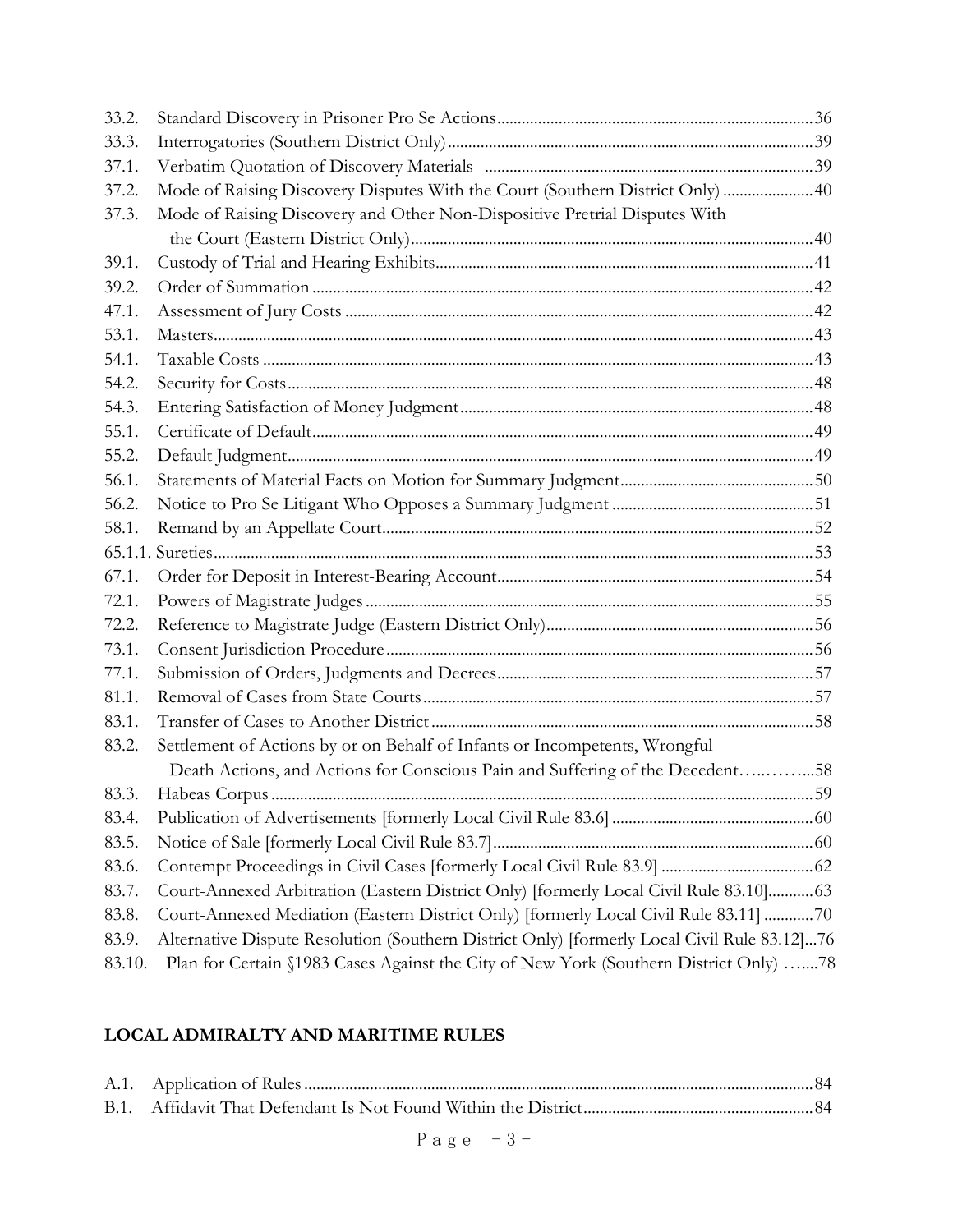# **LOCAL CRIMINAL RULES**

# **LOCAL PATENT RULES**

| 3. |  |
|----|--|
|    |  |
|    |  |
|    |  |
|    |  |
|    |  |
|    |  |
|    |  |
|    |  |
|    |  |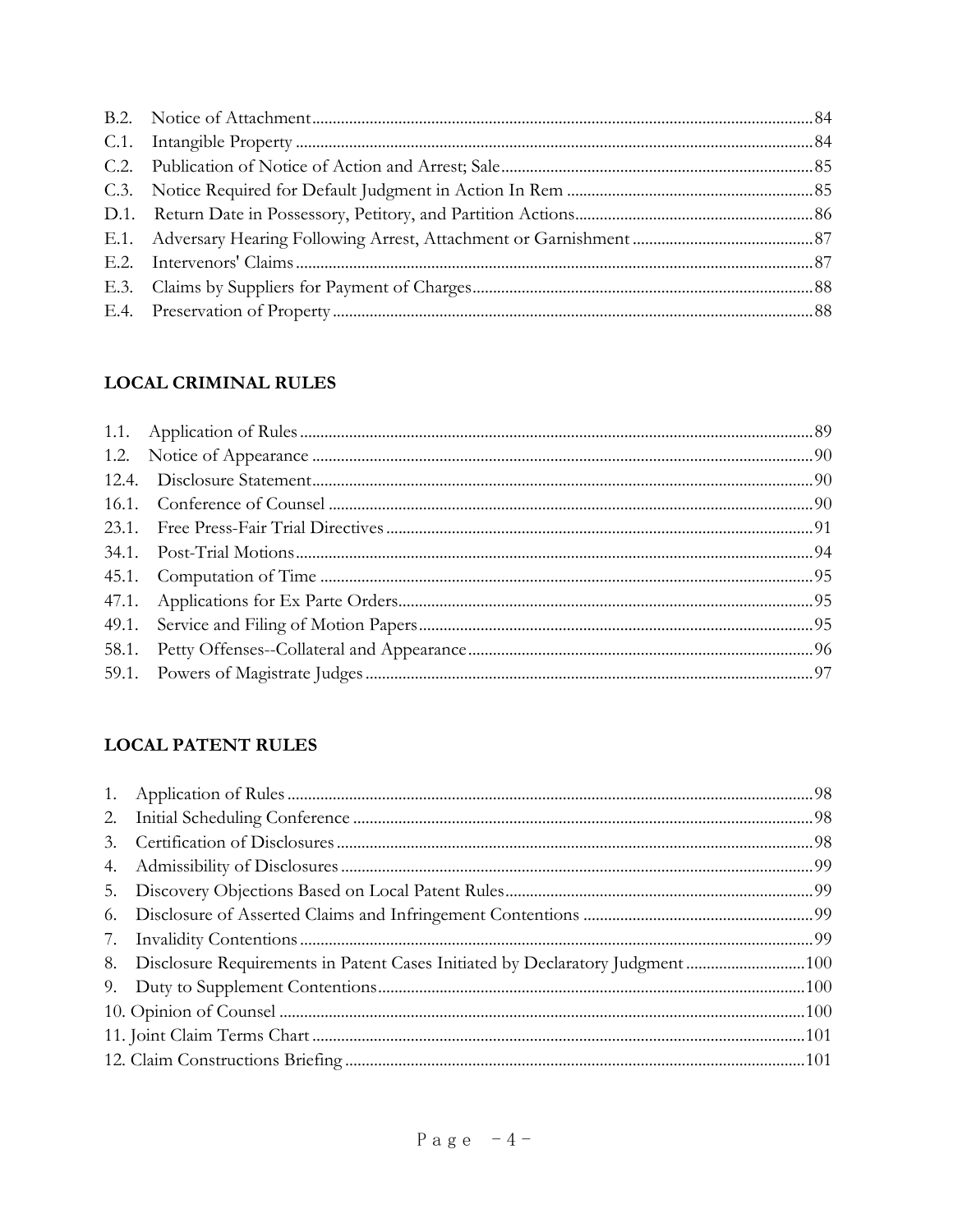# RULES FOR THE DIVISION OF BUSINESS AMONG DISTRICT JUDGES

| 1.  |                                                                                |     |  |
|-----|--------------------------------------------------------------------------------|-----|--|
| 2.  |                                                                                |     |  |
| 3.  |                                                                                |     |  |
| 4.  |                                                                                |     |  |
| 5.  |                                                                                |     |  |
| 6.  |                                                                                |     |  |
| 7.  |                                                                                |     |  |
| 8.  |                                                                                | 108 |  |
| 9.  |                                                                                | 108 |  |
| 10. |                                                                                | 109 |  |
| 11. |                                                                                | 109 |  |
| 12. |                                                                                | 110 |  |
| 13. |                                                                                | 110 |  |
| 14. |                                                                                | 113 |  |
| 15. |                                                                                |     |  |
| 16. |                                                                                | 113 |  |
| 17. | Transfer of Cases Because of a Judges's Death, Resignation, Prolonged Illness, |     |  |
|     |                                                                                |     |  |
| 18. |                                                                                |     |  |
| 19. |                                                                                |     |  |
| 20. |                                                                                |     |  |
| 21. |                                                                                |     |  |
| 22. |                                                                                |     |  |

| 50.1 Categories and Classification of Cases; Information on Cases and Parties117 |  |
|----------------------------------------------------------------------------------|--|
|                                                                                  |  |
|                                                                                  |  |
|                                                                                  |  |
|                                                                                  |  |
|                                                                                  |  |
|                                                                                  |  |
|                                                                                  |  |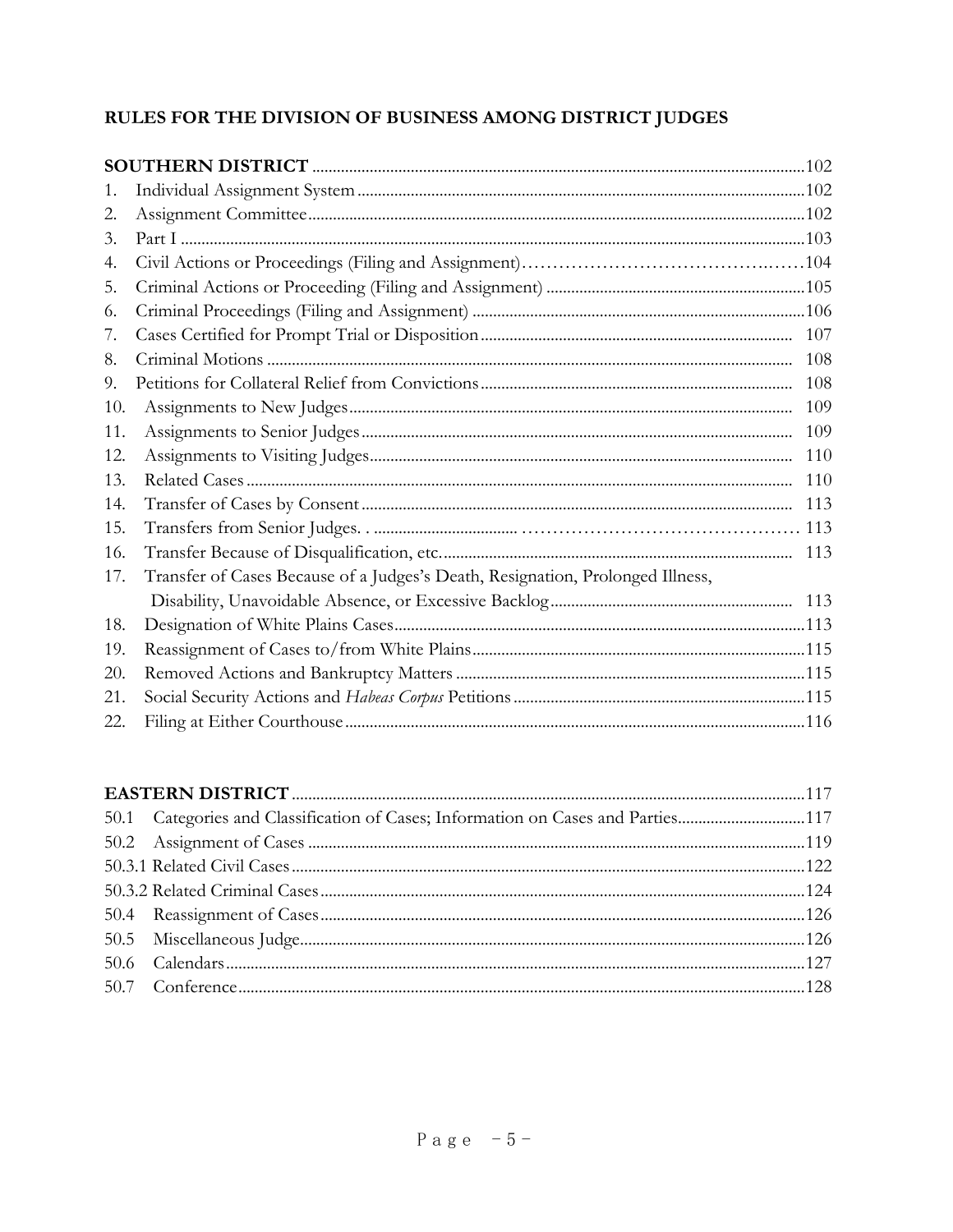### **JOINT LOCAL CIVIL RULES UNITED STATES DISTRICT COURTS FOR THE SOUTHERN AND EASTERN DISTRICTS OF NEW YORK**

### <span id="page-5-1"></span><span id="page-5-0"></span>**Local Civil Rule 1.1. Application of Rules**

These Local Civil Rules apply in all civil actions and proceedings governed by the Federal Rules

of Civil Procedure.

#### **COMMITTEE NOTE**

The Committee recommends that Local Civil Rule 1.1 be reworded in order to make clear that the Local Civil Rules apply in all civil actions and proceedings governed by the Federal Rules of Civil Procedure.

### <span id="page-5-2"></span>**Local Civil Rule 1.2. Night Depository**

A night depository with an automatic date stamp shall be maintained by the Clerk of the Southern District in the Pearl Street Courthouse and by the Clerk of the Eastern District in the Brooklyn Courthouse. After regular business hours, papers for the District Court only may be deposited in the night depository. Such papers will be considered as having been filed in the District Court as of the date stamped thereon, which shall be deemed presumptively correct.

### **COMMITTEE NOTE**

The Committee believes that it is unnecessary to have a Local Rule dealing with the hours of opening of the Clerk's Office, which are best set forth in the websites of the respective Courts. Because the Advisory Committee note to the 2009 amendment to Fed. R. Civ. P. 6(a)(4) indicates that a local rule is necessary to authorize the use of night depositories, the Joint Committee recommends the retention of the portion of Local Civil Rule 1.2 dealing with night depositories.

#### <span id="page-5-3"></span>**Local Civil Rule 1.3. Admission to the Bar**

(a) A member in good standing of the bar of the State of New York, or a member in good standing of the bar of the United States District Court in Connecticut or Vermont and of the bar of the State in which such district court is located, provided such district court by its rule extends a corresponding privilege to members of the bar of this Court, may be admitted to practice in this Court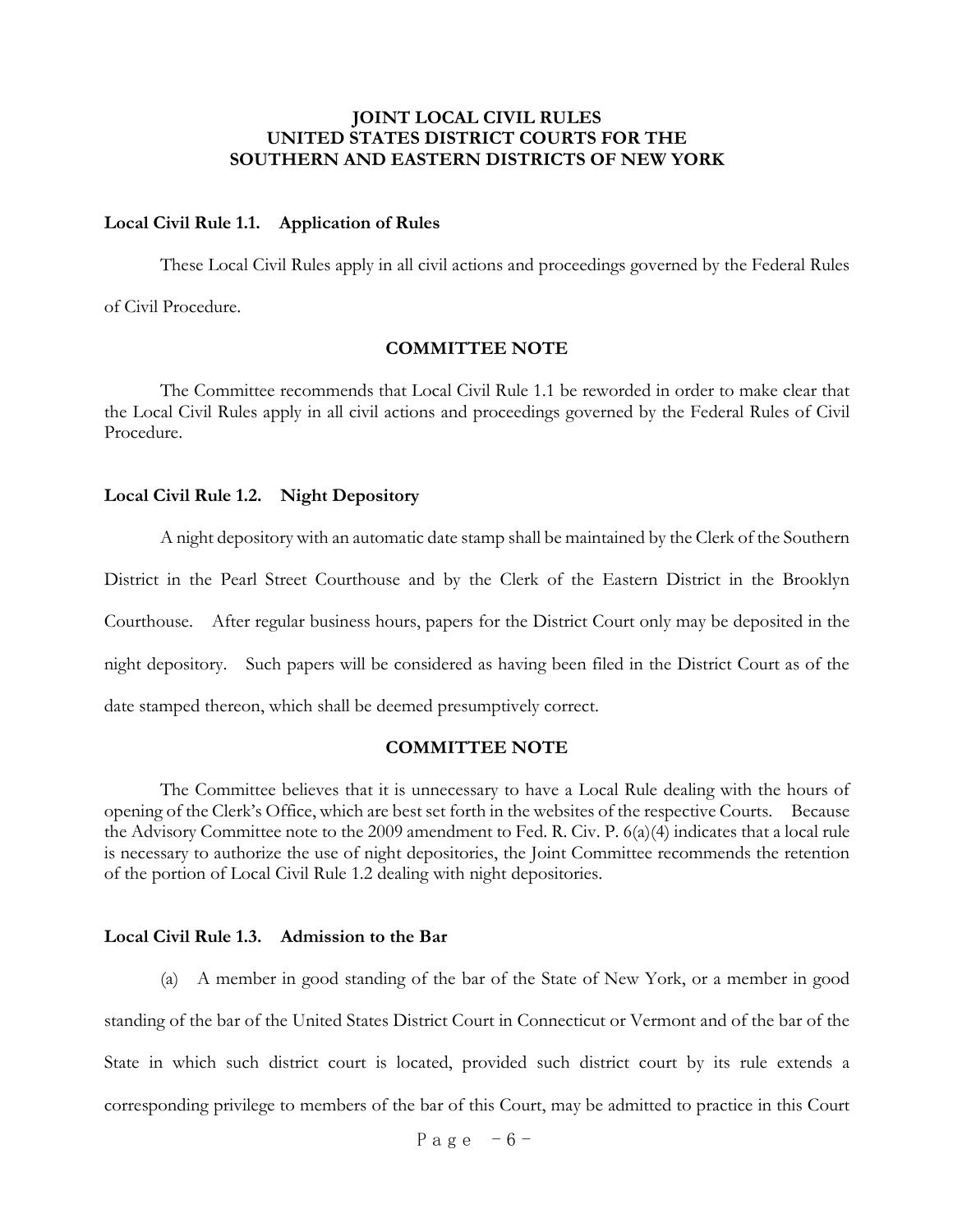on compliance with the following provisions:

Each applicant for admission is required to file an application for admission in electronic form and pay the required fee through the Public Access to Court Electronic Records (PACER) system at www.pacer.gov. This one application will be utilized both to admit and then to provide the applicant to the bar of this Court with electronic filing privileges for use on the Court's Electronic Case Filing (ECF) system. The applicant shall adhere to all applicable rules of admission.

The application for admission shall state:

(1) applicant's residence and office address;

(2) the date(s) when, and courts where, admitted;

(3) applicant's legal training and experience;

(4) whether applicant has ever been held in contempt of court, and, if so, the nature of the contempt and the final disposition thereof;

(5) whether applicant has ever been censured, suspended, disbarred or denied admission or readmission by any court, and, if so, the facts and circumstances connected therewith;

(6) that applicant has read and is familiar with

(A) the provisions of the Judicial Code (Title 28, U.S.C.) which pertain to the jurisdiction of, and practice in, the United States District Courts;

(B) the Federal Rules of Civil Procedure;

(C) the Federal Rules of Criminal Procedure;

(D) the Federal Rules of Evidence;

(E) the Local Rules of the United States District Courts for the Southern and Eastern Districts of New York; and

(F) the New York State Rules of Professional Conduct as adopted from time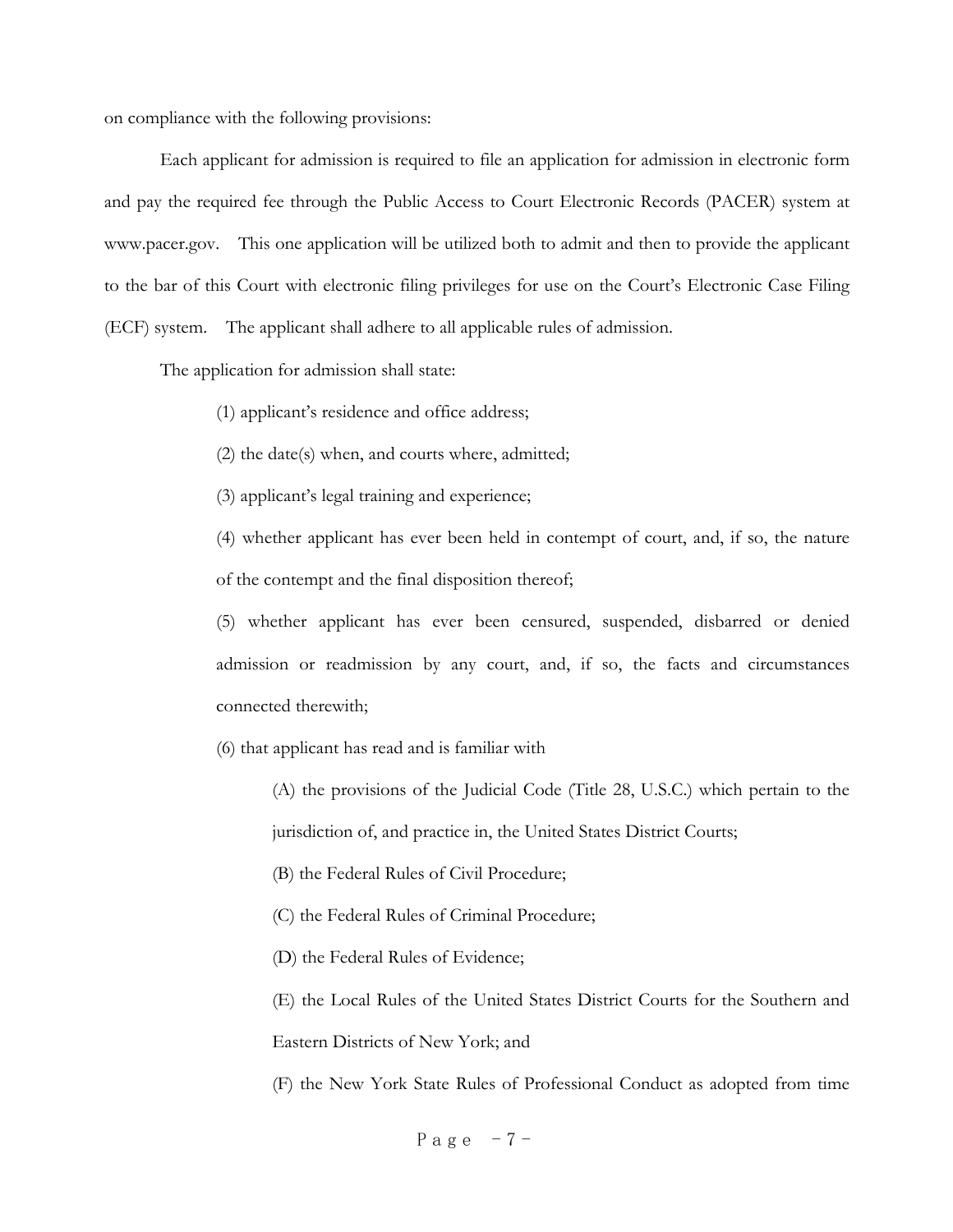to time by the Appellate Divisions of the State of New York; and

(7) that applicant will faithfully adhere to all rules applicable to applicant's conduct in connection with any activities in this Court.

The application shall be accompanied by a certificate of the clerk of the court for each of the states in which the applicant is a member of the bar, which has been issued within thirty (30) days of filing and states that the applicant is a member in good standing of the bar of that state court. The application shall also be accompanied by an affidavit of an attorney of this Court who has known the applicant for at least one year, stating when the affiant was admitted to practice in this Court, how long and under what circumstances the attorney has known the applicant, and what the attorney knows of the applicant's character and experience at the bar.

Such application shall be placed at the head of the calendar and, on the call thereof, the attorney whose affidavit accompanied the application shall, for the Eastern District of New York, and may, and is encouraged to, for the Southern District of New York, personally move the admission of the applicant. If the application is granted, the applicant shall take the oath of office and sign the roll of attorneys.

A member of the bar of the state of New York, Connecticut, or Vermont who has been admitted to the bar of this Court pursuant to this subsection and who thereafter voluntarily resigns from membership in the bar of the state pursuant to which he was admitted to the bar of this Court, and who does not within 30 days of that voluntary resignation file an affidavit with the Clerk of this Court indicating that such person remains eligible to be admitted to the bar of this Court pursuant to other provisions of this subsection (such as because he is still a member of the bar of another eligible state and, where applicable, a corresponding district court), shall be deemed to have voluntarily resigned from the bar of this Court as of the same date the member resigned from the bar of the underlying state, provided that such resignation shall not be deemed to deprive this Court of jurisdiction to impose discipline on this person, pursuant to Rule 1.5 infra, for conduct preceding the date of such resignation.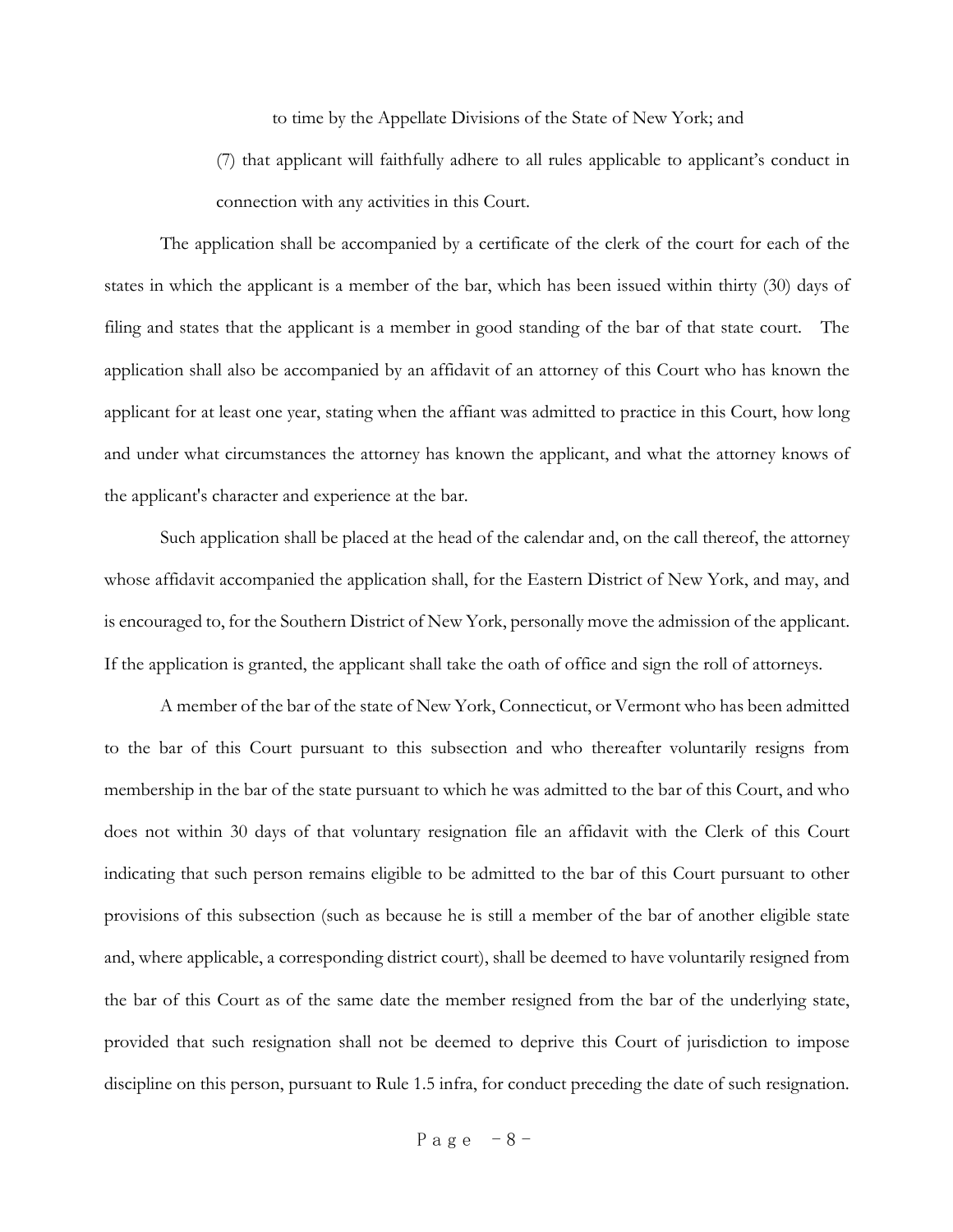(b) A member in good standing of the bar of either the Southern or Eastern District of New York may be admitted to the bar of the other district without formal application

> (1) upon electronically filing through the PACER website a certificate of the Clerk of the United States District Court for the district in which the applicant is a member of the bar, which has been issued within thirty (30) days of filing and states that the applicant is a member in good standing of the bar of that Court;

(2) an affidavit by the applicant stating

(A) whether the applicant has ever been convicted of a felony,

(B) whether the applicant has ever been censured, suspended, disbarred or denied admission or readmission by any court,

(C) whether there are any disciplinary proceedings presently against the applicant and

(D) the facts and circumstances surrounding any affirmative responses to (a) through (c); and

(3) upon taking the oath of office, signing the roll of attorneys of that district, and paying the fee required in that district. Each district retains the right to deny admission based upon the content of the affidavit in response to item (2).

(c) A member in good standing of the bar of any state or of any United States District Court may be permitted to argue or try a particular case in whole or in part as counsel or advocate, upon motion as described below.

After requesting pro hac vice electronic filing privileges through the PACER website, applicants shall electronically file a motion for admission pro hac vice on the court's ECF system and pay the required fee.

The motion must be accompanied by a certificate of the court for each of the states in which the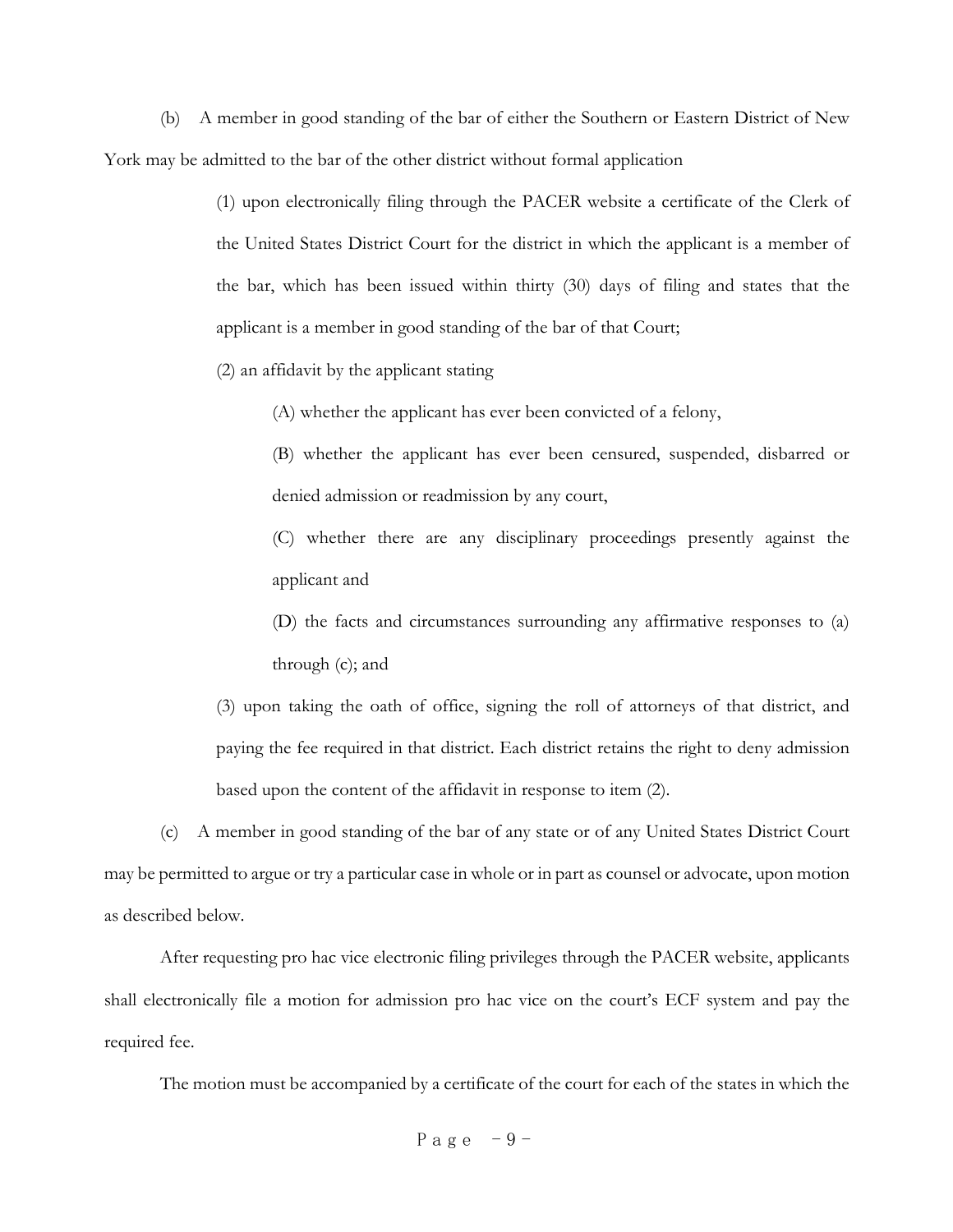applicant is a member of the bar, which has been issued within thirty (30) days of filing and states that the applicant is a member in good standing of the bar of that state court, and an affidavit by the applicant stating

(1) whether the applicant has ever been convicted of a felony,

(2) whether the applicant has ever been censured, suspended, disbarred or denied admission or readmission by any court,

- (3) whether there are any disciplinary proceedings presently against the applicant and
- (4) the facts and circumstances surrounding any affirmative responses to (a) through
- $(c)$ ;

Attorneys appearing for the Department of Justice may appear before the Court without requesting pro hac vice admission. Such attorneys shall request electronic filing privileges through the PACER website. Attorneys appearing for other federal agencies must move for pro hac vice admission but the fee requirement is waived and the certificate(s) of good standing may have been issued within one year of filing. Only an attorney who has been so admitted or who is a member of the bar of this Court may enter appearances for parties, sign stipulations or receive payments upon judgments, decrees or orders.

(d) If an attorney who is a member of the bar of this Court, or who has been authorized to appear in a case in this Court, changes his or her residence or office address, the attorney shall immediately notify the Clerk of the Court, in addition to serving and filing a notice of change of address in each pending case in which the attorney has appeared.

### **2011 COMMITTEE NOTE**

The Committee recommends that Local Civil Rule 1.3(c) be amended to clarify that a motion for admission pro hac vice may be made by the applicant, and does not need to be made by a member of the Court's bar. This is a logical corollary of the fact that the Southern and Eastern Districts no longer require that attorneys admitted pro hac vice be associated with local counsel who are members of the Court's bar.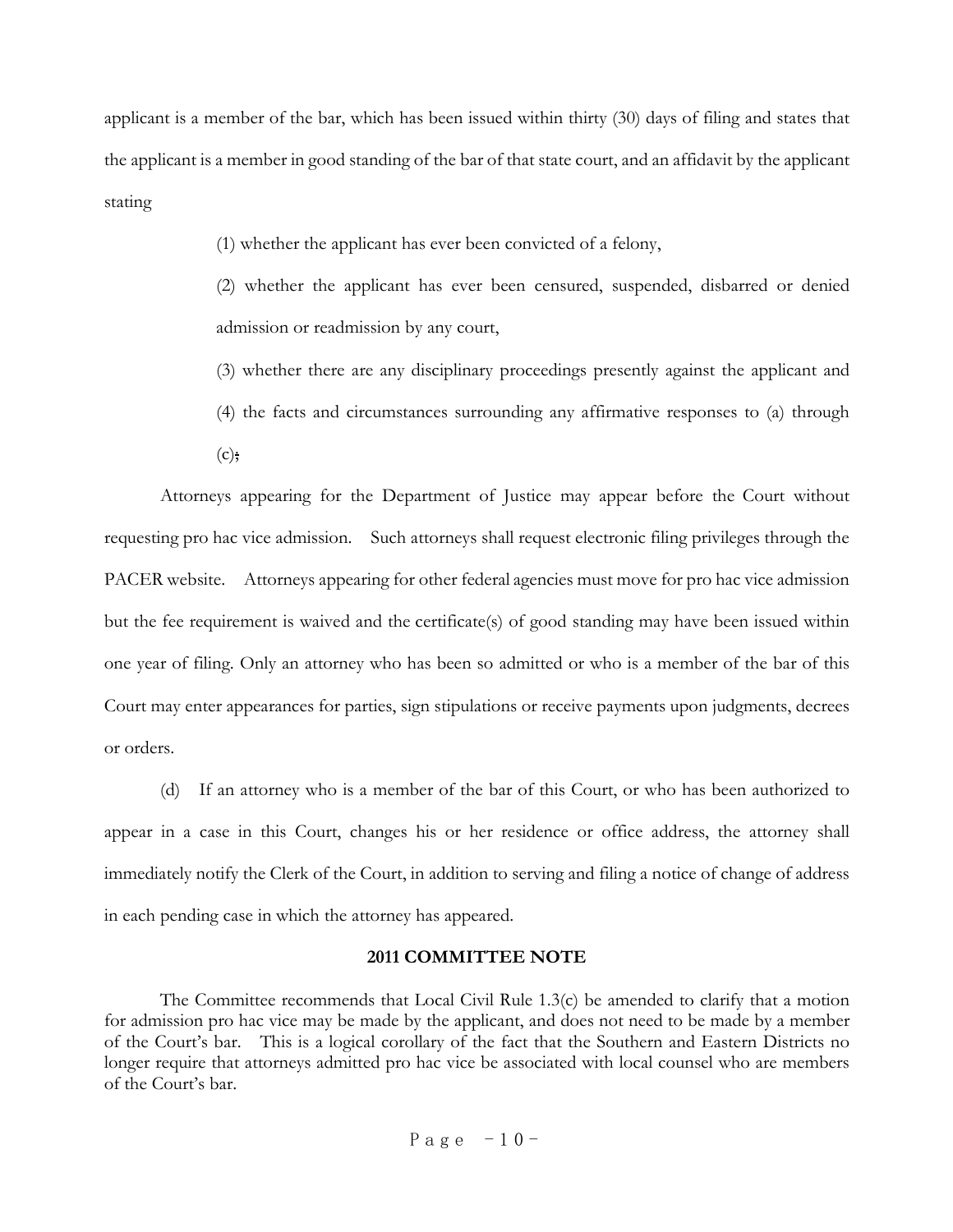#### **2013 COMMITTEE NOTE**

The amendments to Local Civil Rule 1.3(c) have two purposes. First, to conform the rule to local practice, i.e., to reflect the required fee for pro hac vice admission and the practice, mandated by 28 U.S.C. ' 517, of not requiring Department of Justice attorneys, who are not members of the bar of this Court, to be admitted pro hac vice before appearing. The second purpose of the rule is to make pro hac vice admission less onerous for other federal agency attorneys by waiving the fee requirement and easing the certificate of good standing requirement. It was the considered judgment of the Court that pro hac vice admission remains necessary to ensure recourse in the event of any violation of the rules of court.

#### **2016 COMMITTEE NOTE**

A candidate for admission to the bar must respond to inquiries on the application regarding the candidate's criminal and disciplinary history. The amendment requires that the same information be supplied in two circumstances not previously covered by the Rule: (1) an application for admission pro hac vice; and (2) the admission to a second district (whether the Southern or Eastern District of New York) upon the filing of a certificate of good standing from the first district (whether the Southern or Eastern District of New York) within 30 days of admission in the first district. In the latter circumstance, the amendment also provides that the second district may deny admission based upon the disclosed criminal and disciplinary history.

#### **2018 COMMITTEE NOTE**

Local Rule 1.3 is revised solely to reflect the new process for electronically filing an application for admission and obtaining electronic filing privileges.

### <span id="page-10-0"></span>**Local Civil Rule 1.4. Withdrawal or Displacement of Attorney of Record**

An attorney who has appeared as attorney of record for a party may be relieved or displaced only by order of the Court and may not withdraw from a case without leave of the Court granted by order. Such an order may be granted only upon a showing by affidavit or otherwise of satisfactory reasons for withdrawal or displacement and the posture of the case, including its position, if any, on the calendar, and whether or not the attorney is asserting a retaining or charging lien. All applications to withdraw must be served upon the client and (unless excused by the Court) upon all other parties.

### **COMMITTEE NOTE**

The Committee recommends that Local Civil Rule 1.4 be amended to require that the affidavit in support of a motion to withdraw state whether or not a retaining or charging lien is being asserted, and to clarify that all applications to withdraw must be served upon the client and (unless excused by the Court) upon all other parties. This is not meant to preclude the Court from permitting the reasons for withdrawal to be stated in camera and under seal in an appropriate case. It is also not meant to preclude

Page  $-11-$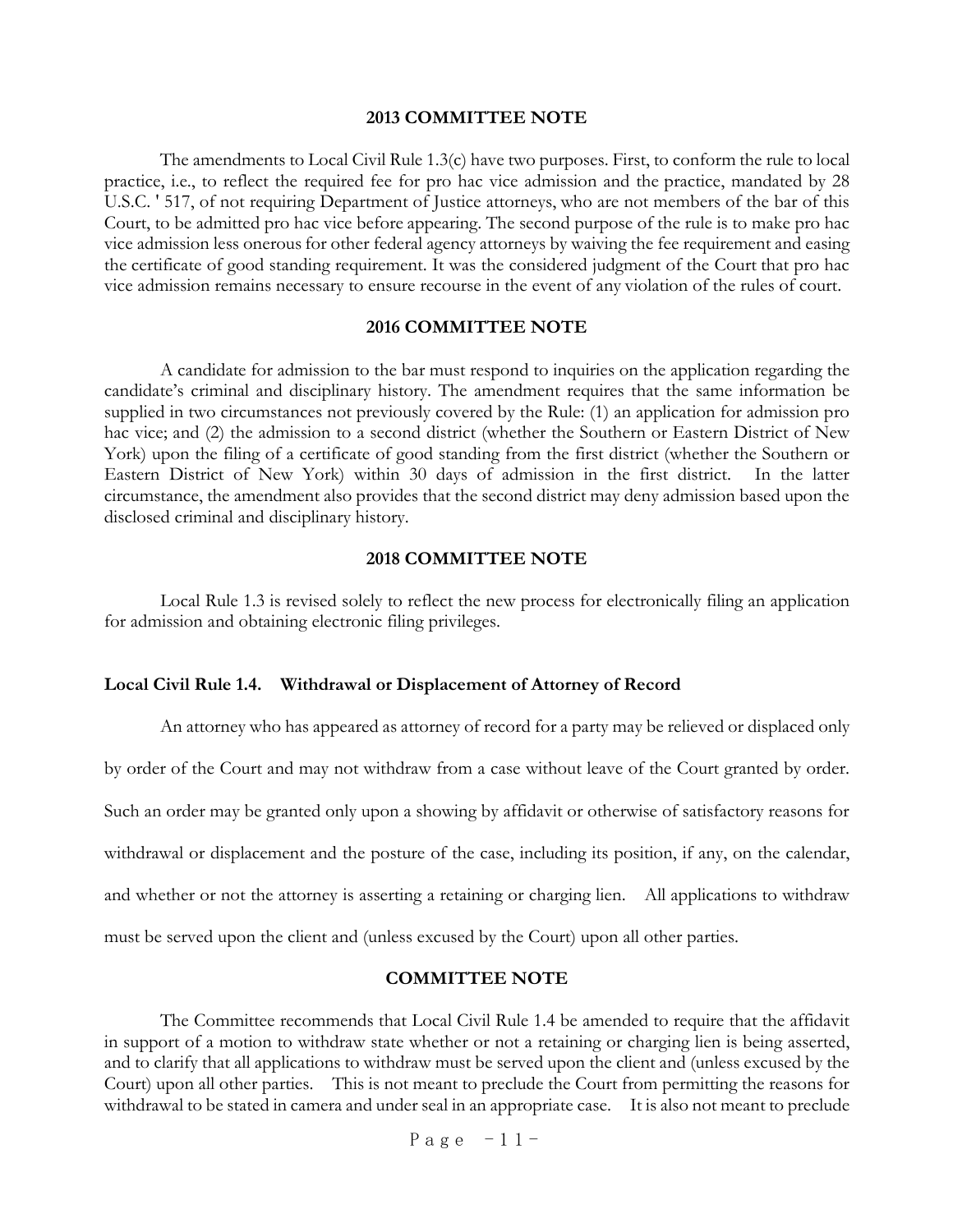substitution of counsel by a stipulation which has been signed by counsel, the counsel's client, and all other parties, and which has been so ordered by the Court.

#### <span id="page-11-0"></span>**Local Civil Rule 1.5. Discipline of Attorneys**

(a) Committee on Grievances. The Chief Judge shall appoint a committee of the Board of Judges known as the Committee on Grievances, which under the direction of the Chief Judge shall have charge of all matters relating to the discipline of attorneys. The Chief Judge shall appoint a panel of attorneys who are members of the bar of this Court to advise or assist the Committee on Grievances. At the direction of the Committee on Grievances or its chair, members of this panel of attorneys may investigate complaints, may prepare and support statements of charges, or may serve as members of hearing panels.

(b) Grounds for Discipline or Other Relief. Discipline or other relief, of the types set forth in paragraph (c) below, may be imposed, by the Committee on Grievances, after notice and opportunity to respond as set forth in paragraph (d) below, if any of the following grounds is found by clear and convincing evidence:

(1) Any member of the bar of this Court has been convicted of a felony or misdemeanor in any federal court, or in a court of any state or territory.

(2) Any member of the bar of this Court has been disciplined by any federal court or by a court of any state or territory.

(3) Any member of the bar of this Court has resigned from the bar of any federal court or of a court of any state or territory while an investigation into allegations of misconduct by the attorney was pending.

(4) Any member of the bar of this Court has an infirmity which prevents the attorney from engaging in the practice of law.

(5) In connection with activities in this Court, any attorney is found to have engaged

Page  $-12$  -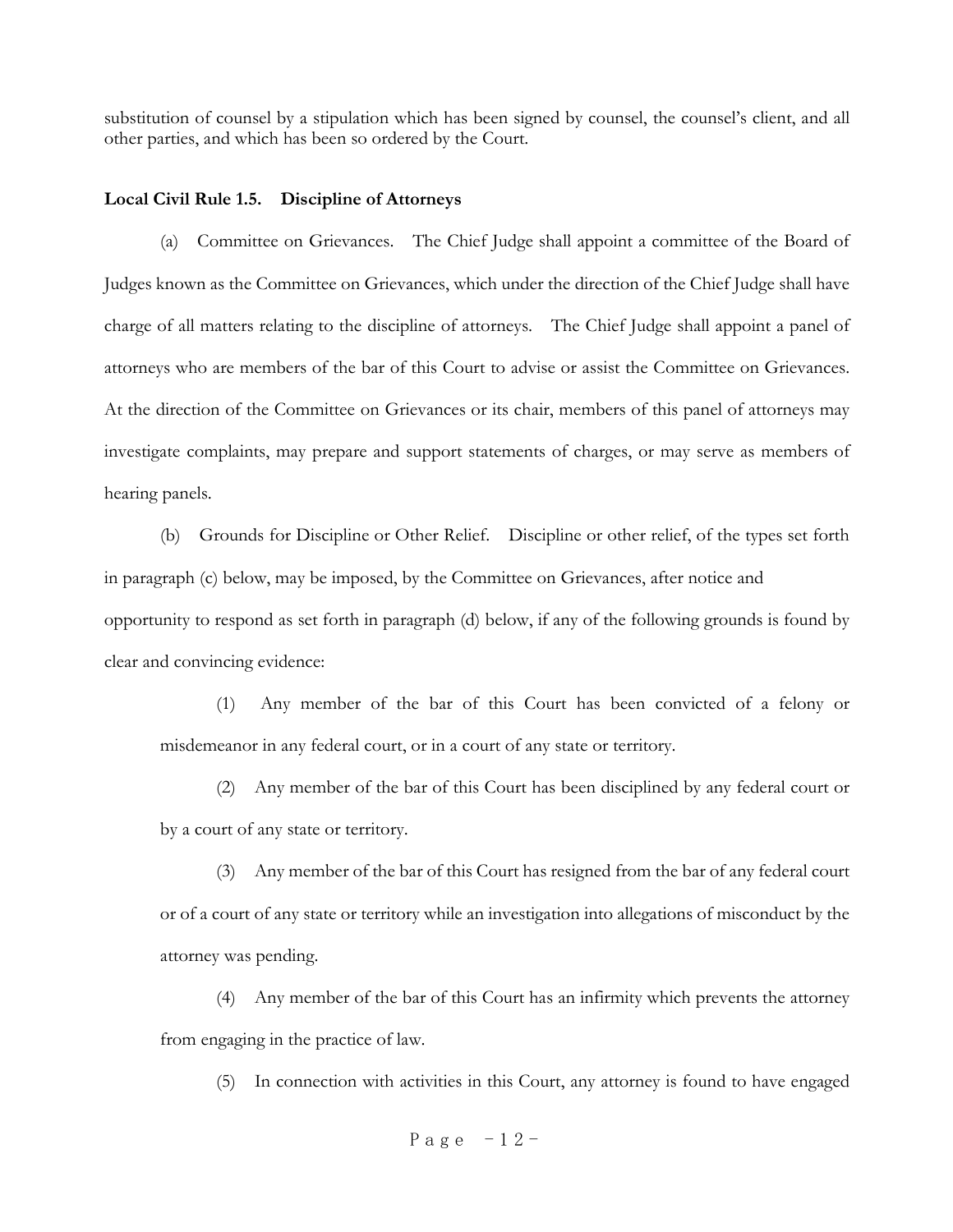in conduct violative of the New York State Rules of Professional Conduct as adopted from time to time by the Appellate Divisions of the State of New York. In interpreting the Code, in the absence of binding authority from the United States Supreme Court or the United States Court of Appeals for the Second Circuit, this Court, in the interests of comity and predictability, will give due regard to decisions of the New York Court of Appeals and other New York State courts, absent significant federal interests.

(6) Any attorney not a member of the bar of this Court has appeared at the bar of this Court without permission to do so.

(c) Types of Discipline or Other Relief.

(1) In the case of an attorney admitted to the bar of this Court, discipline imposed pursuant to paragraph (b)(1), (b)(2), (b)(3), or (b)(5) above may consist of a letter of reprimand or admonition, censure, suspension, or an order striking the name of the attorney from the roll of attorneys admitted to the bar of this Court.

(2) In the case of an attorney not admitted to the bar of this Court, discipline imposed pursuant to paragraph (b)(5) or (b)(6) above may consist of a letter of reprimand or admonition, censure, or an order precluding the attorney from again appearing at the bar of this Court.

(3) Relief required pursuant to paragraph (b)(4) above shall consist of suspending the attorney from practice before this Court.

(d) Procedure.

(1) If it appears that there exists a ground for discipline set forth in paragraph (b)(1), (b)(2), or (b)(3), notice thereof shall be served by the Committee on Grievances upon the attorney concerned by first class mail, directed to the address of the attorney as shown on the rolls of this Court and to the last known address of the attorney (if any) as shown in the complaint and any materials submitted therewith. Service shall be deemed complete upon mailing in

Page  $-13$  -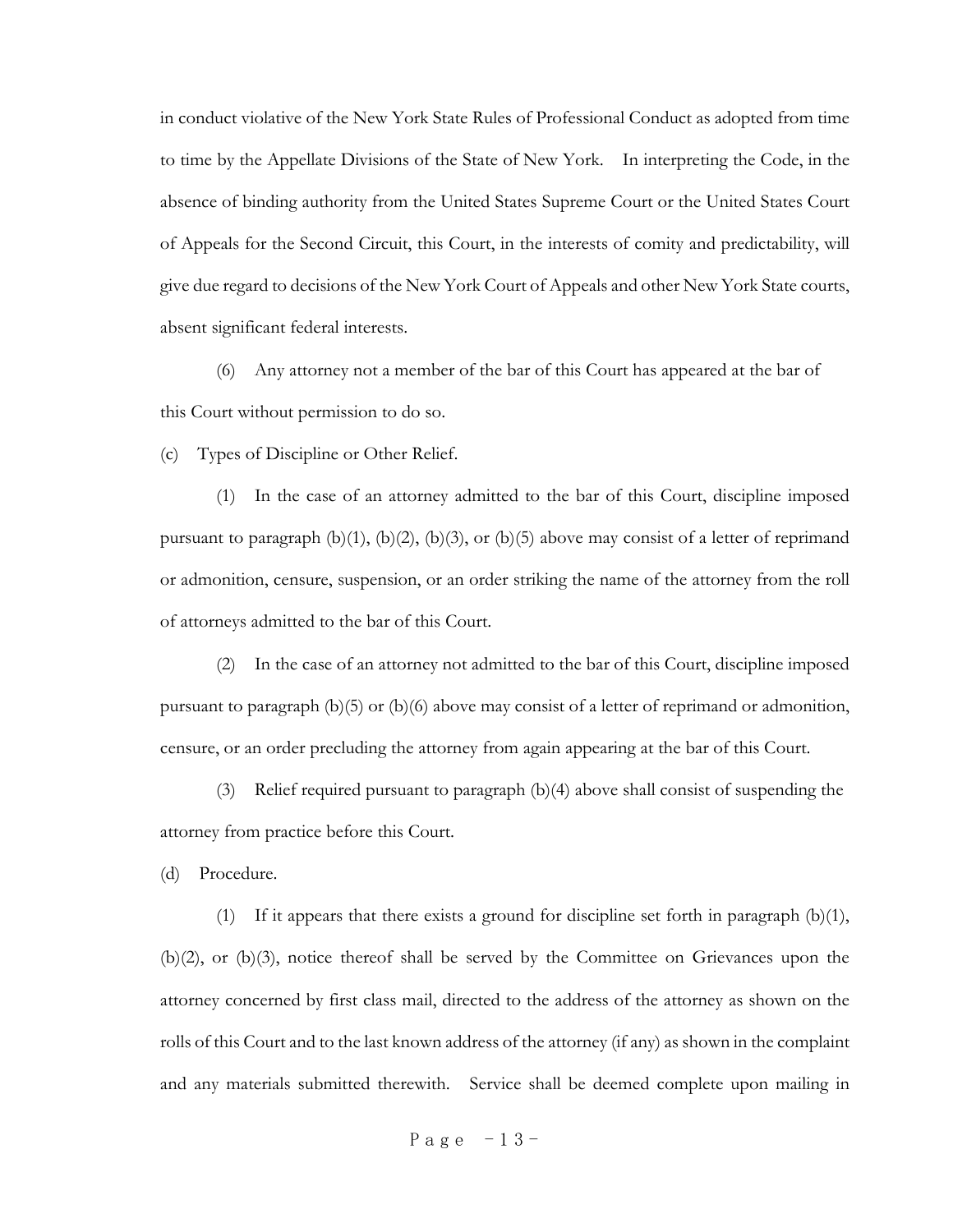accordance with the provisions of this paragraph.

In all cases in which any federal court or a court of any state or territory has entered an order disbarring or censuring an attorney or suspending the attorney from practice, whether or not on consent, the notice shall be served together with an order by the Clerk of this Court, to become effective twenty-four days after the date of service upon the attorney, disbarring or censuring the attorney or suspending the attorney from practice in this Court upon terms and conditions comparable to those set forth by the other court of record. In all cases in which an attorney has resigned from the bar of any federal court or of a court of any state or territory while an investigation into allegations of misconduct by the attorney was pending, even if the attorney remains admitted to the bar of any other court, the notice shall be served together with an order entered by the Clerk for this Court, to become effective twenty-four days after the date of service upon the attorney, deeming the attorney to have resigned from the bar of this Court. Within twenty days of the date of service of either order, the attorney may file a motion for modification or revocation of the order. Any such motion shall set forth with specificity the facts and principles relied upon by the attorney as showing cause why a different disposition should be ordered by this Court. The timely filing of such a motion will stay the effectiveness of the order until further order by this Court. If good cause is shown to hold an evidentiary hearing, the Committee on Grievances may direct such a hearing pursuant to paragraph  $(d)(4)$ below. If good cause is not shown to hold an evidentiary hearing, the Committee on Grievances may proceed to impose discipline or to take such other action as justice and this rule may require. If an evidentiary hearing is held, the Committee may direct such interim relief pending the hearing as justice may require.

In all other cases, the notice shall be served together with an order by the Committee on Grievances directing the attorney to show cause in writing why discipline should not be imposed.

Page  $-14$  -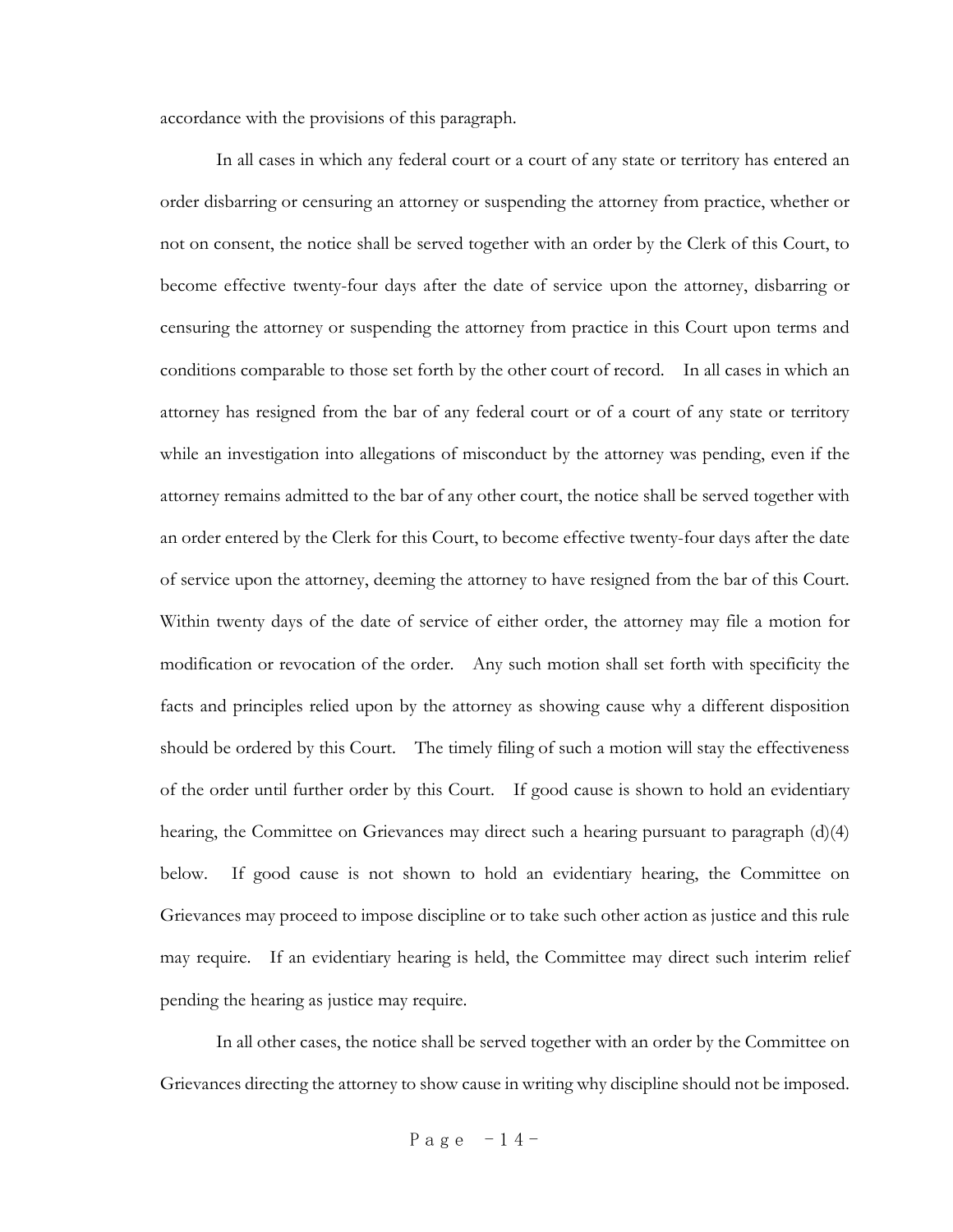If the attorney fails to respond in writing to the order to show cause, or if the response fails to show good cause to hold an evidentiary hearing, the Committee on Grievances may proceed to impose discipline or to take such other action as justice and this rule may require. If good cause is shown to hold an evidentiary hearing, the Committee on Grievances may direct such a hearing pursuant to paragraph (d)(4) below. If an evidentiary hearing is held, the Committee may direct such interim relief pending the hearing as justice may require.

(2) In the case of a ground for discipline set forth in paragraph (b)(2) or (b)(3) above, discipline may be imposed unless the attorney concerned establishes by clear and convincing evidence (i) that there was such an infirmity of proof of misconduct by the attorney as to give rise to the clear conviction that this Court could not consistent with its duty accept as final the conclusion of the other court, or (ii) that the procedure resulting in the investigation or discipline of the attorney by the other court was so lacking in notice or opportunity to be heard as to constitute a deprivation of due process, or (iii) that the imposition of discipline by this Court would result in grave injustice.

(3) Complaints in writing alleging any ground for discipline or other relief set forth in paragraph (b) above shall be directed to the Chief Judge, who shall refer such complaints to the Committee on Grievances. The Committee on Grievances, by its chair, may designate an attorney, who may be selected from the panel of attorneys established pursuant to paragraph (a) above, to investigate the complaint, if it deems investigation necessary or warranted, and to prepare a statement of charges, if the Committee deems that necessary or warranted. Complaints, and any files based on them, shall be treated as confidential unless otherwise ordered by the Chief Judge for good cause shown.

(4) A statement of charges alleging a ground for discipline or other relief set forth in paragraph (b)(4), (b)(5), or (b)(6) shall be served upon the attorney concerned by certified mail, return receipt requested, directed to the address of the attorney as shown on the rolls of this Court and to the last known address of the attorney (if any) as shown in the complaint and any

Page  $-15$  -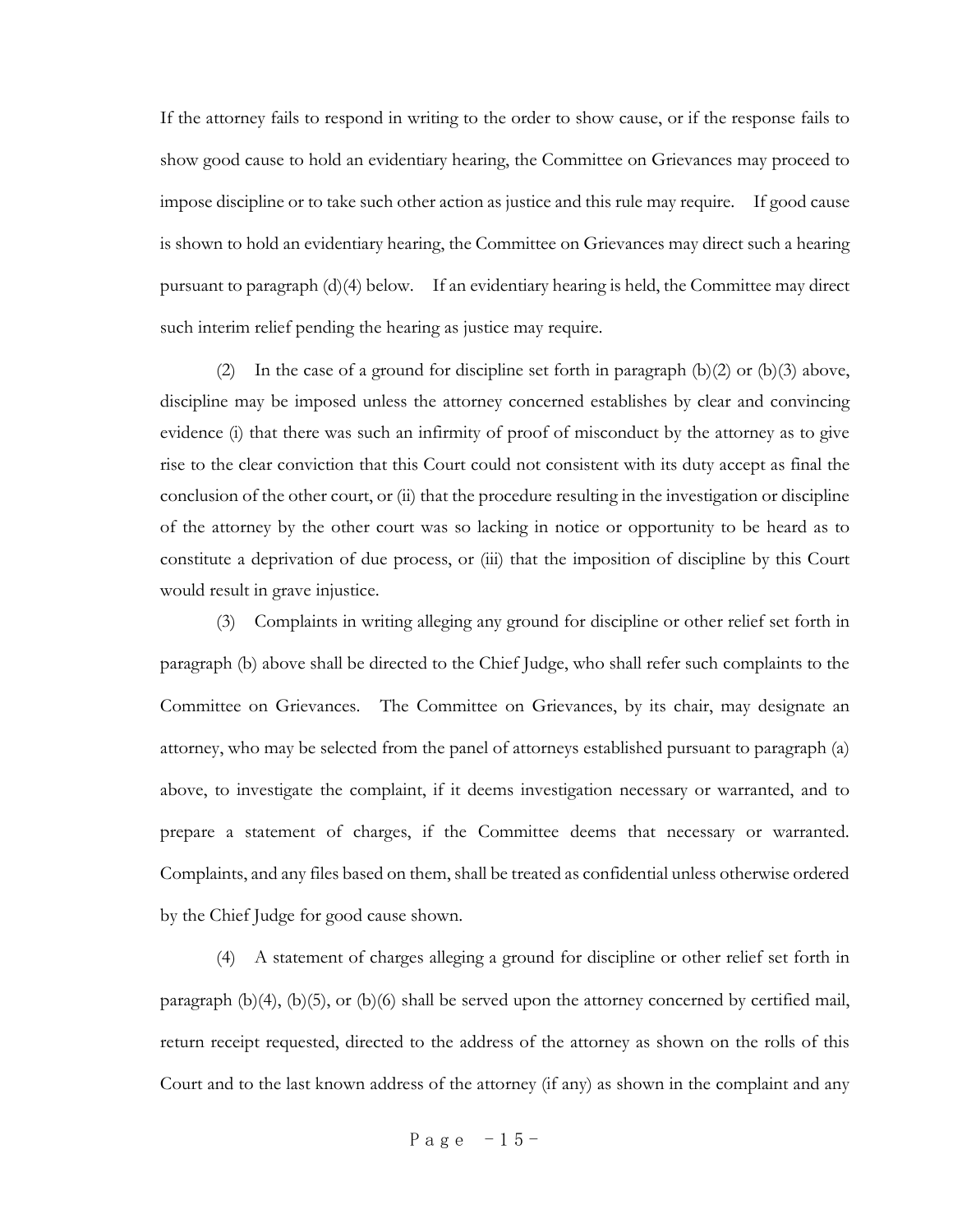materials submitted therewith, together with an order by the Committee on Grievances directing the attorney to show cause in writing why discipline or other relief should not be imposed. Upon the respondent attorney's answer to the charges the matter will be designated by the Committee on Grievances for a prompt evidentiary hearing before a Magistrate Judge of the Court or before a panel of three attorneys, who may be selected from the panel of attorneys established pursuant to paragraph (a) above. The Magistrate Judge or panel of attorneys conducting the hearing may grant such pre-hearing discovery as they determine to be necessary, shall hear witnesses called by the attorney supporting the charges and by the respondent attorney, and may consider such other evidence included in the record of the hearing as they deem relevant and material. The Magistrate Judge or panel of attorneys conducting the hearing shall report their findings and recommendations in writing to the Committee on Grievances and shall serve them upon the respondent attorney and the attorney supporting the charges. After affording the respondent attorney and the attorney supporting the charges an opportunity to respond in writing to such report, or if no timely answer is made by the respondent attorney, or if the Committee on Grievances determines that the answer raises no issue requiring a hearing, the Committee on Grievances may proceed to impose discipline or to take such action as justice and this rule may require.

(e) Reinstatement. Any attorney who has been suspended or precluded from appearing in this Court or whose name has been struck from the roll of the members of the bar of this Court may apply in writing to the Chief Judge, for good cause shown, for the lifting of the suspension or preclusion or for reinstatement to the rolls. The Chief Judge shall refer such application to the Committee on Grievances. The Committee on Grievances may refer the application to a Magistrate Judge or hearing panel of attorneys (who may be the same Magistrate Judge or panel of attorneys who previously heard the matter) for findings and recommendations, or may act

Page  $-16$  -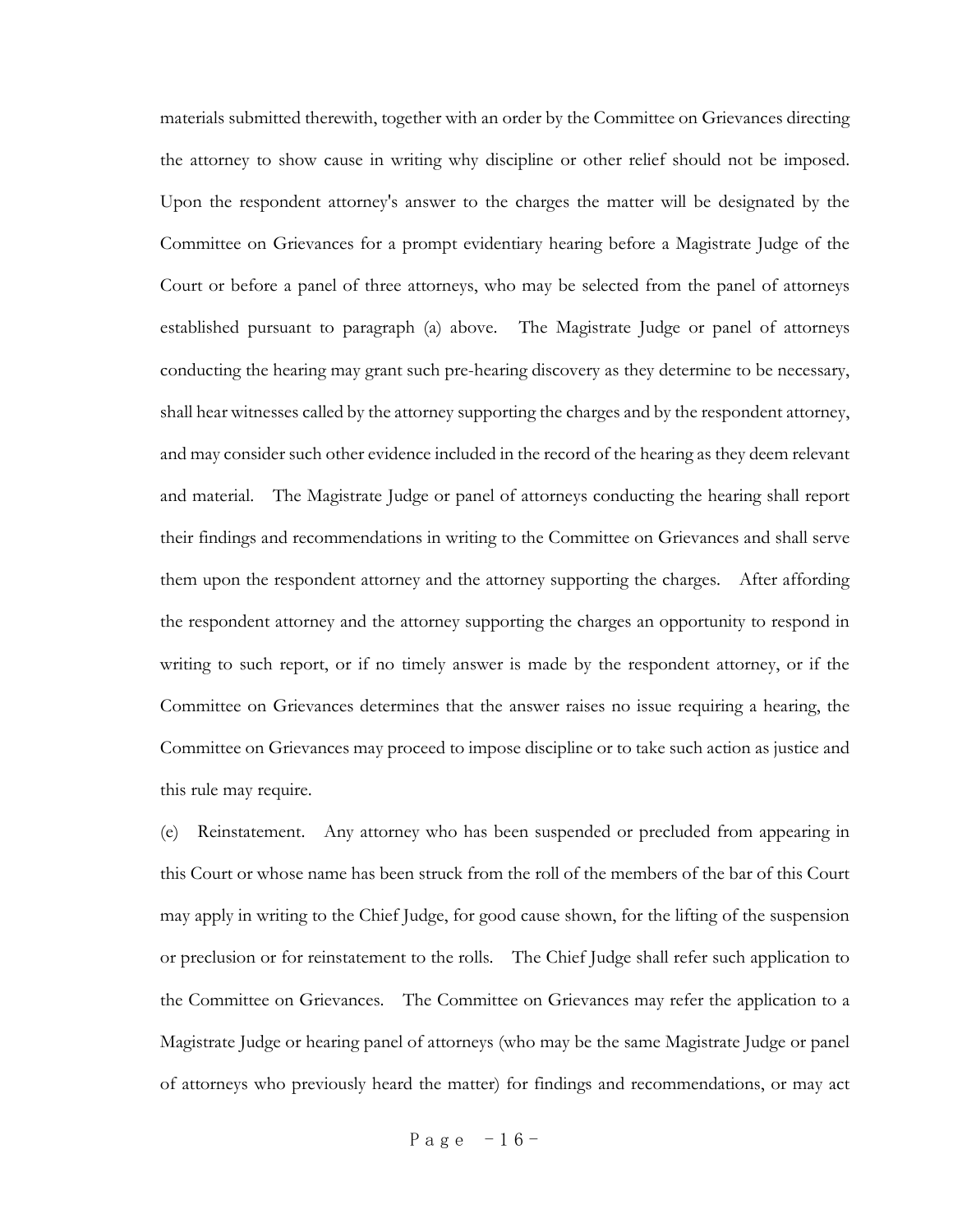upon the application without making such a referral. Absent extraordinary circumstances, no such application will be granted unless the attorney seeking reinstatement meets the requirements for admission set forth in Local Civil Rule 1.3(a).

(f) Remedies for Misconduct. The remedies provided by this rule are in addition to the remedies available to individual District Judges and Magistrate Judges under applicable law with respect to lawyers appearing before them. Individual District Judges and Magistrate Judges may also refer any matter to the Chief Judge for referral to the Committee on Grievances to consider the imposition of discipline or other relief pursuant to this rule.

(g) Notice to Other Courts. When an attorney is known to be admitted to practice in the court of any state or territory, or in any other federal court, and has been convicted of any crime or disbarred, precluded from appearing, suspended or censured in this court, the Clerk shall send to such other court or courts a certified or electronic copy of the judgment of conviction or order of disbarment, preclusion, suspension or censure, a certified or electronic copy of the Court's opinion, if any, and a statement of the attorney's last known office and residence address. (h) Duty of Attorney to Report Discipline.

(1) In all cases in which any federal, state or territorial court, agency or tribunal has entered an order disbarring or censuring an attorney admitted to the bar of this Court, or suspending the attorney from practice, whether or not on consent, the attorney shall deliver a copy of said order to the Clerk of this Court within fourteen days after the entry of the order.

(2) In all cases in which any member of the bar of this Court has resigned from the bar of any federal, state or territorial court, agency or tribunal while an investigation into allegations of misconduct against the attorney was pending, the attorney shall report such resignation to the Clerk of this Court within fourteen days after the submission of the resignation.

(3) In all cases in which this Court has entered an order disbarring or censuring an

Page  $-17$  -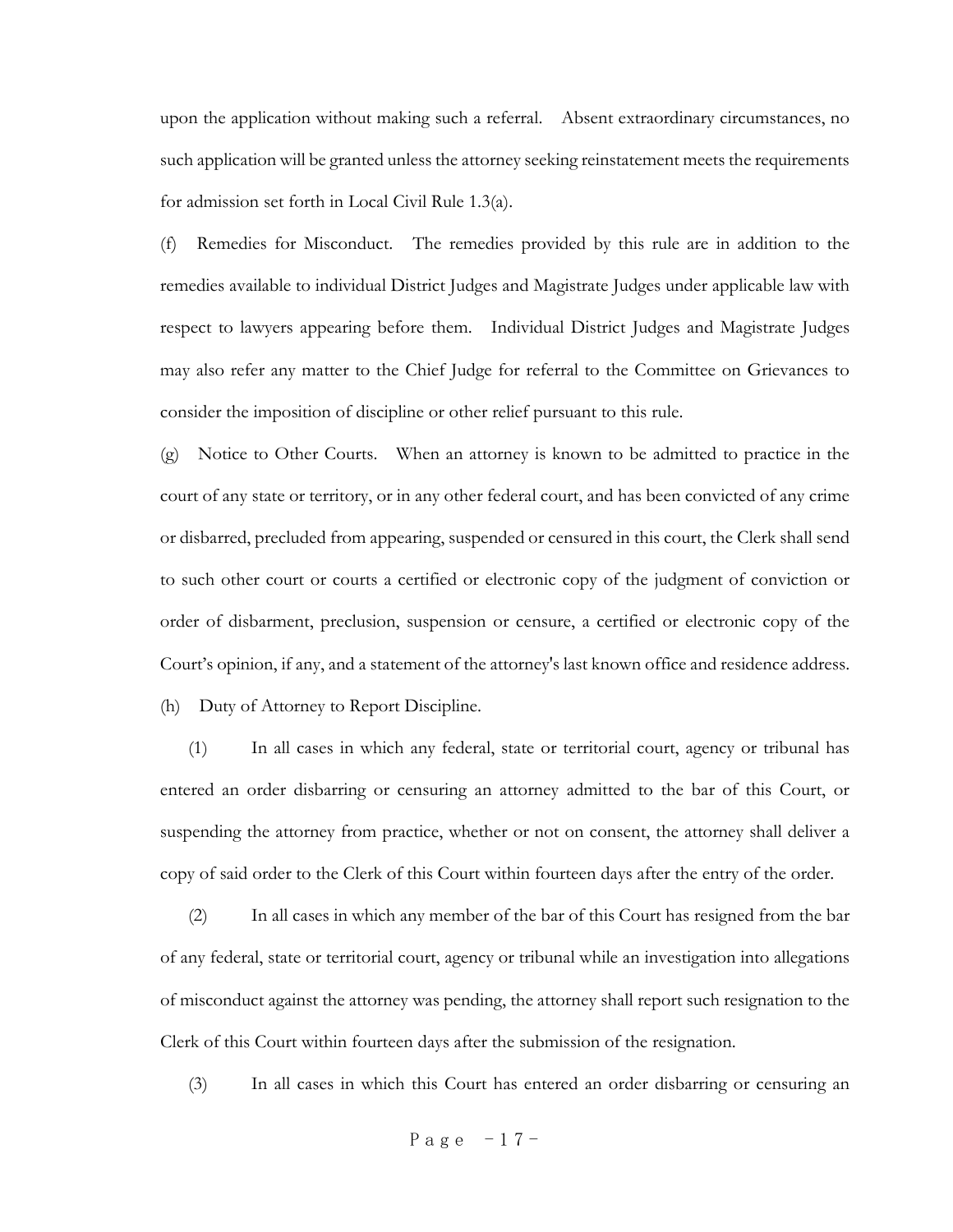attorney, or suspending the attorney from practice, whether or not on consent, the attorney shall deliver a copy of said order within fourteen days after the entry of the order to the clerk of each federal, state or territorial court, agency and tribunal in which such attorney has been admitted to practice.

(4) Any failure of an attorney to comply with the requirements of this Local Civil Rule

1.5(h) shall constitute a basis for discipline of said attorney pursuant to Local Civil Rule 1.5(c).

### **COMMITTEE NOTE**

Because Local Civil Rule 1.5 has been the subject of a recent review by the Courts, the Committee has not proposed any substantive changes therein. An amendment is recommended to Local Civil Rule 1.5(g) to recognize the fact that today the Clerks of the Courts often give notice of disciplinary actions to other courts by electronic means.

### <span id="page-17-0"></span>**Local Civil Rule 1.6. Duty of Attorneys in Related Cases**

(a) It shall be the continuing duty of each attorney appearing in any civil or criminal case to bring promptly to the attention of the Court all facts which said attorney believes are relevant to a determination that said case and one or more pending civil or criminal cases should be heard by the same Judge, in order to avoid unnecessary duplication of judicial effort. As soon as the attorney becomes aware of such relationship, said attorney shall notify the Judges to whom the cases have been assigned.

(b) If counsel fails to comply with Local Civil Rule 1.6(a), the Court may assess reasonable costs directly against counsel whose action has obstructed the effective administration of the Court's business.

### **COMMITTEE NOTE**

The Committee recommends that Local Civil Rule 1.6(a) be amended to provide simply that notification must be given to the Judges to whom the case has been assigned.

#### <span id="page-17-1"></span>**Local Civil Rule 1.7. Fees of Court Clerks and Reporters**

(a) The Clerk shall not be required to render any service for which a fee is prescribed by statute or by the Judicial Conference of the United States unless the fee for the particular service is paid to the

Page  $-18$  -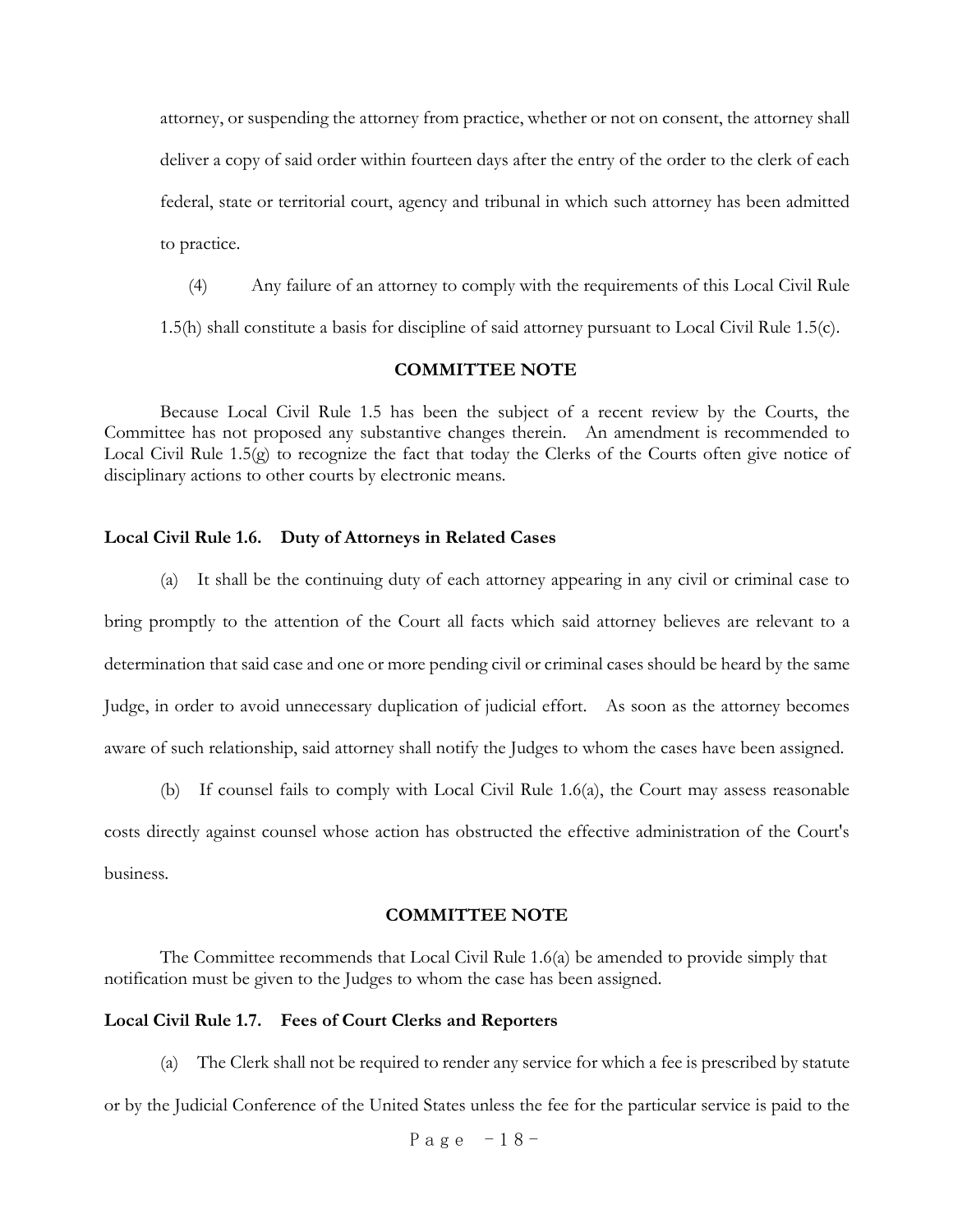Clerk in advance or the Court orders otherwise.

(b) Every attorney appearing in any proceeding who orders a transcript of any trial, hearing, or any other proceeding, is obligated to pay the cost thereof to the court reporters of the Court upon rendition of the invoice unless at the time of such order, the attorney, in writing, advises the court reporter that only the client is obligated to pay.

#### **COMMITTEE NOTE**

Local Civil Rule 1.7(a) serves a useful purpose in light of 28 U.S.C. § 1914(c), which provides that "[e]ach district court by rule or standing order may require advance payment of fees."

### <span id="page-18-0"></span>**Local Civil Rule 1.8. Photographs, Radio, Recordings, Television**

Unless authorized to do so by an administrative order of each respective Court, no one other than Court officials engaged in the conduct of Court business shall (a) bring any camera, transmitter, receiver, recording device, cellular telephone, computer or other electronic device into any courthouse; or (b) make an audio or video recording of any proceeding or any communication with the Court, an employee of the Court or any person acting at the direction of the Court, including a mediator.

#### **COMMITTEE NOTE**

The recommended revised language of Local Civil Rule 1.8, which the Committee understands has been worked out by the respective Courts, recognizes that both Courts have adopted administrative orders dealing with the extent to which cameras, recording devices, and other electronic devices will be permitted to be brought into their respective courthouses. The environs of the courthouses are excluded from the proposed local rule in accordance with the spirit of the settlement agreement so ordered by the Court in Antonio Musumeci v. United States Department of Homeland Security, 10 Civ. 3370 (RJH).

### **2016 COMMITTEE NOTE**

The Rule has long restricted the act of bringing certain devices into any courthouse without authorization. The amendment now prohibits the making of any audio or video recording of a proceeding or communication with the Court, even if the device was brought into the courthouse with authorization. The amendment encompasses activities regardless of location, including the recording from a remote location of a telephone conversation with a Judge, a member of a Judge's staff or the Court's staff or other persons acting at the Court's direction, including a mediator.

Page  $-19$  -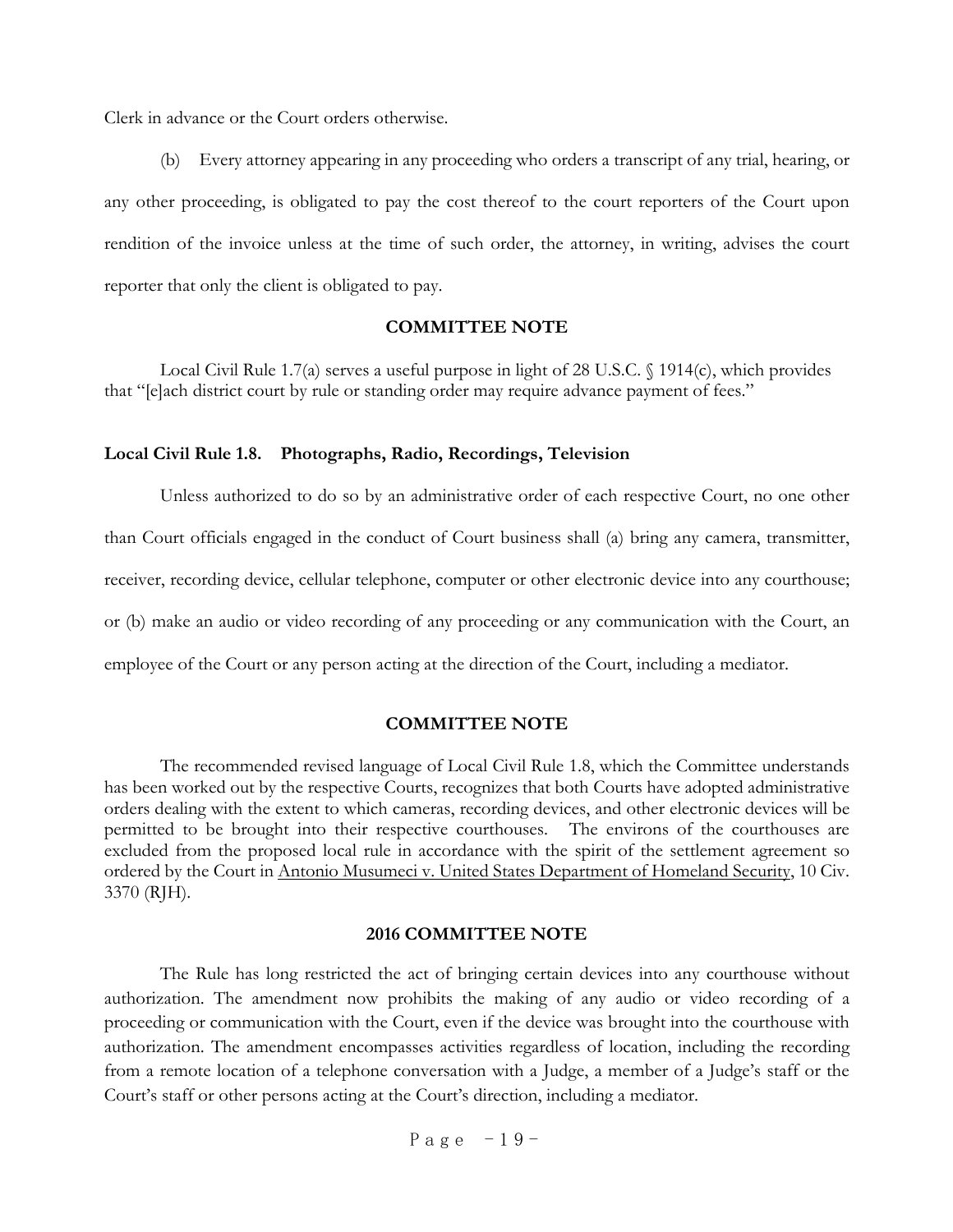#### <span id="page-19-0"></span>**Local Civil Rule 1.9. Acceptable Substitutes for Affidavits [formerly Local Civil Rule 1.10]**

In situations in which any Local Rule provides for an affidavit or a verified statement, the following are acceptable substitutes: (a) a statement subscribed under penalty of perjury as prescribed in 28 U.S.C. § 1746; or (b) if accepted by the Court as a substitute for an affidavit or a verified statement, (1) a statement signed by an attorney or by a party not represented by an attorney pursuant to Federal Rule of Civil Procedure 11, or (2) an oral representation on the record in open court.

### **COMMITTEE NOTE**

The Committee believes that this Local Civil Rule continues to serve a useful function, particularly in pro se cases, and therefore recommends its retention.

#### <span id="page-19-1"></span>**Local Civil Rule 5.1. Filing of Discovery Materials**

A party seeking or opposing relief under Fed. R. Civ. P. 26 through 37 inclusive, or making or opposing any other motion or application, shall quote or attach only those portions of the depositions, interrogatories, requests for documents, requests for admissions, or other discovery or disclosure materials, together with the responses and objections thereto, that are the subject of the discovery motion or application, or that are cited in papers submitted in connection with any other motion or application. See also Civil Local Rule 37.1.

### **COMMITTEE NOTE**

The Committee believes that Local Civil Rule 5.1 continues to serve a very useful purpose by making clear that only those discovery materials that are necessary to the decisional process should be filed in connection with a motion or application. The Committee recommends that language be added to confirm that this principle applies to parties opposing motions as well as to those making motions.

#### <span id="page-19-2"></span>**Local Civil Rule 5.2. Electronic Service and Filing of Documents**

(a) Parties serving and filing papers shall follow the instructions regarding Electronic Case Filing (ECF) published on the website of each respective Court. A paper served and filed by electronic means in accordance with such instructions is, for purposes of Fed. R. Civ. P. 5, served and filed in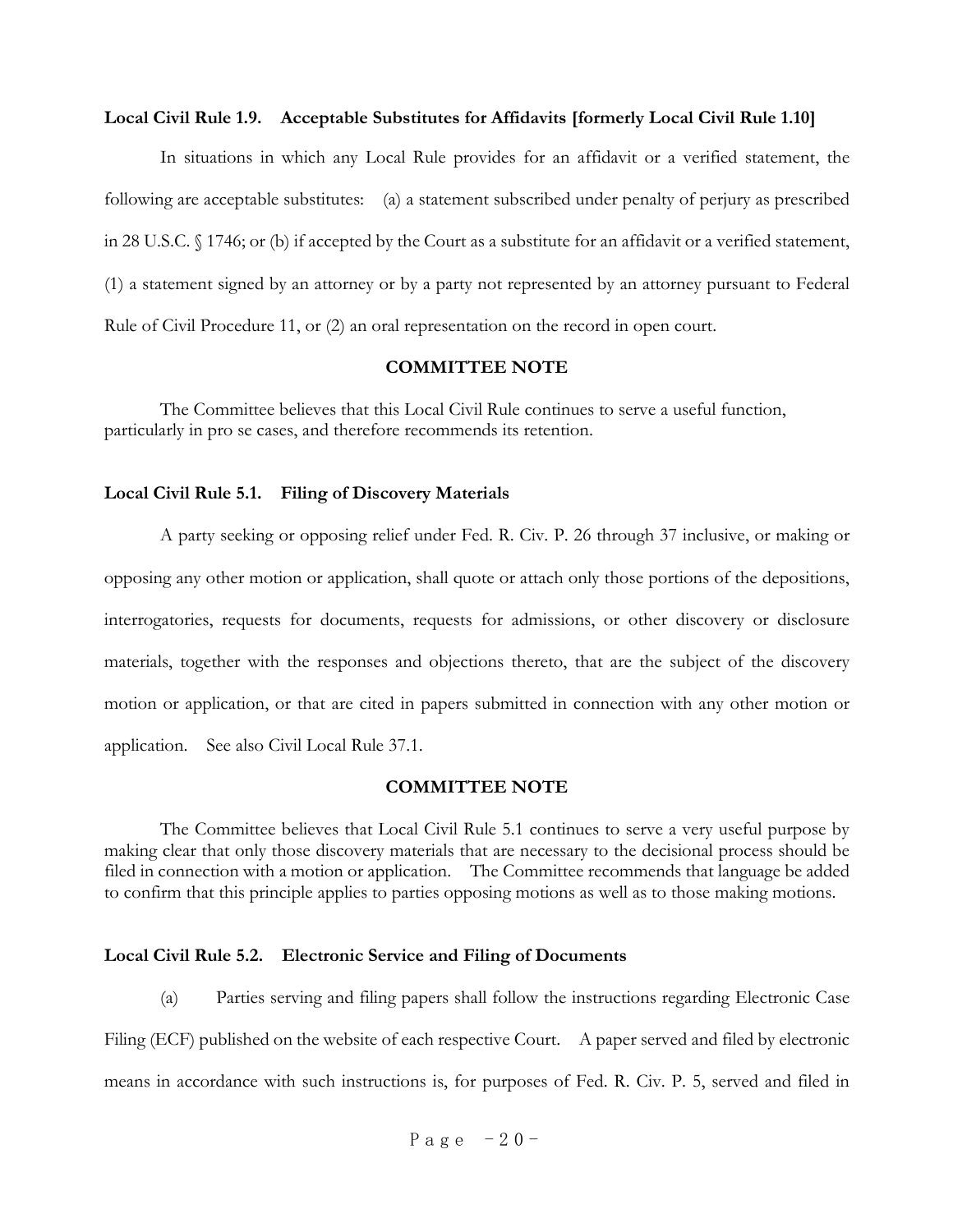compliance with the Local Civil Rules of the Southern and Eastern Districts of New York.

(b) Subject to the instructions regarding ECF published on the website of each respective

Court and any pertinent Individual Judge's Practices, letter-motions permitted by Local Civil Rule 7.1(d)

and letters addressed to the Court (but not letters between the parties) may be filed via ECF.

(c) Parties have an obligation to review the Court's actual order, decree, or judgment (on

ECF), which controls, and should not rely on the description on the docket or in the ECF Notice of

Electronic Filing (NEF).

### **COMMITTEE NOTE**

The substance of the last sentence of Local Civil Rule 5.3(b) has been moved to this local rule, so as to consolidate in this local rule everything in the Local Civil Rules dealing with the subject of ECF. The local rule has been revised to refer to the instructions regarding ECF on the website of each respective Court, because the instructions change with sufficient frequency to make it unfeasible to incorporate them into the local rules.

#### **2013 COMMITTEE NOTE**

Recommended new Local Civil Rule 5.2(b) would authorize the filing of letter-motions and letters to the Court by ECF. ECF filing of letters to the Court is already required by the ECF instructions in the Eastern District of New York, and in the Southern District of New York this Local Rule amendment would authorize (but not require) ECF filing of letters to the Court that generally now are accepted by judges in the Southern District of New York. Allowing such letters to be filed will improve the record on appeal in cases where an appeal is taken, and will allow the press and the public to follow more fully what is happening in pending cases. Recommended Local Civil Rule 5.2(b) does not authorize the filing of letters exchanged between the parties.

Parties should remember to review the Individual Judge's Practices for any pertinent restrictions on the filing of letters or letter-motions, such as requirements for courtesy copies and any page limitations. Moreover, before filing a letter via ECF, parties should consider whether the letter contains information about settlement discussions or personal information (including medical information regarding a party or counsel) that should not be in the public file, in which case the letter should be sent directly to chambers instead of via ECF, or, in the Eastern District, if chambers permits, may be filed under seal via ECF.

Recommended new Local Civil Rule 5.2(c) reminds parties that they should review the actual order, decree, or judgment of the Court on ECF, rather than relying upon the description of the order, decree, or judgment on the docket or in the ECF Notice of Electronic Filing, which is often just a short summary of a more detailed order.

#### <span id="page-20-0"></span>**Local Civil Rule 5.3. Service by Overnight Delivery**

Service upon an attorney may be made by overnight delivery service. "Overnight delivery

$$
P\ a\ g\ e\ -2\ 1\ -
$$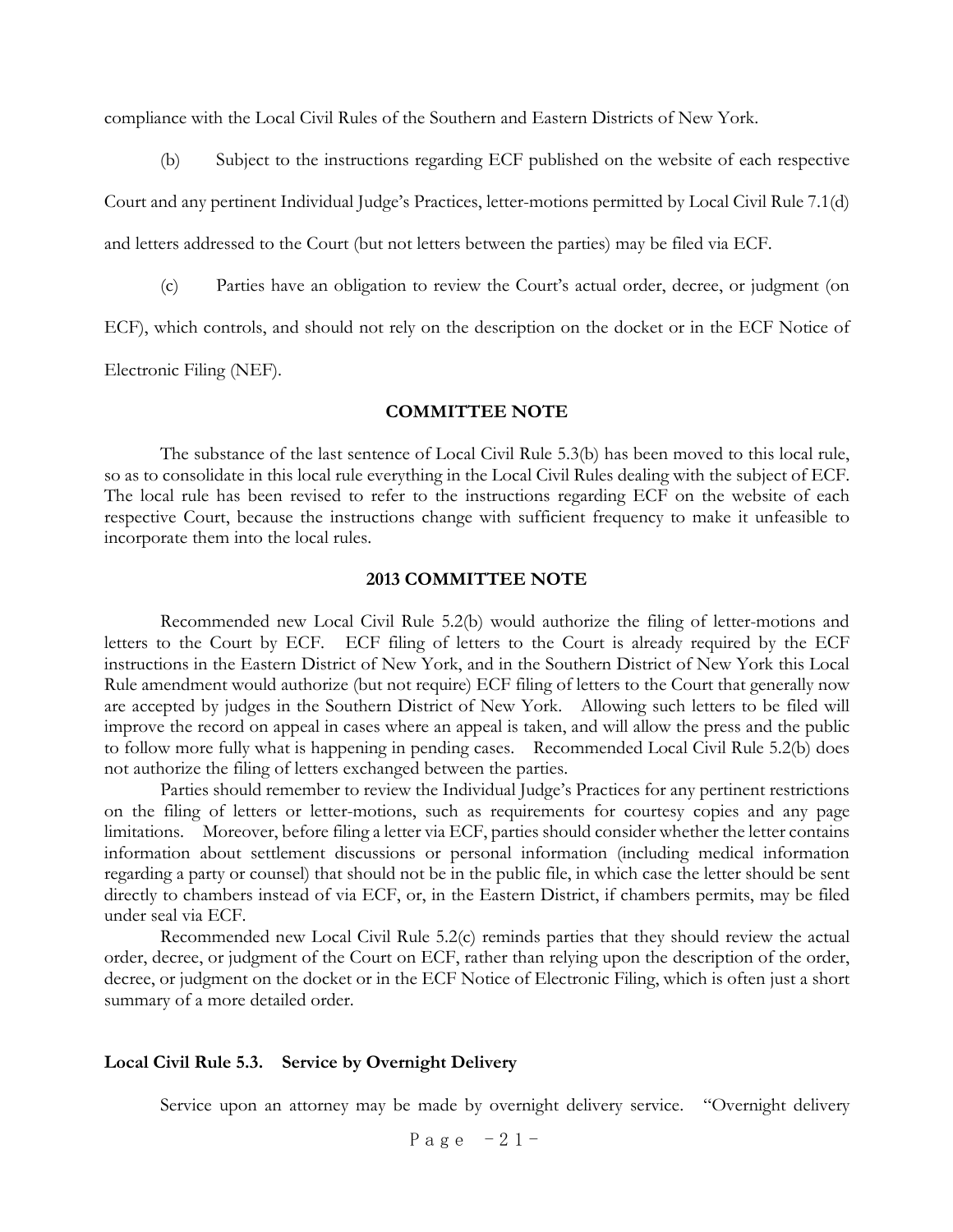service" means any delivery service which regularly accepts items for overnight delivery. Overnight delivery service shall be deemed service by mail for purposes of Fed. R. Civ. P. 5 and 6.

#### **COMMITTEE NOTE**

Local Civil Rule 5.3(a), dealing with overnight delivery service, is still necessary, because Fed. R. Civ. P. 5 has not been amended to deal with overnight delivery service. However, many of the detailed provisions of present Local Civil Rule 5.3(a) are unnecessary once it is made clear that overnight delivery service shall be treated the same as service by mail.

In Local Civil Rule 5.3(b), the first two sentences, dealing with service by facsimile, are unnecessary in light of Fed. R. Civ. P. 5(b)(2)(E), and the substance of the last sentence, dealing with ECF, has been moved to Local Civil Rule 5.2.

#### <span id="page-21-0"></span>**Local Civil Rule 6.1. Service and Filing of Motion Papers**

Except for letter-motions as permitted by Local Rule 7.1(d), and unless otherwise provided by statute or rule, or by the Court in a Judge's Individual Practice or in a direction in a particular case, upon any motion, the notice of motion, supporting affidavits, and memoranda shall be served and filed as follows:

(a) On all motions and applications under Fed. R. Civ. P. 26 through 37 inclusive and 45(d)(3),

(1) the notice of motion, supporting affidavits, and memoranda of law shall be served by the moving party on all other parties that have appeared in the action, (2) any opposing affidavits and answering memoranda of law shall be served within seven days after service of the moving papers, and (3) any reply affidavits and reply memoranda of law shall be served within two days after service of the answering papers. In computing periods of days, refer to Fed. R. Civ. P. 6 and Local Civil Rule 6.4.

(b) On all civil motions, petitions, and applications, other than those described in Rule 6.1(a), and other than petitions for writs of habeas corpus, (1) the notice of motion, supporting affidavits, and memoranda of law shall be served by the moving party on all other parties that have appeared in the action, (2) any opposing affidavits and answering memoranda shall be served within fourteen days after service of the moving papers, and (3) any reply affidavits and memoranda of law shall be served within seven days after service of the answering papers. In computing periods of days, refer to Fed. R. Civ.

Page  $-22 -$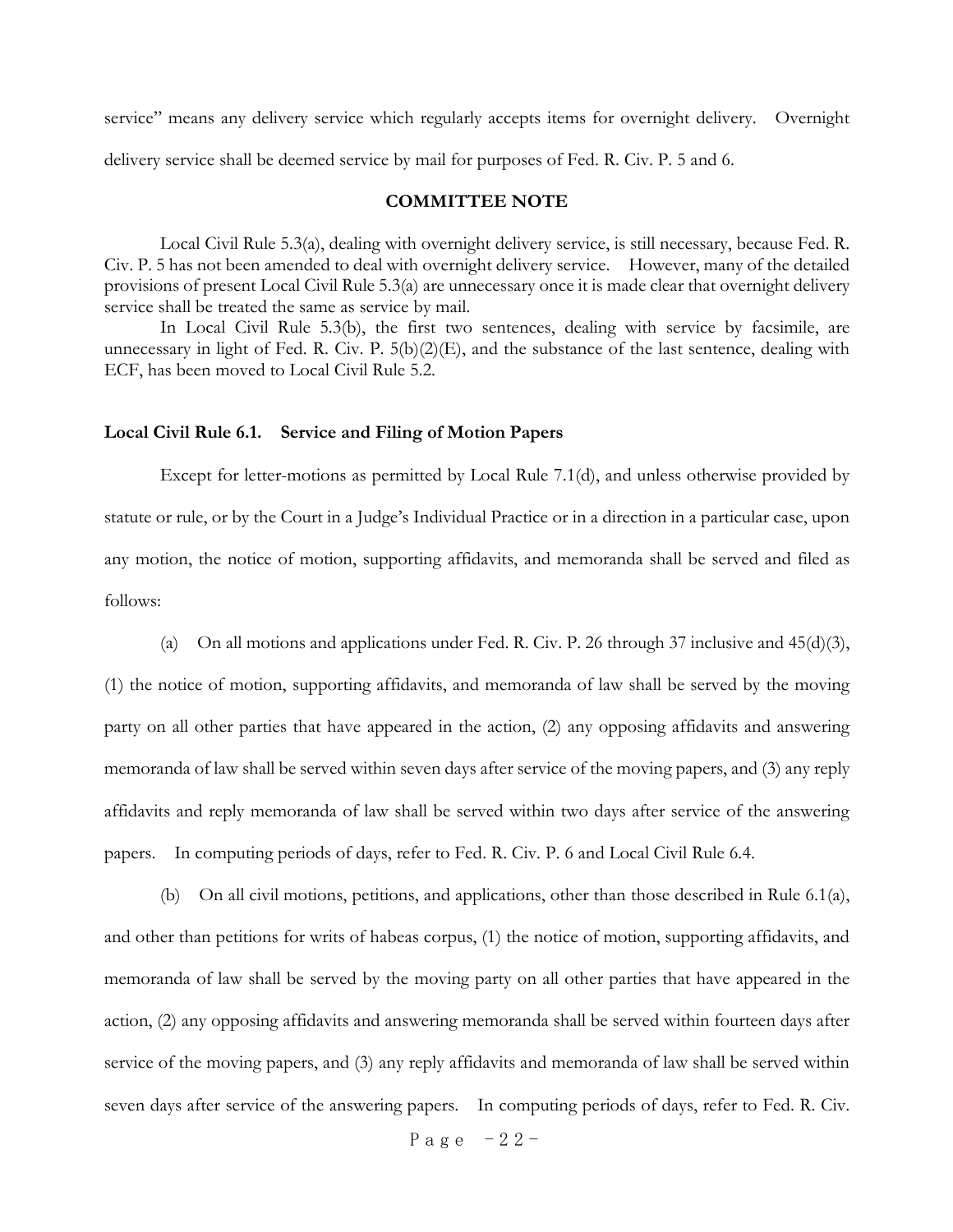P. 6 and Local Civil Rule 6.4.

(c) The parties and their attorneys shall only appear to argue the motion if so directed by the

Court by order or by a Judge's Individual Practice.

(d) No *ex parte* order, or order to show cause to bring on a motion, will be granted except upon

a clear and specific showing by affidavit of good and sufficient reasons why a procedure other than by

notice of motion is necessary, and stating whether a previous application for similar relief has been made.

#### **COMMITTEE NOTE**

In the initial paragraph of Local Civil Rule 6.1, the Committee recommends the deletion of the parenthetical reference to Fed. R. Civ. P. 56, because Fed. R. Civ. P. 56, as amended effective December 1, 2010, no longer provides for a different period of time to make a motion for summary judgment than that prescribed by Local Civil Rule 6.1. In Local Civil Rule 6.1(c), the Committee recommends the deletion of the words "or upon application" in order to prevent any implication that oral argument will be granted automatically upon application. This change is not intended to suggest that the parties cannot apply to the Court for oral argument.

#### **2013 COMMITTEE NOTE**

This is a conforming amendment designed to bring Local Civil Rule 6.1 into conformity with recommended new Local Civil Rule 7.1(d), which authorizes letter-motions in the case of certain nondispositive matters.

#### <span id="page-22-0"></span>**Local Civil Rule 6.2. Orders on Motions**

A memorandum signed by the Court of the decision on a motion that does not finally determine all claims for relief, or an oral decision on such a motion, shall constitute the order unless the memorandum or oral decision directs the submission or settlement of an order in more extended form. The notation in the docket of a memorandum or of an oral decision that does not direct the submission or settlement of an order in more extended form shall constitute the entry of the order. Where an order in more extended form is required to be submitted or settled, the notation in the docket of such order shall constitute the entry of the order.

### **COMMITTEE NOTE**

Local Civil Rule 6.2 remains necessary because the Federal Rules of Civil Procedure do not

 $P$  a g e  $-23$  -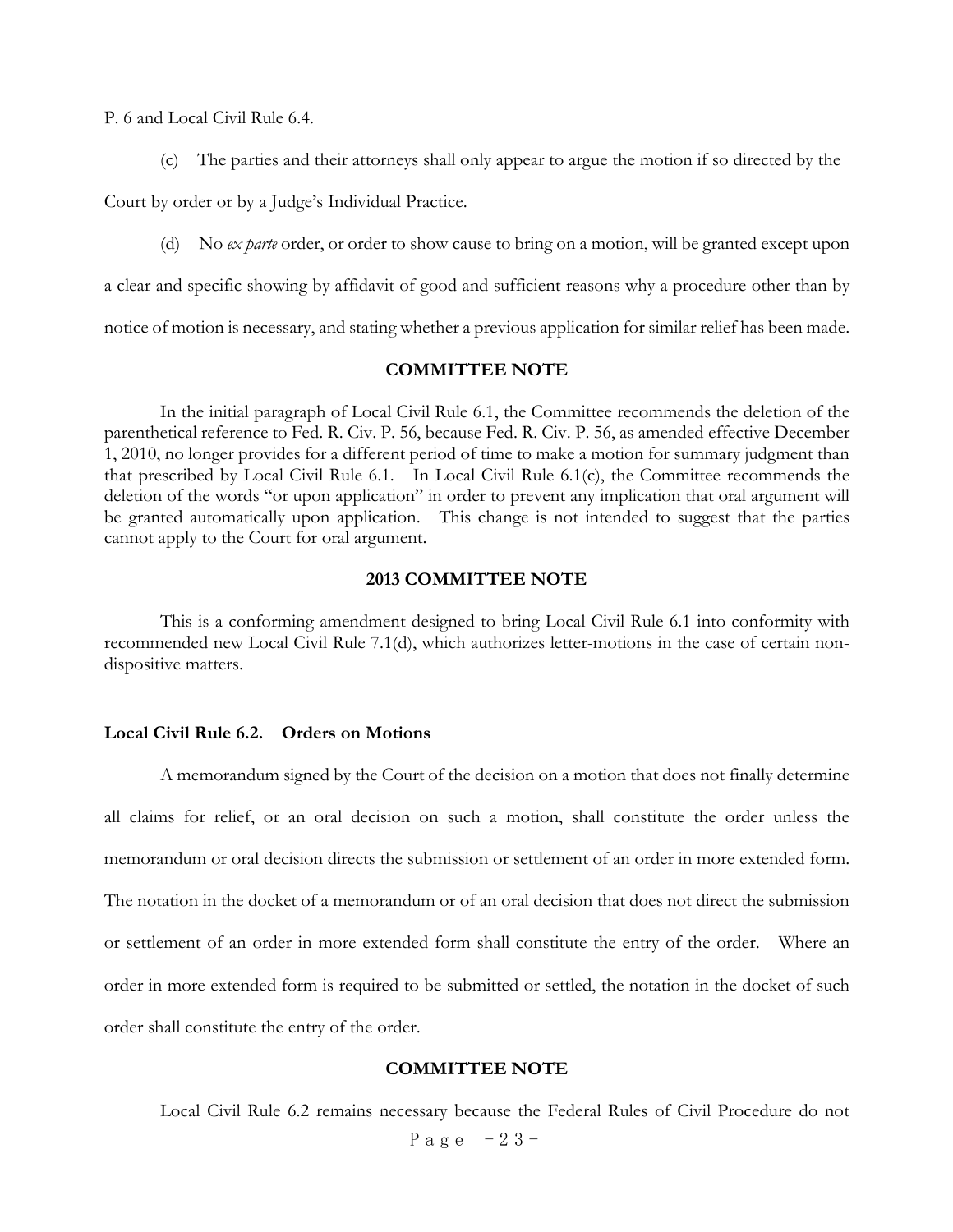specify what constitutes the entry of an order. The Committee believes that the existing language of Local Civil Rule 6.2 is broad enough to encompass notations in the ECF docket, and that no change is required for this reason.

### <span id="page-23-0"></span>**Local Civil Rule 6.3. Motions for Reconsideration or Reargument**

Unless otherwise provided by the Court or by statute or rule (such as Fed. R. Civ. P. 50, 52, and 59), a notice of motion for reconsideration or reargument of a court order determining a motion shall be served within fourteen (14) days after the entry of the Court's determination of the original motion, or in the case of a court order resulting in a judgment, within fourteen (14) days after the entry of the judgment. There shall be served with the notice of motion a memorandum setting forth concisely the matters or controlling decisions which counsel believes the Court has overlooked. The time periods for the service of answering and reply memoranda, if any, shall be governed by Local Civil Rule 6.1(a) or (b), as in the case of the original motion. No oral argument shall be heard unless the Court directs that the matter shall be reargued orally. No affidavits shall be filed by any party unless directed by the Court.

### **COMMITTEE NOTE**

Local Civil Rule 6.3 is necessary because the Federal Rules of Civil Procedure do not specify the time periods governing a motion for reconsideration or reargument. In the first sentence of Local Civil Rule 6.3, the Committee recommends an amendment to clarify that the Court may set a different time for the filing of a motion for reconsideration or reargument.

#### <span id="page-23-1"></span>**Local Civil Rule 6.4. Computation of Time**

In computing any period of time prescribed or allowed by the Local Civil Rules or the Local Admiralty and Maritime Rules, the provisions of Fed. R. Civ. P. 6 shall apply unless otherwise stated. In these Local Rules, as in the Federal Rules as amended effective December 1, 2009, Saturdays, Sundays, and legal holidays are no longer excluded in computing periods of time. If the last day of the period is a Saturday, Sunday, or legal holiday, the period continues to run until the end of the next day that is not a Saturday, Sunday, or legal holiday.

Page  $-24$  -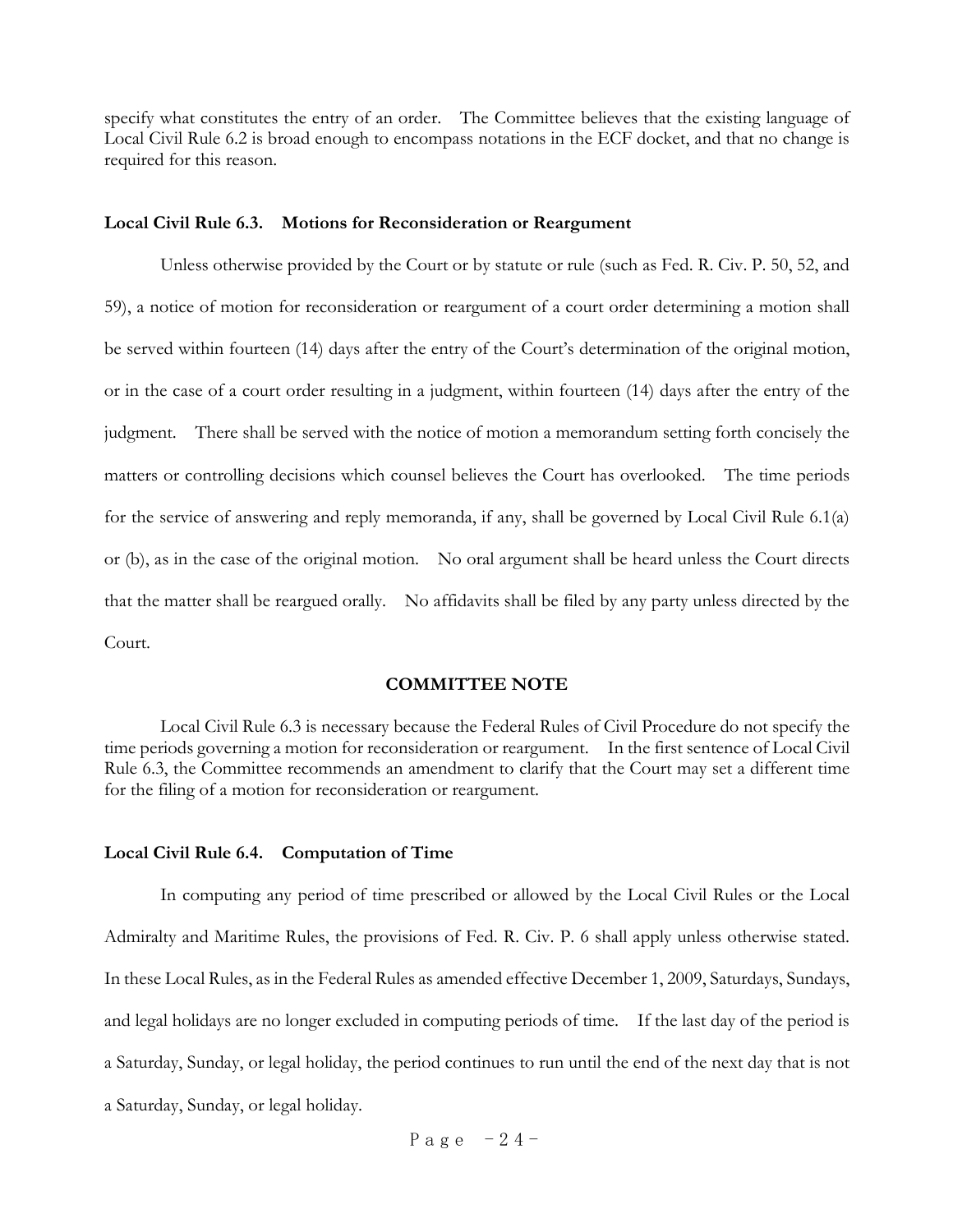#### **COMMITTEE NOTE**

Recommended Local Civil Rule 6.4 is unchanged in substance from the version that became effective on December 1, 2009, pursuant to the time computation amendments to the Federal Rules of Civil Procedure.

### <span id="page-24-0"></span>**Local Civil Rule 7.1. Motion Papers**

(a) Except for letter-motions as permitted by Local Rule 7.1(d) or as otherwise permitted by the Court, all motions shall include the following motion papers:

(1) A notice of motion, or an order to show cause signed by the Court, which shall specify the applicable rules or statutes pursuant to which the motion is brought, and shall specify the relief sought by the motion;

(2) A memorandum of law, setting forth the cases and other authorities relied upon in support of the motion, and divided, under appropriate headings, into as many parts as there are issues to be determined; and

(3) Supporting affidavits and exhibits thereto containing any factual information and portions of the record necessary for the decision of the motion.

(b) Except for letter-motions as permitted by Local Rule 7.1(d) or as otherwise permitted by the Court, all oppositions and replies with respect to motions shall comply with Local Civil Rule 7.1(a)(2) and (3) above, and an opposing party who seeks relief that goes beyond the denial of the motion shall comply as well with Local Civil Rule  $7.1(a)(1)$  above.

(c) Unless otherwise ordered by the District Judge to whom the appeal is assigned, appellate briefs on bankruptcy appeals shall comply with the briefing format and length specifications set forth in Federal Rules of Bankruptcy Procedure 8015 to 8017.

(d) Applications for extensions or adjournments, applications for a pre-motion conference, and similar non-dispositive matters as permitted by the instructions regarding ECF published on the website of each respective Court and any pertinent Individual Judge's Practices, may be brought by letter-

Page  $-25$ -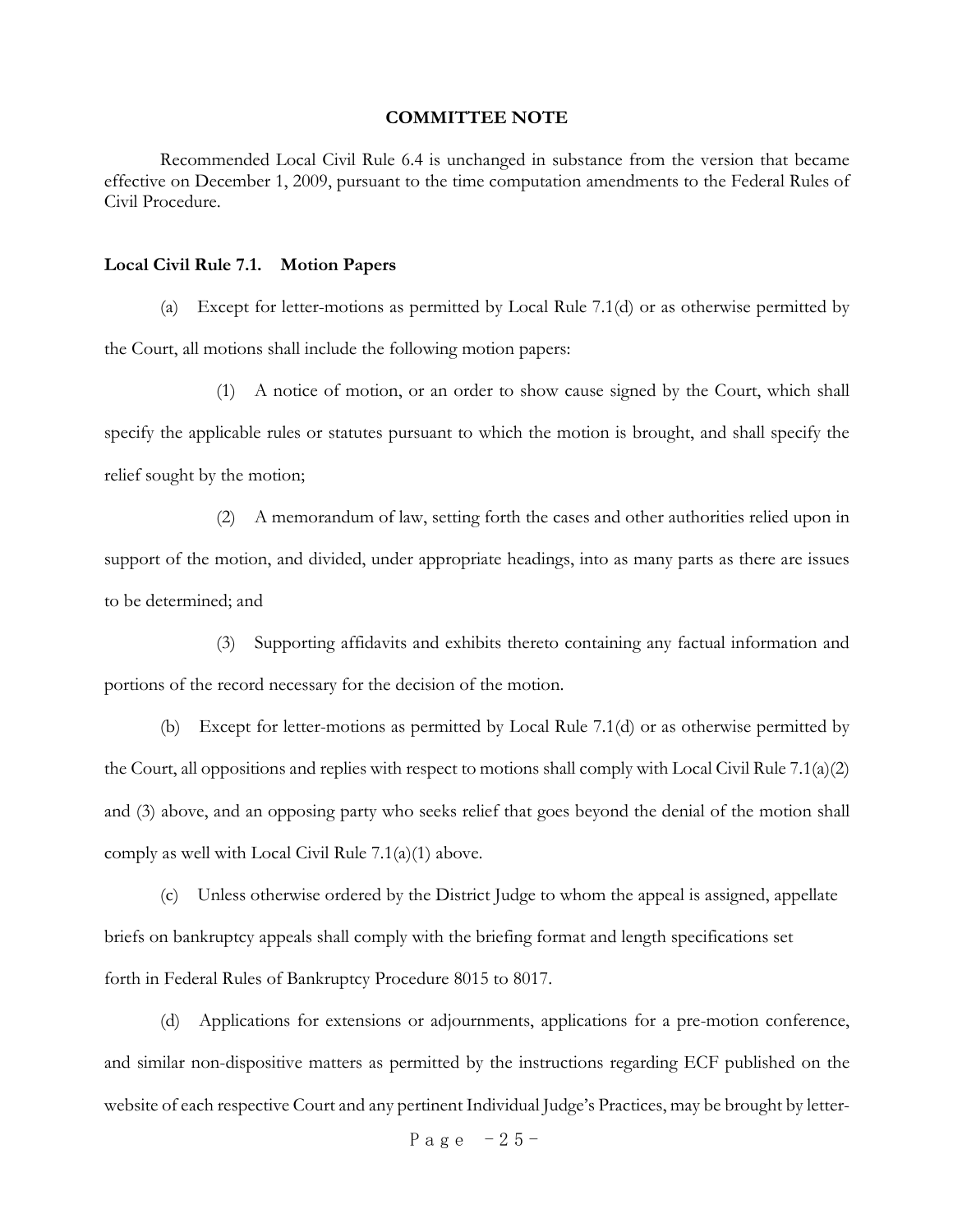motion filed via ECF pursuant to Local Civil Rule 5.2(b).

#### **COMMITTEE NOTE**

Recommended Local Civil Rule 7.1 is designed to collect in one place the requirements for motion papers. It includes the substance of the present Local Civil Rule 7.1 on memoranda of law, and of the present Local Civil Rule 7.2 regarding notices of motion and orders to show cause. The Committee believes that it will be helpful, especially to lawyers from out of state and to lawyers who practice primarily in the state courts, to have a Local Rule that sets forth the types of papers that are required in support of or in opposition to a motion.

#### **2013 COMMITTEE NOTE**

Local Civil Rule 7.1(d) would authorize the use of letter-motions for applications for extensions or adjournments, applications for a pre-motion conference, and similar non-dispositive matters. Pursuant to recommended Local Civil Rule 5.2(b), such letter-motions may be filed by ECF.

The use of letter-motions is intended to follow existing practice in which counsel request certain non-dispositive relief by letter. Using a letter-motion instead of a letter will ensure that the Court is aware that relief is requested (as distinguished from, for example, a status update letter where no relief is requested). Local Civil Rule 7.1(d) is not intended to expand the types of motions that can be made by letter-motion. For example, motions to dismiss or motions for summary judgment may not be made by letter-motion.

Parties should remember to review the Individual Judge's Practices for any pertinent restrictions on the filing of letter-motions, such as requirements for courtesy copies and any page limitations.

### **2016 COMMITTEE NOTE**

Local Rule 7.l(c) is amended to conform to the Federal Rules of Bankruptcy Procedure.

#### <span id="page-25-0"></span>**Local Civil Rule 7.1.1 Disclosure Statement**

For purposes of Fed. R. Civ. P. 7.1(b)(2), "promptly" shall mean "within fourteen days," that is,

parties are required to file a supplemental disclosure statement within fourteen days of the time there is

any change in the information required in a disclosure statement filed pursuant to those rules.

#### **COMMITTEE NOTE**

The Committee believes that Local Civil Rule 7.1.1 continues to serve a useful purpose in helping to ensure that Judges will be given prompt notice of changes that might require consideration of possible recusal.

### <span id="page-25-1"></span>**Local Civil Rule 7.2. Authorities to Be Provided to Pro Se Litigants**

In cases involving a pro se litigant, counsel shall, when serving a memorandum of law (or other

 $P$  a g e  $-26$  -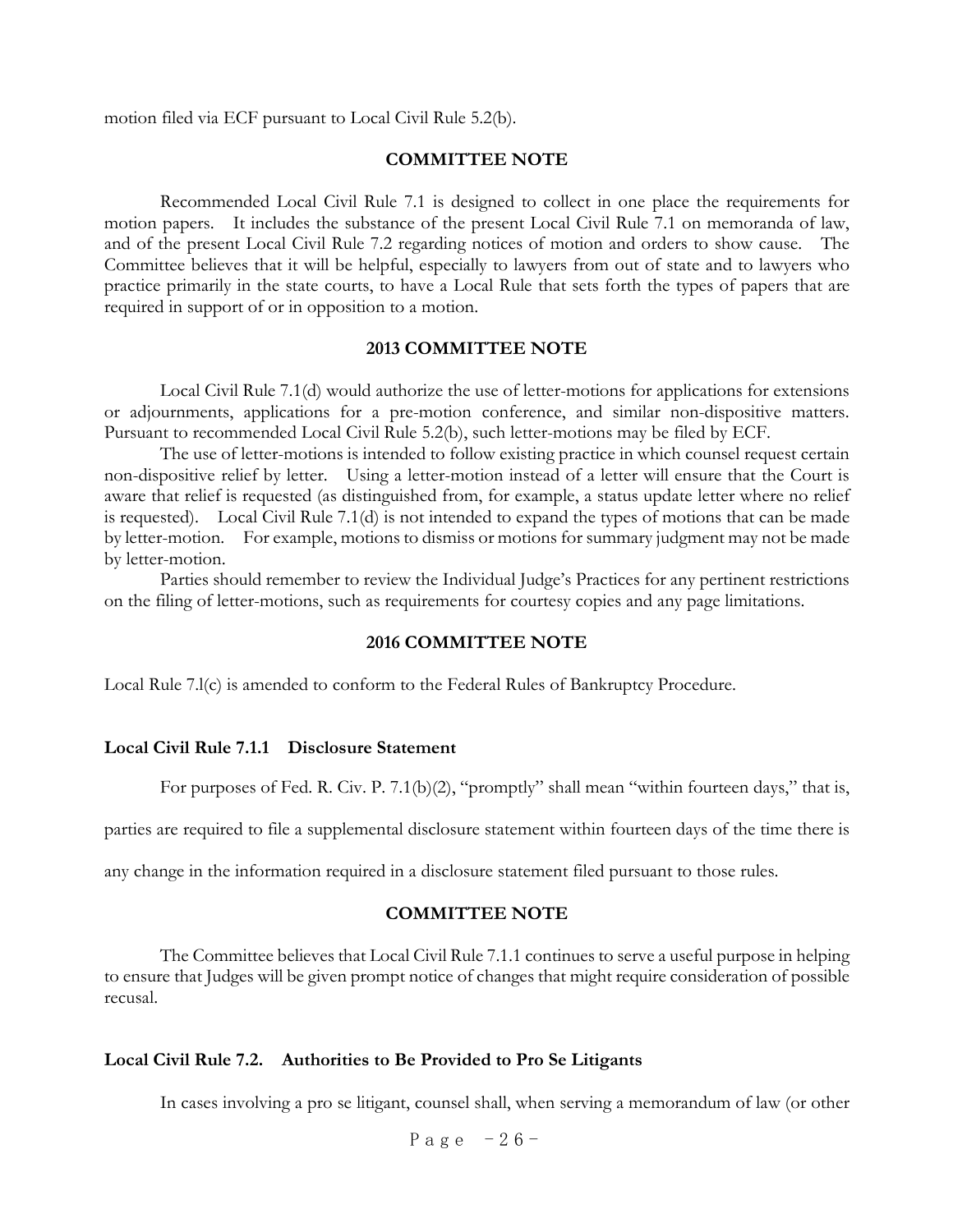submissions to the Court), provide the pro se litigant (but not other counsel or the Court) with copies of cases and other authorities cited therein that are unpublished or reported exclusively on computerized databases. Upon request, counsel shall provide the pro se litigant with copies of such unpublished cases and other authorities as are cited in a decision of the Court and were not previously cited by any party.

#### **COMMITTEE NOTE**

The Committee recommends the addition of an additional sentence to Local Civil Rule 7.2 in order to facilitate compliance with the decision of the Second Circuit in Lebron v. Sanders, 557 F.3d 76 (2d Cir. 2009).

#### <span id="page-26-0"></span>**Local Civil Rule 11.1. Form of Pleadings, Motions, and Other Papers**

(a) Every pleading, written motion, and other paper must (1) be plainly written, typed, printed, or copied without erasures or interlineations which materially deface it, (2) bear the docket number and the initials of the District Judge and any Magistrate Judge before whom the action or proceeding is pending, and (3) have the name of each person signing it clearly printed or typed directly below the signature.

(b) The typeface, margins, and spacing of all documents presented for filing must meet the following requirements: (1) all text must be 12-point type or larger, except for text in footnotes which may be 10-point type; (2) all documents must have at least one-inch margins on all sides; (3) all text must be double-spaced, except for headings, text in footnotes, or block quotations, which may be singlespaced.

#### **COMMITTEE NOTE**

The provisions of Local Civil Rule 11.1 deal with topics that are not covered in Fed. R. Civ. P. 11. Recommended Local Civil Rule 11.1(b), which is based upon similar provisions in other local rules, is intended to set simple and easily followed minimum standards for legibility of documents filed with the Court.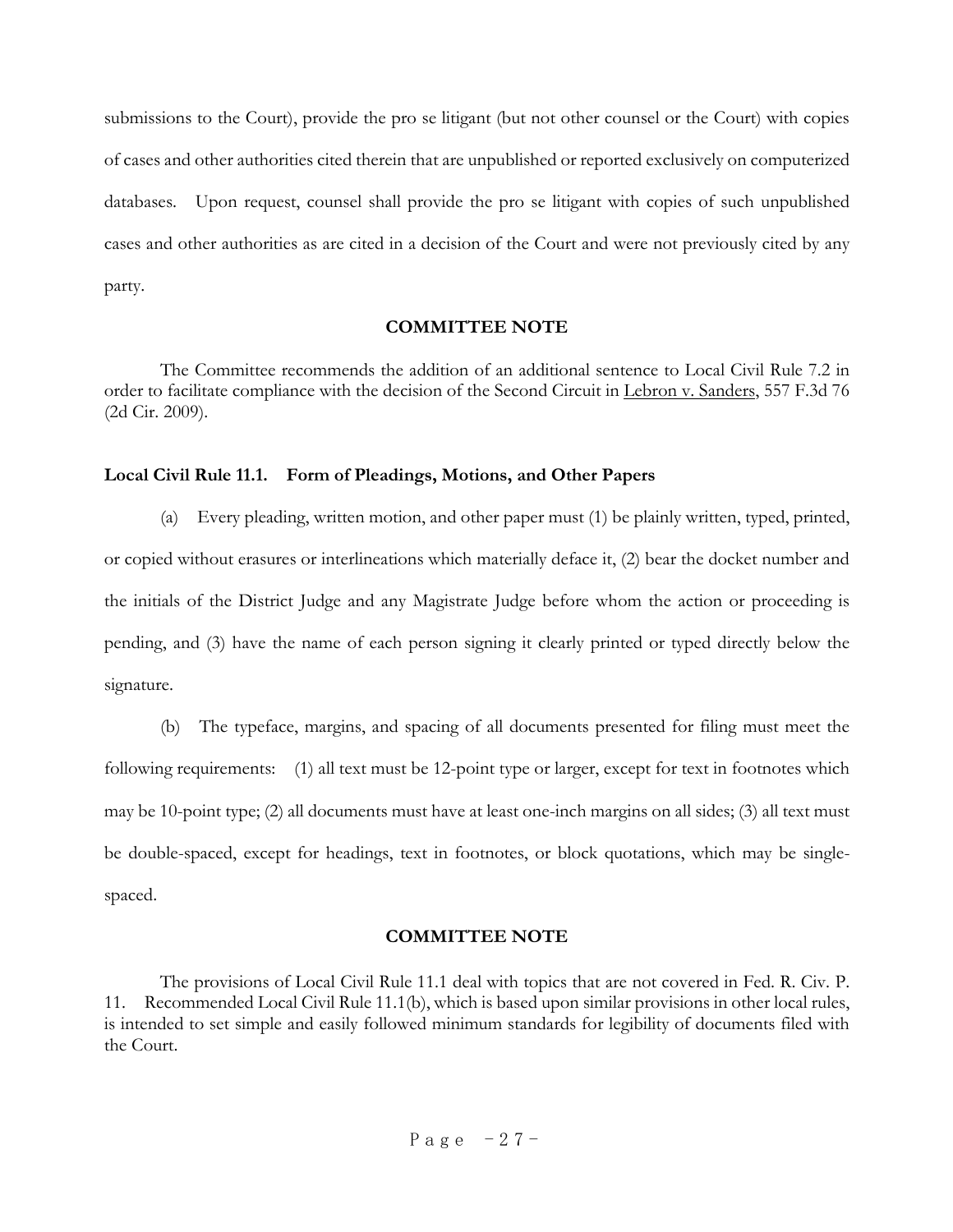### <span id="page-27-0"></span>**Local Civil Rule 12.1. Notice to Pro Se Litigant Who Opposes a Rule 12 Motion Supported by Matters Outside the Pleadings**

A represented party moving to dismiss or for judgment on the pleadings against a party proceeding pro se, who refers in support of the motion to matters outside the pleadings as described in Fed. R. Civ. P. 12(b) or 12(c), shall serve and file the following notice with the full text of Fed. R. Civ. P. 56 attached at the time the motion is served. If the Court rules that a motion to dismiss or for judgment on the pleadings will be treated as one for summary judgment pursuant to Fed. R. Civ. P. 56, and the movant has not previously served and filed the notice required by this rule, the movant shall amend the form notice to reflect that fact and shall serve and file the amended notice within fourteen days of the Court's ruling.

### **Notice to Pro Se Litigant Who Opposes a Rule 12 Motion Supported by Matters Outside the Pleadings**

The defendant in this case has moved to dismiss or for judgment on the pleadings pursuant to Rule 12(b) or 12(c) of the Federal Rules of Civil Procedure, and has submitted additional written materials. This means that the defendant has asked the Court to decide this case without a trial, based on these written materials. You are warned that the Court may treat this motion as a motion for summary judgment under Rule 56 of the Federal Rules of Civil Procedure. For this reason, THE CLAIMS YOU ASSERT IN YOUR COMPLAINT MAY BE DISMISSED WITHOUT A TRIAL IF YOU DO NOT RESPOND TO THIS MOTION ON TIME by filing sworn affidavits as required by Rule 56(c) and/or other documents. The full text of Rule 56 of the Federal Rules of Civil Procedure is attached.

In short, Rule 56 provides that you may NOT oppose the defendant's motion simply by relying upon the allegations in your complaint. Rather, you must submit evidence, such as witness statements or documents, countering the facts asserted by the defendant and raising specific facts that support your claim. If you have proof of your claim, now is the time to submit it. Any witness statements must be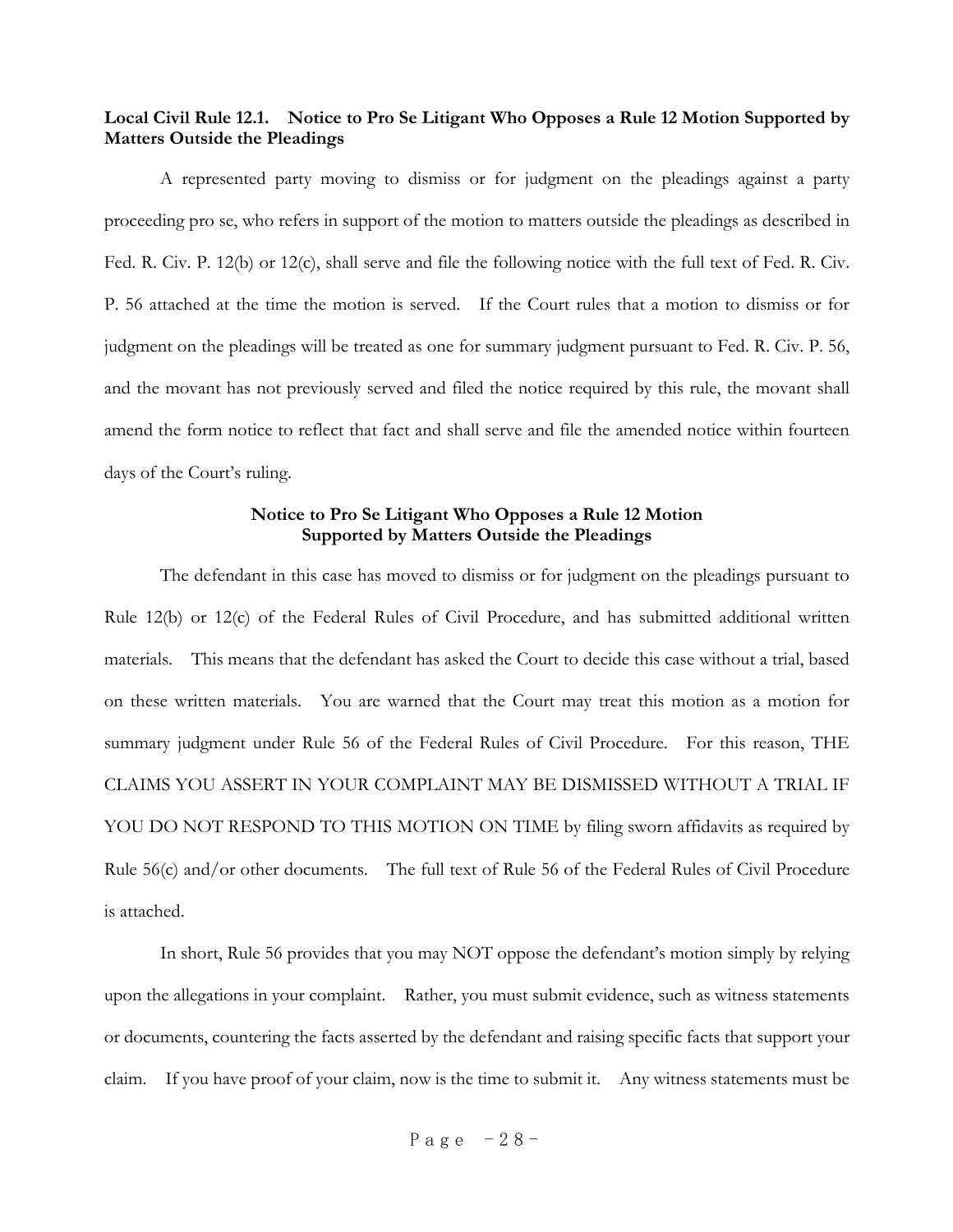in the form of affidavits. An affidavit is a sworn statement of fact based on personal knowledge stating facts that would be admissible in evidence at trial. You may submit your own affidavit and/or the affidavits of others. You may submit affidavits that were prepared specifically in response to defendant's motion.

If you do not respond to the motion on time with affidavits and/or documents contradicting the facts asserted by the defendant, the Court may accept defendant's facts as true. Your case may be dismissed and judgment may be entered in defendant's favor without a trial.

If you have any questions, you may direct them to the Pro Se Office.

### **COMMITTEE NOTE**

Local Civil Rule 12.1 plays a valuable role in alerting pro se litigants to the potentially serious consequences of a motion to dismiss based upon evidence outside the pleadings, and to the requirements for controverting such evidence. The Committee recommends certain changes in the text of the notice required by the rule in order to make it more understandable to non-lawyers.

### <span id="page-28-0"></span>**Local Civil Rule 16.1. Exemptions from Mandatory Scheduling Order**

Matters involving habeas corpus petitions, social security disability cases, motions to vacate sentences, forfeitures, and reviews from administrative agencies are exempted from the mandatory scheduling order required by Fed. R. Civ. P. 16(b).

#### **COMMITTEE NOTE**

The Committee recommends the retention of Local Civil Rule 16.1. It serves an important function, because Fed. R. Civ. P. 16(b)(1) requires that any exemption of categories of cases from the mandatory scheduling order requirement must be accomplished by a local rule.

### <span id="page-28-1"></span>**Local Civil Rule 16.2. Entry and Modification of Mandatory Scheduling Orders by Magistrate Judges**

In any case referred to a Magistrate Judge, the Magistrate Judge may issue or modify scheduling

orders pursuant to Fed. R. Civ. P. 16(b).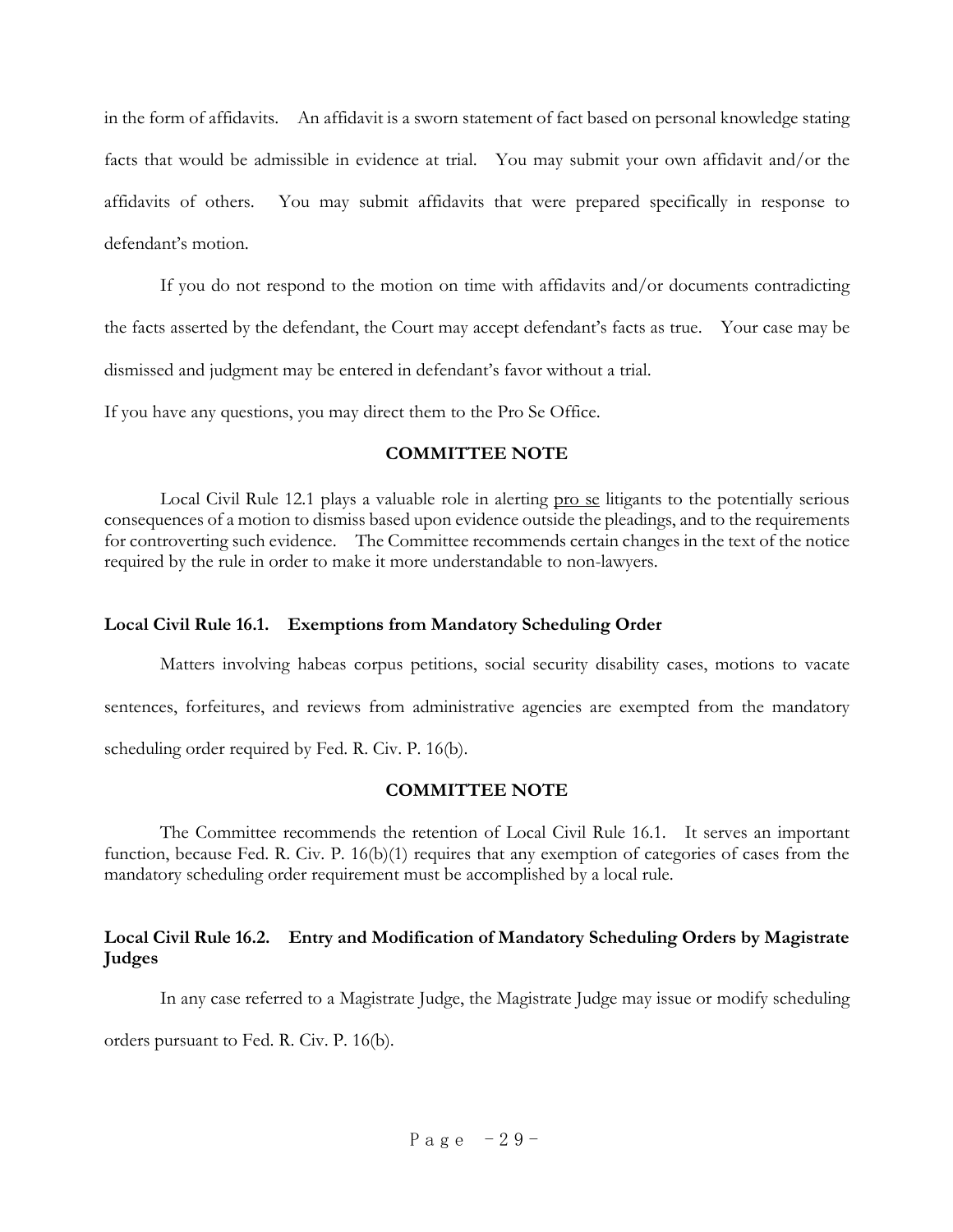#### **COMMITTEE NOTE**

Local Civil Rule 16.2 is necessary because Fed. R. Civ. P. 16(b)(1) requires a local rule in order to confer upon Magistrate Judges the power to issue or modify scheduling orders. The Committee recommends that the language of the rule be simplified, and that it be applicable to all cases in which a case has been referred to a Magistrate Judge.

### <span id="page-29-0"></span>**Local Civil Rule 23.1. Fees in Class Action and Shareholder Derivative Actions**

Fees for attorneys or others shall not be paid upon recovery or compromise in a class action or a derivative action on behalf of a corporation except as allowed by the Court after a hearing upon such notice as the Court may direct. The notice shall include a statement of the names and addresses of the applicants for such fees and the amounts requested respectively and shall disclose any fee sharing agreements with anyone. Where the Court directs notice of a hearing upon a proposed voluntary dismissal or settlement of a class action or a derivative action, the above information as to the applications shall be included in the notice.

### **COMMITTEE NOTE**

The Committee recommends the retention of Local Civil Rule 23.1.1. Unlike Fed. R. Civ. P. 23 (which deals with class actions), Fed. R. Civ. P. 23.1 (dealing with shareholder derivative actions) does not contain any provisions dealing with attorney's fees. Local Civil Rule 23.1.1 has been part of the local rules for many years, and has proven its usefulness in derivative actions.

### **2016 COMMITTEE NOTE**

The Committee in 2011 recommended that prior Local Rule 23.1 regarding class actions be deleted as unnecessary. The Second Circuit's recent decision in Bernstein v. Bernstein Litowitz Berger & Grossman LLP, 814 F.3d 132, 137 n.2 (2d Cir. 2016), stated that the prior Local Rule is not redundant with Fed. R. Civ. P. 23(h) regarding fee sharing arrangements. The Committee therefore recommends reinstating Local Rule 23.1 and combining it with Local Rule 23 .1.1 to cover both class actions and derivative actions.

### <span id="page-29-1"></span>**Local Civil Rule 26.1. Address of Party and Original Owner of Claim to Be Furnished**

A party shall furnish to any other party, within seven (7) days after a demand, a verified statement

setting forth:

(a) If the responding party is a natural person, that party's residence and domicile, and any state

Page  $-30-$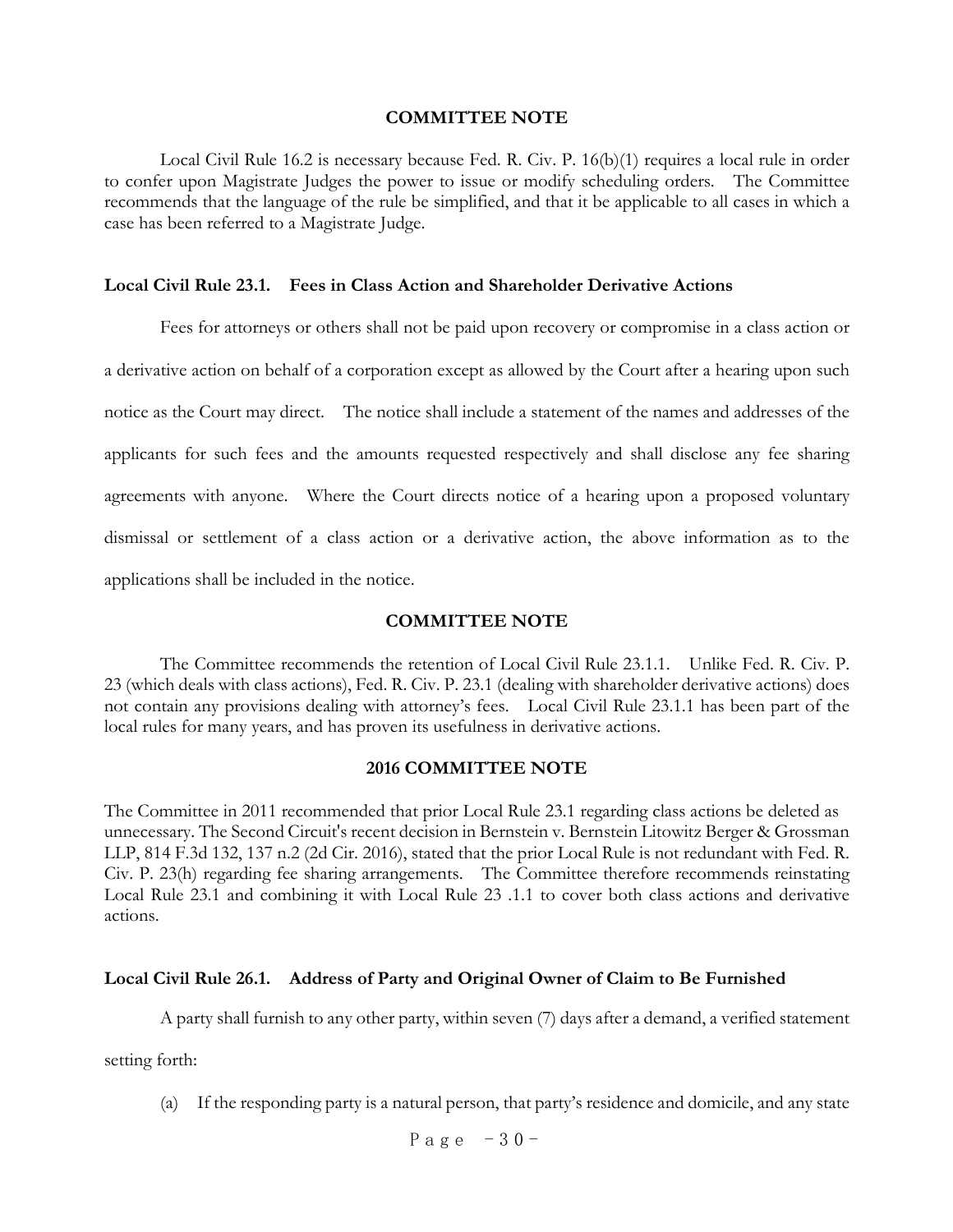or other jurisdiction of which that party is a citizen for purposes of 28 U.S.C. § 1332;

(b) If the responding party is a partnership, limited liability partnership, limited liability company, or other unincorporated association, like information for all of its partners or members, as well as the state or other jurisdiction of its formation;

(c) If the responding party is a corporation, its state or other jurisdiction of incorporation, principal place of business, and any state or other jurisdiction of which that party is a citizen for purposes of 28 U.S.C. § 1332; and

(d) In the case of an assigned claim, corresponding information for each original owner of the claim and for any assignee.

### **COMMITTEE NOTE**

Local Civil Rule 26.1 has been revised in order to make it a more effective tool for determining quickly whether or not there is a basis to challenge diversity jurisdiction.

#### <span id="page-30-0"></span>**Local Civil Rule 26.2. Assertion of Claim of Privilege**

(a) Unless otherwise agreed by the parties or directed by the Court, where a claim of privilege is asserted in objecting to any means of discovery or disclosure, including but not limited to a deposition, and an answer is not provided on the basis of such assertion,

(1) The person asserting the privilege shall identify the nature of the privilege (including work product) which is being claimed and, if the privilege is governed by state law, indicate the state's privilege rule being invoked; and

(2) The following information shall be provided in the objection, or (in the case of a deposition) in response to questions by the questioner, unless divulgence of such information would cause disclosure of the allegedly privileged information:

(A) For documents: (i) the type of document, *e.g.*, letter or memorandum; (ii) the general subject matter of the document; (iii) the date of the document; and (iv) the

Page  $-31$  -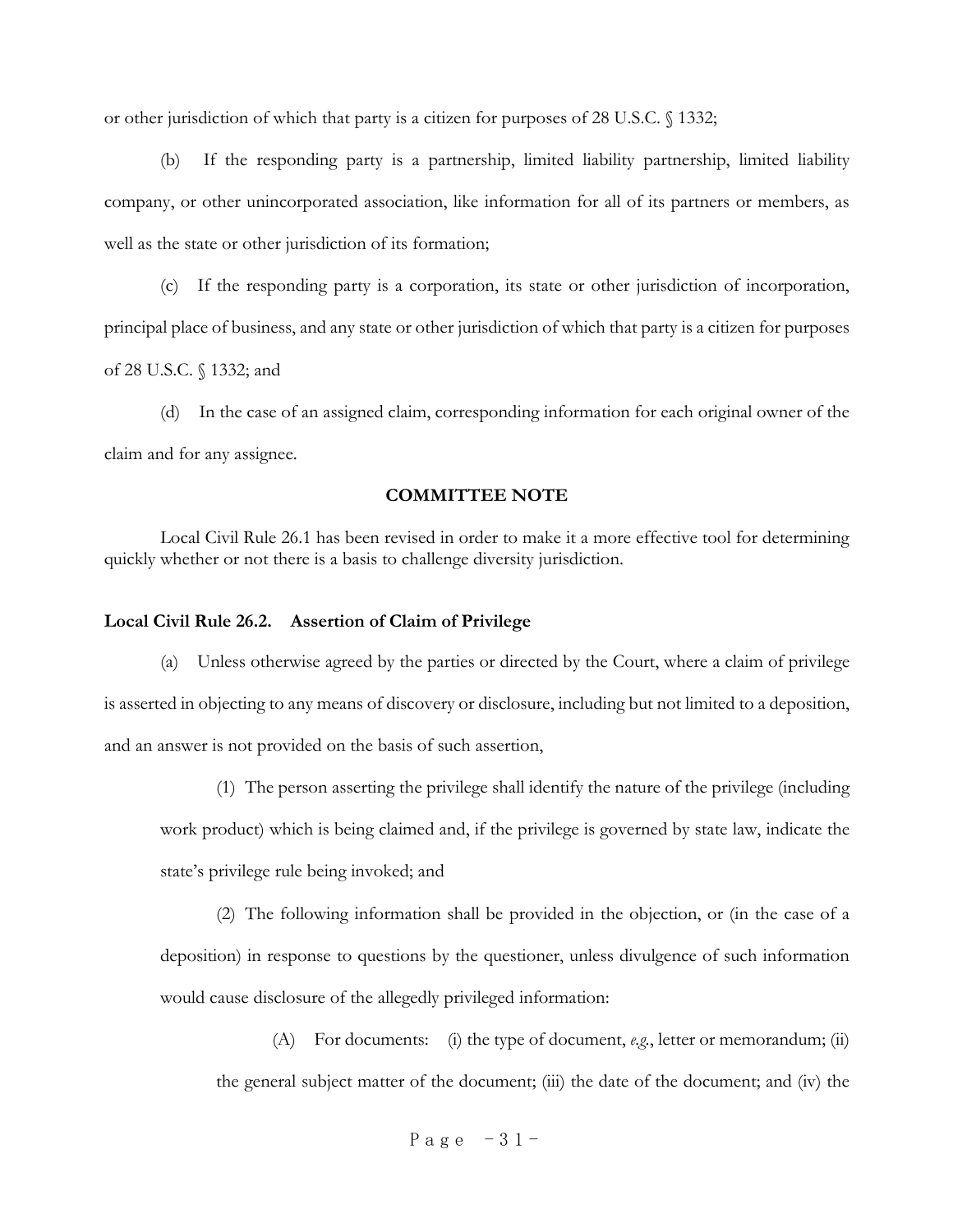author of the document, the addressees of the document, and any other recipients, and, where not apparent, the relationship of the author, addressees, and recipients to each other;

(B) For oral communications: (i) the name of the person making the communication and the names of persons present while the communication was made and, where not apparent, the relationship of the persons present to the person making the communication; (ii) the date and place of communication; and (iii) the general subject matter of the communication.

(b) Where a claim of privilege is asserted in response to discovery or disclosure other than a deposition, and information is not provided on the basis of such assertion, the information set forth in paragraph (a) above shall be furnished in writing at the time of the response to such discovery or disclosure, unless otherwise ordered by the Court.

(c) Efficient means of providing information regarding claims of privilege are encouraged, and parties are encouraged to agree upon measures that further this end. For example, when asserting privilege on the same basis with respect to multiple documents, it is presumptively proper to provide the information required by this rule by group or category. A party receiving a privilege log that groups documents or otherwise departs from a document-by-document or communication-by-communication listing may not object solely on that basis, but may object if the substantive information required by this rule has not been provided in a comprehensible form.

### **COMMITTEE NOTE**

With the advent of electronic discovery and the proliferation of e-mails and e-mail chains, traditional document-by-document privilege logs may be extremely expensive to prepare, and not really informative to opposing counsel and the Court. There is a growing literature in decisions, law reviews, and other publications about the need to handle privilege claims in new and more efficient ways. The Committee wishes to encourage parties to cooperate with each other in developing efficient ways to communicate the information required by Local Civil Rule 26.2 without the need for a traditional privilege log. Because the appropriate approach may differ depending on the size of the case, the volume of privileged documents, the use of electronic search techniques, and other factors, the purpose

$$
P\ a\ g\ e\ -3\ 2\ -
$$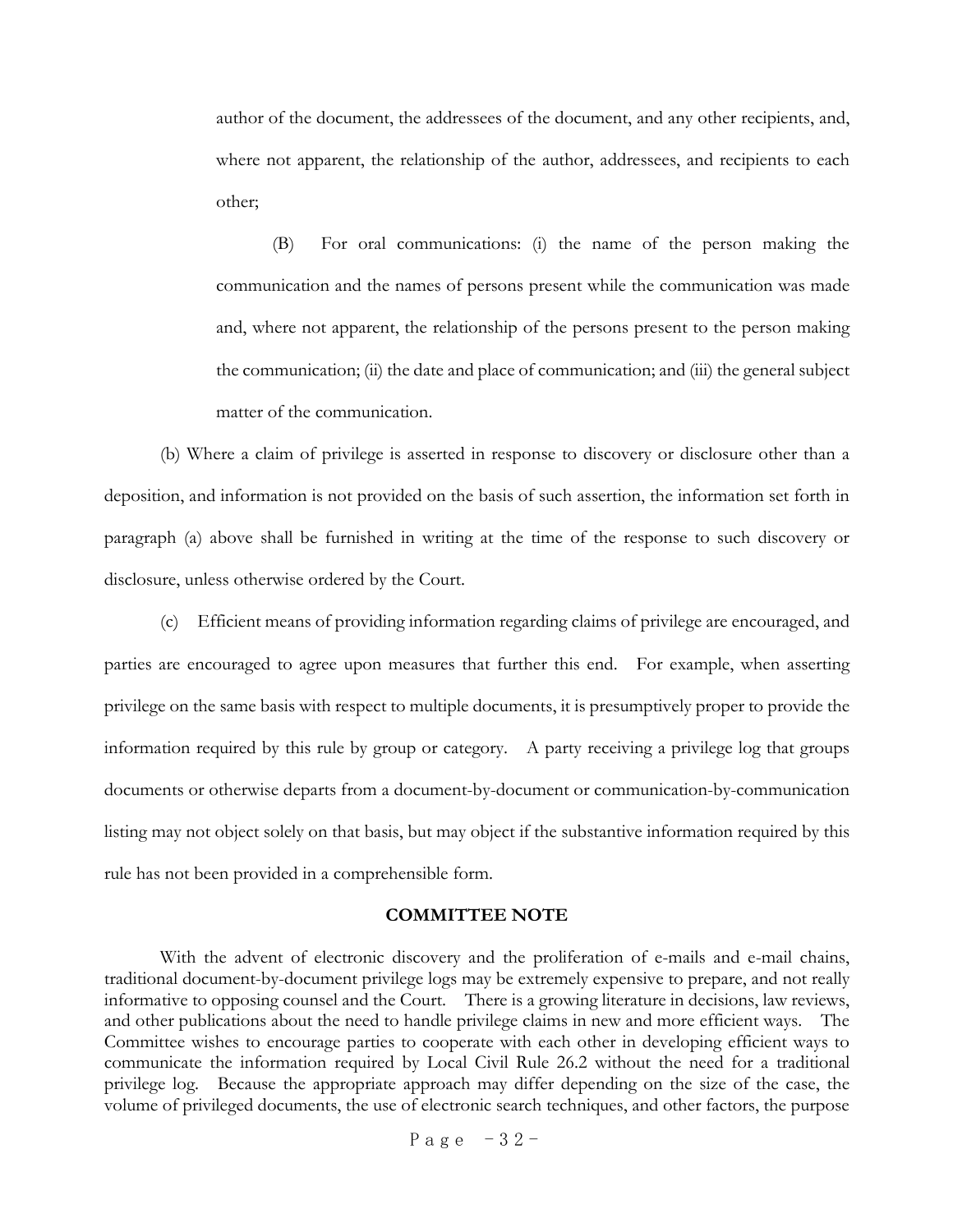of Local Civil Rule 26.2(c) is to encourage the parties to explore methods appropriate to each case. The guiding principles should be cooperation and the "just, speedy, and inexpensive determination of every action and proceeding." Fed. R. Civ. P. 1. See also The Sedona Cooperation Proclamation, available at www.TheSedonaConference.org, whose principles the Committee endorses.

### <span id="page-32-0"></span>**Local Civil Rule 26.3. Uniform Definitions in Discovery Requests**

(a) The full text of the definitions and rules of construction set forth in paragraphs (c) and (d) is deemed incorporated by reference into all discovery requests. No discovery request shall use broader definitions or rules of construction than those set forth in paragraphs (c) and (d). This rule shall not preclude (1) the definition of other terms specific to the particular litigation, (2) the use of abbreviations, or (3) a more narrow definition of a term defined in paragraph (c).

(b) This rule is not intended to broaden or narrow the scope of discovery permitted by the Federal Rules of Civil Procedure.

(c) The following definitions apply to all discovery requests:

(1) Communication**.** The term "communication" means the transmittal of information (in the form of facts, ideas, inquiries or otherwise).

(2) Document**.** The term "document" is defined to be synonymous in meaning and equal in scope to the usage of the term "documents or electronically stored information" in Fed. R. Civ. P.  $34(a)(1)(A)$ . A draft or non-identical copy is a separate document within the meaning of this term.

(3) Identify (with respect to persons). When referring to a person, "to identify" means to give, to the extent known, the person's full name, present or last known address, and when referring to a natural person, additionally, the present or last known place of employment. Once a person has been identified in accordance with this subparagraph, only the name of that person need be listed in response to subsequent discovery requesting the identification of that person.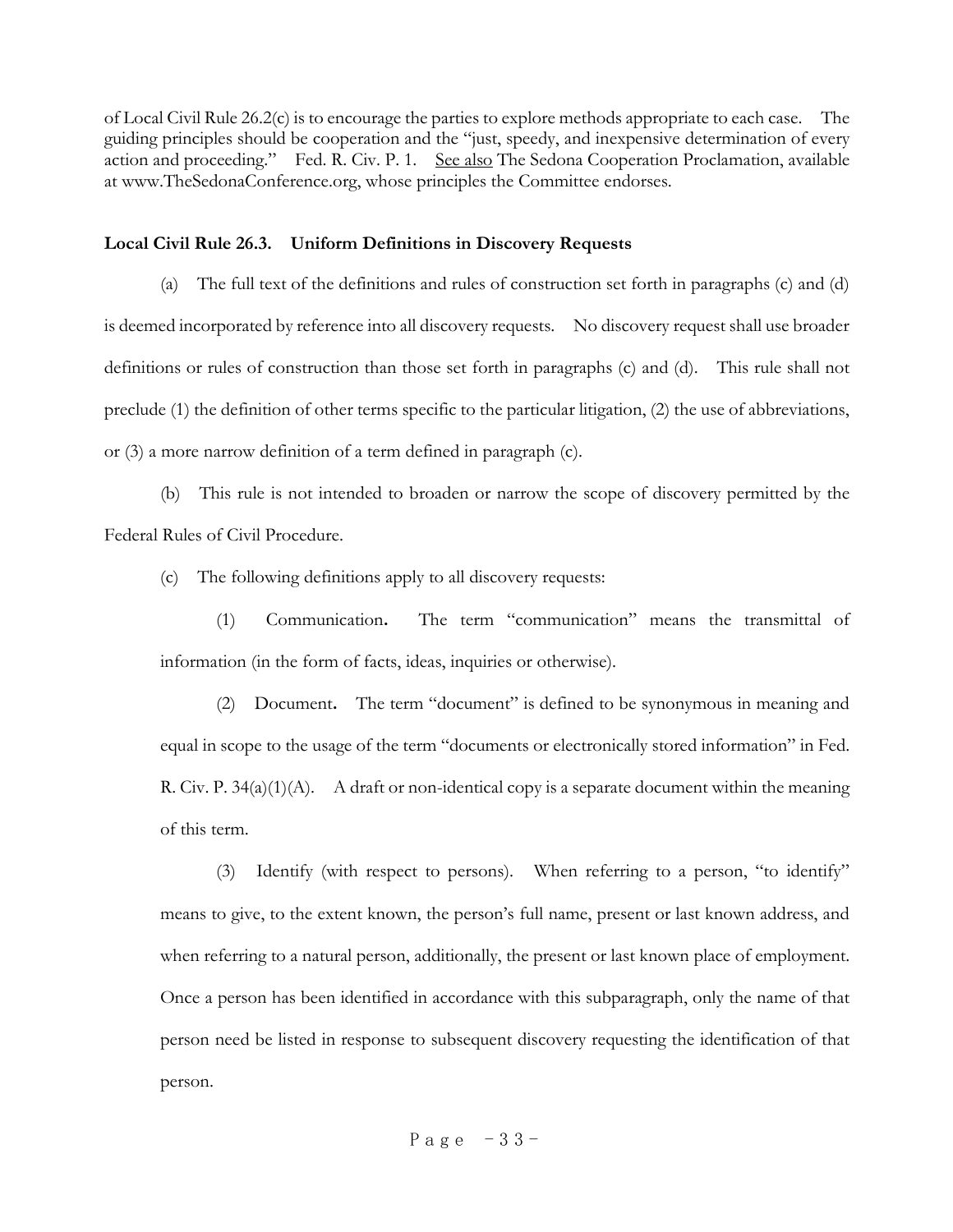(4) Identify (with respect to documents). When referring to documents, "to identify" means to give, to the extent known, the (i) type of document; (ii) general subject matter; (iii) date of the document; and (iv) author(s), addressee(s) and recipient(s). In the alternative, the responding party may produce the documents, together with identifying information sufficient to satisfy Fed. R. Civ. P. 33(d).

(5) Parties**.** The terms "plaintiff" and "defendant" as well as a party's full or abbreviated name or a pronoun referring to a party mean the party and, where applicable, its officers, directors, employees, partners, corporate parent, subsidiaries or affiliates. This definition is not intended to impose a discovery obligation on any person who is not a party to the litigation.

(6) Person. The term "person" is defined as any natural person or any legal entity, including, without limitation, any business or governmental entity or association.

(7) Concerning. The term "concerning" means relating to, referring to, describing, evidencing or constituting.

(d) The following rules of construction apply to all discovery requests:

(1) All/Any/Each**.** The terms "all," "any," and "each" shall each be construed as encompassing any and all.

(2) And/Or. The connectives "and" and "or" shall be construed either disjunctively or conjunctively as necessary to bring within the scope of the discovery request all responses that might otherwise be construed to be outside of its scope.

(3) Number. The use of the singular form of any word includes the plural and vice versa.

### **COMMITTEE NOTE**

Local Civil Rule 26.3 has performed a useful role in simplifying definitions that are commonly used in discovery requests. The Committee recommends certain changes to reflect current practice.

Page  $-34$  -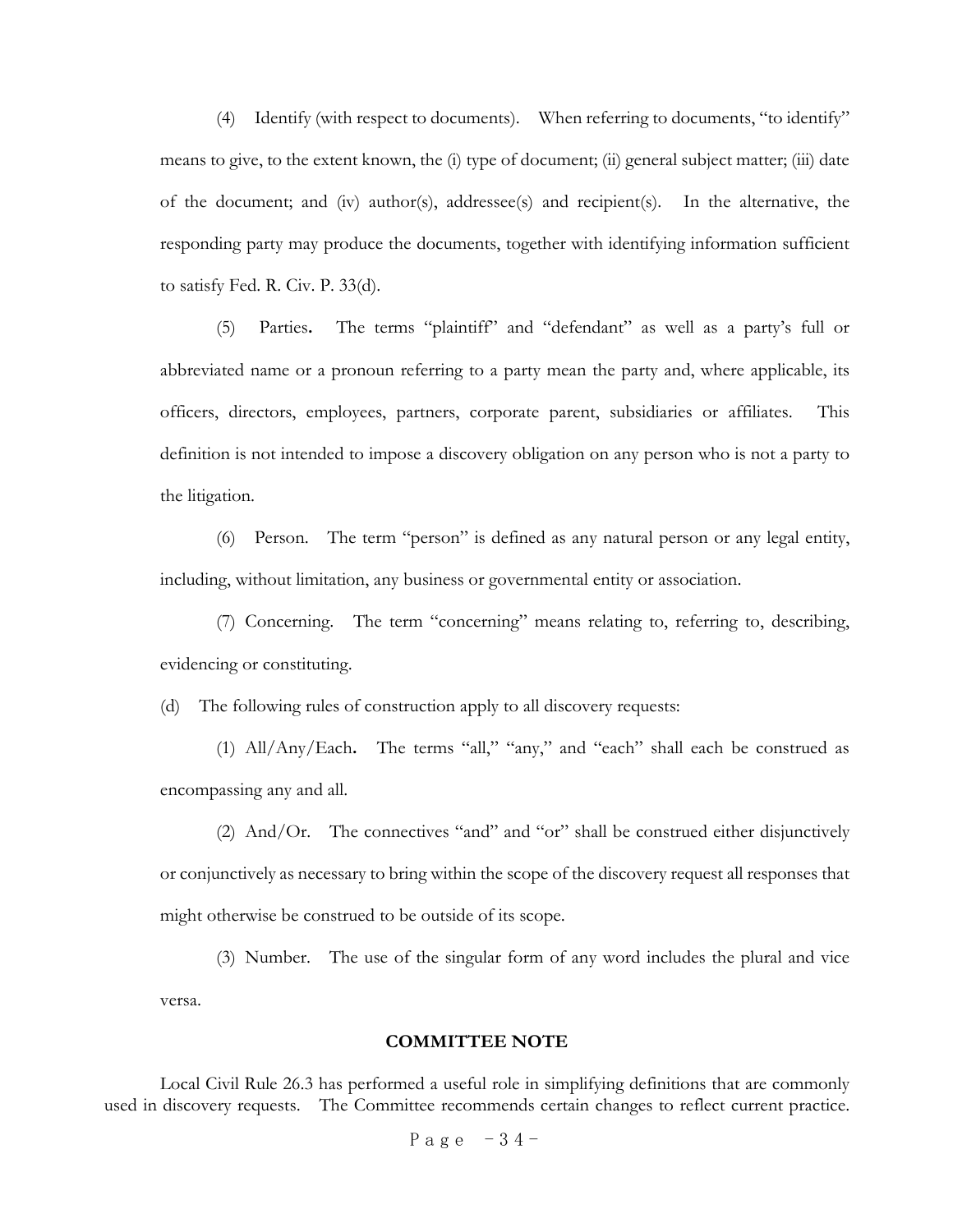The definition of "document" in Local Civil Rule  $26.3(c)(2)$  has been updated to include the term "electronically stored information," which is now used in Fed. R. Civ. P. 34(a)(1)(A).

### <span id="page-34-0"></span>**Local Civil Rule 26.4. Cooperation Among Counsel in Discovery [formerly Local Civil Rules 26.5 and 26.7]**

(a) Counsel are expected to cooperate with each other, consistent with the interests of their

clients, in all phases of the discovery process and to be courteous in their dealings with each other,

including in matters relating to scheduling and timing of various discovery procedures.

(b) Discovery requests shall be read reasonably in the recognition that the attorney serving

them generally does not have the information being sought and the attorney receiving them generally

does have such information or can obtain it from the client.

### **COMMITTEE NOTE**

This recommended Local Civil Rule is derived from prior Local Civil Rules 26.5 and 26.7, which applied to the Eastern District only. The Committee endorses the goals of professional cooperation and courtesy embodied in this recommended Local Civil Rule, and recommends that the rule be made applicable to both the Southern and Eastern Districts.

### <span id="page-34-1"></span>**Local Civil Rule 26.5. Form Discovery Requests [formerly Local Civil Rule 26.6]**

Attorneys using form discovery requests shall review them to ascertain that they are consistent

with the scope of discovery under Fed. R. Civ. P. 26(b)(l). Non-compliant requests shall not be used.

### **COMMITTEE NOTE**

While this Local Civil Rule is a straightforward corollary of Fed. R. Civ. P.  $26(g)(1)(B)$ , the Committee understands that it is frequently relied upon, and therefore recommends its retention in the Eastern District and its adoption in the Southern District.

### **2016 COMMITTEE NOTE**

The change to Local Rule 26.5 is necessary because the December 2015 amendments to the Federal Rules of Civil Procedure eliminated discovery about the "subject matter," instead limiting discovery to the claims and defenses, as further limited by proportionality factors.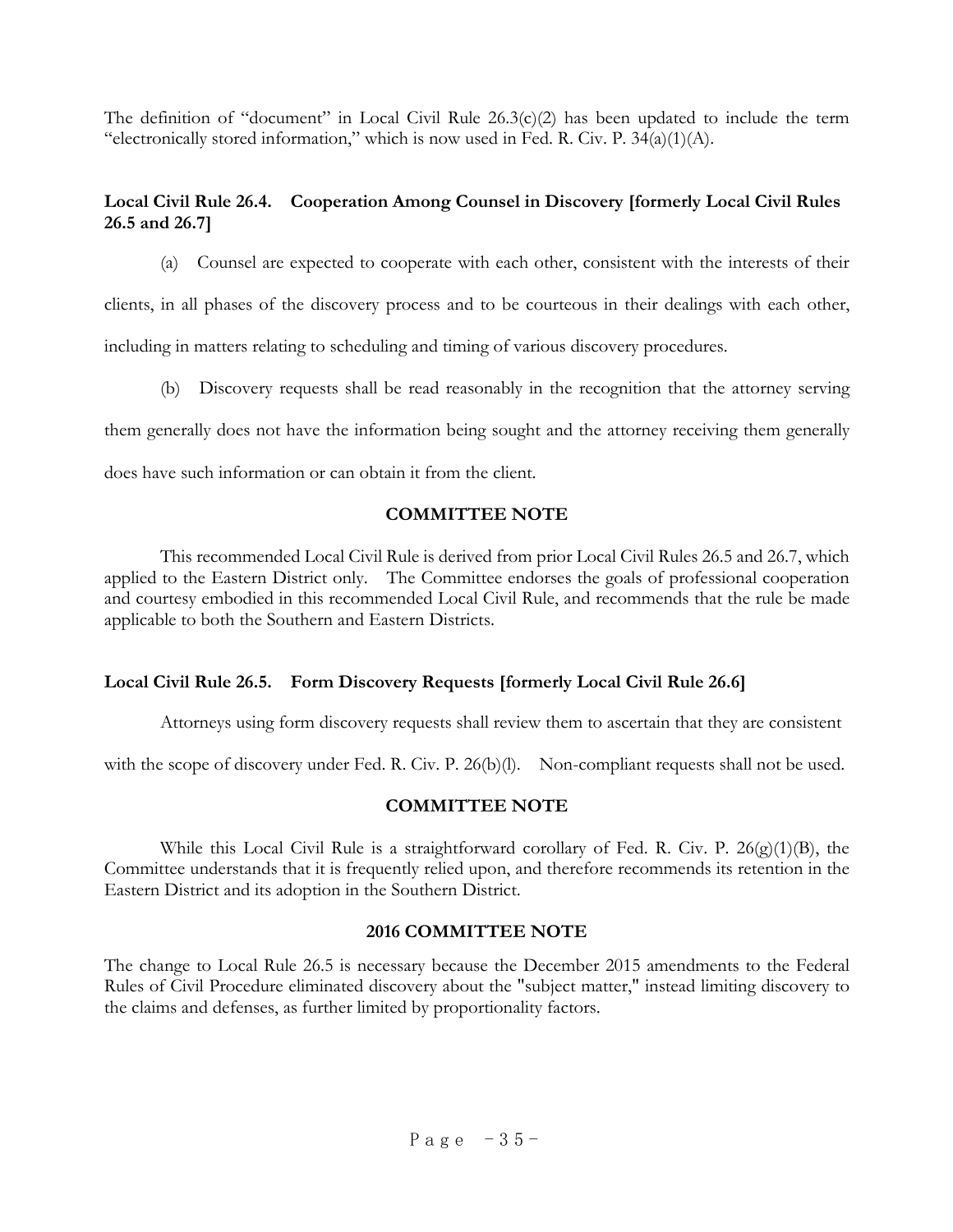### <span id="page-35-0"></span>**Local Civil Rule 30.1. Counsel Fees on Taking Depositions More Than 100 Miles From Courthouse**

When a deposition upon oral examination is to be taken at a place more than one hundred (100) miles from the courthouse, any party may request the Court to issue an order providing that prior to the examination, another party shall pay the expense (including a reasonable counsel fee) of the attendance of one attorney for each other party at the place where the deposition is to be taken. The amounts so paid, unless otherwise directed by the Court, may be taxed as a cost at the conclusion of the action or proceeding.

### **COMMITTEE NOTE**

The Committee believes that Local Civil Rule 30.1 serves a useful purpose in directing the attention of the parties to their ability to request expenses in the event that a deposition is taken more than 100 miles from the courthouse. Whether or not to award such expenses, and whether or not to tax them as costs at the conclusion of the case, remain in the discretion of the Court.

### <span id="page-35-1"></span>**Local Civil Rule 30.2. Telephonic and Other Remote Depositions [formerly Local Civil Rule 30.3]**

The motion of a party to take the deposition of an adverse party by telephone or other remote means will presumptively be granted. Where the opposing party is a corporation, the term "adverse party" means an officer, director, managing agent or corporate designee pursuant to Fed. R. Civ. P.  $30(b)(6)$ .

### **COMMITTEE NOTE**

The Committee recommends that this Local Civil Rule be broadened to encompass the taking of depositions by remote means other than telephonic means, as has been done with Fed. R. Civ. P.  $30(b)(4)$ .

### <span id="page-35-2"></span>**Local Civil Rule 30.3. Persons Attending Depositions [formerly Local Civil Rule 30.4]**

A person who is a party in the action may attend the deposition of a party or witness. A witness or potential witness in the action may attend the deposition of a party or witness unless otherwise ordered by the Court.

 $P$  a g e  $-36$  -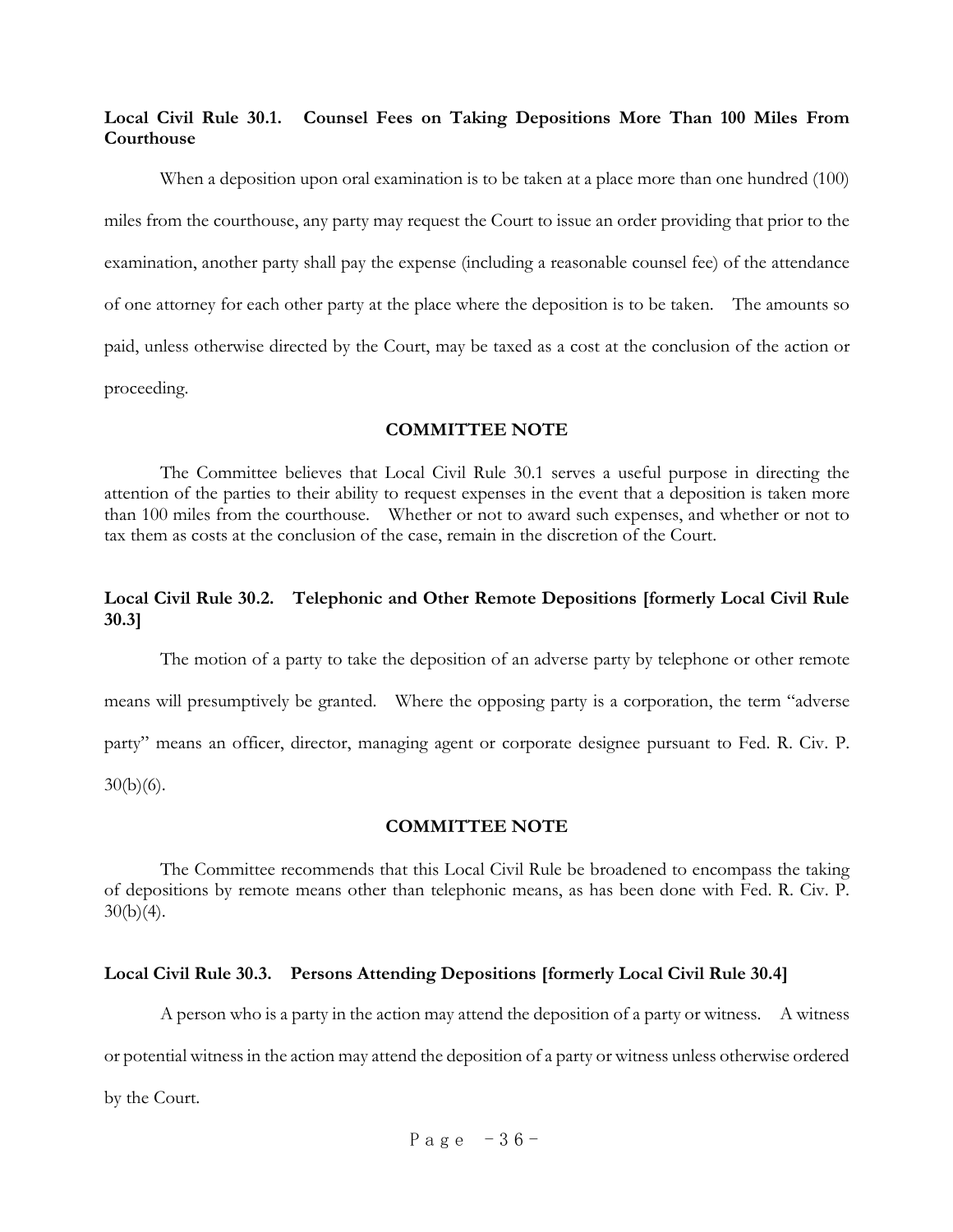#### **COMMITTEE NOTE**

This rule provides a useful summary of the rules regarding who may attend a deposition, and the Committee recommends that it be extended to the Southern District as well as the Eastern District. The exclusion-of-witnesses rule of Fed. R. 615 is made inapplicable to depositions by Fed. R. Civ. P.  $30(c)(1)$ , but Fed. R. Civ. P.  $26(c)(1)(E)$  allows the Court, for good cause, to "designat[e] the persons who may be present while the discovery is conducted."

#### **Local Civil Rule 30.4. Conferences Between Deponent and Defending Attorney [formerly Local Civil Rule 30.6]**

An attorney for a deponent shall not initiate a private conference with the deponent while a

deposition question is pending, except for the purpose of determining whether a privilege should be

asserted.

#### **COMMITTEE NOTE**

The Committee believes that this Local Civil Rule serves a useful purpose, and that it is consistent with (although not duplicative of) Fed. R. Civ. P. 30(c)(2) and 20(d)(2). The Committee believes that there is a broad consensus that it is improper for the deponent's attorney to initiate a private conference with the deponent while a question is pending. By recommending that this minimum standard be stated in the rule, the Committee does not intend any negative implication that other types of obstructive conduct during depositions may not be dealt with by appropriate orders of the Court.

#### **[Local Civil Rule 33.1 Intentionally Omitted]**

#### **Local Civil Rule 33.2. Standard Discovery in Prisoner Pro Se Actions**

(a) This rule shall apply in any action commenced pro se in which the plaintiff's complaint includes any claim described in paragraph (b) of this rule, in which the events alleged in the complaint occurred while the plaintiff was in the custody of the New York State Department of Corrections & Community Supervision, the Department of Correction of the City of New York, or any other jail, prison or correctional facility operated by or for a city, county, municipal or other local governmental entity (collectively, the "Department"). Defendants represented by the Office of the Attorney General, the Office of the Corporation Counsel of the City of New York, or counsel for or appointed by the Department responsible for the jail, prison or correctional facility (collectively, the

Page  $-37$  -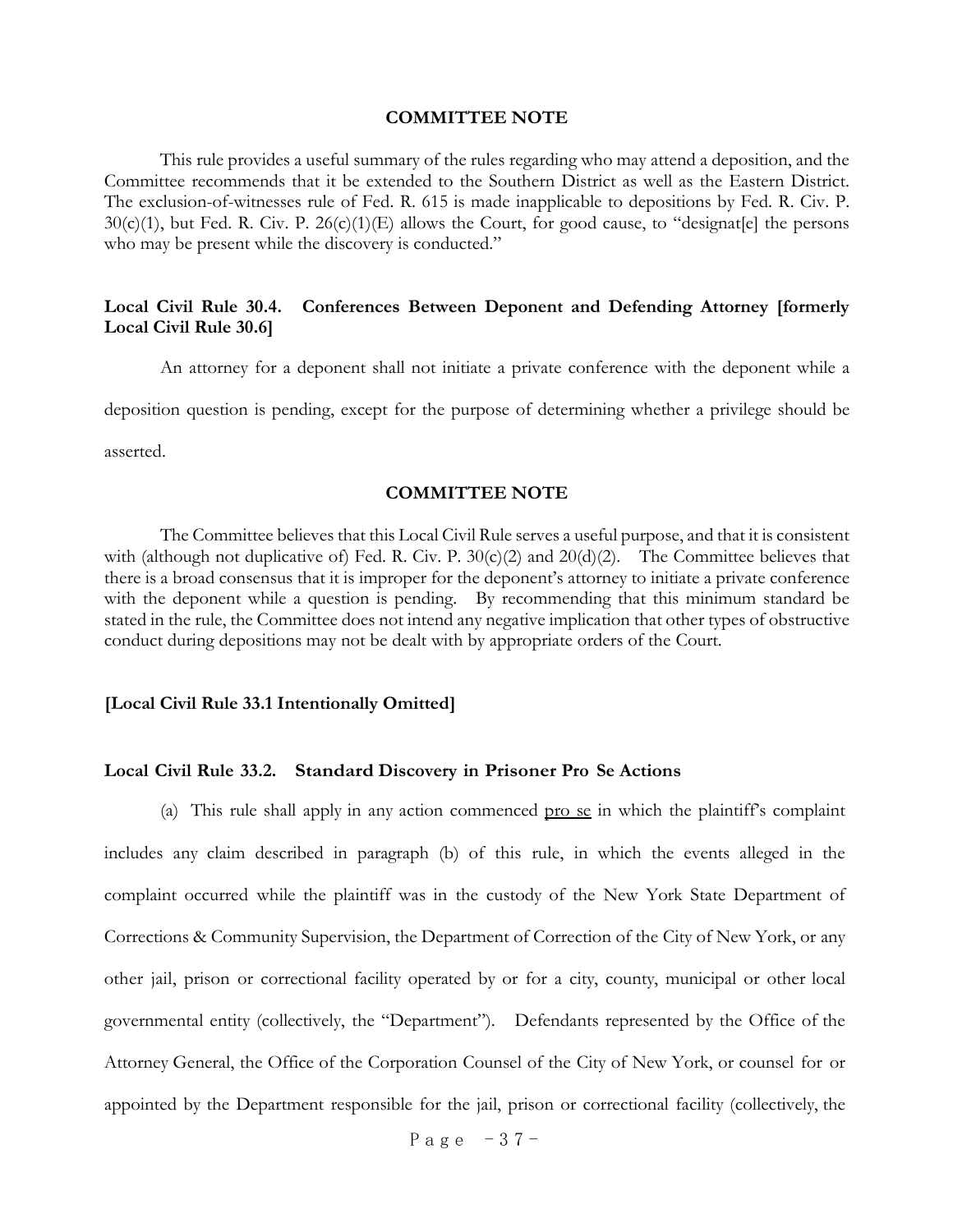"Facility"), shall respond to the standing discovery requests adopted by the Court, in accordance with the instructions and definitions set forth in the standing requests, unless otherwise ordered by the Court.

(b) The claims to which the standard discovery requests shall apply are Use of Force Cases, Inmate Against Inmate Assault Cases and Disciplinary Due Process Cases, as defined below.

(1) "Use of Force Case" refers to an action in which the complaint alleges that an employee of the Department or Facility used physical force against the plaintiff in violation of the plaintiff's rights.

(2) "Inmate against Inmate Assault Case" refers to an action in which the complaint alleges that an employee of the Department or Facility was responsible for the plaintiff's injury resulting from physical contact with another inmate.

(3) "Disciplinary Due Process Case" refers to an action in which (i) the complaint alleges that an employee of the Department or Facility violated or permitted the violation of a right or rights in a disciplinary proceeding against plaintiff, and (ii) the punishment imposed upon plaintiff as a result of that proceeding was placement in a special housing unit for more than 30 days.

(c) If a response to the requests is required to be made on behalf of an individual defendant represented by the Office of the Corporation Counsel, the Office of the Attorney General or counsel for or appointed by the Department responsible for the Facility, it shall be made on the basis of information and documents within the possession, custody or control of the Department or Facility in accordancewith the instructions contained in the requests. If no defendant isrepresented by such counsel, responses based upon such information need not be made pursuant to this Local Rule, without prejudice to such other discovery procedures as the plaintiff shall initiate.

(d) The requests, denominated "Plaintiff's Local Civil Rule 33.2 Interrogatories and Requests for Production of Documents," shall be answered within 120 days of service of the complaint on any

Page  $-38-$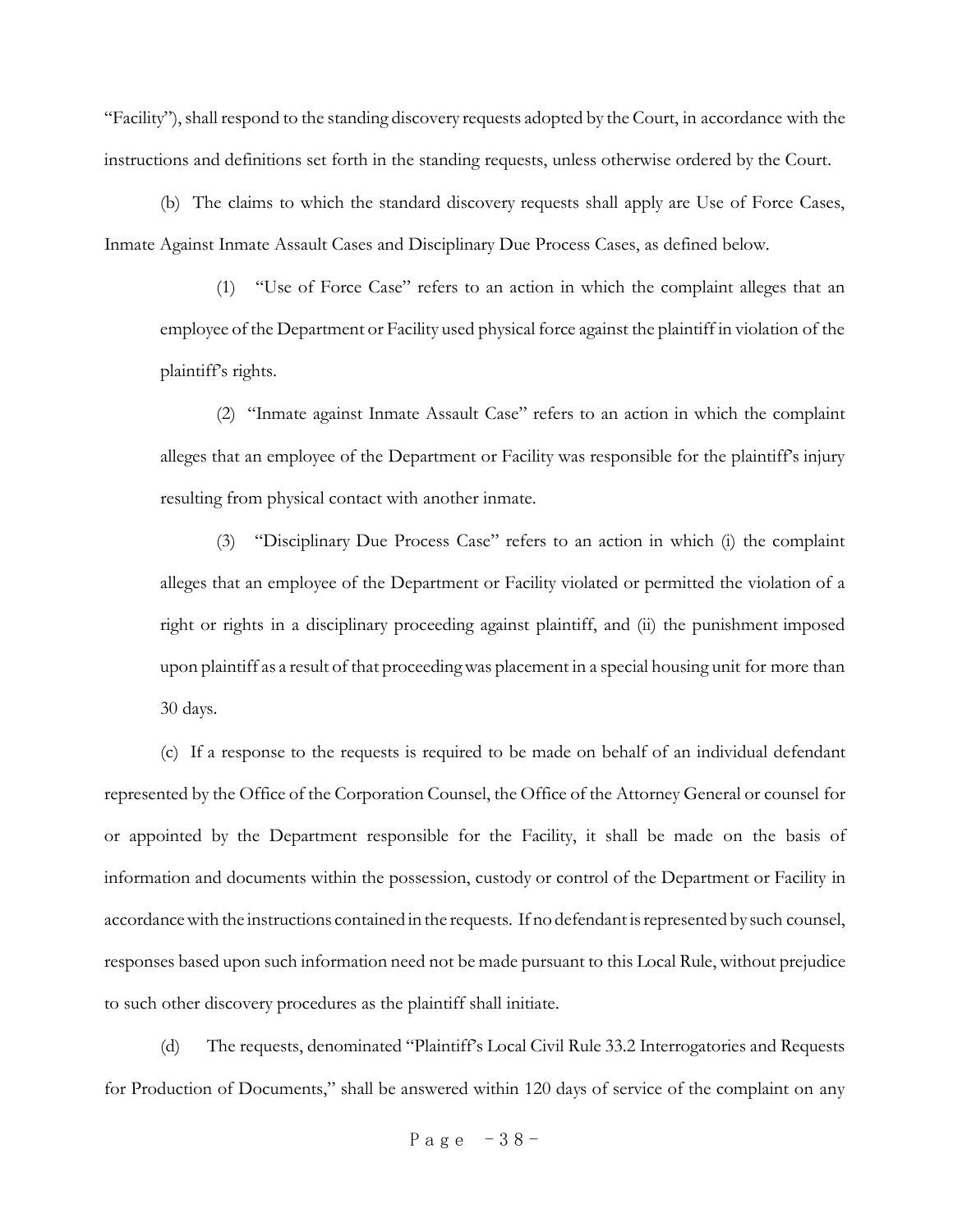named defendant except (i) as otherwise ordered by the Court, for good cause shown, which shall be based upon the facts and procedural status of the particular case and not upon a generalized claim of burden, expense or relevance or (ii) if a dispositive motion is pending. The responses to the requests shall be served upon the plaintiff and shall include verbatim quotation of the requests. Copies of the requests are available from the Court, including the Court's website.

(e) Except upon permission of the Court, for good cause shown, the requests shall constitute the

sole form of discovery available to plaintiff during the 120-day period designated above.

#### **JULY 2011 COMMITTEE NOTE**

Local Civil Rule 33.2 has worked well, and the Committee recommends its continuation. The Committee recommends that the rule be revised to make it applicable on the same basis in the Eastern District as in the Southern District. In addition, the Committee recommends extension of the rule to other prison facilities in addition to State and New York City prison facilities (12/2014). Because this Local Civil Rule and Local Civil Rule 33.3 are frequently cited, the Committee does not recommend that they be renumbered.

#### **DECEMBER 2011 COMMITTEE NOTE**

The Committee recommends extension of the rule to other prison facilities in addition to State and New York City prison facilities. Also, the trigger for a Disciplinary Due Process Case is reduced from 100 days in SHU to 30 days to better reflect the case law in this area.

#### **2014 COMMITTEE NOTE**

The Committee recommends deleting Local Civil Rule 33.2(f). The Rule is intended to be automatic and the standard discovery requests are available on the Courts' websites and in most prison libraries. The second sentence of Local Rule 33.2(d) also is amended to require that the responses include verbatim quotation of the requests, to further insure that the pro se plaintiff has the language of the requests.

#### **Local Civil Rule 33.3. Interrogatories (Southern District Only)**

(a) Unless otherwise ordered by the Court, at the commencement of discovery,

interrogatories will be restricted to those seeking names of witnesses with knowledge of information

relevant to the subject matter of the action, the computation of each category of damage alleged, and

the existence, custodian, location and general description of relevant documents, including pertinent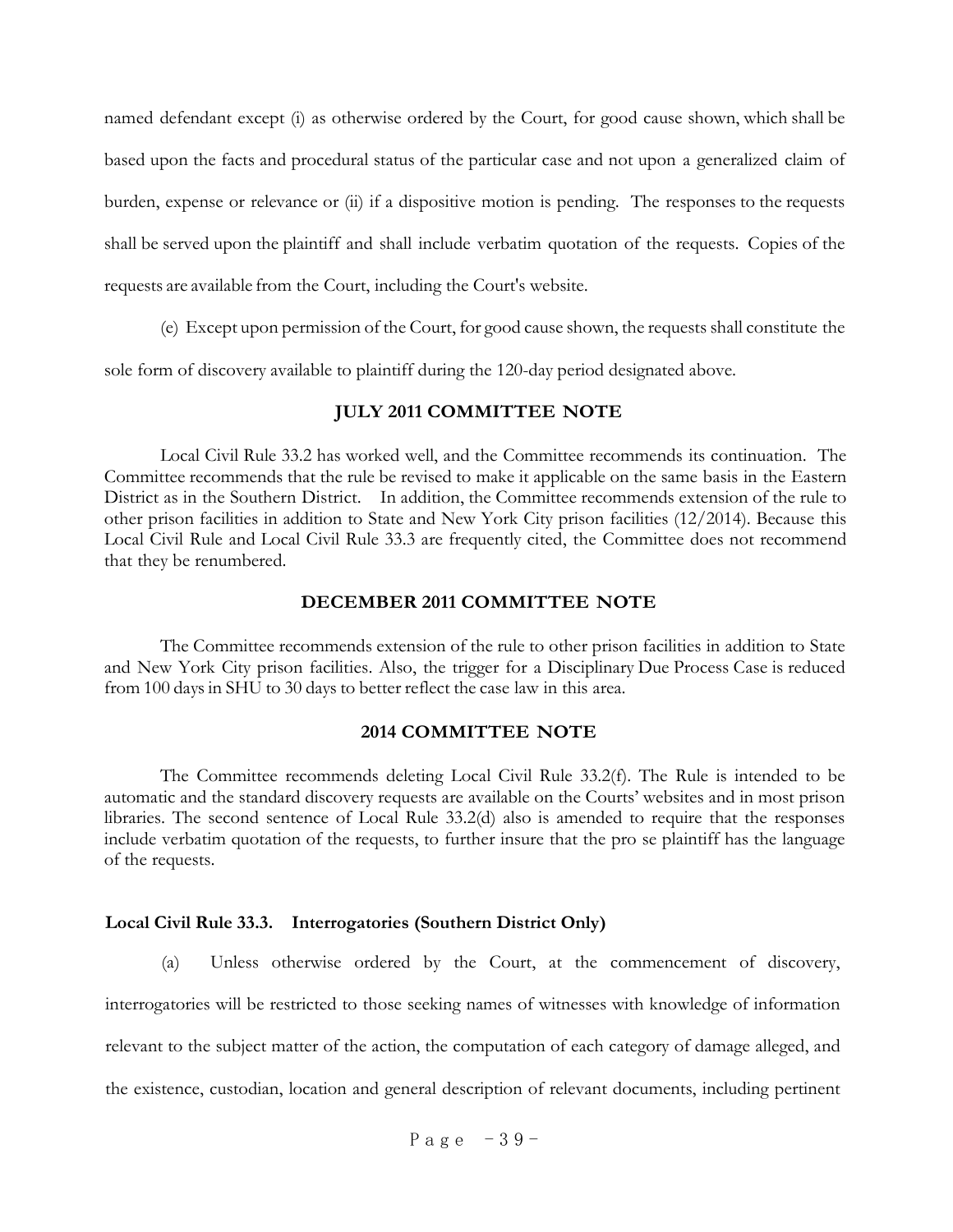insurance agreements, and other physical evidence, or information of a similar nature.

(b) During discovery, interrogatories other than those seeking information described in paragraph (a) above may only be served (1) if they are a more practical method of obtaining the information sought than a request for production or a deposition, or (2) if ordered by the Court.

(c) At the conclusion of other discovery, and at least 30 days prior to the discovery cut-off date, interrogatories seeking the claims and contentions of the opposing party may be served unless the Court has ordered otherwise.

### **COMMITTEE NOTE**

Local Civil Rule 33.3 reflects the general practice in the Southern District, and the Committee recommends its continuation there. Practice in the Eastern District is more receptive to the use of interrogatories, and the Committee therefore does not recommend that this Local Civil Rule be extended to the Eastern District.

# **Local Civil Rule 37.1. Verbatim Quotation of Discovery Materials**

Upon any motion or application involving discovery or disclosure requests or responses under Fed. R. Civ. P. 37, the moving party shall specify and quote or set forth verbatim in the motion papers each discovery request and response to which the motion or application is addressed. The motion or application shall also set forth the grounds upon which the moving party is entitled to prevail as to each request or response. Local Civil Rule 5.1 also applies to the motion or application.

# **COMMITTEE NOTE**

Local Civil Rule 37.1 continues to serve a clearly useful purpose, and the Committee recommends its retention.

# **Local Civil Rule 37.2. Mode of Raising Discovery Disputes With the Court (Southern District Only)**

No motion under Rules 26 through 37 inclusive of the Federal Rules of Civil Procedure shall

be heard unless counsel for the moving party has first requested an informal conference with the Court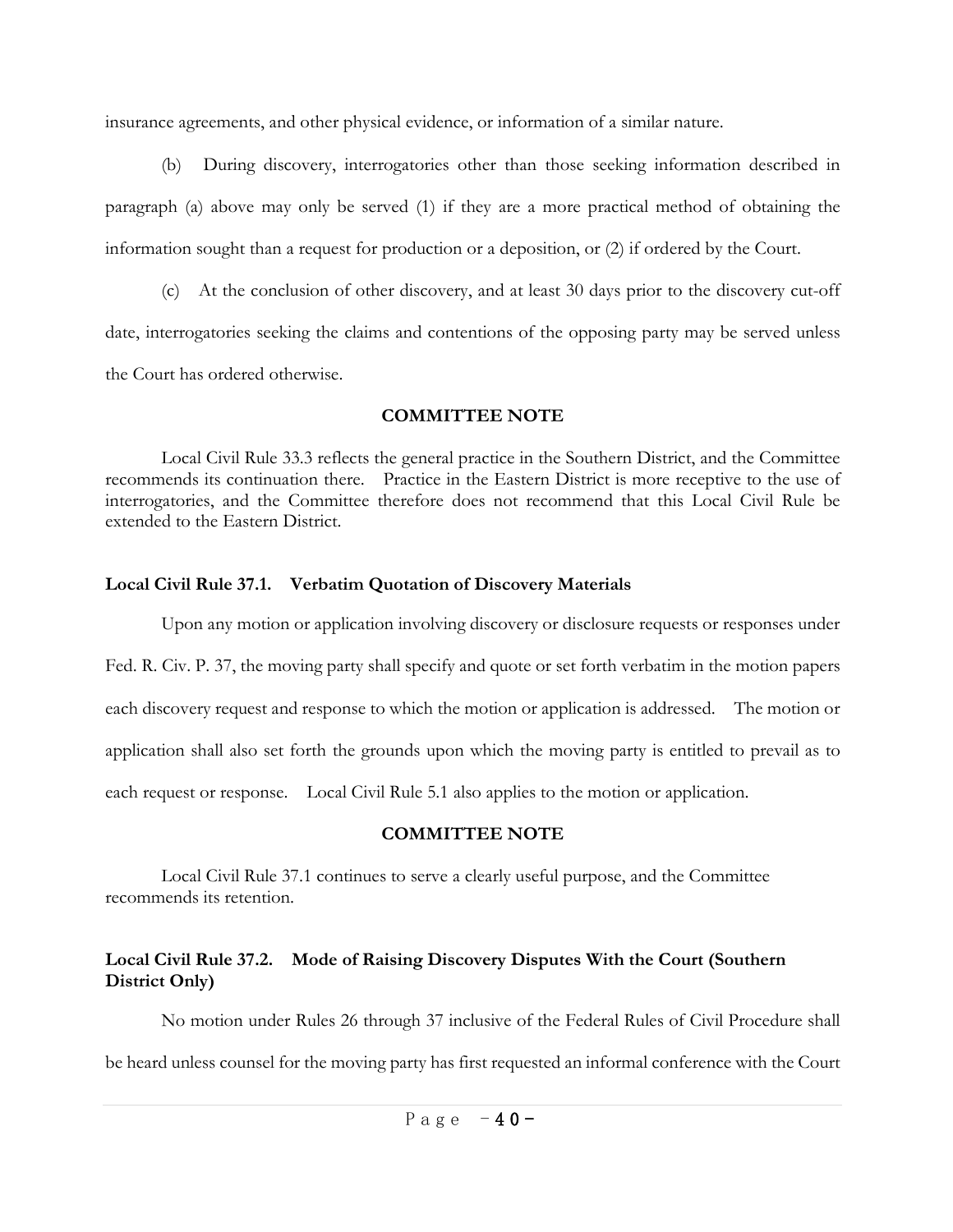by letter-motion for a pre-motion discovery conference (subject to the instructions regarding ECF published on the Court's website and the Judge's Individual Practices) and such request has either been denied or the discovery dispute has not been resolved as a consequence of such a conference.

### **COMMITTEE NOTE**

The modes of raising discovery disputes with the Court are sufficiently different in the Southern and Eastern Districts that the Committee is constrained to recommend the continuation of two different rules – Local Civil Rule 37.2 applying to the Southern District, and Local Civil Rule 37.3 applying to the Eastern District.

#### **2013 COMMITTEE NOTE**

This amendment would make clear that the request to the Court required by Local Civil Rule 37.2 shall now be made by letter-motion as authorized by Local Civil Rule 7.1(d), instead of by letter as before, without any substantive change in practice.

#### **Local Civil Rule 37.3. Mode of Raising Discovery and Other Non-Dispositive Pretrial Disputes With the Court (Eastern District Only)**

(a) Good-Faith Effort to Resolve. Prior to seeking judicial resolution of a discovery or nondispositive pretrial dispute, the attorneys for the affected parties or non-party witness shall attempt to confer in good faith in person or by telephone in an effort to resolve the dispute, in conformity with Fed. R. Civ. P. 37(a)(1).

(b) Disputes Arising During Depositions. Where the attorneys for the affected parties or a

non-party witness cannot agree on a resolution of a discovery dispute that arises during a deposition, they shall, to the extent practicable, notify the Court by telephone and seek a ruling while the deposition is in progress. If a prompt ruling cannot be obtained, and the dispute involves an instruction to the

witness not to answer a question, the instruction not to answer may stand and the deposition shall continue until a ruling is obtained pursuant to the procedure set forth in paragraph (c) below.

(c) Other Discovery and Non-Dispositive Pretrial Disputes. Where the attorneys for the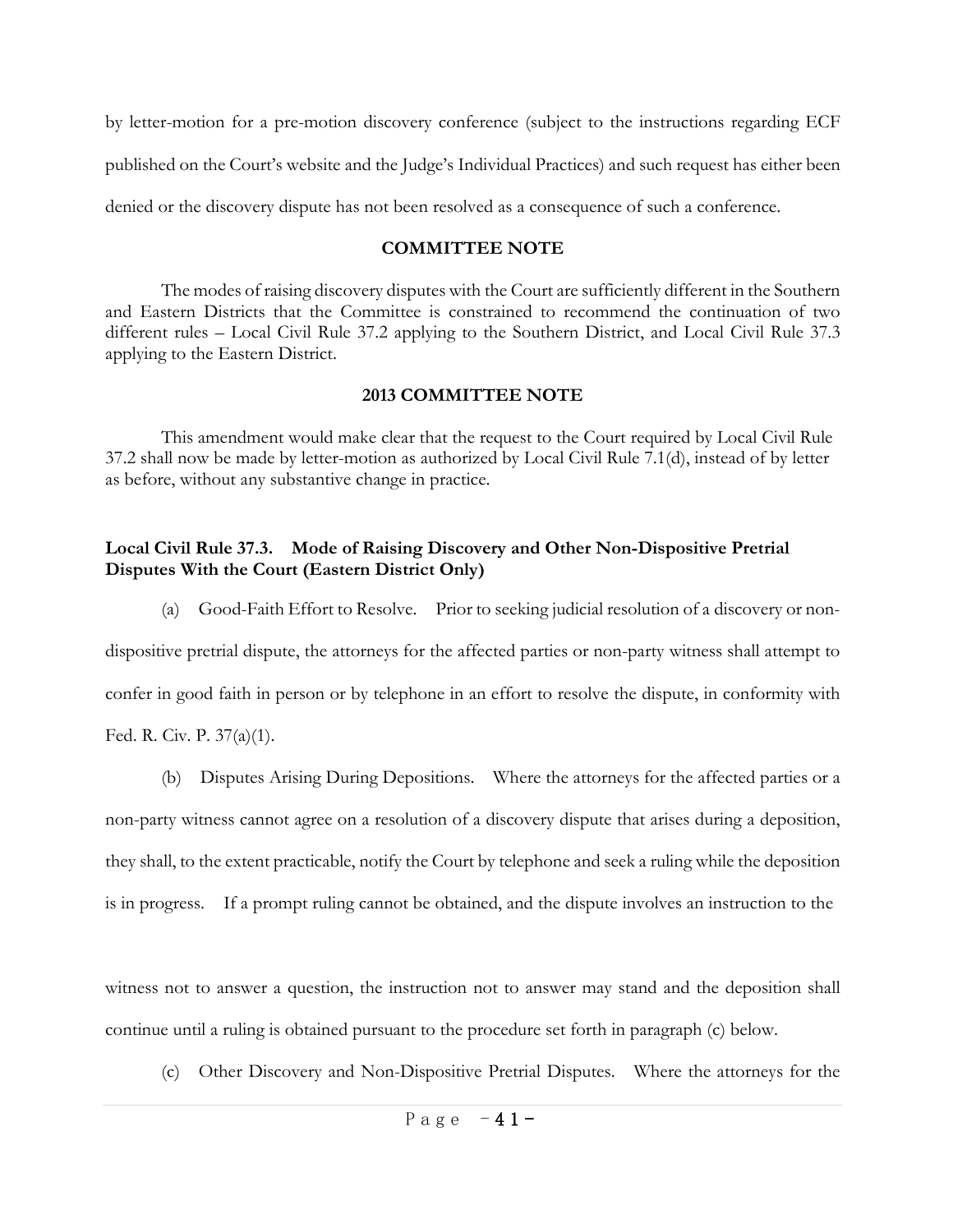affected parties or non-party witness cannot agree on a resolution of any other discovery dispute or non-dispositive pretrial dispute, or if they are unable to obtain a telephonic ruling on a discovery dispute that arises during a deposition as provided in paragraph (b) above, they shall notify the Court by letter not exceeding three pages in length outlining the nature of the dispute and attaching relevant materials. Within four days of receiving such a letter, any opposing affected party or non-party witness may submit a responsive letter not exceeding three pages attaching relevant materials. Except for the letters and attachments authorized herein, or where a ruling which was made exclusively as a result of a telephone conference is the subject of *de novo* review pursuant to paragraph (d) hereof, papers shall not be submitted with respect to a dispute governed by this rule unless the Court has so directed.

(d) Motion for Reconsideration. A ruling made exclusively as a result of a telephone conference may be the subject of *de novo* reconsideration by a letter not exceeding five pages in length attaching relevant materials submitted by any affected party or non-party witness. Within four days of receiving such a letter, any other affected party or non-party witness may submit a responsive letter not exceeding five pages in length attaching relevant materials.

(e) Decision of the Court. The Court shall record or arrange for the recording of the Court's decision in writing. Such written order may take the form of an oral order read into the record of a deposition or other proceeding, a handwritten memorandum, a handwritten marginal notation on a letter or other document, or any other form the Court deems appropriate.

#### **COMMITTEE NOTE**

As explained in the Committee Note to Local Civil Rule 37.2, the Committee believes that it is necessary to have a separate Local Civil Rule setting forth the mode of raising discovery and other nondispositive pretrial disputes in the Eastern District. In Local Civil Rule 37.3(c), the Committee concluded that, except in the context of an ongoing deposition (which is covered by Local Civil Rule 37.3(b)), disputes should be raised by letter rather than by a telephone call to the Court.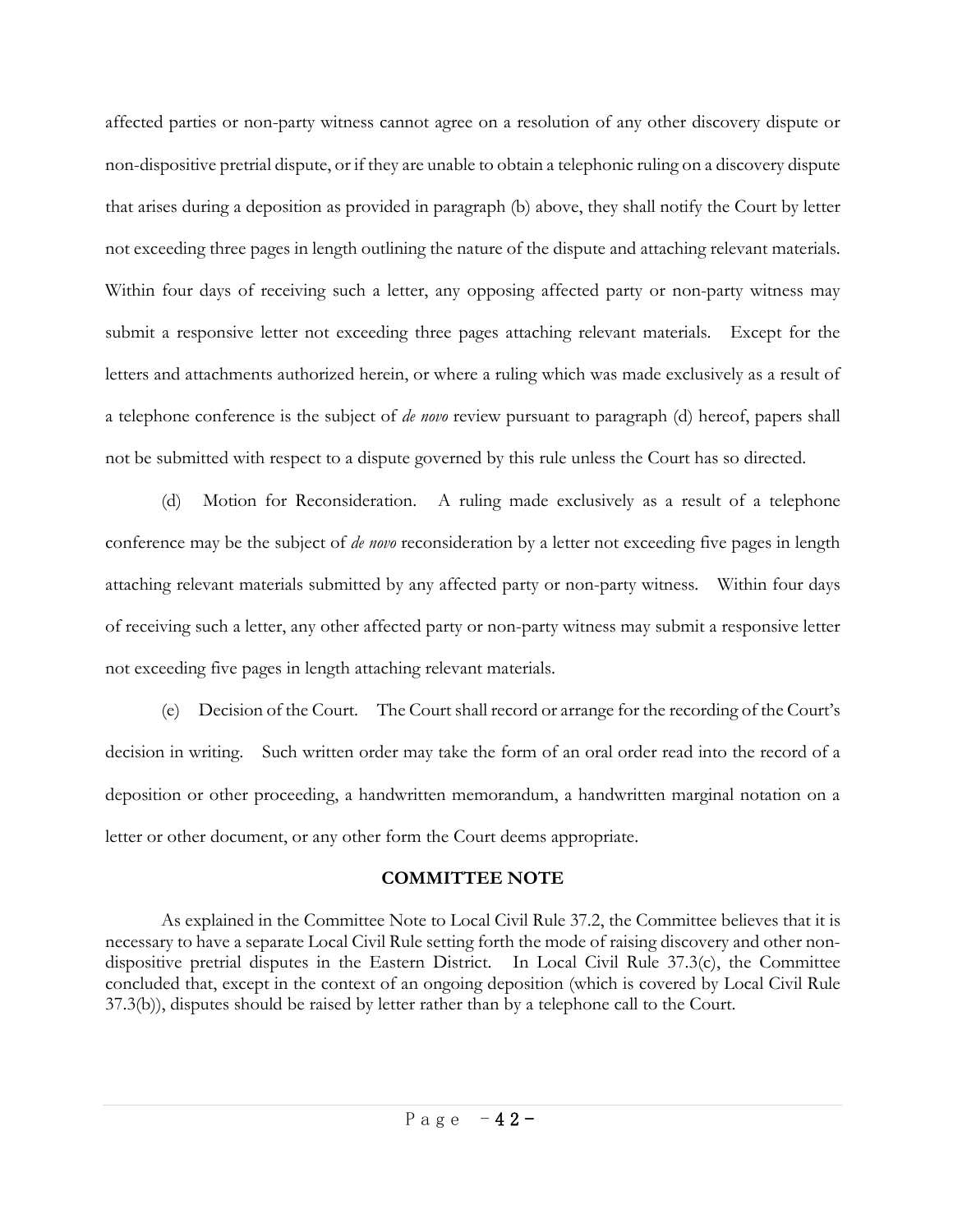#### **Local Civil Rule 39.1. Custody of Trial and Hearing Exhibits**

(a) Unless the Court orders otherwise, trial and hearing exhibits shall not be filed with the Clerk, but shall be retained in the custody of the respective attorneys who produced them in court.

(b) Trial and hearing exhibits which have been filed with the Clerk shall be removed by the party responsible for them (1) if no appeal is taken, within ninety (90) days after a final decision is rendered, or (2) if an appeal has been taken, within thirty (30) days after the final disposition of the appeal. Parties failing to comply with this rule shall be notified by the Clerk to remove their exhibits and upon their failure to do so within thirty (30) days, the Clerk may dispose of them as the Clerk may see fit.

### **COMMITTEE NOTE**

The Committee believes that this Local Civil Rule is useful in alerting counsel to the Courts' practice concerning the custody of trial and hearing exhibits, which differs from the practices of many other courts.

#### **Local Civil Rule 39.2. Order of Summation**

After the close of evidence in civil trials, the order of summation shall be determined in the discretion of the Court.

# **COMMITTEE NOTE**

The Committee believes that Local Civil Rule 39.2 serves a useful role in clarifying the power of the Court to determine the order of summation.

# **Local Civil Rule 47.1. Assessment of Jury Costs**

All counsel in civil cases shall seriously discuss the possibility of settlement a reasonable time

prior to trial. The Court may, in its discretion, assess the parties or counsel with the cost of one day's

attendance of the jurors if a case is settled after the jury has been summoned or during trial, the amount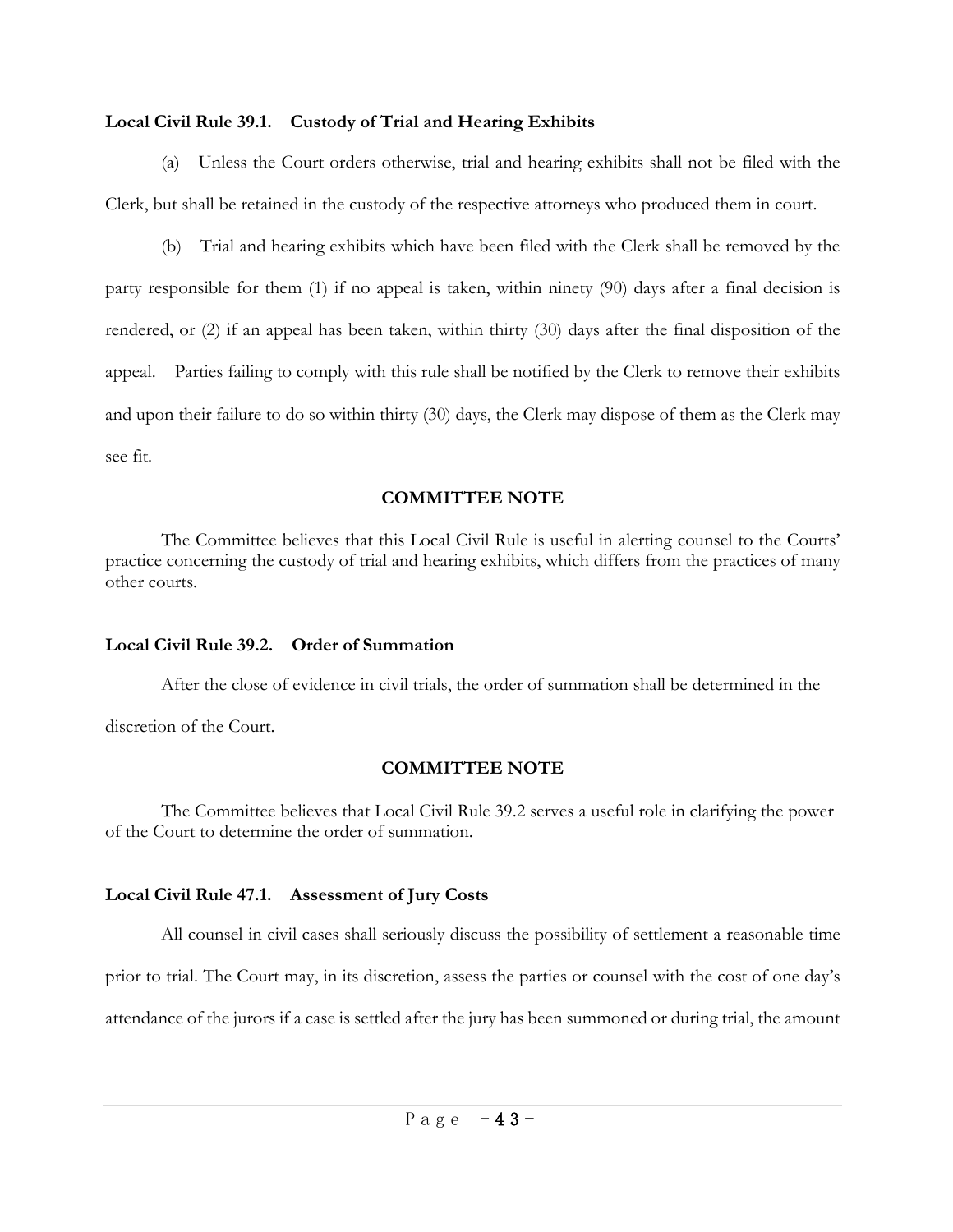to be paid to the Clerk of the Court. For purposes of this rule, a civil jury is considered summoned for a trial as of Noon one day prior to the designated date of the trial.

### **COMMITTEE NOTE**

The Committee understands that the power to impose the cost of one day's attendance of jurors upon parties who have failed to reach (or notify the Court of) a settlement at least one business day before trial is exercised only infrequently and in egregious cases. The Committee agrees that the Court should have this power in order to deal with such egregious cases, and that the rule serves a useful purpose in notifying the bar that the Court has this power.

# **Local Civil Rule 53.1. Masters**

(a) Oath. Every person appointed pursuant to Rule 53 shall before entering upon his or her duties take and subscribe an oath, which, except as otherwise prescribed by statute or rule, shall be the same as the oath prescribed for Judges pursuant to 28 U.S.C. § 453, with the addition of the words "in conformance with the order of appointment" after the words "administer justice." Such an oath may be taken before any federal or state officer authorized by federal law to administer oaths, and shall be filed in the office of the Clerk.

(b) May Sit Outside District. A person appointed pursuant to Rule 53 may sit within or outside the district. When the person appointed is requested to sit outside the district for the convenience of a party and there is opposition by another party, he or she may make an order for the holding of the hearing, or a part thereof, outside the district, upon such terms and conditions as shall be just. Such order may be reviewed by the Court upon motion of any party, served within twentyone (21) days after service on all parties by the master of the order.

# **COMMITTEE NOTE**

The Committee believes that Local Civil Rule 53.1 serves a useful purpose by clarifying two subjects that are not dealt with in Fed. R. Civ. P. 53.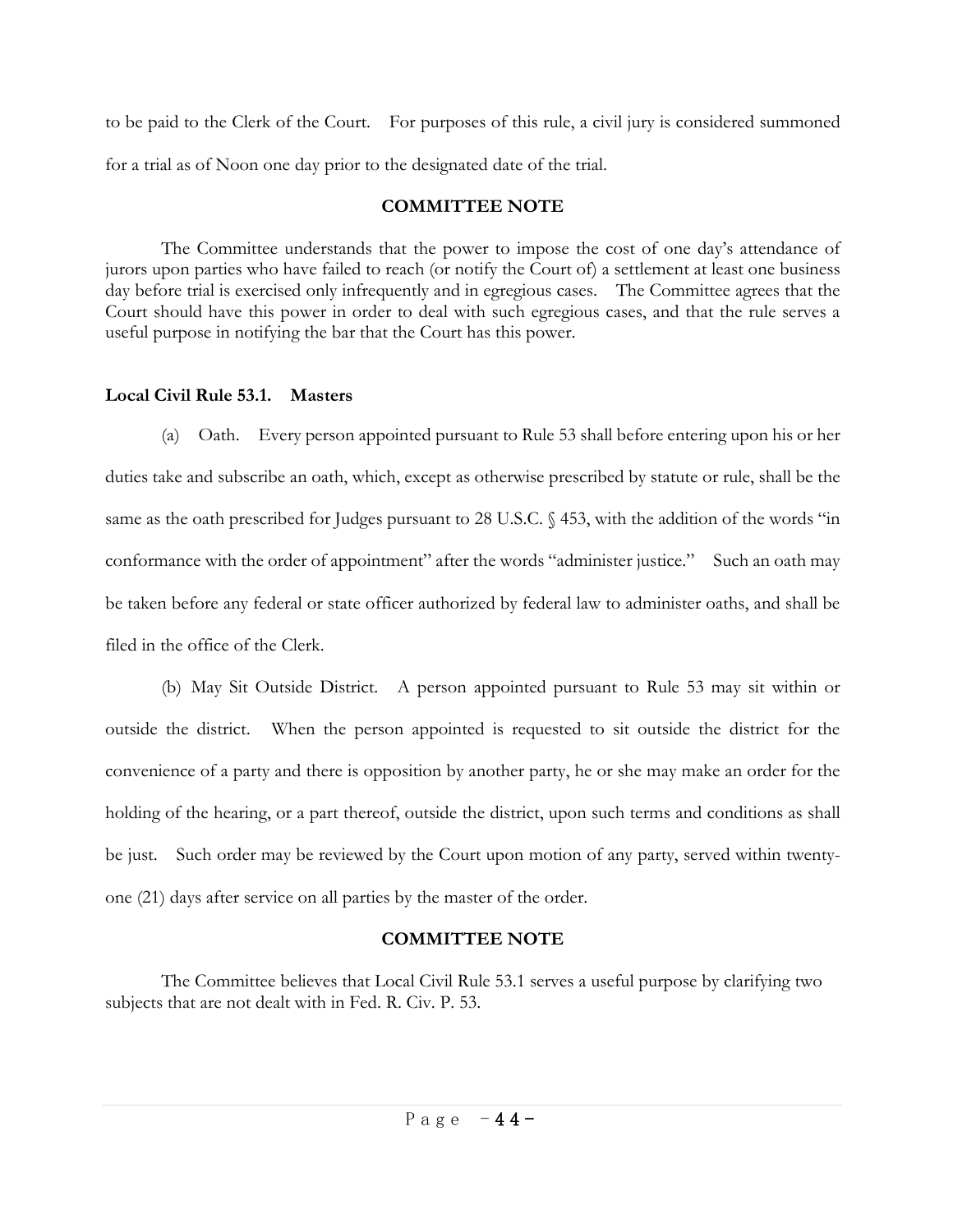#### **Local Civil Rule 54.1. Taxable Costs**

(a) Notice of Taxation of Costs. Within thirty (30) days after the entry of final judgment, or, in the case of an appeal by any party, within thirty (30) days after the final disposition of the appeal, unless this period is extended by the Court for good cause shown, any party seeking to recover costs shall file with the Clerk a notice of taxation of costs by Electronic Case Filing, except a pro se party may do so in writing, indicating the date and time of taxation which shall comply with the notice period prescribed by Fed. R. Civ. P. 54, and annexing a bill of costs. Costs will not be taxed during the pendency of any appeal, motion for reconsideration, or motion for a new trial. Within thirty (30) days after the determination of any appeal, motion for reconsideration, or motion for a new trial, the party seeking tax costs shall file a new notice of taxation of costs. Any party failing to file a notice of taxation of costs within the applicable thirty (30) day period will be deemed to have waived costs. The bill of costs shall include an affidavit that the costs claimed are allowable by law, are correctly stated and were necessarily incurred. Bills for the costs claimed shall be attached as exhibits.

(b) Objections to Bill of Costs. A party objecting to any cost item shall serve objections by Electronic Case Filing, except a pro se party may do so in writing, prior to the date and time scheduled for taxation. The parties need not appear at the date and time scheduled for taxation unless requested by the Clerk. The Clerk will proceed to tax costs at the time scheduled and allow such items as are properly taxable. In the absence of written objection, any item listed may be taxed within the discretion of the Clerk.

(c) Items Taxable as Costs

(1) Transcripts. The cost of any part of the original trial transcript that was necessarily obtained for use in this Court or on appeal is taxable. Convenience of counsel is not sufficient. The cost of a transcript of Court proceedings prior to or subsequent to trial is taxable only when authorized in advance or ordered by the Court.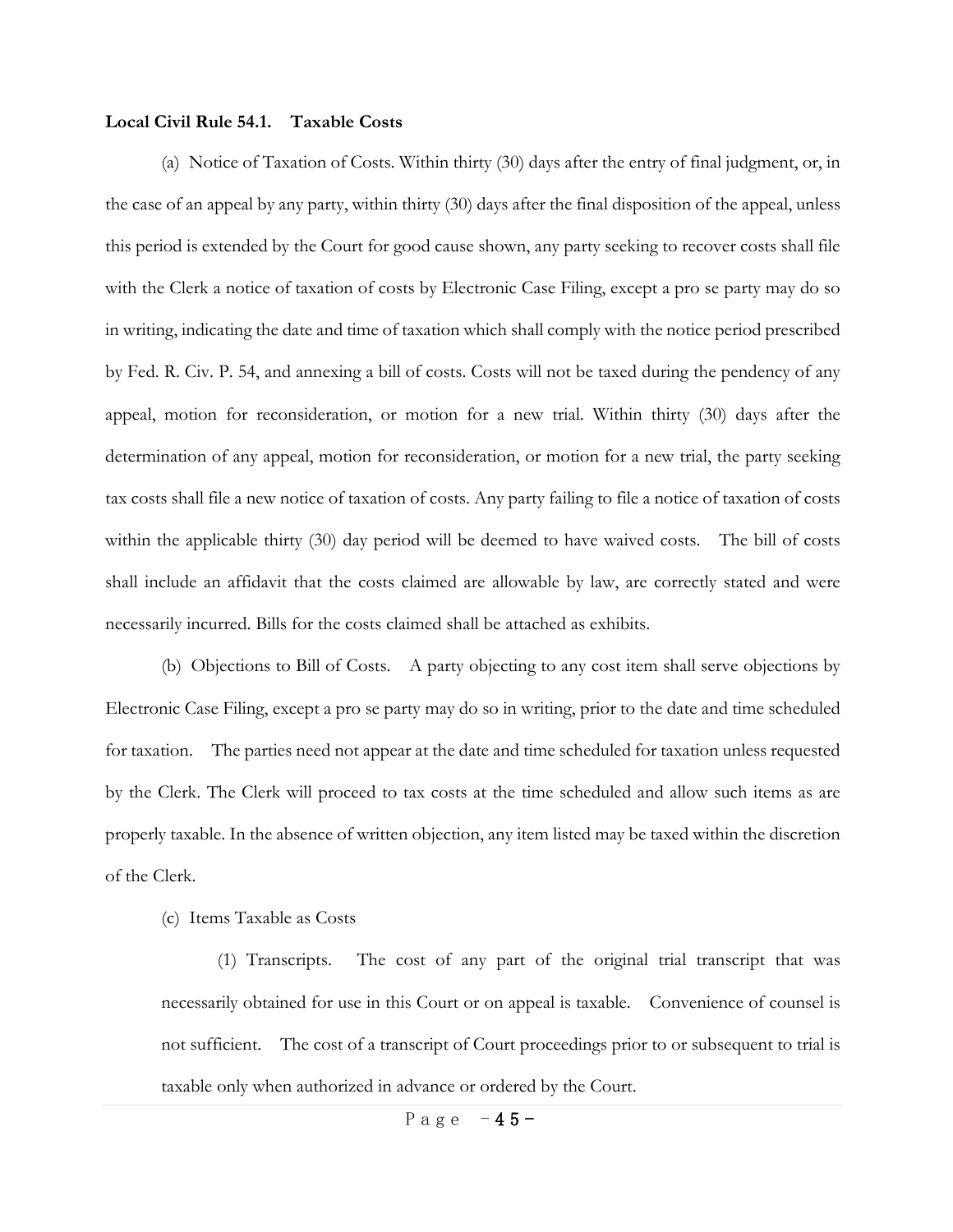(2) Depositions. Unless otherwise ordered by the Court, the original transcript of a deposition, plus one copy, is taxable if the deposition was used or received in evidence at the trial, whether or not it was read in its entirety. Costs for depositions are also taxable if they were used by the Court in ruling on a motion for summary judgment or other dispositive substantive motion. Costs for depositions taken solely for discovery are not taxable. Counsel's fees and expenses in attending the taking of a deposition are not taxable except as provided by statute, rule (including Local Civil Rule 30.1), or order of the Court. Fees, mileage, and subsistence for the witness at the deposition are taxable at the same rates as for attendance at trial if the deposition taken was used or received in evidence at the trial.

(3) Witness Fees, Travel Expenses and Subsistence. Witness fees and travel expenses authorized by 28 U.S.C. § 1821 are taxable if the witness testifies. Subsistence pursuant to 28 U.S.C. § 1821 is taxable if the witness testifies and it is not practical for the witness to return to his or her residence from day to day. No party to the action may receive witness fees, travel expenses, or subsistence. Fees for expert witnesses are taxable only to the extent of fees for ordinary witnesses unless prior court approval was obtained.

(4) Interpreting Costs. The reasonable fee of a competent interpreter is taxable if the fee of the witness involved is taxable. .

(5) Exemplifications and Copies of Papers. A copy of an exhibit is taxable if the original was not available and the copy was used or received in evidence. The cost of copies used for the convenience of counsel or the Court are not taxable. The fees for a search and certification or proof of the non-existence of a document in a public office is taxable.

(6) Maps, Charts, Models, Photographs and Summaries. The cost of photographs, 8" x 10" in size or less, is taxable if used or received in evidence. Enlargements greater than 8" x 10" are not taxable except by order of the Court. Costs of maps, charts, and models,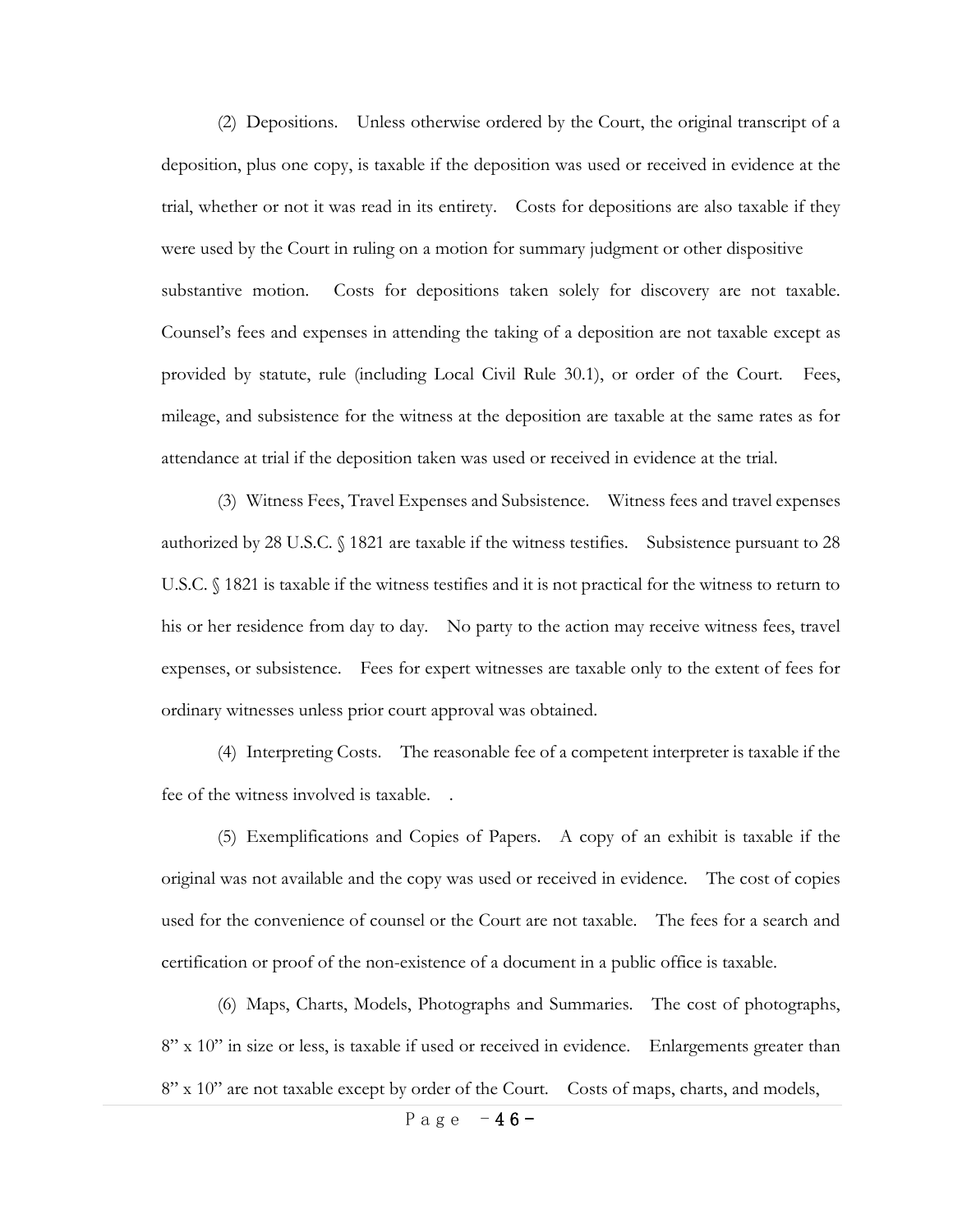including computer generated models, are not taxable except by order of the Court. The cost of compiling summaries, statistical comparisons and reports is not taxable.

(7) Attorney Fees and Related Costs. Attorney fees and disbursements and other related fees and paralegal expenses are not taxable except by order of the Court. A motion for attorney fees and related nontaxable expenses shall be made within the time period prescribed by Fed. R. Civ. P. 54.

(8) Fees of Masters, Receivers, Commissioners and Court Appointed Experts. Fees of masters, receivers, commissioners, and Court appointed experts are taxable as costs, unless otherwise ordered by the Court.

(9) Costs for Title Searches. A party is entitled to tax necessary disbursements for

the expenses of searches made by title insurance, abstract or searching companies.

(10) Docket and Miscellaneous Fees. Docket fees, and the reasonable and actual fees

of the Clerk and of a marshal, sheriff, and process server, are taxable unless otherwise ordered

by the Court.

#### **COMMITTEE NOTE**

Local Civil Rule 54.1 serves a very useful purpose by outlining what costs are and are not taxable unless otherwise ordered by the Court. This is a subject that is not addressed with specificity by 28 U.S.C. § 1920 and Fed. R. Civ. P. 54(d)(1). Local Civil Rule 54.1 has been updated with the valuable assistance of the Clerks of the two Courts to reflect more precisely which costs are and are not taxable without an order of the Court.

[August 2014 Note]: Local Rule 54.1 is modified to indicate that the Bill of Costs, and any objection thereto, shall be filed via ECF (except for Pro Se parties) in both Districts.

[July 2013 Note]: The seven-day notice period previously set forth in Local Civil Rule 54.1(a) was in conflict with the 14-day notice period provided by Rule 54(d)(1) of the Federal Rules of Civil Procedure, and the Committee recommends that the Local Rule be changed to conform with Rule 54(d)(1). Instead of prescribing a particular time period (which might be changed by a future amendment to Fed. R. Civ. P. 54), the Committee recommends that the Local Rule refer the reader to Fed. R. Civ. P. 54.

The term "request to tax costs" has misled some parties into not realizing that they need to file a notice of taxation of costs specifying the date and time of taxation. For this reason, the Committee recommends that Local Civil Rule 54.1(a) be amended to substitute the term "notice of taxation of costs" for the term "request to tax costs", and to add an explicit requirement that the notice specify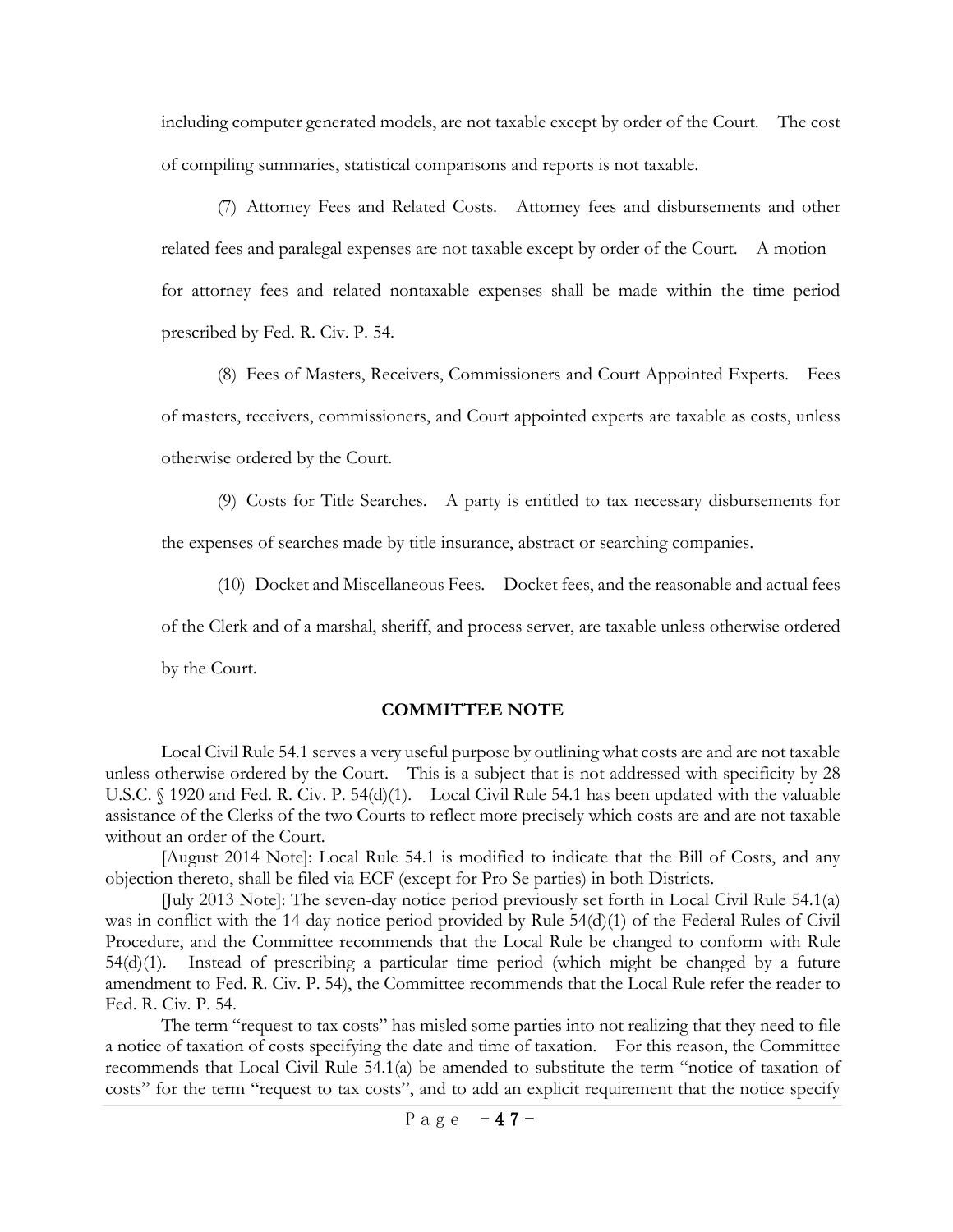the date and time fixed for taxation.

Local Civil Rule 54.1(a) presently provides that costs will not be taxed during the pendency of an appeal. At the suggestion of the Clerk's Offices, the Committee recommends that the Rule be amended to provide that costs will likewise not be taxed during the pendency of a motion for reconsideration or a motion for a new trial. Also at the suggestion of the Clerk's Offices, the Committee recommends that the Rule be amended to provide that the party seeking to tax costs shall file a new notice of taxation of costs within 30 days after the determination of any appeal, motion for reconsideration, or motion for a new trial.

At the suggestion of the Eastern District Clerk's Office, the Committee recommends that Local Civil Rule 54.1(b) be amended to place parties on notice that, in the Eastern District, the parties need not appear at the date and time scheduled for taxation.

The Committee recommends that Local Civil Rule 54.1(c)(1) remain unchanged. It is authorized by 28 U.S.C. § 1920(2), which allows taxation of "fees for printed or electronically recorded transcripts necessarily obtained for use in this case."

The Committee recommends that Local Civil Rule 54.1(c)(2) remain unchanged. 28 U.S.C.  $\sqrt{ }$ 1920 does not by its terms specifically address costs related to depositions. However the practice of taxing the expenses of a deposition when it is received in evidence or employed on a successful motion for summary judgment is widespread, and can be regarded as authorized by 28 U.S.C. § 1920(2) as "expenses for transcripts necessarily obtained for use in this case." *See* 10 CHARLES ALAN WRIGHT & ARTHUR R. MILLER, FEDERAL PRACTICE AND PROCEDURE § 2676 (3d ed. 1998) ("There is general agreement that expenses of a deposition may be taxed as costs when it was received in evidence."); 7 JAMES WM. MOORE ET AL., MOORE'S FEDERAL PRACTICE § 54.103(3)(c)(i) (3d ed. 2011) ("§1920 also contains several provisions for the recovery of costs that, alone or in conjunction, have been interpreted to permit the awarding of the routine expenses incurred in taking depositions."). *See also Anderson v. City of New York ,* 132 F. Supp. 2d 239, 246 (S.D.N.Y. 2001) (allowing deposition transcripts to be taxed as costs under § 1920).

The Committee recommends that Local Civil Rule  $54.1(c)(3)$  remain unchanged. This subsection is authorized by 28 U.S.C. § 1920(3), which allows taxation of "fees and disbursements for printing and witnesses."

The Committee recommends that the second sentence of Local Civil Rule 54.1(c)(4) be deleted in light of the Supreme Court's ruling in *Taniguchi v. Kan Pacific Saipan, Ltd.*, 132 S. Ct. 1997 (2012). The rest of Local Civil Rule 54.1(c)(4) is authorized by  $\frac{1}{20}(6)$ , which allows taxation of "compensation of court appointed experts, compensation of interpreters, and salaries, fees, expenses, and costs of special interpretation services" under 28 U.S.C. § 1828.

The Committee recommends that Local Civil Rule  $54.1(c)(5)$  remain unchanged. This subsection is authorized by  $\S$  1920(4), which allows taxation of "fees for exemplification and the costs of making copies of any materials where the copies are necessarily obtained for use in this case."

Courts in other circuits have begun to address the question whether and to what extent the costs of electronic discovery can be taxed as costs of copying or exemplification. See, e.g., Race Tires America, Inc. v. Hoosier Racing Tire Corp., 674 F.3d 158 (3d Cir. 2012). Particularly in the absence of authoritative guidance from the Second Circuit on this issue, the Committee has concluded that it is premature to address this question in Local Civil Rule 54.1(c).

The Committee recommends that Local Civil Rule  $54.1(c)(6)$  remain unchanged. This subsection is authorized by 28 U.S.C. § 1920(4), which allows taxation of "fees for exemplification and the costs of making copies of any materials where the copies are necessarily obtained for use in this case."

The Committee recommends that Local Civil Rule  $54.1(c)(7)$  be retained, because it does not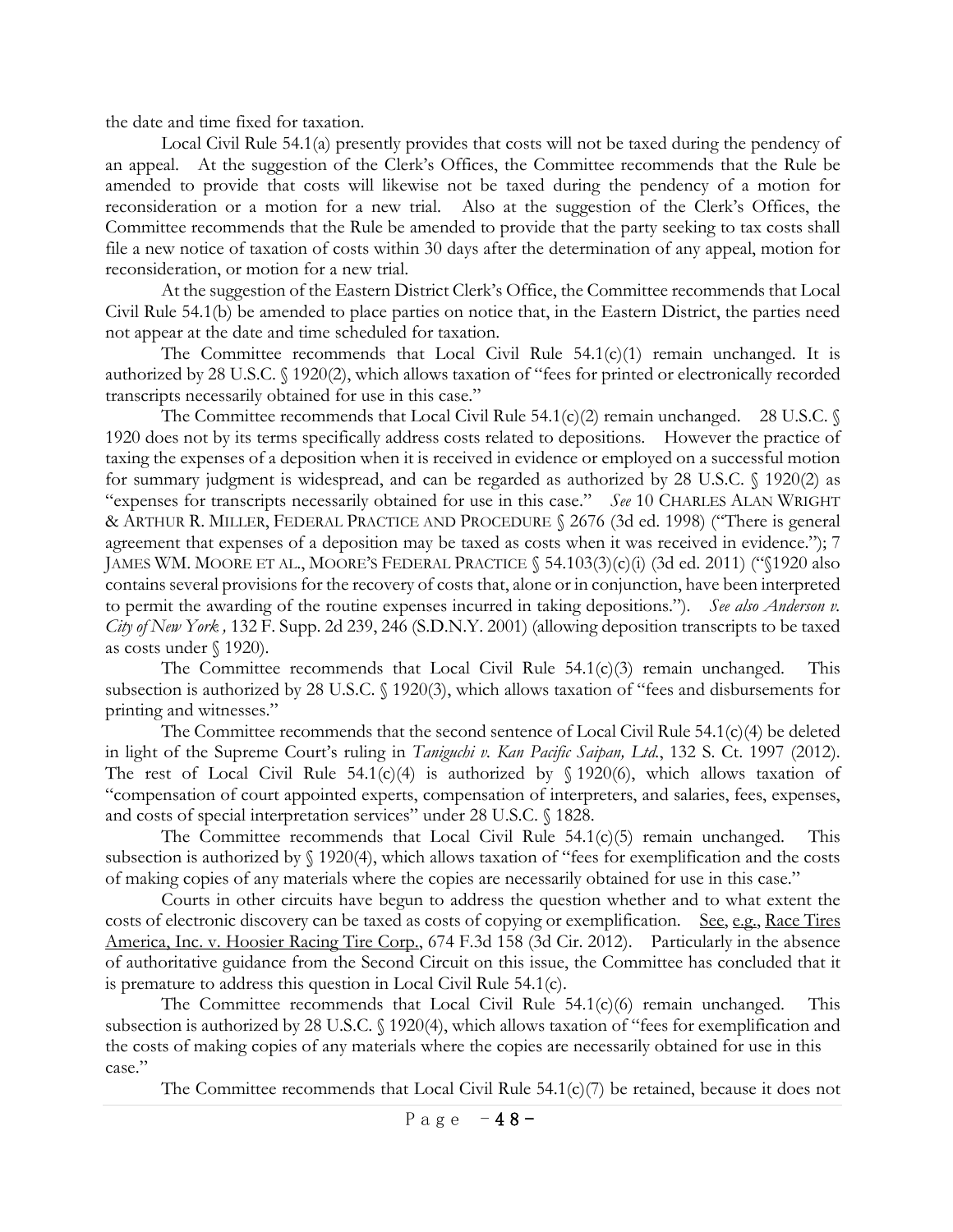authorize taxation of any costs, but instead serves a useful purpose by pointing out that attorney's fees are addressed in Fed. R. Civ. P. 54, and are not taxable except by order of the Court. For the reasons explained in the Committee Note to Local Civil Rule 54.1(a), the Committee recommends that the Local Rule refer the reader to Fed. R. Civ. P. 54 for the time period within which attorney's fees must be sought.

The Committee recommends that Local Civil Rule  $54.1(c)(8)$  remain unchanged. Although 28 U.S.C. § 1920 does not by its terms address fees for masters, receivers, or commissioners, Fed. R. Civ. P. 53(g) authorizes the Court to allocate payment for a master's compensation, and commentators have observed that appropriate expenditures incurred in connection with a special master may be taxed as costs by the prevailing party. 10 Fed. Prac. & Proc. Civ. §2677 (3d ed.).

The Committee recommends that Local Civil Rule 54.1(c)(9) remain unchanged. This subsection is authorized by 28 U.S.C. § 1920(4), which allows a taxation of "fees for exemplification and the costs of making copies of any materials where the copies are necessarily obtained for use in this case."

The Committee recommends that Local Civil Rule  $54.1(c)(10)$  remain unchanged. This subsection is authorized by 28 U.S.C. § 1920(5), which allows taxation of docket fees under 28 U.S.C. § 1923.

#### **Local Civil Rule 54.2. Security for Costs**

The Court, on motion or on its own initiative, may order any party to file an original bond for costs or additional security for costs in such an amount and so conditioned as it may designate. For failure to comply with the order the Court may make such orders in regard to noncompliance as are just, and among others the following: an order striking out pleadings or staying further proceedings until the bond is filed or dismissing the action or rendering a judgment by default against the noncomplying party.

#### **COMMITTEE NOTE**

Local Civil Rule 54.2 has been applied by the District Courts with the approval of the Second Circuit. The Committee recommends its retention.

#### **Local Civil Rule 54.3. Entering Satisfaction of Money Judgment**

Satisfaction of a money judgment entered or registered in this district shall be entered by the Clerk as follows:

(a) Upon the payment into the Court of the amount thereof, plus interest, and the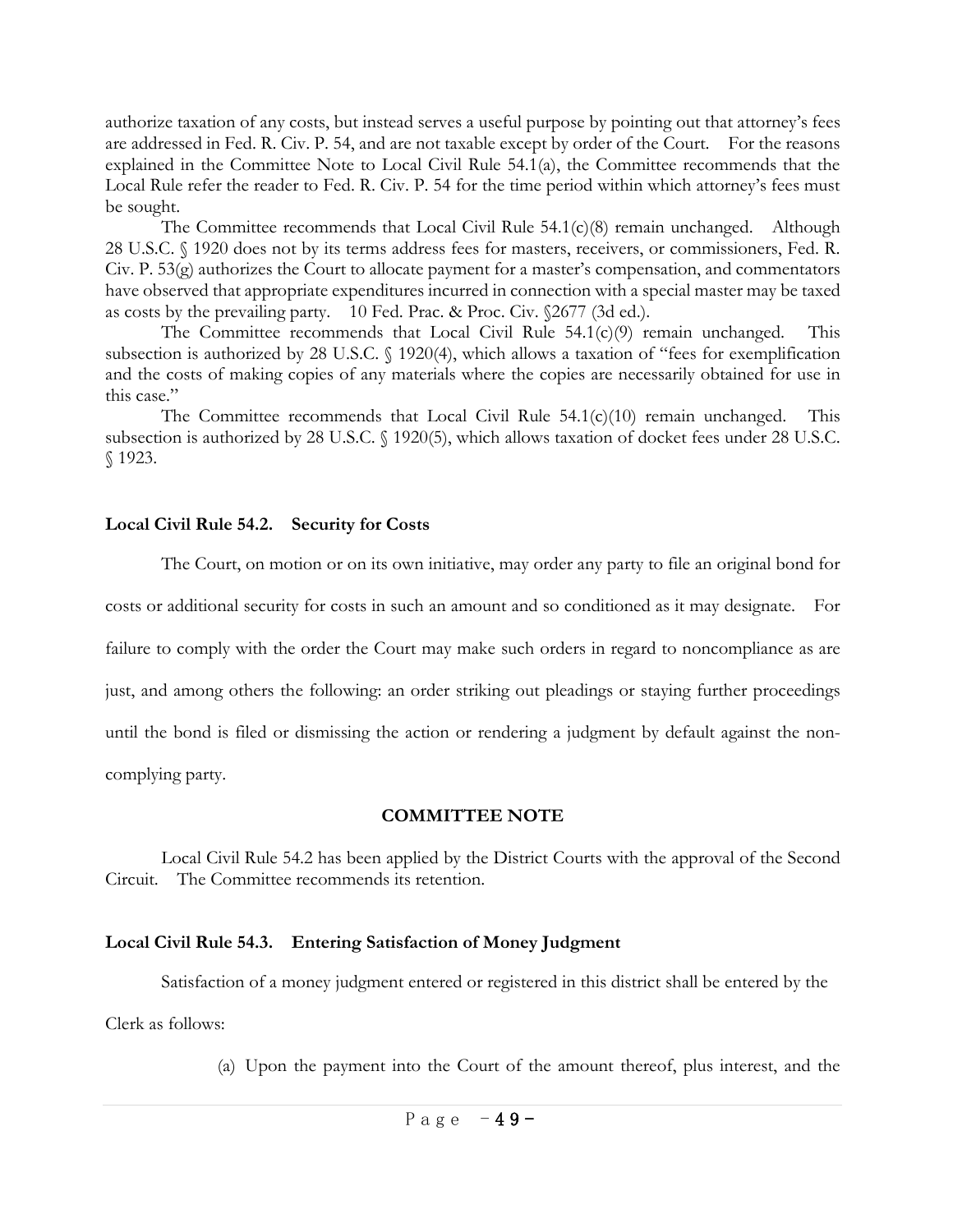payment of the Clerk's and marshal's fees, if any;

(b) Upon the filing of a satisfaction executed and acknowledged by: (1) the judgment creditor; or (2) the judgment creditor's legal representatives or assigns, with evidence of their authority; or (3) the judgment creditor's attorney if within ten (10) years of the entry of the judgment or decree;

(c) If the judgment creditor is the United States, upon the filing of a satisfaction executed by the United States Attorney;

- (d) Pursuant to an order of satisfaction entered by the Court; or
- (e) Upon the registration of a certified copy of a satisfaction entered in another court.

#### **COMMITTEE NOTE**

The Committee recommends a few clarifying changes in the wording of this Local Civil Rule.

#### **Local Civil Rule 55.1. Certificate of Default**

A party applying for entry of default under Fed. R. Civ. P. 55(a) shall file:

- (a) a request for a Clerk's Certificate of Default; and
- (b) an affidavit demonstrating that:
	- (1) the party against whom a notation of default is sought is not an infant,

in the military, or an incompetent person;

- (2) the party has failed to plead or otherwise defend the action; and
- (3) the pleading to which no response has been made was properly served.

A proposed Clerk's Certificate of Default form must be attached to the affidavit.

#### **COMMITTEE NOTE**

The Committee believes that Local Civil Rule 55.1 is helpful in setting forth the contents of the affidavit to be submitted by a party seeking a certificate of default pursuant to Fed. R. Civ. P. 55(a).

#### **2018 COMMITTEE NOTE**

The revision to Local Rule 55.1 incorporates the revised ECF Rule requiring the electronic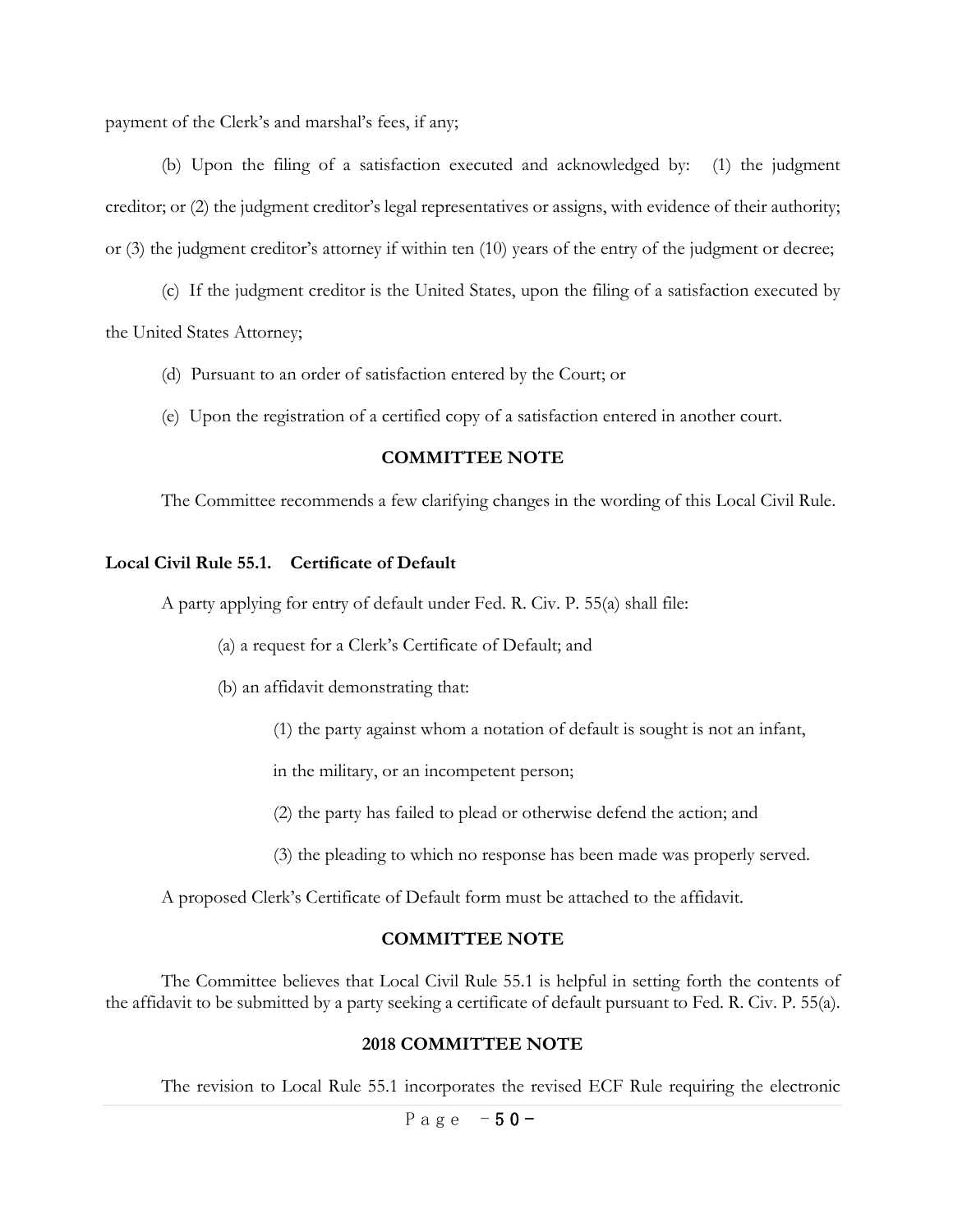filing of a request for a Clerk's Certificate of Default.

### **Local Civil Rule 55.2. Default Judgment**

(a) By the Clerk. Upon issuance of a Clerk's certificate of default, if the claim to which no response has been made only sought payment of a sum certain, and does not include a request for attorney's fees or other substantive relief, and if a default judgment is sought against all remaining parties to the action, the moving party shall submit an affidavit showing the principal amount due and owing, not exceeding the amount sought in the claim to which no response has been made, plus interest, if any, computed by the party, with credit for all payments received to date clearly set forth, and costs, if any, pursuant to 28 U.S.C. § 1920.

(b) By the Court. In all other cases the party seeking a judgment by default shall apply to the Court as described in Fed. R. Civ. P. 55(b)(2), and shall append to the application (1) the Clerk's certificate of default, (2) a copy of the claim to which no response has been made, and (3) a proposed form of default judgment.

(c) Mailing of Papers. Unless otherwise ordered by the Court, all papers submitted to the Court pursuant to Local Civil Rule 55.2(a) or (b) above shall simultaneously be mailed to the party against whom a default judgment is sought at the last known residence of such party (if an individual) or the last known business address of such party (if a person other than an individual). Proof of such mailing shall be filed with the Court. If the mailing is returned, a supplemental affidavit shall be filed with the Court setting forth that fact, together with the reason provided for return, if any.

#### **COMMITTEE NOTE**

Although Fed. R. Civ. P. 55(b) does not require service of notice of an application for a default judgment upon a party who has not appeared in the action, the Committee believes that experience has shown that mailing notice of such an application is conducive to both fairness and efficiency, and has therefore recommended a new Local Civil Rule 55.2(c) providing for such mailing.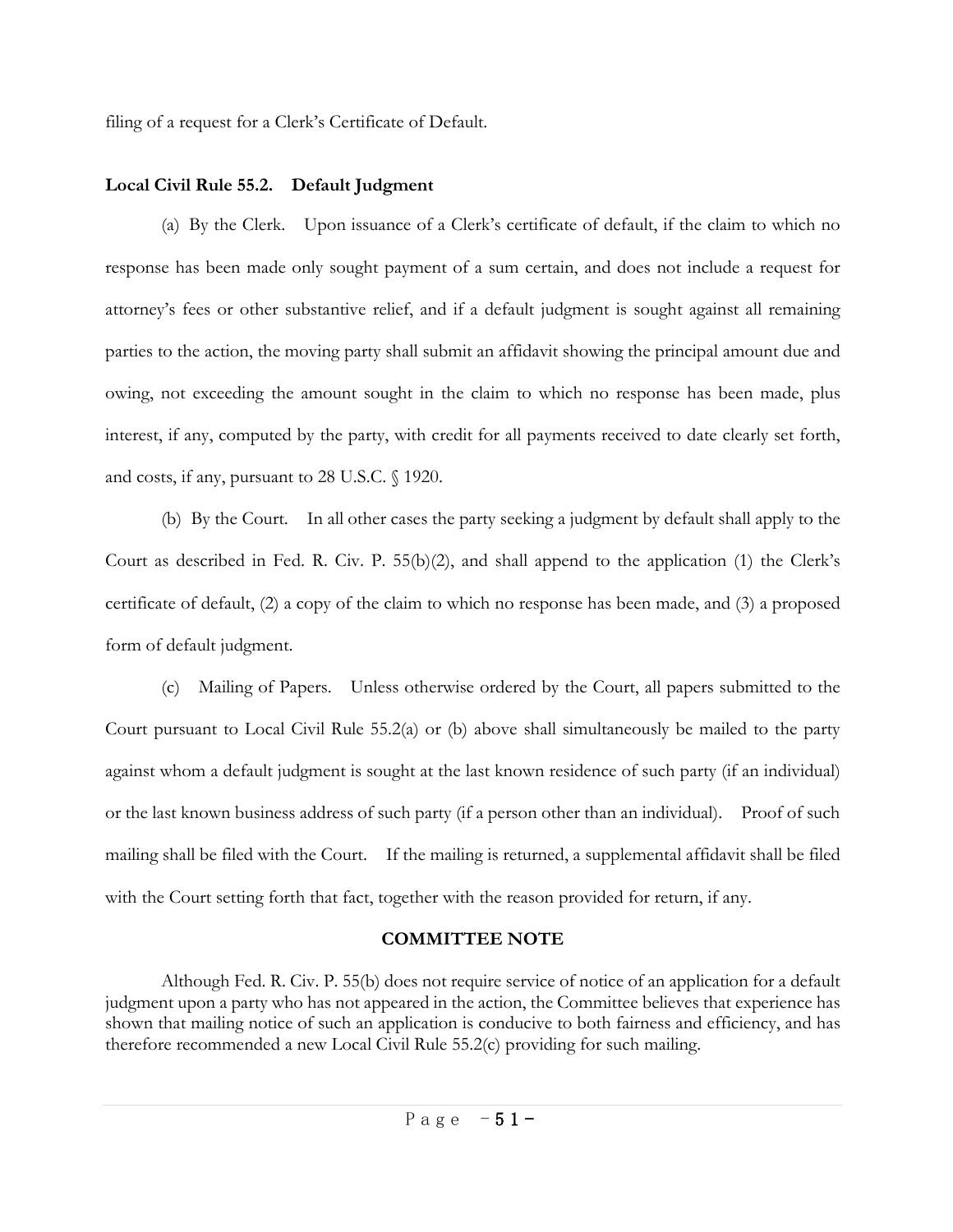#### **Local Civil Rule 56.1. Statements of Material Facts on Motion for Summary Judgment**

a) Upon any motion for summary judgment pursuant to Rule 56 of the Federal Rules of Civil Procedure, there shall be annexed to the notice of motion a separate, short and concise statement, in numbered paragraphs, of the material facts as to which the moving party contends there is no genuine issue to be tried. Failure to submit such a statement may constitute grounds for denial of the motion.

(b) The papers opposing a motion for summary judgment shall include a correspondingly numbered paragraph responding to each numbered paragraph in the statement of the moving party, and if necessary, additional paragraphs containing a separate, short and concise statement of additional material facts as to which it is contended that there exists a genuine issue to be tried.

(c) Each numbered paragraph in the statement of material facts set forth in the statement required to be served by the moving party will be deemed to be admitted for purposes of the motion unless specifically controverted by a correspondingly numbered paragraph in the statement required to be served by the opposing party.

(d) Each statement by the movant or opponent pursuant to Rule 56.1(a) and (b), including each statement controverting any statement of material fact, must be followed by citation to evidence which would be admissible, set forth as required by Fed. R. Civ. P. 56(c).

#### **COMMITTEE NOTE**

The requirement embodied in Local Civil Rule 56.1 is firmly rooted in the local practice of the Southern and Eastern Districts, and the Committee recommends its retention. The language of Local Civil Rule 56.1 was revised in 2004 to make clear that any statement pursuant to Local Civil Rule 56.1 must be divided into brief, numbered paragraphs, that any opposing statement must respond specifically and separately to each numbered paragraph in the statement, and that all such paragraphs in both statements and opposing statements must be supported by citations to specific evidence of the kind required by Fed. R. Civ. P. 56(c). The Committee believes that the language adopted in 2004 sets forth these requirements clearly, and does not recommend any changes in that language.

# **Local Civil Rule 56.2. Notice to Pro Se Litigant Who Opposes a Summary Judgment**

Any represented party moving for summary judgment against a party proceeding *pro se* shall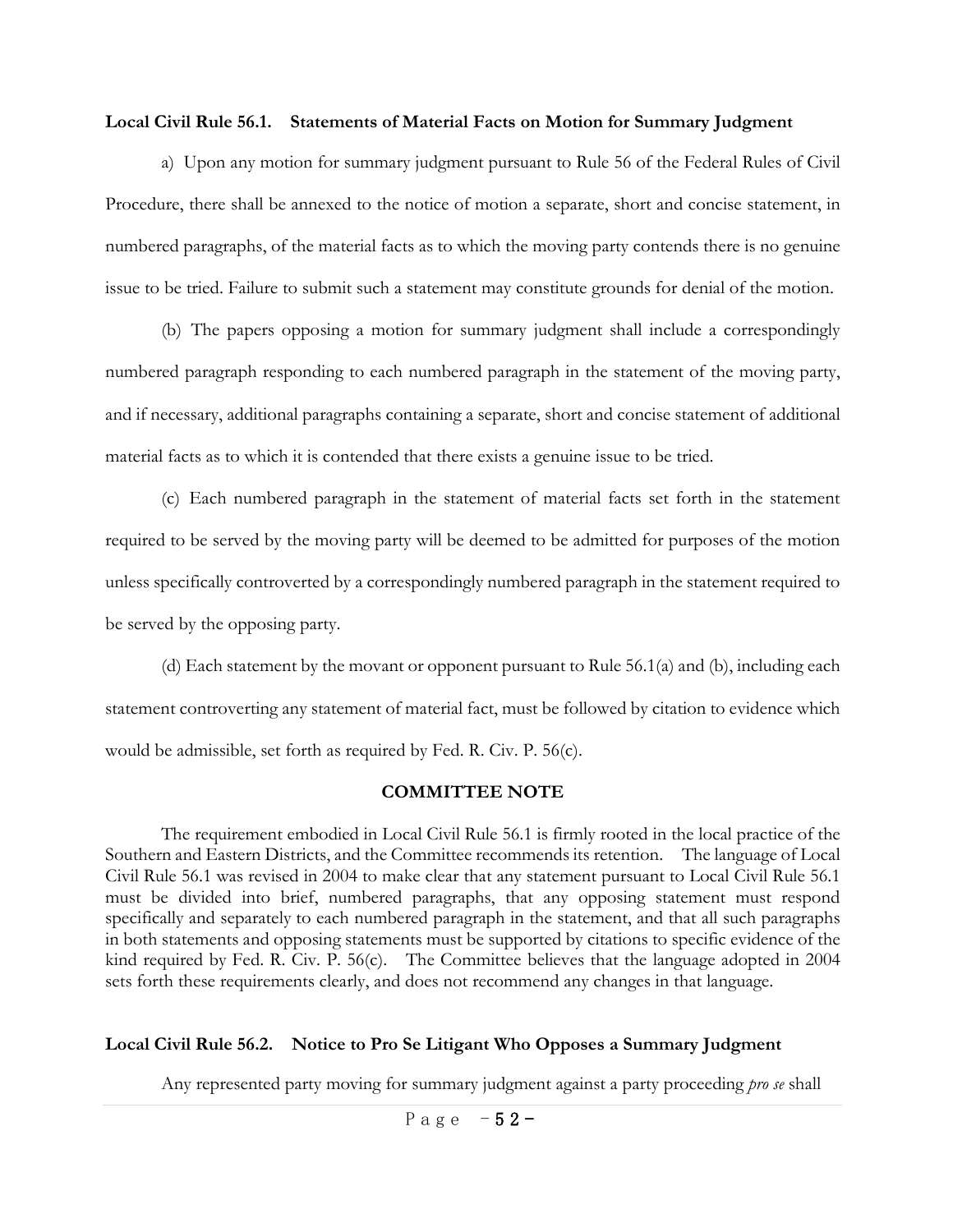serve and file as a separate document, together with the papers in support of the motion, the following "Notice To Pro Se Litigant Who Opposes a Motion For Summary Judgment" with the full texts of Fed. R. Civ. P. 56 and Local Civil Rule 56.1 attached. Where the pro se party is not the plaintiff, the movant shall amend the form notice as necessary to reflect that fact.

### **Notice To Pro Se Litigant Who Opposes a Motion For Summary Judgment**

The defendant in this case has moved for summary judgment pursuant to Rule 56 of the Federal Rules of Civil Procedure. This means that the defendant has asked the Court to decide this case without a trial, based on written materials, including affidavits, submitted in support of the motion. THE CLAIMS YOU ASSERT IN YOUR COMPLAINT MAY BE DISMISSED WITHOUT A TRIAL IF YOU DO NOT RESPOND TO THIS MOTION ON TIME by filing sworn affidavits and/or other documents as required by Rule 56(c) of the Federal Rules of Civil Procedure and by Local Civil Rule 56.1. The full text of Rule 56 of the Federal Rules of Civil Procedure and Local Civil Rule 56.1 is attached.

In short, Rule 56 provides that you may NOT oppose summary judgment simply by relying upon the allegations in your complaint. Rather, you must submit evidence, such as witness statements or documents, countering the facts asserted by the defendant and raising specific facts that support your claim. If you have proof of your claim, now is the time to submit it. Any witness statements must be in the form of affidavits. An affidavit is a sworn statement of fact based on personal knowledge stating facts that would be admissible in evidence at trial. You may submit your own affidavit and/or the affidavits of others. You may submit affidavits that were prepared specifically in response to defendant's motion for summary judgment.

If you do not respond to the motion for summary judgment on time with affidavits and/or documents contradicting the material facts asserted by the defendant, the Court may accept defendant's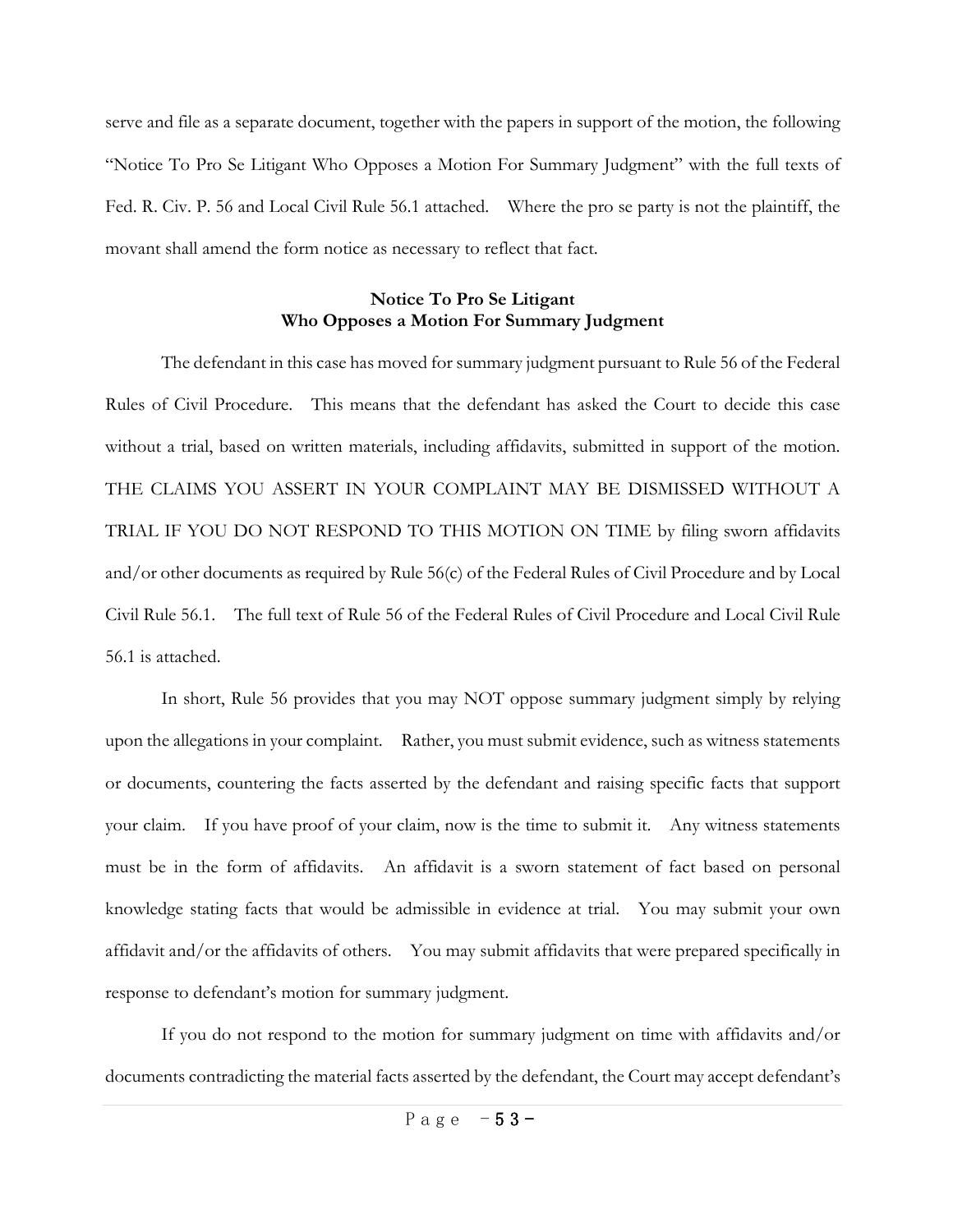facts as true. Your case may be dismissed and judgment may be entered in defendant's favor without a trial.

If you have any questions, you may direct them to the Pro Se Office.

### **COMMITTEE NOTE**

Local Civil Rule 56.2 plays a valuable role in alerting pro se litigants to the potentially serious consequences of a motion for summary judgment, and to the requirements for opposing such a motion. The Committee recommends certain changes in the text of the notice required by the rule in order to make it more understandable to non-lawyers.

### **Local Civil Rule 58.1. Remand by an Appellate Court**

Any mandate, order, or judgment of an appellate court, when filed in the office of the Clerk of the District Court, shall automatically become the order or judgment of the District Court and be entered as such by the Clerk without further order, except if such mandate, order, or judgment of the appellate court requires further proceedings in the District Court other than a new trial, an order shall be entered making the order or judgment of the appellate court the order or judgment of the District Court.

#### **COMMITTEE NOTE**

The Committee recommends that the word "mandate" be added to Local Civil Rule 58.1 in order to clarify that the mandate of the Court of Appeals, when filed in the Clerk's Office of the District Court as provided in Local Civil Rule 58.1, automatically becomes the judgment of the District Court. The mandate, which consists of "a certified copy of the judgment, a copy of the court's opinion, if any, and any direction about costs," Fed. R. App. P. 41(a), is the normal means by which the judgment of the Court of Appeals is transmitted to the District Court.

#### **Local Civil Rule 65.1.1. Sureties**

(a) Whenever a bond, undertaking or stipulation is required, it shall be sufficient, except as

otherwise prescribed by law, if the instrument is executed by the surety or sureties only.

(b) Except as otherwise provided by law, every bond, undertaking or stipulation must be

secured by: (1) the deposit of cash or government bonds in the amount of the bond, undertaking or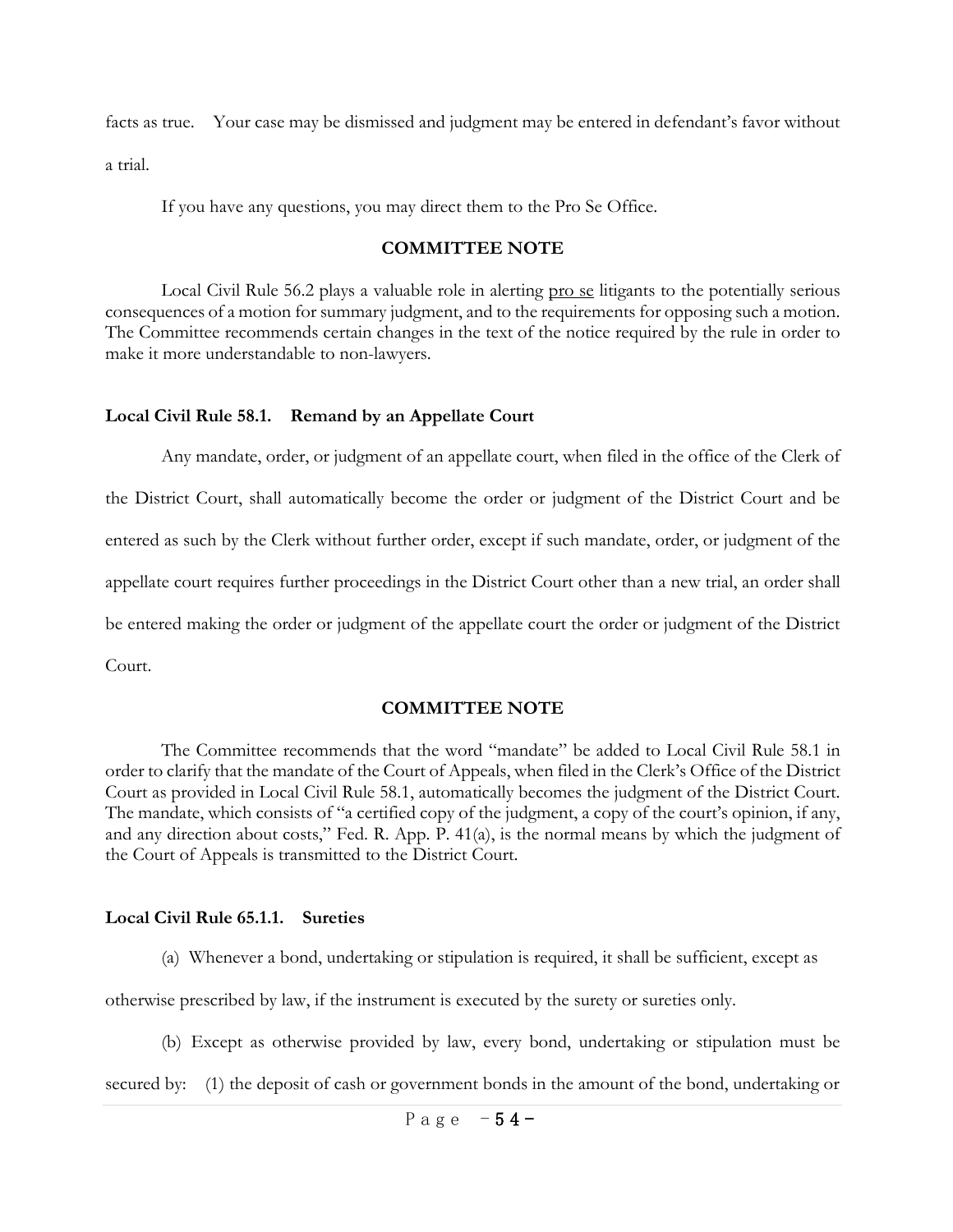stipulation; or (2) the undertaking or guaranty of a corporate surety holding a certificate of authority from the Secretary of the Treasury; or (3) the undertaking or guaranty of two individual residents of the district in which the case is pending, each of whom owns real or personal property within the district worth double the amount of the bond, undertaking or stipulation, over all his or her debts and liabilities, and over all obligations assumed by said surety on other bonds, undertakings or stipulations, and exclusive of all legal exemptions.

(c) Except as otherwise provided by law, all bonds, undertakings and stipulations of corporate sureties holding certificates of authority from the Secretary of the Treasury, where the amount of such bonds or undertakings has been fixed by a Judge or by court rule or statute, may be approved by the Clerk.

(d) In the case of a bond, or undertaking, or stipulation executed by individual sureties, each surety shall attach the surety's affidavit of justification, giving the surety's full name, occupation, residence and business addresses, and showing that the surety is qualified as an individual surety under paragraph (b) of this rule.

(e) Members of the bar who have appeared in the case shall not act as a surety in the case. Administrative officers and employees of the Court, the marshal, and the marshal's deputies and assistants, shall not act as a surety in any suit, action or proceeding pending in this Court.

(f) Whenever a notice of motion to enforce the liability of a surety upon a bond is served upon the Clerk pursuant to Fed. R. Civ. P. 65.1 or Fed. R. App. P. 8(b), the party making such motion shall deposit with the clerk the original, three copies, and one additional copy for each surety to be served.

#### **COMMITTEE NOTE**

Local Civil Rule 65.1.1 contains useful provisions concerning sureties which supplement the provisions of Fed. R. Civ. P. 65(c) and 65.1. The Committee recommends that Local Civil Rule 65.1.1(f) be broadened to encompass proceedings to enforce the liability of sureties under Fed. R. Civ. P. 65.1 as well as under Fed. R. App. P. 8(b).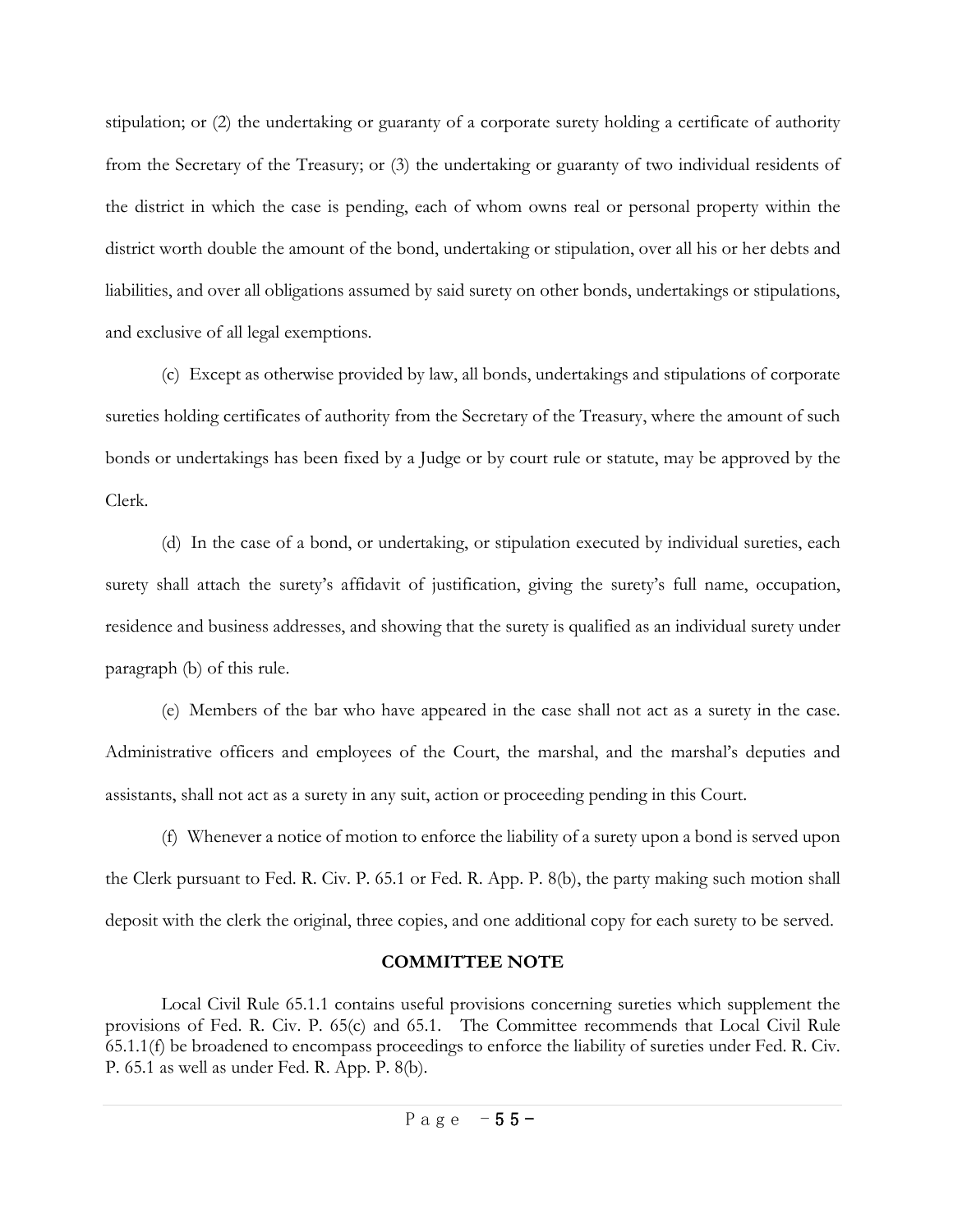#### **Local Civil Rule 67.1. Order for Deposit in Interest-Bearing Account**

(a) Whenever a party seeks a court order for money to be deposited by the Clerk in an interestbearing account, the party shall file the proposed order. The Clerk shall inspect the proposed order for proper form and content and compliance with this rule prior to submission to the Judge for signature.

(b) Proposed orders directing the Clerk to invest such funds in an interest-bearing account or other instrument shall include the following:

(1) The exact United States dollar amount of the principal sum to be invested; and

(2) Wording which directs the Clerk to deduct from the income on the investment a fee consistent with that authorized by the Judicial Conference of the United States and set by the Director of the Administrative Office.

(c) Unless otherwise ordered by the court, interpleader funds shall be deposited in the Disputed

Ownership Fund in an interest bearing account. Income generated from fund investments in each

case will be distributed after the appropriate fee has been applied and tax withholdings have been

deducted from the fund.

# **COMMITTEE NOTE**

Local Civil Rule 67.1 contains useful provisions concerning orders for the deposit of money into interest-bearing accounts which supplement the provisions of Fed. R. Civ. P. 67(a). The Committee recommends a clarifying change to Local Civil Rule 67.1(a) in order to make clear that what is required is delivery of the proposed order directly to the Clerk or the Financial Deputy, not personal delivery to them in the sense of hand delivery.

# **2018 COMMITTEE NOTE**

Local Civil Rule 67.1 contains practical provisions concerning orders for the deposit of money into interest-bearing accounts which supplement the provisions of Fed. R. Civ. P. 67(a). The Committee recommends revision to Local Civil Rule 67.1(a) to conform to the new requirement for the electronic filing and subsequent processing of a proposed order for the deposit of funds. The Committee recommends revision to Local Civil Rule 67.1(b)(2) for consistency with S.D.N.Y. Standing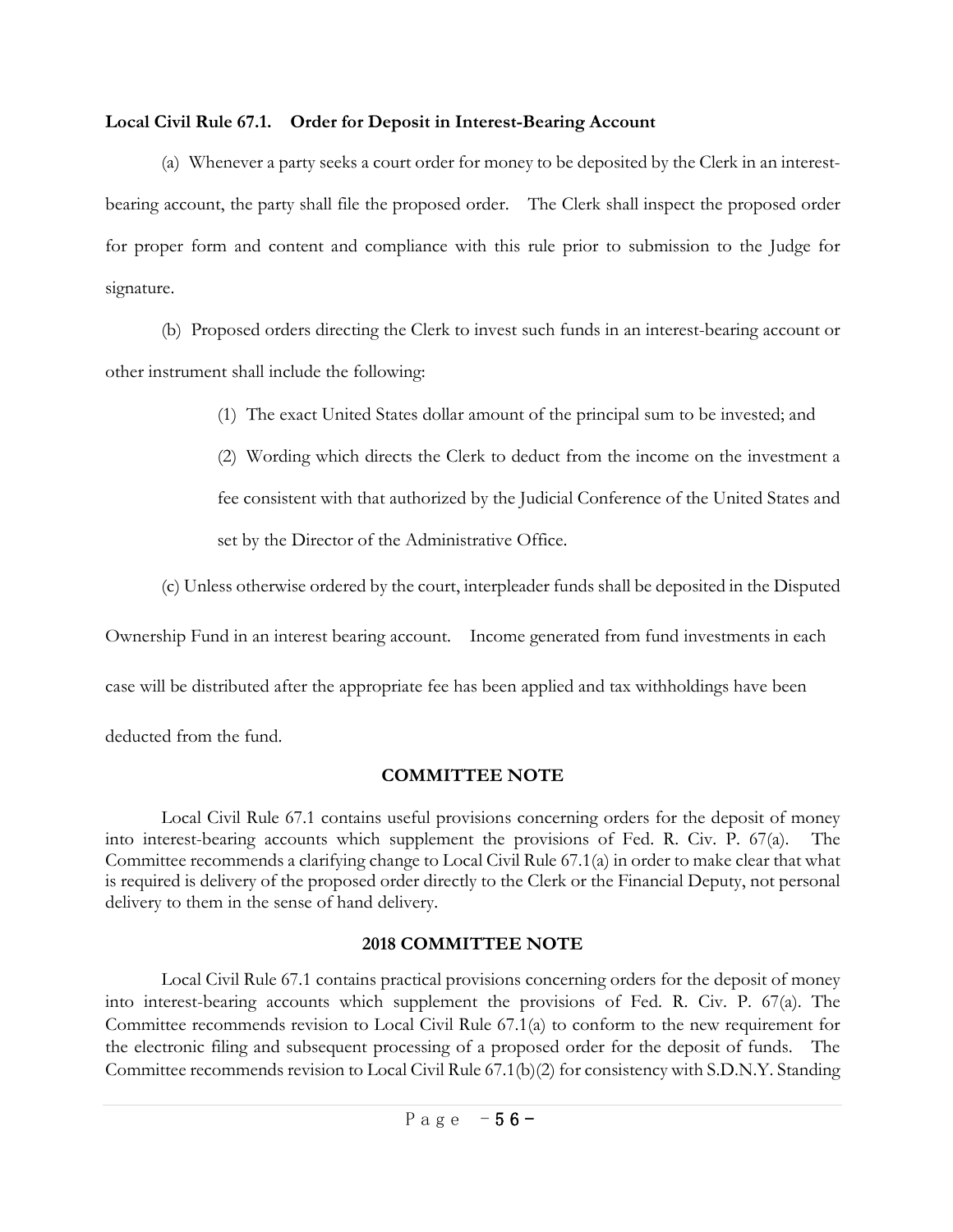Order M10-1468 [11-MC-173 (LAP)]. The Committee recommends the addition of Local Civil Rule 67.1(c) in order to address the tax administration requirements for certain Court Registry interpleader funds deposited pursuant to 28 U.S.C. § 1335.

#### **Local Civil Rule 72.1. Powers of Magistrate Judges**

In addition to other powers of Magistrate Judges:

(a) Full-time Magistrate Judges are hereby specially designated to exercise the jurisdiction set

forth in 28 U.S.C. § 636(c).

(b) Magistrate Judges are authorized to entertain *ex parte* applications by appropriate representatives of the United States government for the issuance of administrative inspection orders or warrants.

(c) Magistrate Judges may issue subpoenas, writs of *habeas corpus ad testificandum* or *ad prosequendum* or other orders necessary to obtain the presence of parties or witnesses or evidence needed for court proceedings, and may sign in forma pauperis orders.

(d) Matters arising under 28 U.S.C. §§ 2254 and 2255 or challenging the conditions of the confinement of prisoners may be referred to a Magistrate Judge by the District Judge to whom the case has been assigned. A Magistrate Judge may perform any or all of the duties imposed upon a District Judge by the rules governing such proceedings in the United States district courts. In so doing, a Magistrate Judge may issue any preliminary orders and conduct any necessary evidentiary hearing or other appropriate proceeding and shall submit to a District Judge a report containing proposed findings of fact and recommendations for disposition of the matter by the District Judge.

#### **COMMITTEE NOTE**

Local Civil Rule 72.1 confirms and continues the Courts' intent to give their Magistrate Judges the maximum powers authorized by law. Local Civil Rule 72.1(a) is necessary in order to authorize full-time Magistrate Judges to exercise the consent jurisdiction conferred by 28 U.S.C. § 636(c)(1). Local Civil Rule 72.1(b) and (c) confer useful administrative powers upon Magistrate Judges. Although Local Civil Rule 72.1(d) may be unnecessary in light of 28 U.S.C.  $\frac{636(b)(1)(B)}{B}$ , the Committee decided that it would be prudent to retain it in order to avoid any possible question on this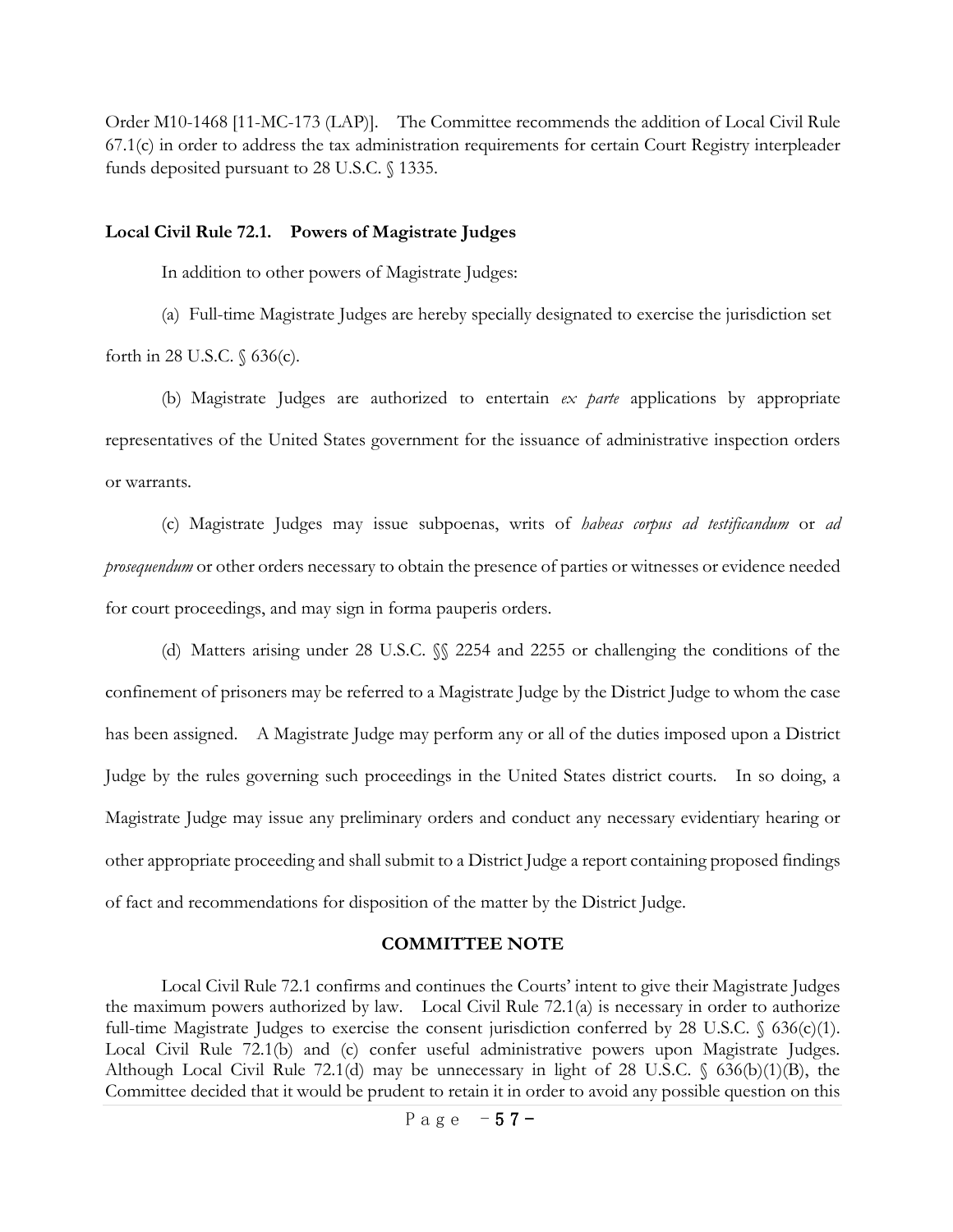point. The final sentence of Local Civil Rule 72.1(d) seems unnecessary in light of the sentence preceding it.

### **Local Civil Rule 72.2. Reference to Magistrate Judge (Eastern District Only)**

A Magistrate Judge shall be assigned to each case upon the commencement of the action, except in those categories of actions set forth in Local Civil Rule 16.1. In any courthouse in this District in which there is more than one Magistrate Judge such assignment shall be at random on a rotating basis. Except in multi-district cases and antitrust cases, a Magistrate Judge so assigned is empowered to act with respect to all non-dispositive pretrial matters unless the assigned District Judge orders otherwise.

# **COMMITTEE NOTE**

Local Civil Rule 72.2 sets forth the practices governing the automatic assignment of Magistrate Judges to cases in the Eastern District of New York. Local Civil Rule 72.2(b) is unnecessary in light of the modern practice of electronic filing of orders, and the Committee recommends its deletion.

# **Local Civil Rule 73.1. Consent Jurisdiction Procedure**

(a) When a civil action is filed with the Clerk, the Clerk shall give the filing party notice of the Magistrate Judge's consent jurisdiction in a form approved by the Court, with sufficient copies to be served with the complaint on adversary parties. A copy of such notice shall be attached to any thirdparty complaint served by a defendant.

(b) When a completed consent form has been filed, the Clerk shall forward the form for final approval to the District Judge to whom the case was originally assigned. Once the District Judge has approved the transfer and returned the consent form to the Clerk for filing, the clerk shall reassign the case for all purposes to the Magistrate Judge previously designated to receive any referrals or to whom the case has previously been referred for any purpose, except that, in the Eastern District of New York, upon application of the parties, the Clerk shall select a new Magistrate Judge at random. If no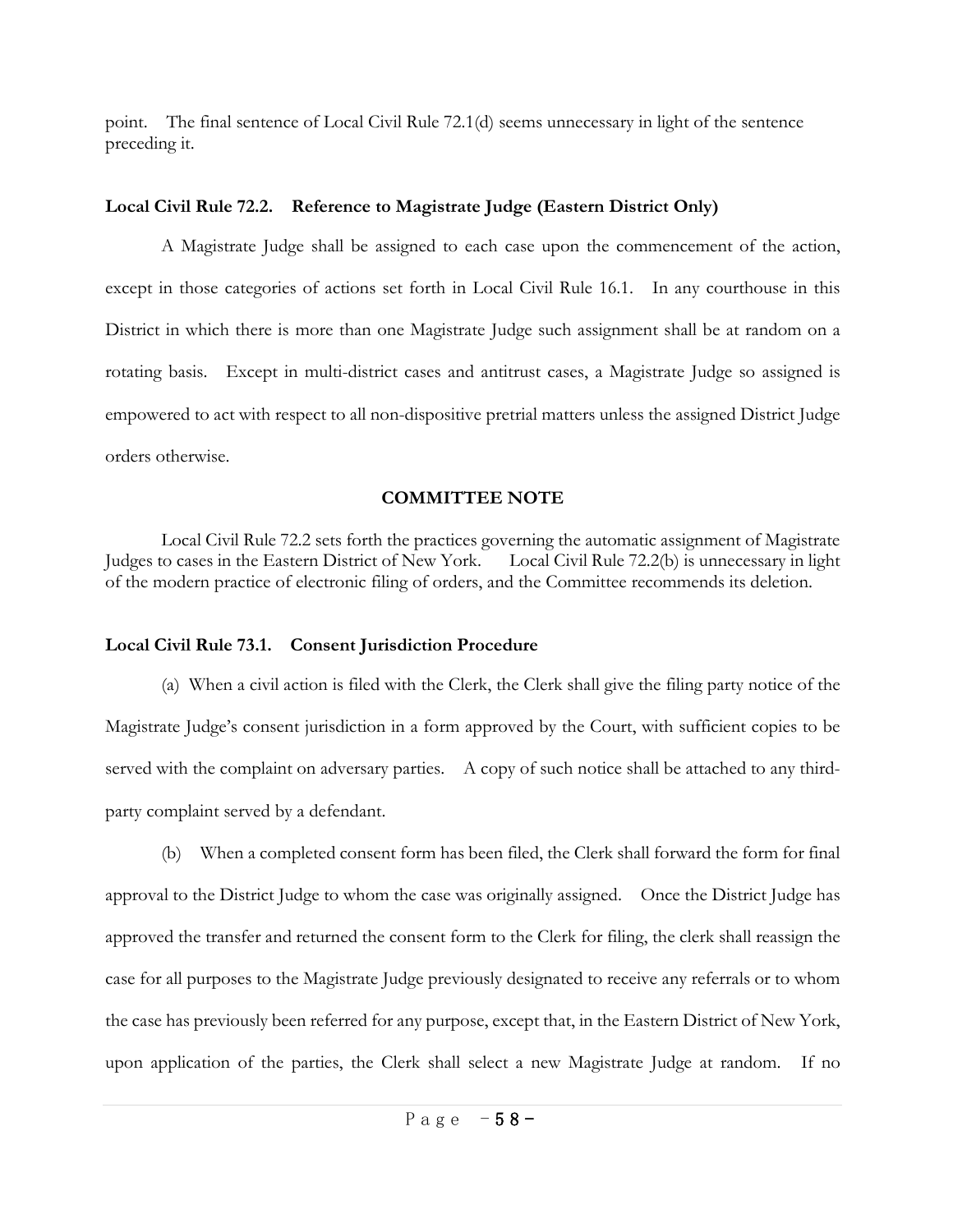designation or referral has been made, the Clerk shall select a new Magistrate Judge at random.

# **COMMITTEE NOTE**

The Committee believes that Local Civil Rule 73.1(a) continues to serve a useful function by focusing the attention of the parties at the outset of the case upon the consent jurisdiction of the Magistrate Judges. The Committee proposes a rewording of Local Civil Rule 73.1(b) for purposes of clarification; no change in meaning is intended.

# **Local Civil Rule 77.1. Submission of Orders, Judgments and Decrees**

Proposed orders, judgments and decrees shall be presented as directed by the ECF rules published on the website of each respective Court. Unless the form of order, judgment or decree is consented to in writing, or unless the Court otherwise directs, four (4) days' notice of settlement is required. One (1) day's notice is required of all counter-proposals.

# **COMMITTEE NOTE**

The Committee recommends the deletion of Local Civil Rule 77.1(b), whose provisions have been overtaken by the age of electronic filing. The Committee recommends the retention of Local Civil Rule 77.1(a), which is necessary to specify the timing of the submission of proposed orders, judgments, and decrees.

# **2018 COMMITTEE NOTE**

Local Rule 77.1 is revised to be consistent with ECF Rules and practice.

# **Local Civil Rule 81.1. Removal of Cases from State Courts**

If the Court's jurisdiction is based upon diversity of citizenship, and regardless of whether or not service of process has been effected on all parties, the notice of removal shall set forth (1) in the case of each individual named as a party, that party's residence and domicile and any state or other jurisdiction of which that party is a citizen for purposes of 28 U.S.C. § 1332; (2) in the case of each party that is a partnership, limited liability partnership, limited liability company, or other unincorporated association, like information for all of its partners or members, as well as the state or other jurisdiction of its formation; (3) in the case of each party that is a corporation, its state or other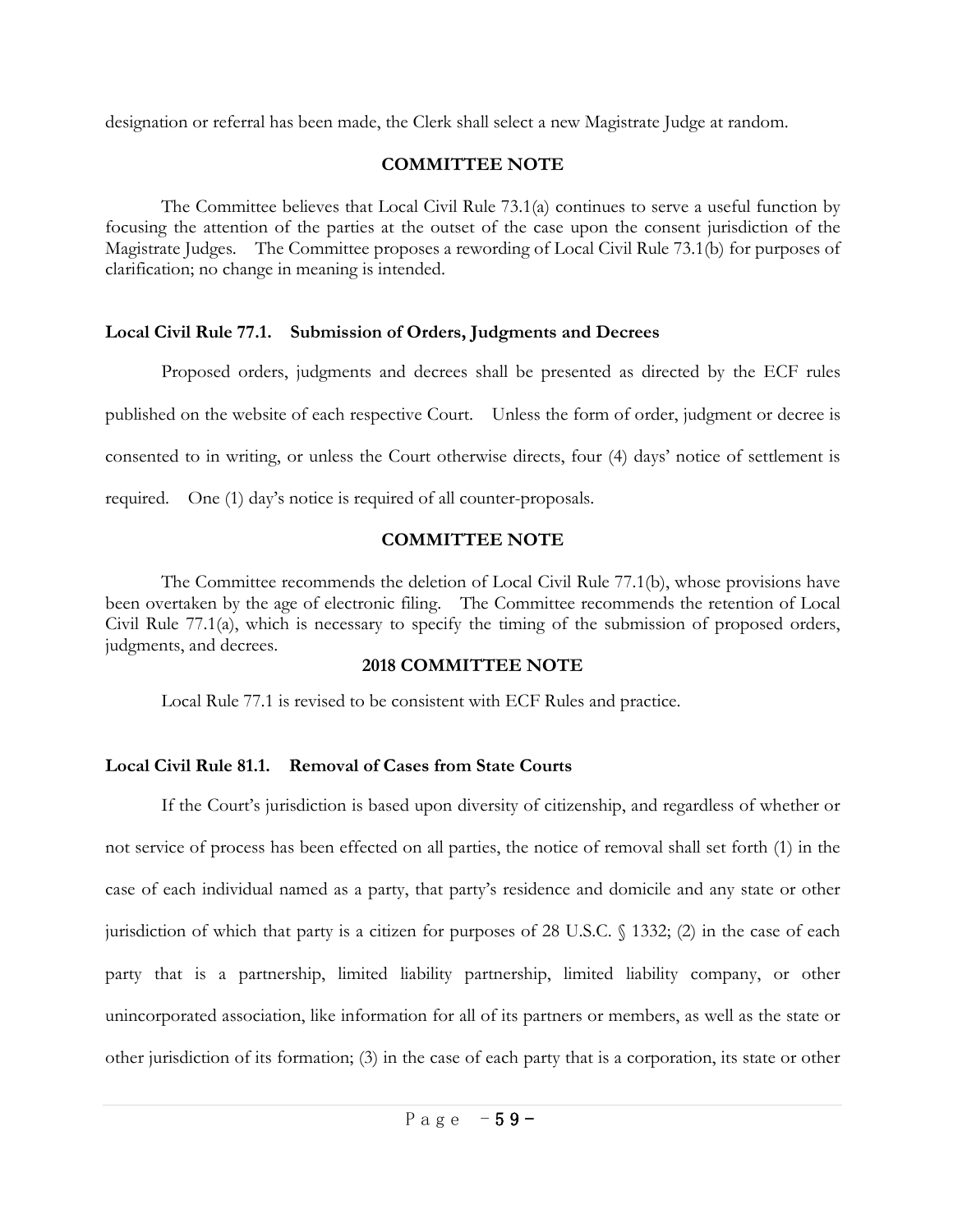jurisdiction of incorporation, principal place of business, and any state or other jurisdiction of which that party is a citizen for purposes of 28 U.S.C. § 1332; (4) in the case of an assigned claim,

corresponding information for each original owner of the claim and for each assignee; and (5) the date on which each party that has been served was served. If such information or a designated part is unknown to the removing party, the removing party may so state, and in that case plaintiff within twenty-one (21) days after removal shall file in the office of the Clerk a statement of the omitted information.

### **COMMITTEE NOTE**

The Committee recommends the deletion of Local Civil Rule 81.1(b), because 28 U.S.C.  $\sqrt{ }$ 1446(a) already provides that the removing party or parties shall file with the notice of removal "a copy of all process, pleadings, and orders served upon such defendant or defendants in such action." The Committee recommends that Local Civil Rule 81.1(a) be reworded, in the same manner as Local Civil Rule 26.1, to describe with greater specificity the information needed to assess the presence of diversity jurisdiction.

# **Local Civil Rule 83.1. Transfer of Cases to Another District**

In a case ordered transferred from this District, the Clerk, unless otherwise ordered, shall upon

the expiration of seven (7) days effectuate the transfer of the case to the transferee court.

# **COMMITTEE NOTE**

Local Civil Rule 83.1 needs to be reworded, because the transfer of cases is normally carried out today electronically rather than by mail. On balance, the Committee believes that the seven-day waiting period in Local Civil Rule 83.1 should be retained, in order to allow the party opposing transfer the same opportunity as the current rule affords to seek rehearing or appellate review.

### **Local Civil Rule 83.2. Settlement of Actions by or on Behalf of Infants or Incompetents, Wrongful Death Actions, and Actions for Conscious Pain and Suffering of the Decedent**

- (a) Settlement of Actions by or on Behalf of Infants or Incompetents.
	- (1) An action by or on behalf of an infant or incompetent shall not be settled or

compromised, or voluntarily discontinued, dismissed or terminated, without leave of the Court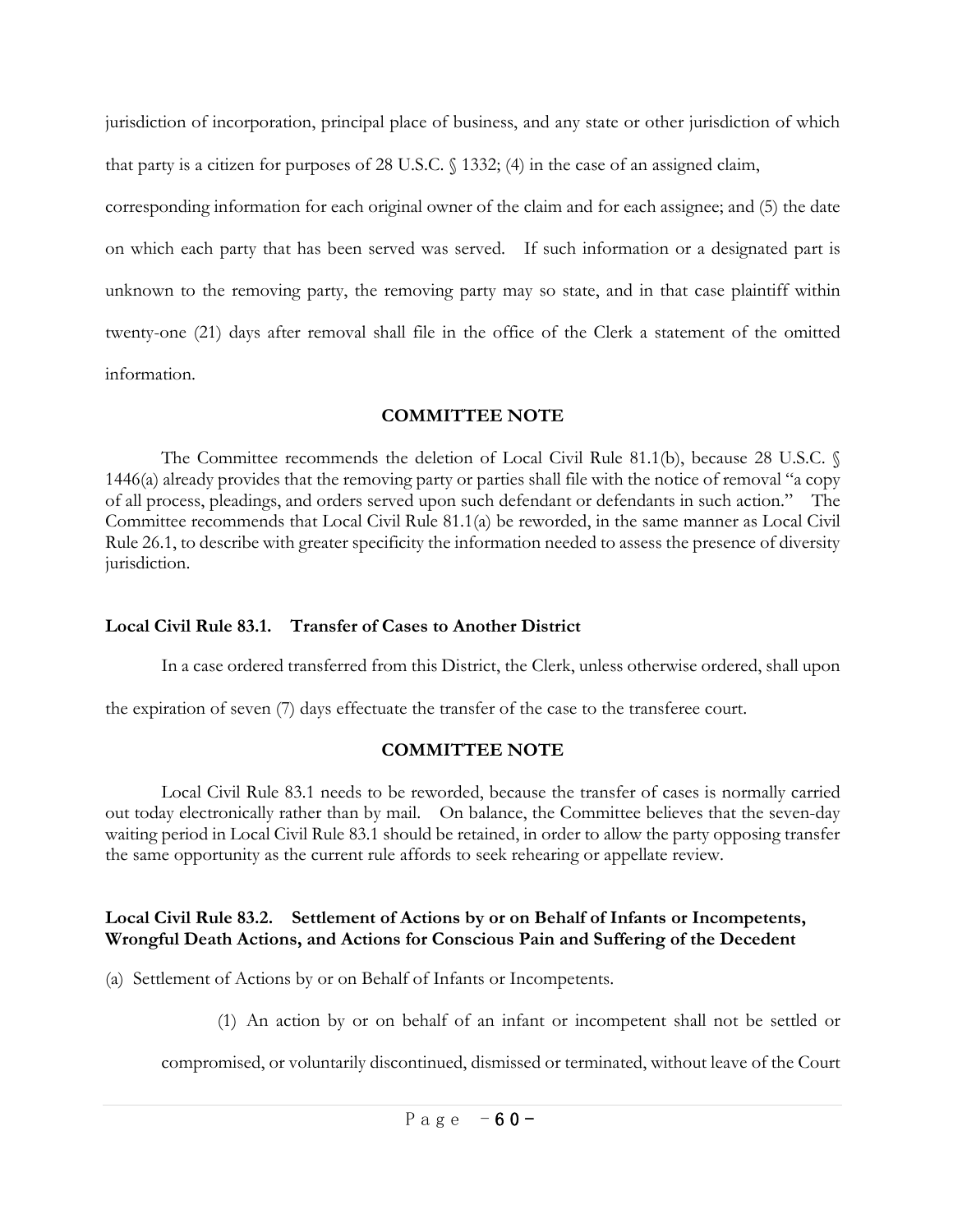embodied in an order, judgment or decree. The proceeding upon an application to settle or compromise such an action shall conform, as nearly as may be, to the New York State statutes and rules, but the Court, for cause shown, may dispense with any New York State requirement.

(2) The Court shall authorize payment to counsel for the infant or incompetent of a reasonable attorney's fee and proper disbursements from the amount recovered in such an action, whether realized by settlement, execution or otherwise and shall determine the said fee and disbursements, after due inquiry as to all charges against the fund.

(3) The Court shall order the balance of the proceeds of the recovery or settlement to

be distributed as it deems may best protect the interest of the infant or incompetent.

(b) Settlement of Wrongful Death Actions and Actions for Conscious Pain and Suffering of the Decedent.

In an action for wrongful death or conscious pain and suffering of the decedent:

(1) Where required by statute or otherwise, the Court shall apportion the avails of the

action, and shall approve the terms of any settlement.

(2) The Court shall approve an attorney's fee only upon application in accordance with

the provisions of the New York State statutes and rules.

# **COMMITTEE NOTE**

The Committee believes that paragraph (b) of this Local Civil Rule should logically apply to actions for conscious pain and suffering of the decedent as well as to wrongful death actions, and therefore recommends that the present distinction between the Southern and Eastern District versions of the Local Rule in this regard be eliminated.

# **Local Civil Rule 83.3. Habeas Corpus**

Unless otherwise provided by statute, applications for a writ of habeas corpus made by persons

under the judgment and sentence of a court of the State of New York shall be filed, heard and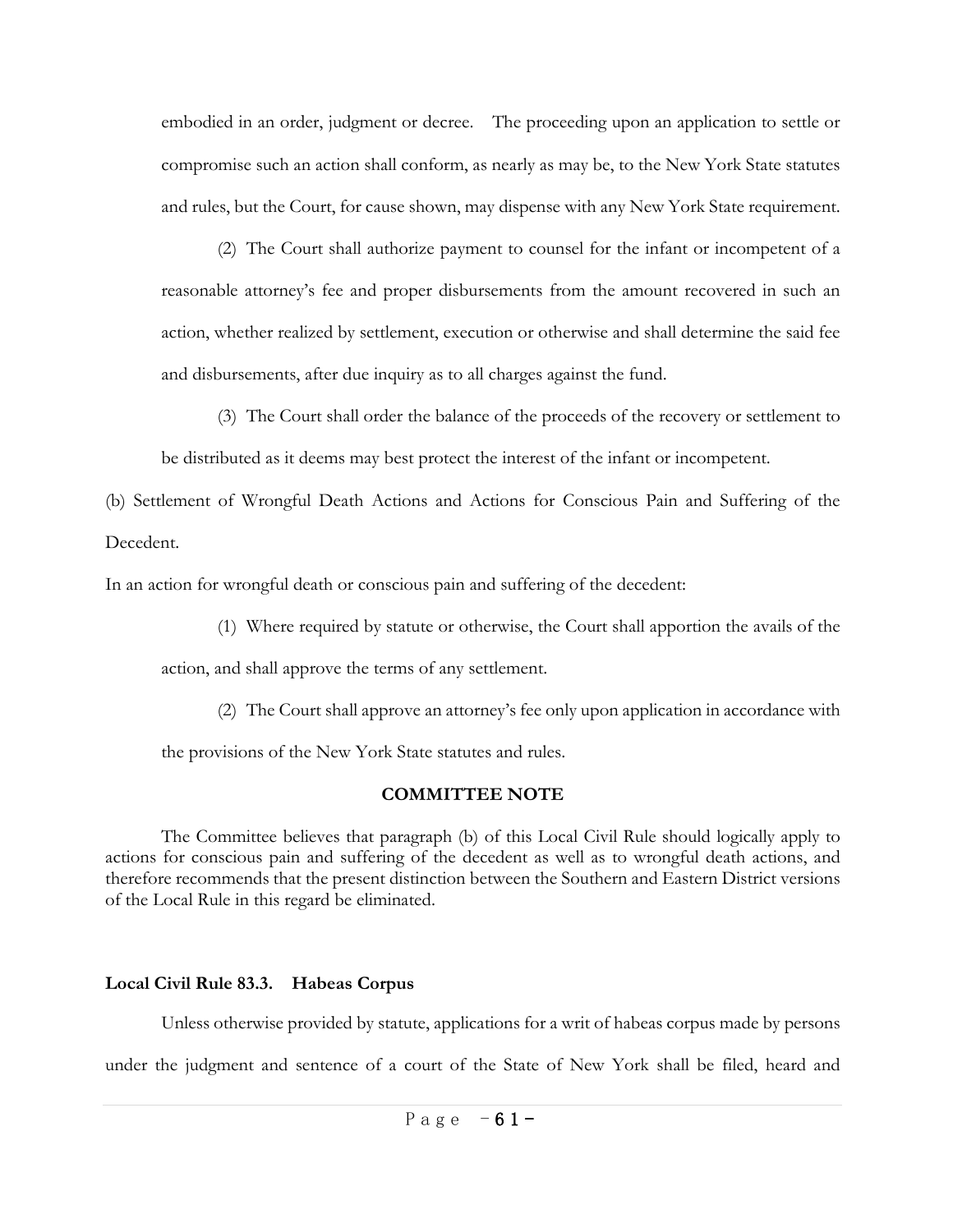determined in the District Court for the district within which they were convicted and sentenced; provided, however, that if the convenience of the parties and witnesses requires a hearing in a different district, such application may be transferred to any district which is found by the assigned Judge to be more convenient. The Clerks of the Southern and Eastern District Courts are authorized and directed to transfer such applications to the District herein designated for filing, hearing and determination.

#### **COMMITTEE NOTE**

The Committee believes that this Local Civil Rule performs a very useful function by establishing a presumptive rule that habeas corpus applications shall be filed, heard, and determined in the district within which conviction and sentencing occurred.

#### **Local Civil Rule 83.4. Publication of Advertisements [formerly Local Civil Rule 83.6]**

(a) Unless otherwise provided by statute, rule, or order of the Court, all advertisements except notices of sale of real estate or of any interest in land shall be published in a newspaper which has a general circulation in this district or a circulation reasonably calculated to give public notice of a legal publication. The Court may direct the publication of such additional advertisement as it may deem advisable.

(b) Unless otherwise ordered, notices for the sale of real estate or of any interest in land shall be published in a newspaper of general circulation in the county in which the real estate or the land in question is located.

# **COMMITTEE NOTE**

This Local Civil Rule continues to be useful in foreclosure and execution cases. The Committee recommends that new introductory language be added to recognize that other means of notice may be authorized by such provisions as Rule  $G(4)(a)(iv)$  of the Supplemental Rules for Admiralty or Maritime Claims and Asset Forfeiture Actions, which became effective in 2007.

# **Local Civil Rule 83.5. Notice of Sale [formerly Local Civil Rule 83.7]**

In any civil action, the notice of any proposed sale of property directed to be made by any order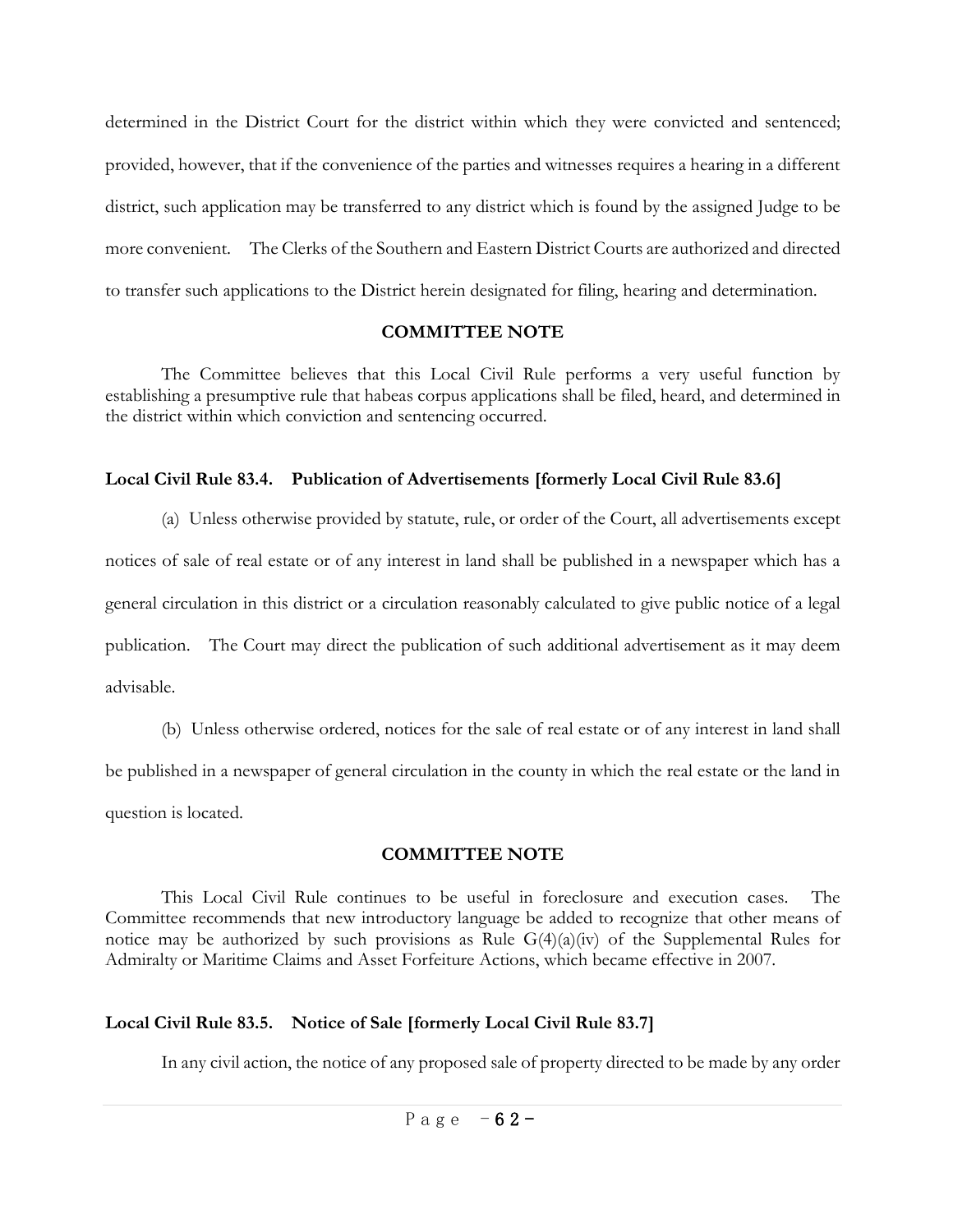or judgment of the Court, unless otherwise ordered by the Court, need not set out the terms of sale specified in the order or judgment, and the notice will be sufficient if in substantially the following form:

#### UNITED STATES DISTRICT COURT

…………..DISTRICT OF NEW YORK

[CAPTION],

[Docket No. and Judge's Initials]

#### NOTICE OF SALE

Pursuant to ........(Order or Judgment)......... of the United States District Court for the ........................... District of New York, filed in the office of the clerk on ........(Date)............. in the case entitled ...........................(Name and Docket Number)............................ the undersigned will sell at ....................(Place of Sale).............................. on .............(Date and Hour of Sale).............. the property in said .........(Order or Judgment)............ described and therein directed to be sold, to which ......(Order or Judgment)........... reference is made for the terms of sale and for a description of the property which may be briefly described as follows:

Dated:

Signature and Official Title

 $\overline{\phantom{a}}$  , where  $\overline{\phantom{a}}$  , where  $\overline{\phantom{a}}$  , where  $\overline{\phantom{a}}$ 

The notice need not describe the property by metes and bounds or otherwise in detail and will be sufficient if in general terms it identifies the property by specifying its nature and location. However, it shall state: the approximate acreage of any real estate outside the limits of any town or city; the street, lot and block number of any real estate within any town or city; and a general statement of the character of any improvements upon the property.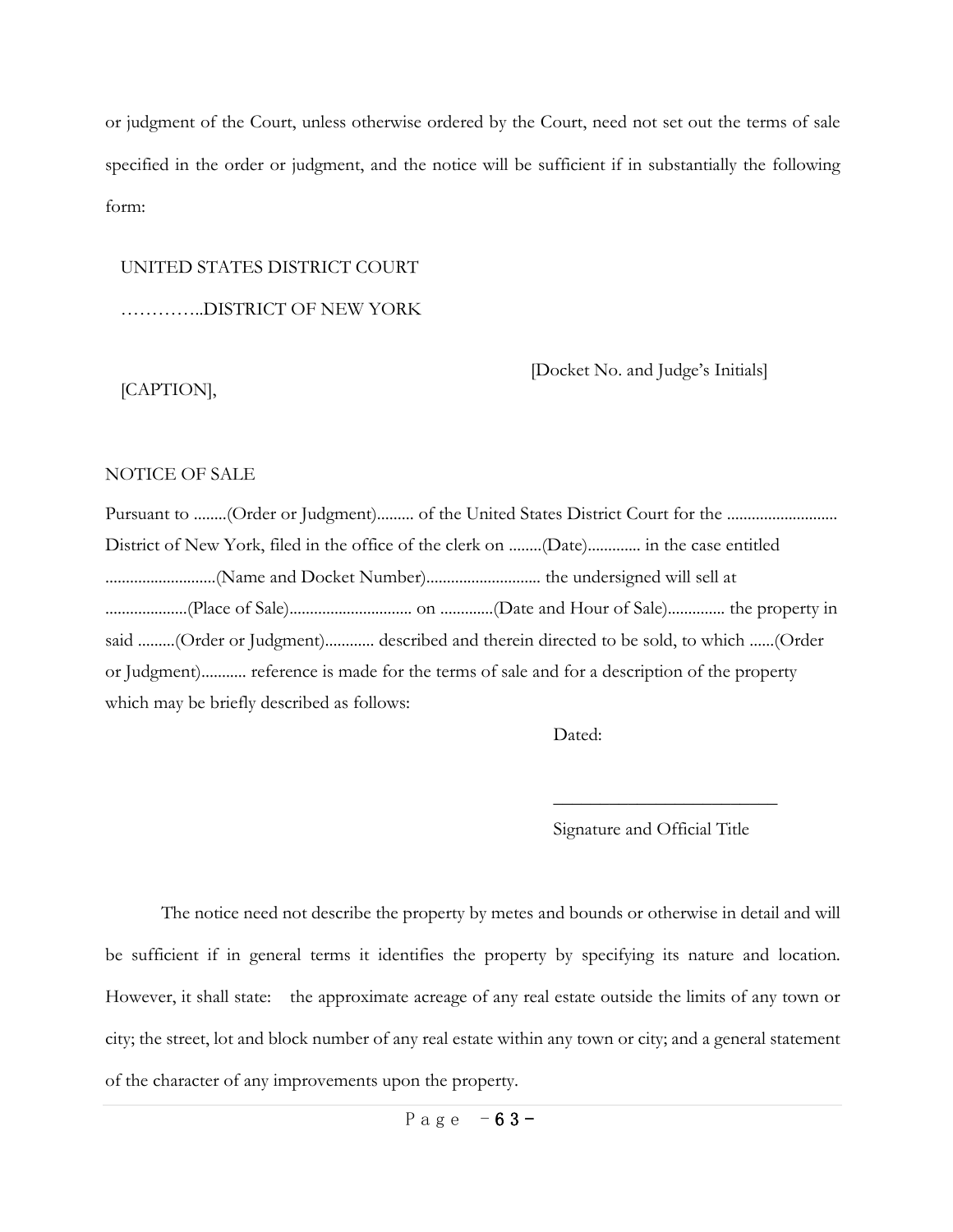#### **COMMITTEE NOTE**

As with Local Civil Rule 83.3, this Local Civil Rule continues to be useful in foreclosure and execution cases.

#### **Local Civil Rule 83.6. Contempt Proceedings in Civil Cases [formerly Local Civil Rule 83.9]**

(a) A proceeding to adjudicate a person in civil contempt, including a case provided for in Fed. R. Civ. P. 37(b)(1) and 37(b)(2)(A)(vii), shall be commenced by the service of a notice of motion or order to show cause. The affidavit upon which such notice of motion or order to show cause is based shall set out with particularity the misconduct complained of, the claim, if any, for damages occasioned thereby and such evidence as to the amount of damages as may be available to the moving party. A reasonable counsel fee, necessitated by the contempt proceedings, may be included as an item of damage. Where the alleged contemnor has appeared in the action by an attorney, the notice of motion or order to show cause and the papers upon which it is based may be served upon said attorney; otherwise service shall be made personally, together with a copy of this Local Civil Rule 83.6, in the manner provided for by the Federal Rules of Civil Procedure for the service of a summons. If an order to show cause is sought, such order may, upon necessity shown, embody a direction to the United States marshal to arrest the alleged contemnor and hold such person unless bail is posted in an amount fixed by the order, conditioned on the appearance of such person in all further proceedings on the motion, and further conditioned that the alleged contemnor will hold himself or herself amenable to all orders of the Court for surrender.

b) If the alleged contemnor puts in issue his or her alleged misconduct or the damages thereby occasioned, said person shall upon demand be entitled to have oral evidence taken, either before the Court or before a master appointed by the Court. When by law such alleged contemnor is entitled to a trial by jury, said person shall make written demand before the beginning of the hearing on the application; otherwise the alleged contemnor will be deemed to have waived a trial by jury.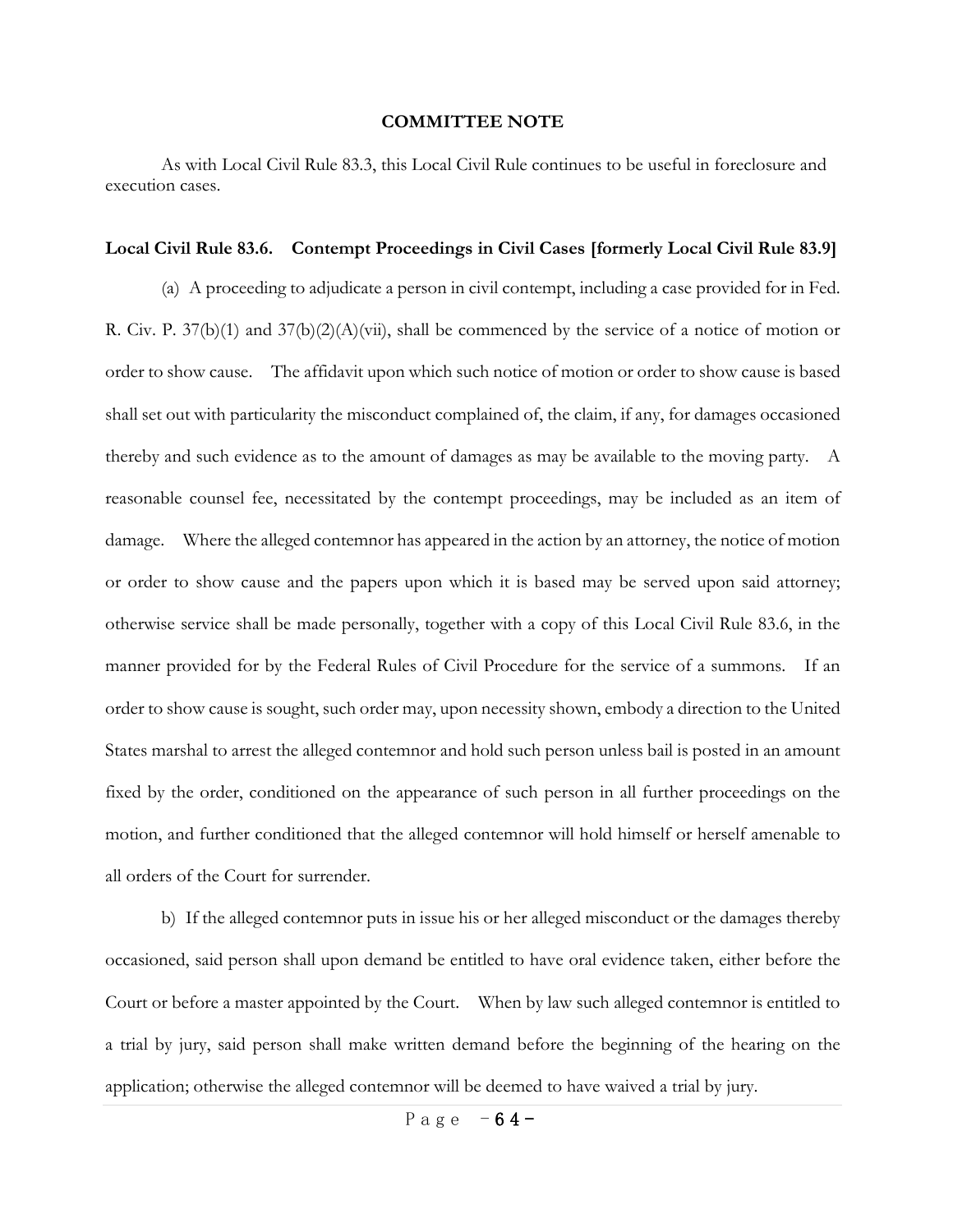(c) If the alleged contemnor is found to be in contempt of court, an order shall be entered (1) reciting or referring to the verdict or findings of fact upon which the adjudication is based; (2) setting forth the amount of damages, if any, to which the complainant is entitled; (3) fixing the fine, if any, imposed by the Court, which fine shall include the damages found and naming the person to whom such fine shall be payable; (4) stating any other conditions, the performance of which will operate to purge the contempt; and (5) directing, where appropriate, the arrest of the contemnor by the United States marshal and confinement until the performance of the condition fixed in the order and the payment of the fine, or until the contemnor be otherwise discharged pursuant to law. A certified copy of the order committing the contemnor shall be sufficient warrant to the marshal for the arrest and confinement of the contemnor. The complainant shall also have the same remedies against the property of the contemnor as if the order awarding the fine were a final judgment.

(d) If the alleged contemnor is found not guilty of the charges, said person shall be discharged from the proceedings and, in the discretion of the Court, may have judgment against the complainant for costs and disbursements and a reasonable counsel fee.

#### **COMMITTEE NOTE**

The Committee recommends the deletion of the second sentence of paragraph (c) of this Local Civil Rule on the ground that it is substantive rather than procedural in nature. See generally Armstrong v. Guccione, 470 F.3d 89 (2d Cir.), cert. denied, 552 U.S. 989 (2007).

#### **Local Civil Rule 83.7. Court-Annexed Arbitration (Eastern District Only) [formerly Local Civil Rule 83.10**]

- (a) Certification of Arbitrators.
	- (1) The Chief Judge or a Judge or Judges authorized by the Chief Judge to act (hereafter

referred to as the certifying Judge) shall certify as many arbitrators as may be determined to be

necessary under this rule.

(2) An individual may be certified to serve as an arbitrator if he or she: (A) has been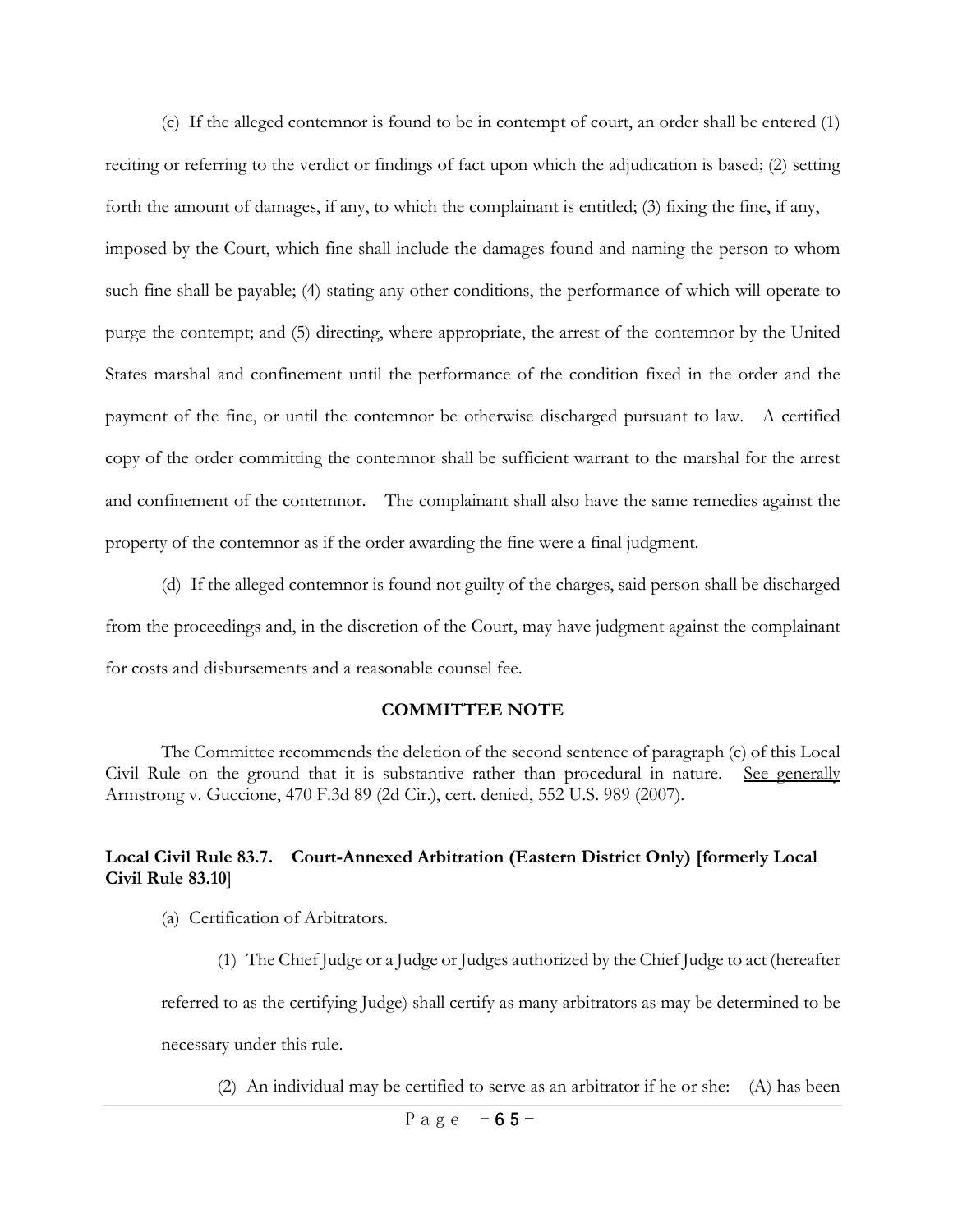for at least five years a member of the bar of the highest court of a state or the District of Columbia, (B) is admitted to practice before this court, and (C) is determined by the certifying Judge to be competent to perform the duties of an arbitrator.

(3) Each individual certified as an arbitrator shall take the oath or affirmation required by Title 28, U.S.C. § 453 before serving as an arbitrator.

(4) A list of all persons certified as arbitrators shall be maintained in the Office of the Clerk.

(b) Compensation and Expenses of Arbitrators. An arbitrator shall be compensated \$250 for services in each case. If an arbitration hearing is protracted, the certifying Judge may entertain a petition for additional compensation. If a party requests three arbitrators then each arbitrator shall be compensated \$100 for service. The fees shall be paid by or pursuant to the order of the Court subject to the limits set by the Judicial Conference of the United States.

(c) Immunity of Arbitrators. Arbitrators shall be immune from liability or suit with respect to their conduct as such to the maximum extent permitted by applicable law.

(d) Civil Cases Eligible for Compulsory Arbitration.

(1) The Clerk of Court shall, as to all cases filed after January 1, 1986, designate and process for compulsory arbitration all civil cases (excluding social security cases, tax matters, prisoners' civil rights cases and any action based on an alleged violation of a right secured by the Constitution of the United States or if jurisdiction is based in whole or in part on Title 28, U.S.C. § 1343) wherein money damages only are being sought in an amount not in excess of \$150,000.00 exclusive of interest and costs.

(2) The parties may by written stipulation agree that the Clerk of Court shall designate and process for court-annexed arbitration any civil case that is not subject to compulsory arbitration hereunder.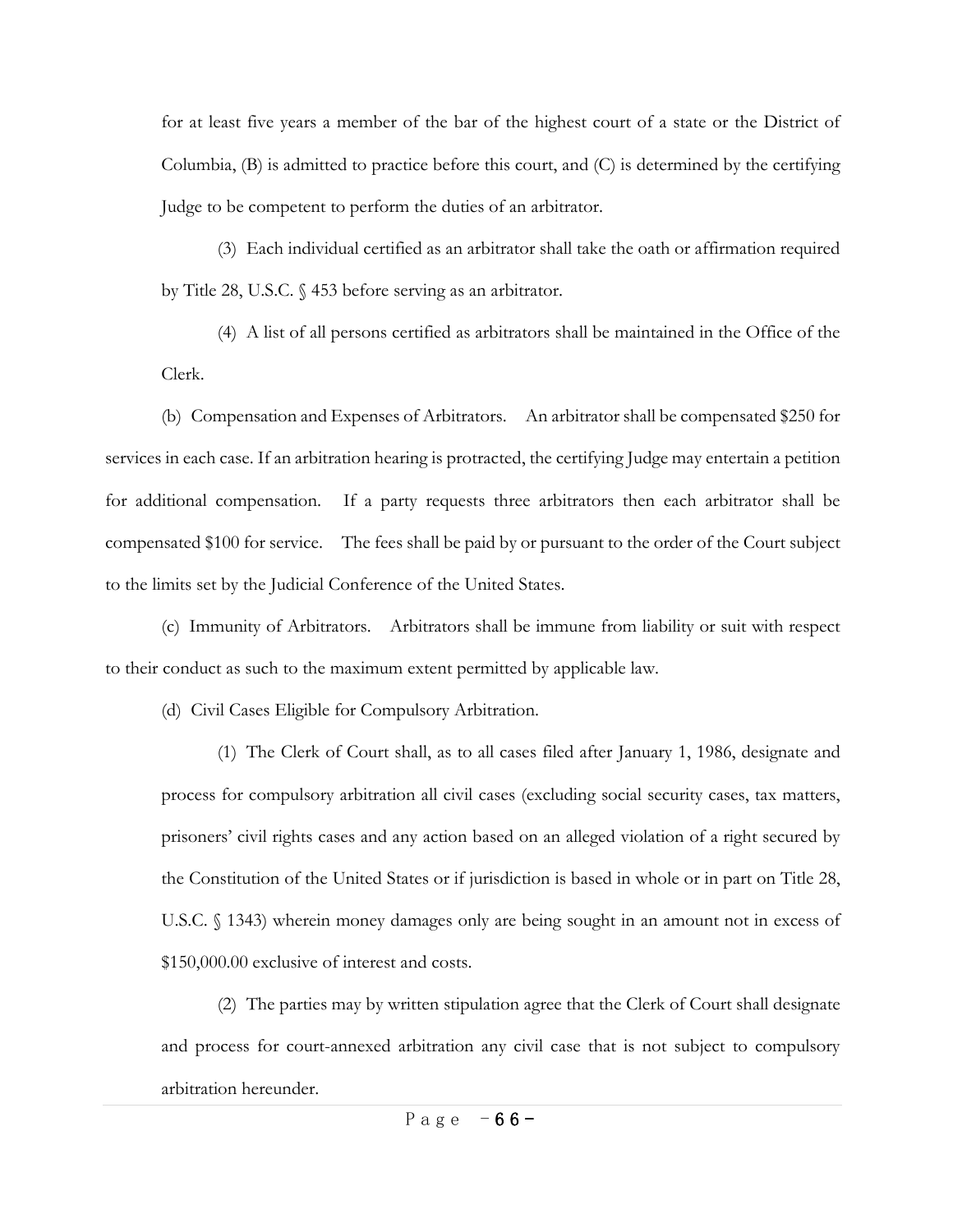(3) For purposes of this Rule only, in all civil cases damages shall be presumed to be not in excess of \$150,000.00 exclusive of interest and costs, unless:

(A) Counsel for plaintiff, at the time of filing the complaint, or in the event of the removal of a case from state court or transfer of a case from another district to this Court, within thirty (30) days of the docketing of the case in this district, files a certification with the Court that the damages sought exceed \$150,000.00, exclusive of interest and costs; or

(B) Counsel for a defendant, at the time of filing a counterclaim or cross-claim files a certification with the court that the damages sought by the counter-claim or cross-claim exceed \$150,000.00 exclusive of interest and costs.

(e) Referral to Arbitration.

(1) After an answer is filed in a case determined eligible for arbitration, the arbitration clerk shall send a notice to counsel setting forth the date and time for the arbitration hearing. The date of the arbitration hearing set forth in the notice shall be approximately four months but in no event later than 120 days from the date the answer was filed, except that the arbitration proceeding shall not, in the absence of the consent of the parties, commence until 30 days after the disposition by the District Court of any motion to dismiss the complaint, motion for judgment on the pleadings, motion to join necessary parties, or motion for summary judgment, if the motion was filed during a time period specified by the District Court. The 120-day and 30-day periods specified in the preceding sentence may be modified by the court for good cause shown. The notice shall also advise counsel that they may agree to an earlier date for the arbitration hearing provided the arbitration clerk is notified with 30 days of the date of the notice. The notice shall also advise counsel that they have 90 days to complete discovery unless the Judge to whom the case has been assigned orders a shorter or longer period for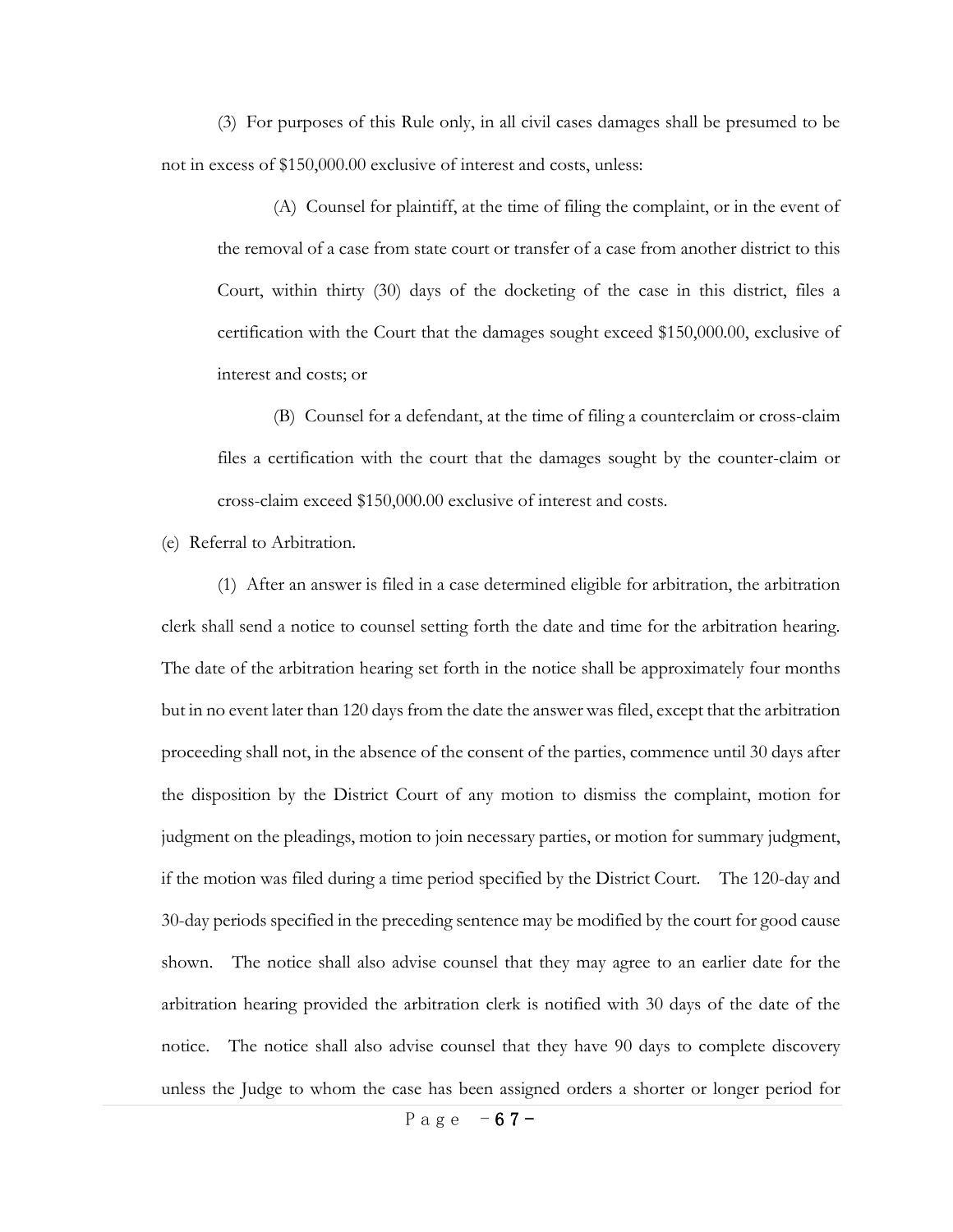discovery. The Judge may refer the case to a Magistrate Judge for purposes of discovery. In the event a third party has been brought into the action, this notice shall not be sent until an answer has been filed by the third party.

(2) The Court shall, *sua sponte*, or on motion of a party, exempt any case from arbitration in which the objectives of arbitration would not be realized

- (A) because the case involves complex or novel issues,
- (B) because legal issues predominate over factual issues, or
- (C) for other good cause.

Application by a party for an exemption from compulsory arbitration shall be made by written letter to the Court not exceeding three pages in length, outlining the basis for the request and attaching relevant materials, which shall be submitted no later than 21 days after receipt of the notice to counsel setting forth the date and time for the arbitration hearing. Within four days of receiving such a letter, any opposing affected party may submit a responsive letter not exceeding three pages attaching relevant materials.

(3) Cases not originally designated as eligible for compulsory arbitration, but which in the discretion of the assigned Judge, are later found to qualify, may be referred to arbitration. A U.S. District Judge or a U.S. Magistrate Judge, in cases that exceed the arbitration ceiling of \$150,000 exclusive of interest and costs, in their discretion, may suggest that the parties should consider arbitration. If the parties are agreeable, an appropriate consent form signed by all parties or their representatives may be entered and filed in the case prior to scheduling an arbitration hearing.

(4) The arbitration shall be held before one arbitrator unless a panel of three arbitrators is requested by a party, in which case one of whom shall be designated as chairperson of the panel. If the amount of controversy, exclusive of interest and costs, is \$5,000 or less, the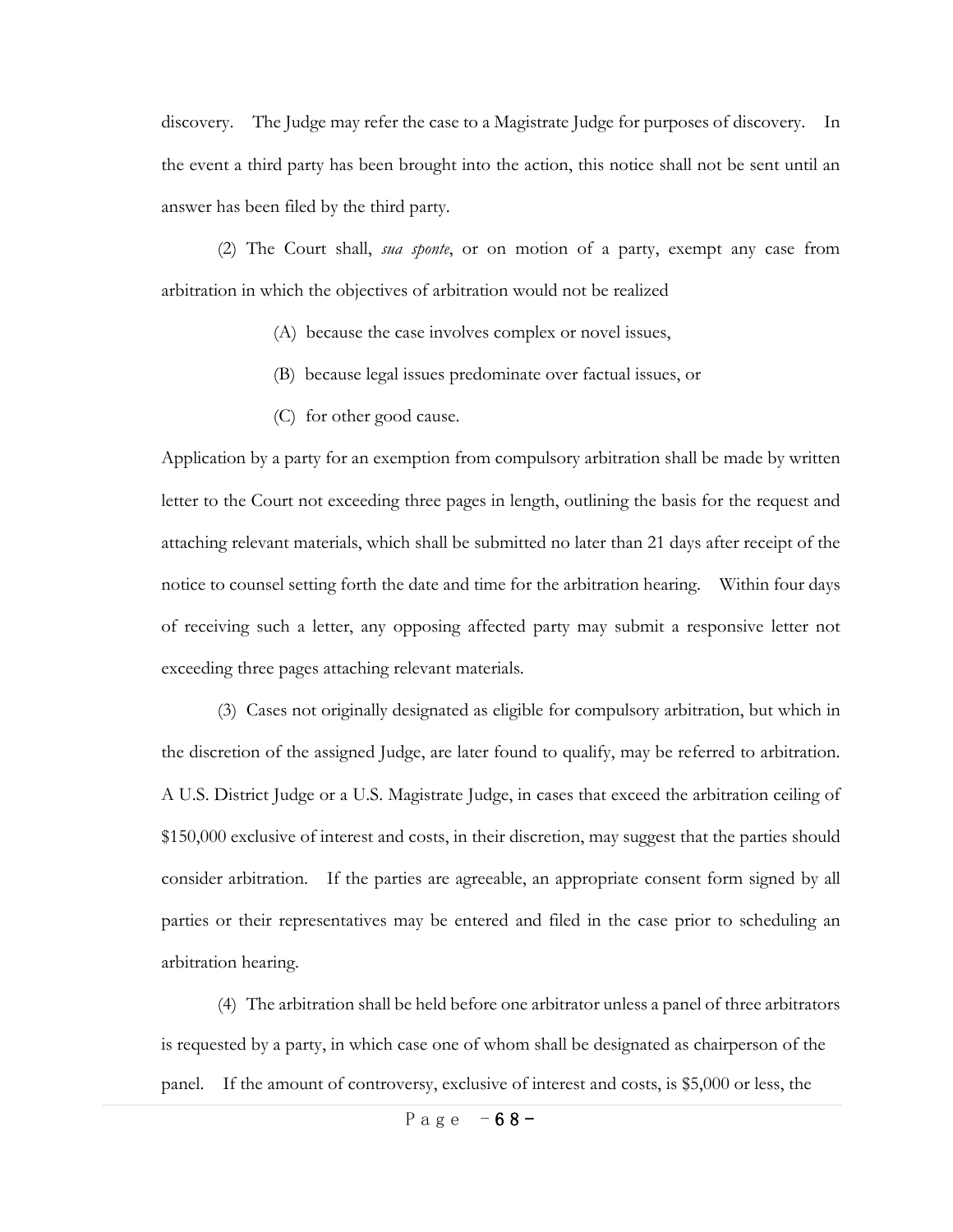arbitration shall be held before a single arbitrator. The arbitration panel shall be chosen at random by the Clerk of the Court from the lawyers who have been duly certified as arbitrators. The arbitration panel shall be scheduled to hear not more than three cases.

(5) The Judge to whom the case has been assigned shall, 30 days prior to the date scheduled for the arbitration hearing, sign an order setting forth the date and time of the arbitration hearing and the names of the arbitrators designated to hear the case. If a party has filed a motion for judgment on the pleadings, summary judgment or similar relief, the Judge shall not sign the order before ruling on the motion, but the filing of such a motion on or after the date of the order shall not stay the arbitration unless the Judge so orders.

(6) Upon entry of the order designating the arbitrators, the arbitration clerk shall send to each arbitrator a copy of all pleadings, including the order designating the arbitrators, and the guidelines for arbitrators.

(7) Persons selected to be arbitrators shall be disqualified for bias or prejudice as provided in Title 28, U.S.C. § 144, and shall disqualify themselves in any action which they would be required under title 28, U.S.C. § 455 to disqualify themselves if they were a justice, judge, or magistrate.

(f) Arbitration Hearing.

(1) The arbitration hearing shall take place in the United States Courthouse in a courtroom assigned by the arbitration clerk on the date and at the time set forth in the order of the Court. The arbitrators are authorized to change the date and time of the hearing provided the hearing is commenced within 30 days of the hearing date set forth in the order of the Court. Any continuance beyond this 30 day period must be approved by the Judge to whom the case has been assigned. The arbitration clerk must be notified immediately of any continuance.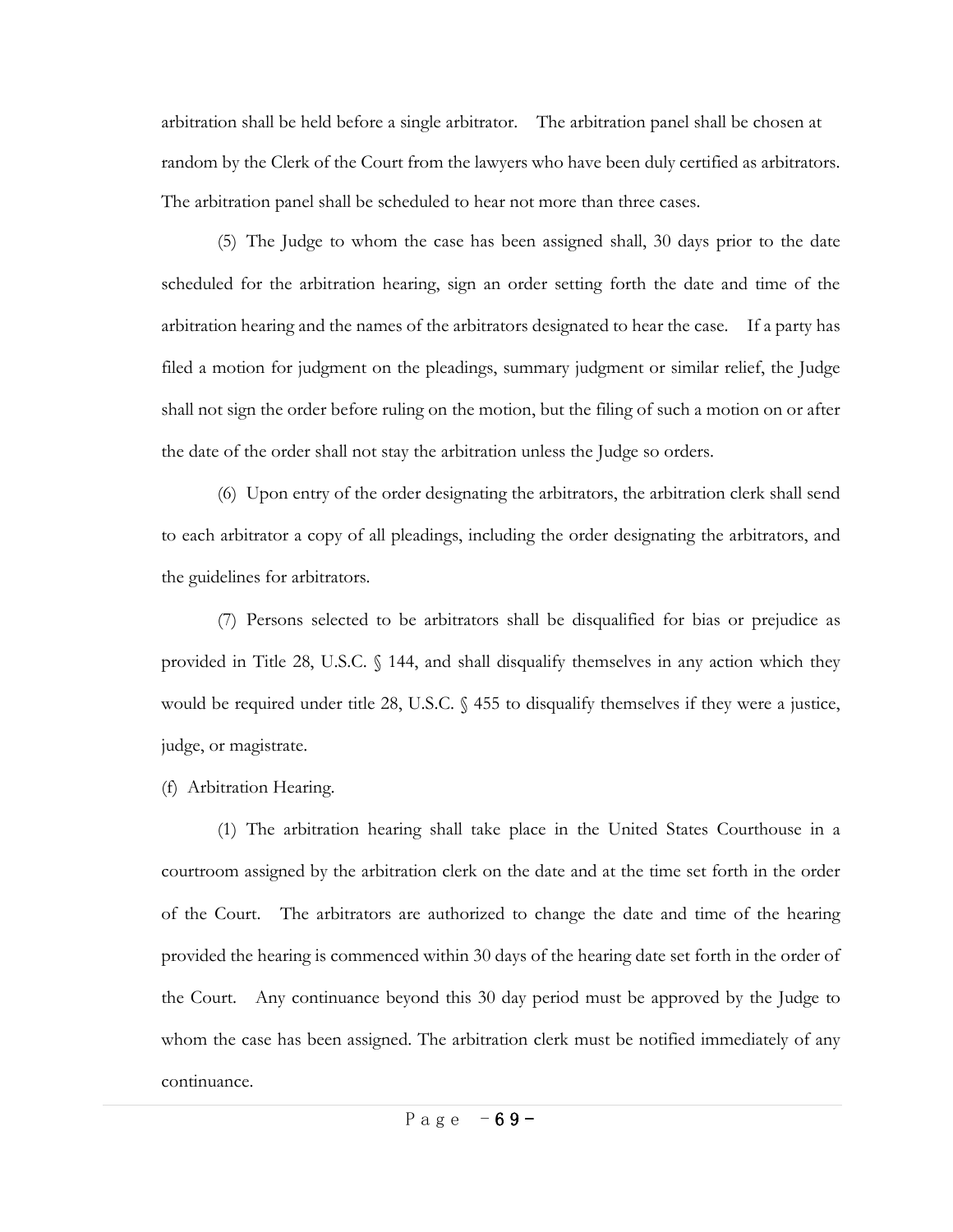(2) Counsel for the parties shall report settlement of the case to the arbitration clerk and all members of the arbitration panel assigned to the case.

(3) The arbitration hearing may proceed in the absence of any party who, after notice, fails to be present. In the event, however, that a party fails to participate in the arbitration process in a meaningful manner, the Court may impose appropriate sanctions, including, but not limited to, the striking of any demand for a trial de novo filed by that party.

(4) Rule 45 of the Federal Rules of Civil Procedure shall apply to subpoenas for attendance of witnesses and the production of documentary evidence at an arbitration hearing under this Rule. Testimony at an arbitration hearing shall be under oath or affirmation.

(5) The Federal Rules of Evidence shall be used as guides to the admissibility of evidence. Copies or photographs of all exhibits, except those intended solely for impeachment, must be marked for identification and delivered to adverse parties at least fourteen (14) days prior to the hearing. The arbitrators shall receive exhibits in evidence without formal proof unless counsel has been notified at least seven (7) days prior to the hearing that the adverse party intends to raise an issue concerning the authenticity of the exhibit. The arbitrators may refuse to receive in evidence any exhibit, a copy or photograph of which has not been delivered to the adverse party as provided herein.

(6) A party may have a recording and transcript made of the arbitration hearing, but that party shall make all necessary arrangements and bear all expenses thereof.

(g) Arbitration Award and Judgment.

(1) The arbitration award shall be filed with the Court promptly after the hearing is concluded and shall be entered as the judgment of the Court after the 30 day period for requesting a trial de novo pursuant to Section (h) has expired, unless a party has demanded a trial de novo. The judgment so entered shall be subject to the same provisions of law and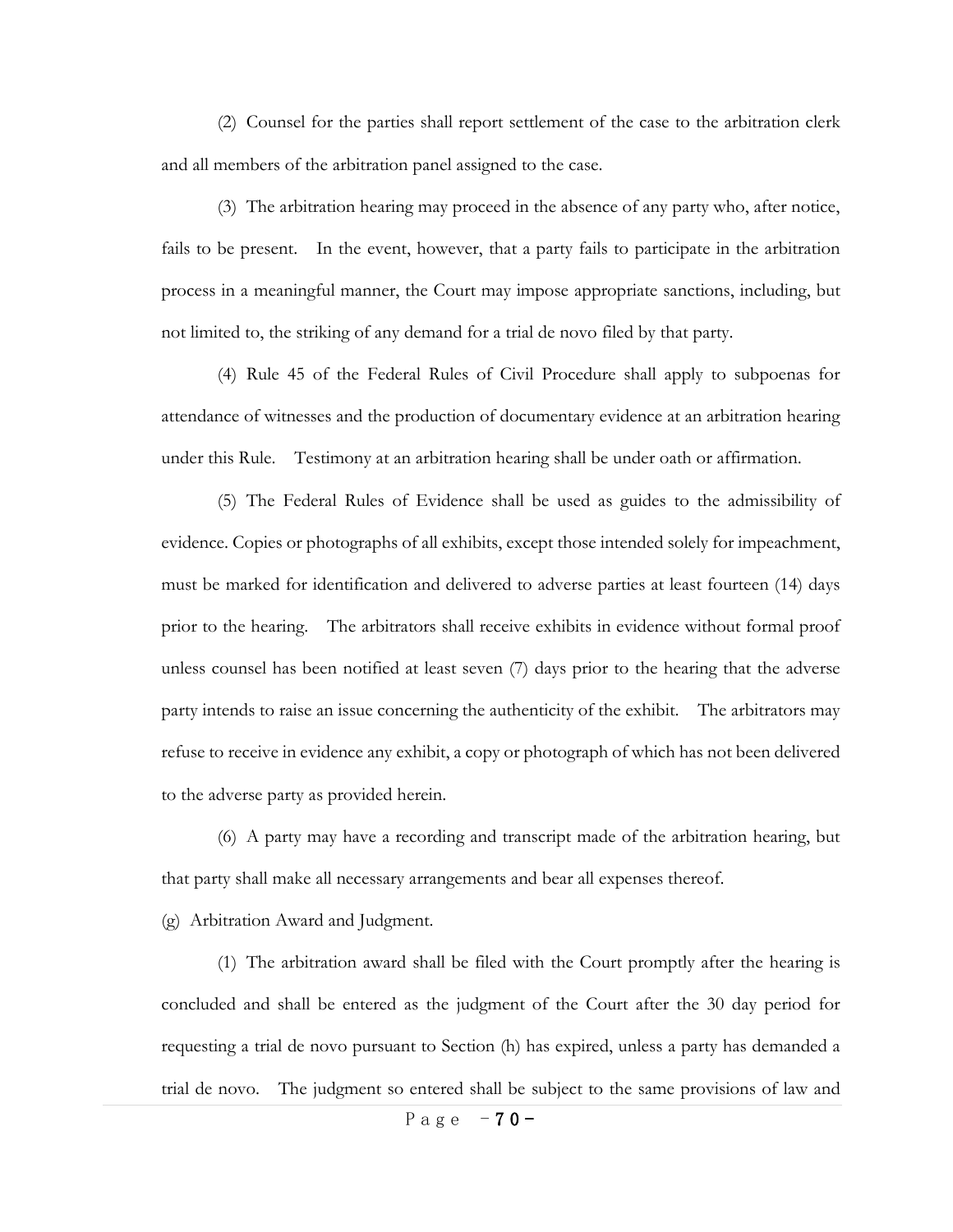shall have the same force and effect as a judgment of the Court in a civil action, except that it shall not be appealable. In a case involving multiple claims and parties, any segregable part of an arbitration award as to which an aggrieved party has not timely demanded a trial de novo shall become part of the final judgment with the same force and effect as a judgment of the Court in a civil action, except that it shall not be appealable.

(2) The contents of any arbitration award shall not be made known to any Judge who might be assigned the case,

(A) except as necessary for the Court to determine whether to assess costs or attorneys fees,

(B) until the District Court has entered final judgment in the action or the action has been otherwise terminated, or

(C) except for purposes of preparing the report required by section 903(b) of the Judicial Improvement and Access to Justice Act.

(3) Costs may be taxed as part of any arbitration award pursuant to 28 U.S.C. § 1920. (h) Trial De Novo.

(1) Within 30 days after the arbitration award is entered on the docket, any party may demand in writing a trial de novo in the District Court. Such demand shall be filed with the arbitration clerk, and served by the moving party upon all counsel of record or other parties. Withdrawal of a demand for a trial de novo shall not reinstate the arbitrators' award and the case shall proceed as if it had not been arbitrated.

(2) Upon demand for a trial de novo and the payment to the Clerk required by paragraph (4) of this section, the action shall be placed on the calendar of the Court and treated for all purposes as if it had not been referred to arbitration, and any right of trial by jury that a party would otherwise have shall be preserved inviolate.

 $P$  a g e  $-71-$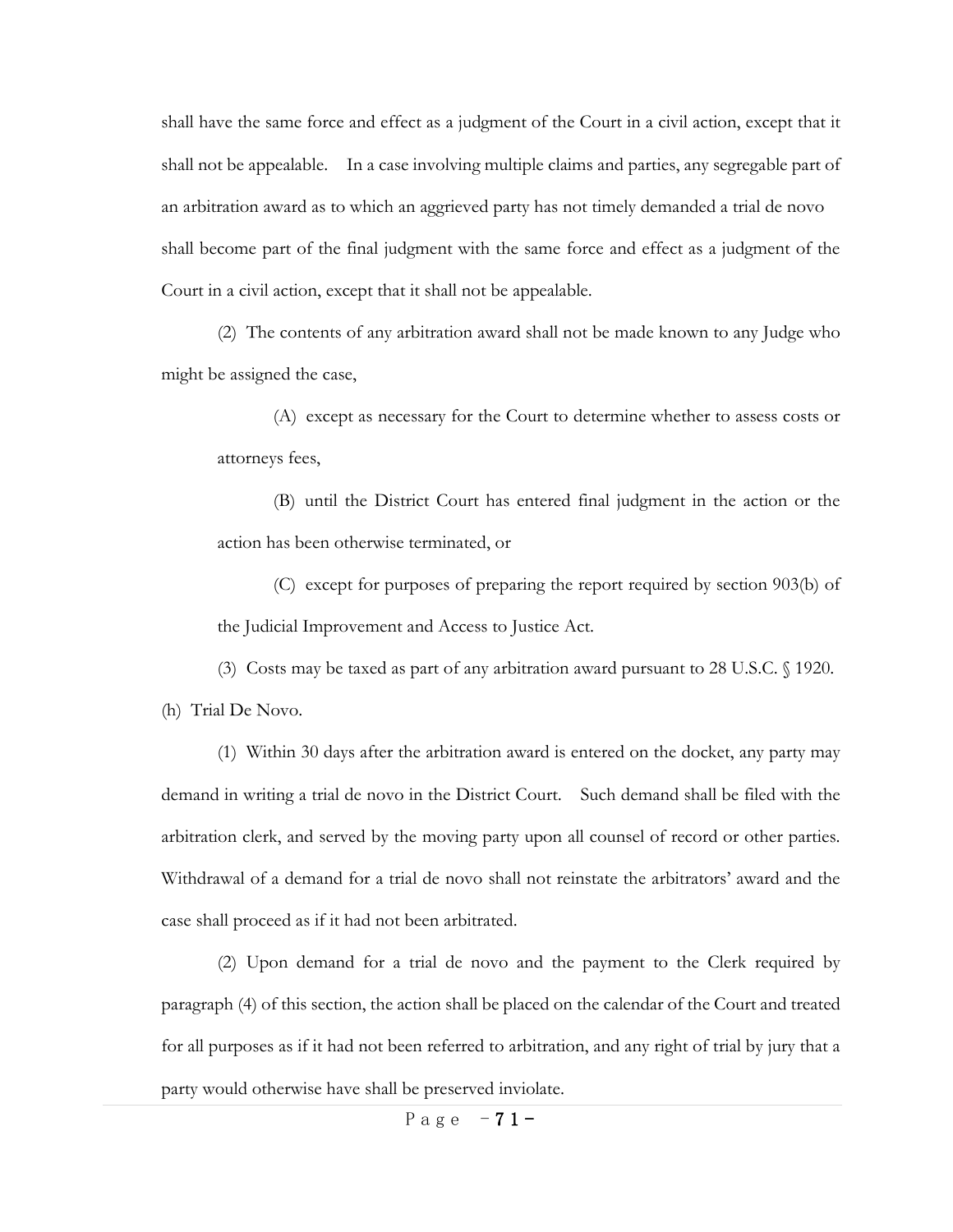(3) At the trial de novo, the Court shall not admit evidence that there had been an arbitration proceeding, the nature or amount of the award, or any other matter concerning the conduct of the arbitration proceeding.

(4) Upon making a demand for trial de novo the moving party shall, unless permitted to proceed in forma pauperis, deposit with the Clerk of the Court an amount equal to the arbitration fees of the arbitrators as provided in Section (b). The sum so deposited shall be returned to the party demanding a trial de novo in the event that party obtains a final judgment, exclusive of interest and costs, more favorable than the arbitration award. If the party demanding a trial de novo does not obtain a more favorable result after trial or if the Court determines that the party's conduct in seeking a trial de novo was in bad faith, the sum so deposited shall be paid by the Clerk to the Treasury of the United States.

#### **COMMITTEE NOTE**

Because this Local Civil Rule has been recently reviewed and updated by the Court, the Committee has not undertaken to review it in detail.

# **Local Civil Rule 83.8. Court-Annexed Mediation (Eastern District Only) [formerly Local Civil Rule 83.11]**

(a) Description. Mediation is a process in which parties and counsel agree to meet with a neutral mediator trained to assist them in settling disputes. The mediator improves communication across party lines, helps parties articulate their interests and understand those of the other party, probes the strengths and weaknesses of each party's legal positions, and identifies areas of agreement and helps generate options for a mutually agreeable resolution to the dispute. In all cases, mediation provides an opportunity to explore a wide range of potential solutions and to address interests that may be outside the scope of the stated controversy or which could not be addressed by judicial action. A hallmark of mediation is its capacity to expand traditional settlement discussions and broaden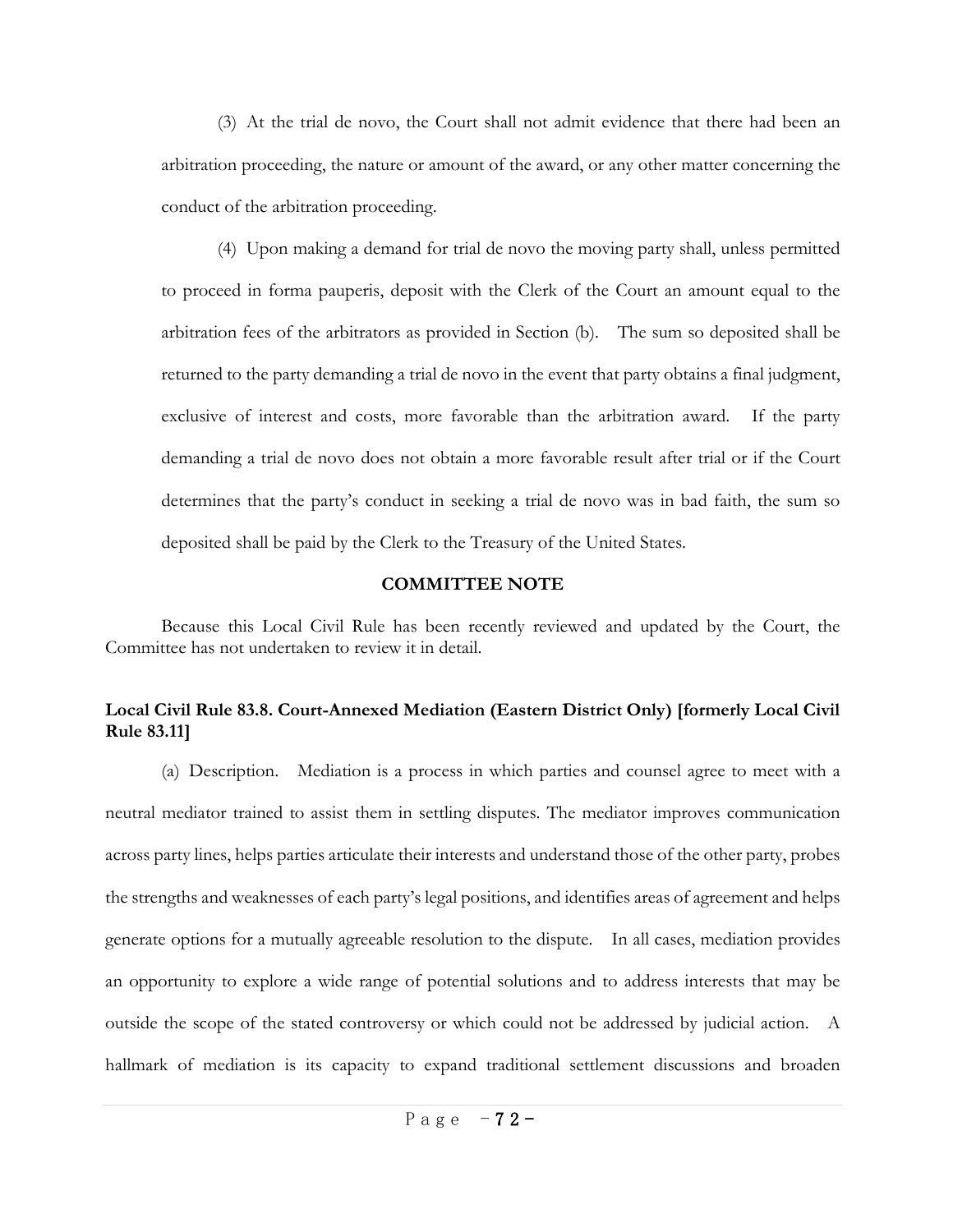resolution options, often by exploring litigant needs and interests that may be formally independent of the legal issues in controversy.

(b) Mediation Procedures.

(1) Eligible cases. Judges and Magistrate Judges may designate civil cases for inclusion in the mediation program, and when doing so shall prepare an order to that effect. Alternatively, and subject to the availability of qualified mediators, the parties may consent to participation in the mediation program by preparing and executing a stipulation signed by all parties to the action and so-ordered by the Court.

(A) Mediation deadline. Any court order designating a case for inclusion in the mediation program, however arrived at, may contain a deadline not to exceed six months from the date of entry on the docket of that order. This deadline may be extended upon motion to the Court for good cause shown.

(2) Mediators. Parties whose case has been designated for inclusion in the mediation program shall be offered the options of (a) using a mediator from the Court's panel, a listing of which is available in the Clerk's Office; (b) selecting a mediator on their own; or (c) seeking the assistance of a reputable neutral ADR organization in the selection of a mediator.

(A) Court's panel of mediators. When the parties opt to use a mediator from the Court's panel, the Clerk's Office will appoint a mediator to handle the case who (i) has been for at least five years a member of the bar of a state or the District of Columbia; (ii) is admitted to practice before this Court; and (iii) has completed the Court's requirements for mediator training and mediator expertise. If any party so requests, the appointed mediator also shall have expertise in the area of law in the case. The Clerk's Office will provide notice of their appointment to all counsel.

(B) Disqualification. Any party may submit a written request to the Clerk's

 $P$  a g e - 7 3 -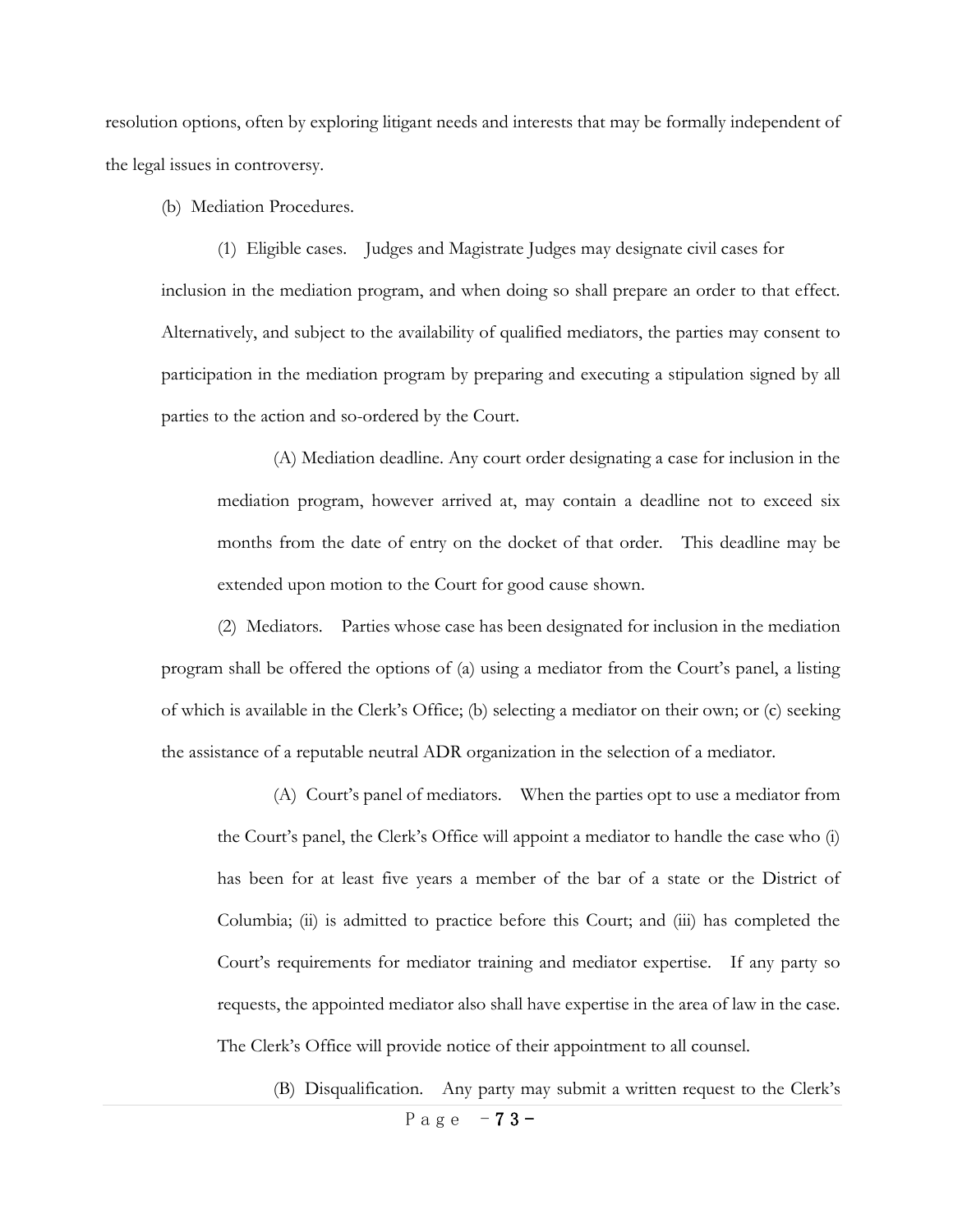Office within fourteen days from the date of the notification of the mediator for the disqualification of the mediator for bias or prejudice as provided in 28 U.S.C. § 144. A denial of such a request by the Clerk's Office is subject to review by the assigned Judge upon motion filed within fourteen (14) days of the date of the Clerk's Office denial.

(3) Scheduling the mediation. The mediator, however chosen, will contact all attorneys to fix the date and place of the first mediation session, which shall be held within thirty days of the date the mediator was appointed or at such other time as the Court may establish.

(A) The Clerk's Office will provide counsel with copies of the Judge's order referring the case to the mediation program, the Clerk's Office notice of appointment of mediator (if applicable), and a copy of the program procedures.

(4) Written mediation statements. No less than fourteen (14) days prior to the first mediation session, each party shall submit directly to the mediator a mediation statement not to exceed ten pages double-spaced, not including exhibits, outlining the key facts and legal issues in the case. The statement will also include a description of motions filed and their status, and any other information that will advance settlement prospects or make the mediation more productive. Mediation statements are not briefs and are not filed with the Court, nor shall the assigned Judge or Magistrate Judge have access to them.

(5) Mediation session(s). The mediator meets initially with all parties to the dispute and their counsel in a joint session. The mediator may hold mediation sessions in his/her office, or at the Court, or at such other place as the parties and the mediator shall agree. At this meeting, the mediator explains the mediation process and gives each party an opportunity to explain his or her views about the matters in dispute. There is then likely to be discussion and questioning among the parties as well as between the mediator and the parties.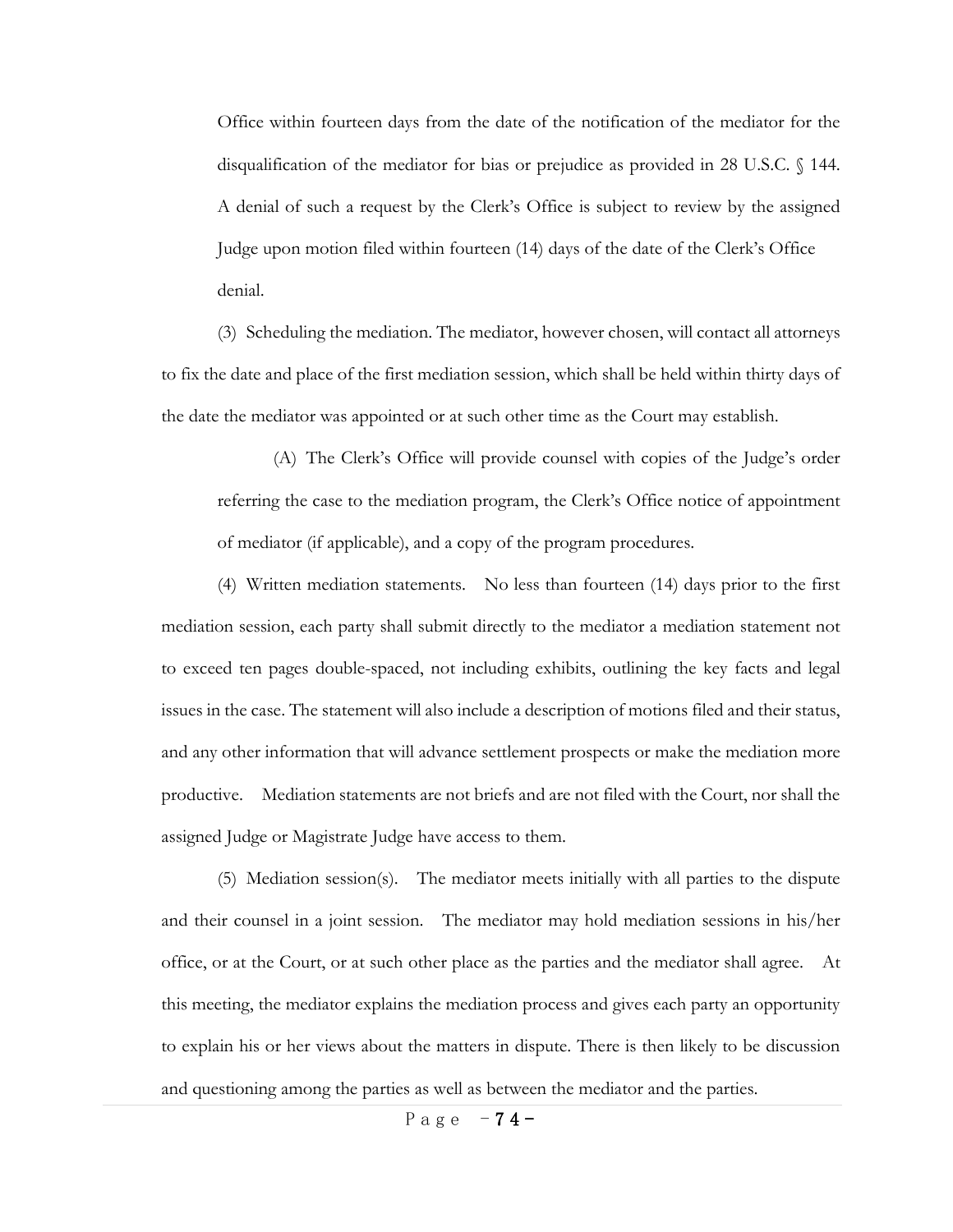(A) Separate caucuses. At the conclusion of the joint session, the mediator will typically caucus individually with each party. Caucuses permit the mediator and the parties to explore more fully the needs and interests underlying the stated positions. In caucuses the mediator strives to facilitate settlement on matters in dispute and the possibilities for settlement. In some cases the mediator may offer specific suggestions for settlement; in other cases the mediator may help the parties generate creative settlement proposals.

(B) Additional sessions. The mediator may conduct additional joint sessions to promote further direct discussion between the parties, or she/he may continue to work with the parties in private caucuses.

(C) Conclusion. The mediation concludes when the parties reach a mutually acceptable resolution, when the parties fail to reach an agreement, on the date the Judge or Magistrate Judge specified as the mediation deadline in their designation order, or in the event no such date has been specified by the Court, at such other time as the parties and/or the mediator may determine. The mediator has no power to impose settlement and the mediation process is confidential, whether or not a settlement is reached.

(6) Settlement. If settlement is reached, in whole or in part, the agreement, which shall be binding upon all parties, will be put into writing and counsel will file a stipulation of dismissal or such other document as may be appropriate. If the case does not settle, the mediator will immediately notify the Clerk's Office, and the case or the portion of the case that has not settled will continue in the litigation process.

- (c) Attendance at Mediation Sessions.
	- (1) In all civil cases designated by the Court for inclusion in the mediation program,

 $P$  a g e - 75 -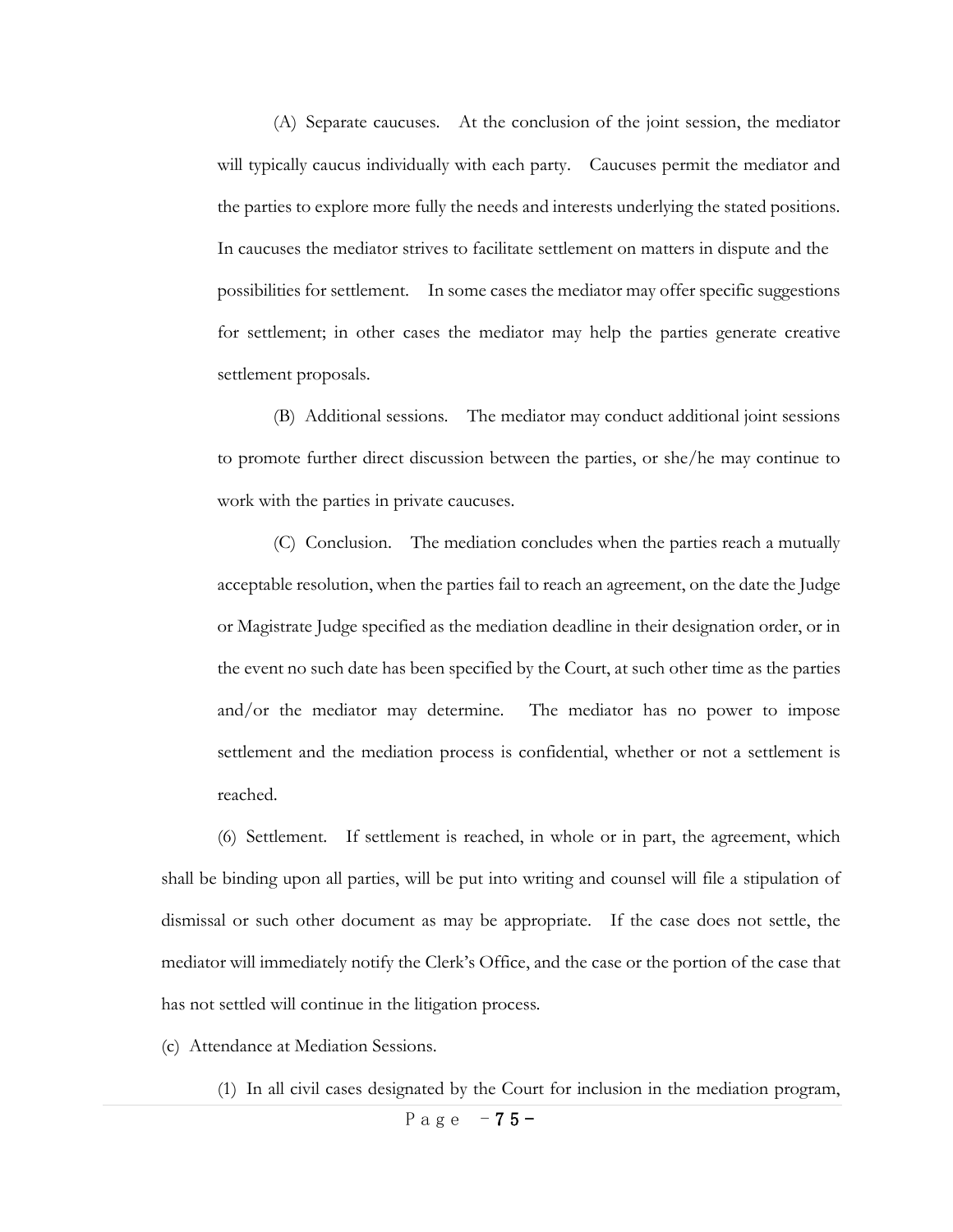attendance at one mediation session shall be mandatory; thereafter, attendance shall be voluntary. The Court requires of each party that the attorney who has primary responsibility for handling the trial of the matter attend the mediation sessions.

(2) In addition, the Court may require, and if it does not, the mediator may require the attendance at the mediation session of a party or its representative in the case of a business or governmental entity or a minor, with authority to settle the matter and to bind the party. This requirement reflects the Court's view that the principal values of mediation include affording litigants with an opportunity to articulate their positions and interests directly to the other parties and to a mediator and to hear, first hand, the other party's version of the matters in dispute. Mediation also enables parties to search directly with the other party for mutually agreeable solutions.

(d) Confidentiality.

(1) The parties will be asked to sign an agreement of confidentiality at the beginning of the first mediation session to the following effect:

(A) Unless the parties otherwise agree, all written and oral communications made by the parties and the mediator in connection with or during any mediation session are confidential and may not be disclosed or used for any purpose unrelated to the mediation.

(B) The mediator shall not be called by any party as a witness in any court proceeding related to the subject matter of the mediation unless related to the alleged misconduct of the mediator.

(2) Mediators will maintain the confidentiality of all information provided to, or discussed with, them. The Clerk of Court and the ADR Administrator are responsible for program administration, evaluation, and liaison between the mediators and the Court and will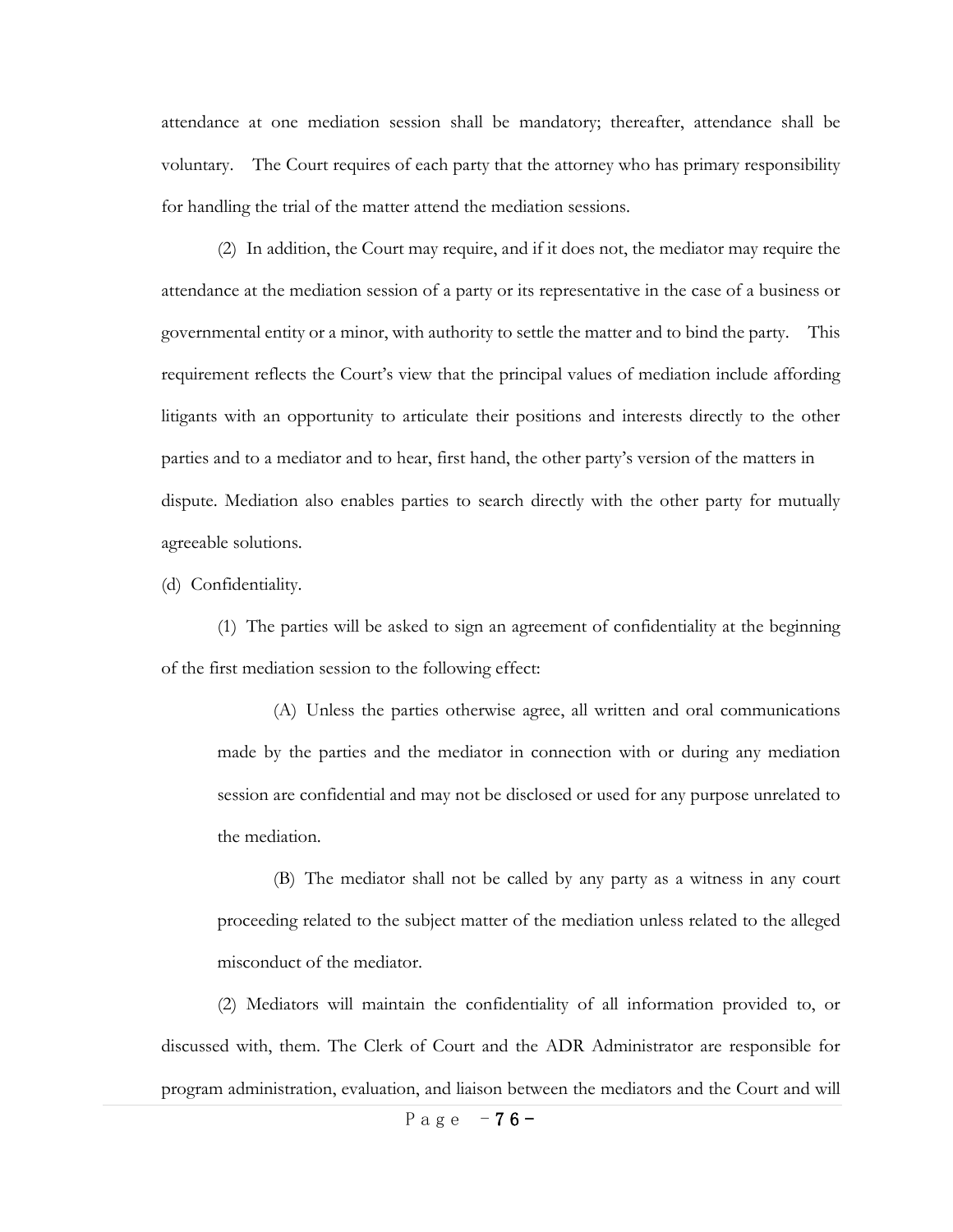maintain strict confidentiality.

(3) No papers generated by the mediation process will be included in Court files, nor shall the Judge or Magistrate Judge assigned to the case have access to them. Information about what transpires during mediation sessions will not at any time be made known to the Court, except to the extent required to resolve issues of noncompliance with the mediation procedures. However, communications made in connection with or during a mediation may be disclosed if all parties and, if appropriate as determined by the mediator, the mediator so agree. Nothing in this section shall be construed to prohibit parties from entering into written agreements resolving some or all of the case or entering and filing with the Court procedural or factual stipulations based on suggestions or agreements made in connection with a mediation.

(e) Oath and Disqualification of Mediator.

(1) Each individual certified as a mediator shall take the oath or affirmation prescribed by 28 U.S.C. § 453 before serving as a mediator.

(2) No mediator may serve in any matter in violation of the standards set forth in 28 U.S.C. § 455. If a mediator is concerned that a circumstance covered by subparagraph (a) of that section might exist, e.g., if the mediator's law firm has represented one or more of the parties, or if one of the lawyers who would appear before the mediator at the mediation session is involved in a case on which an attorney in the mediator's firm is working, the mediator shall promptly disclose that circumstance to all counsel in writing. A party who believes that the assigned mediator has a conflict of interest shall bring this concern to the attention of the Clerk's Office in writing, within fourteen (14) days of learning the source of the potential conflict or the objection to such a potential conflict shall be deemed to have been waived. Any objections that cannot be resolved by the parties in consultation with the Clerk's Office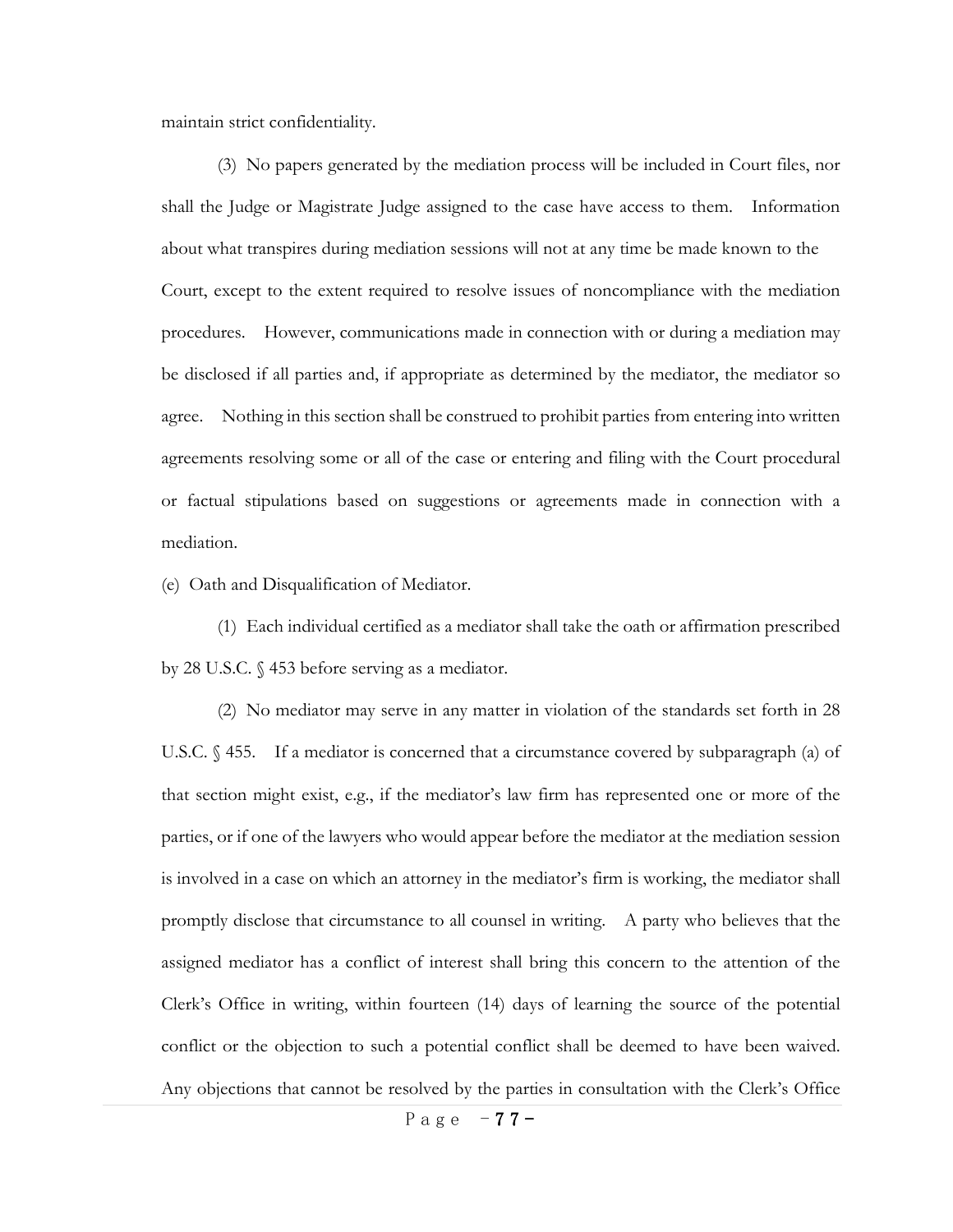shall be referred to the Judge or Magistrate Judge who has designated the case for inclusion in the mediation program.

(3) A party who believes that the assigned mediator has engaged in misconduct in such capacity shall bring this concern to the attention of the Clerk's Office in writing, within fourteen (14) days of learning of the alleged misconduct or the objection to such alleged misconduct shall be deemed to have been waived. Any objections that cannot be resolved by the parties in consultation with the Clerk's Office shall be referred to the Judge who has designated the case for inclusion in the mediation program.

(f) Services of the Mediators.

(1) Participation by mediators in the program is on a voluntary basis. Each mediator shall receive a fee of \$600 for the first four hours or less of the actual mediation. Time spent preparing for the mediation will not be compensated. Thereafter, the mediator shall be compensated at the rate of \$250 per hour. The mediator's fee shall be paid by the parties to the mediation. Any party that is unable or unwilling to pay the fee may apply to the referring judge for a waiver of the fee, with a right of appeal to the district judge in the event the referral was made by a magistrate judge. Each member of the panel will be required to mediate a maximum of two cases pro bono each year, if requested by the Court. Attorneys serving on the Court's panel will be given credit for pro bono work.

(2) Appointment to the Court's panel is for a three year term, subject to renewal. A panelist will not be expected to serve on more than two cases during any twelve month period and will not be required to accept each assignment offered. Repeated rejection of assignments will result in the attorney being dropped from the panel.

(g) Immunity of the Mediators. Mediators shall be immune from liability or suit with respect to their conduct as such to the maximum extent permitted by applicable law.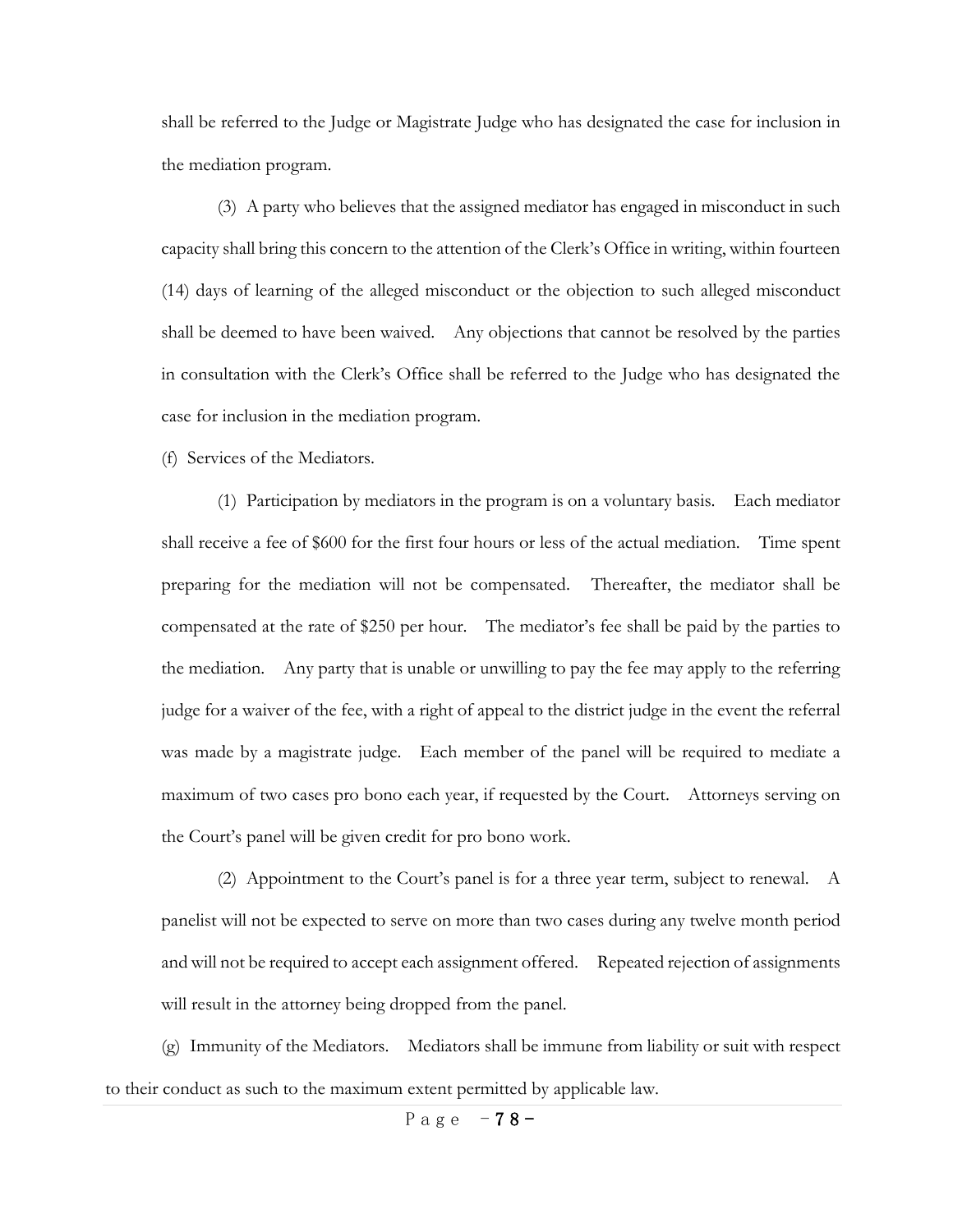### **COMMITTEE NOTE**

Because this Local Civil Rule has been recently reviewed and updated by the Court, the Committee has not undertaken to review it in detail.

# **Local Civil Rule 83.9. Alternative Dispute Resolution (Southern District Only) [formerly Local Civil Rule 83.12]**

(a) Alternative Dispute Resolution Options:

The U.S. District Court for the Southern District of New York provides litigants with

opportunities to discuss settlement through judicial settlement conferences and mediation.

(b) Definition of Mediation

In mediation, parties and counsel meet, sometimes collectively and sometimes individually, with a neutral third party (the mediator) who has been trained to facilitate confidential settlement discussions. The parties articulate their respective positions and interests and generate options for a mutually agreeable resolution to the dispute. The mediator assists the parties in reaching their own negotiated settlement by defining the issues, probing and assessing the strengths and weaknesses of each party's legal positions, and identifying areas of agreement and disagreement. The main benefits of mediation are that it can result in an expeditious and less costly resolution of the litigation, and can produce creative solutions to complex disputes often unavailable in traditional litigation.

(c) Administration of the Mediation Program

(1) The Mediation Supervisor, appointed by the Clerk of the Court, shall administer the Court's mediation program. The Chief Judge shall appoint one or more District Judges or Magistrate Judges to oversee the program.

(2) The Mediation Supervisor, in consultation with other Court personnel, shall ensure that information about the Court's mediation program is available on the Court's website which will be updated as needed.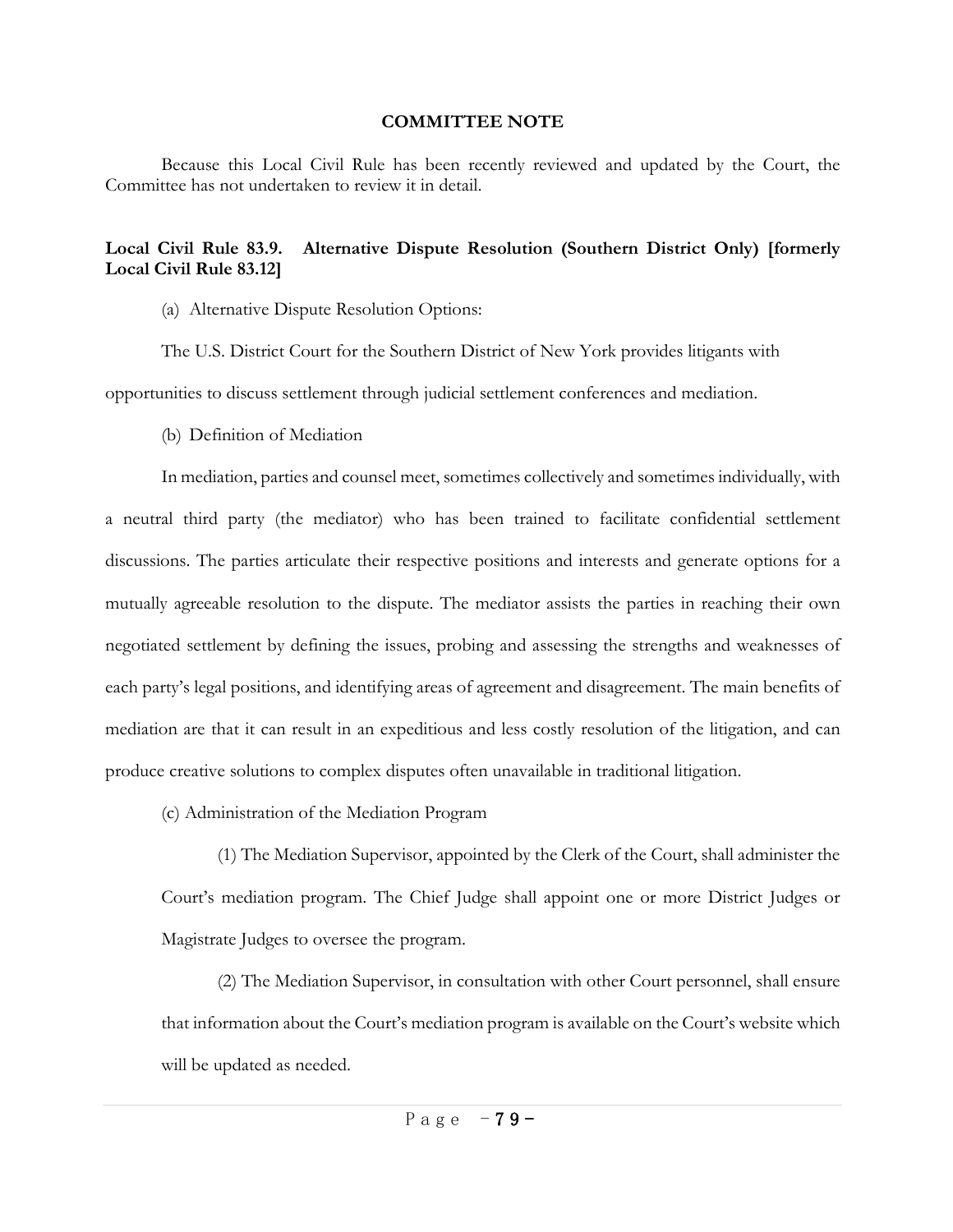(3) The mediation program shall be governed by the "Procedures of the Mediation Program for the Southern District of New York," which sets forth specific and more detailed information regarding the mediation program, and which is available on the Court's official website  $(w \le x \le n \le s \le c \le r \le s \le s \le r)$  or from the Mediation Office.

(4) In no event is the scheduling of mediation to interfere with any scheduling order of the Court.

(d) Consideration of Alternative Dispute Resolution

In all civil cases, including those eligible for mediation pursuant to paragraph (e), each party shall consider the use of mediation or a judicial settlement conference and shall report to the assigned Judge at the initial Rule 16(b) case management conference, or subsequently, whether the party believes mediation or a judicial settlement conference may facilitate the resolution of the lawsuit. Judges are encouraged to note the availability of the mediation program and/or a judicial settlement conference before, at, or after the initial Rule 16(b) case management conference.

(e) Mediation Program Eligibility

(1) All civil cases other than social security, habeas corpus, and tax cases are eligible for mediation, whether assigned to Manhattan or White Plains.

(2) The Board of Judges may, by Administrative Order, direct that certain specified categories of cases shall automatically be submitted to the mediation program. The assigned District Judge or Magistrate Judge may issue a written order exempting a particular case with or without the request of the parties.

(3) For all other cases, the assigned District Judge or Magistrate Judge may determine that a case is appropriate for mediation and may order that case to mediation, with or without the consent of the parties, before, at, or after the initial Rule 16(b) case management conference. Alternatively, the parties should notify the assigned Judge at any time of their desire to mediate.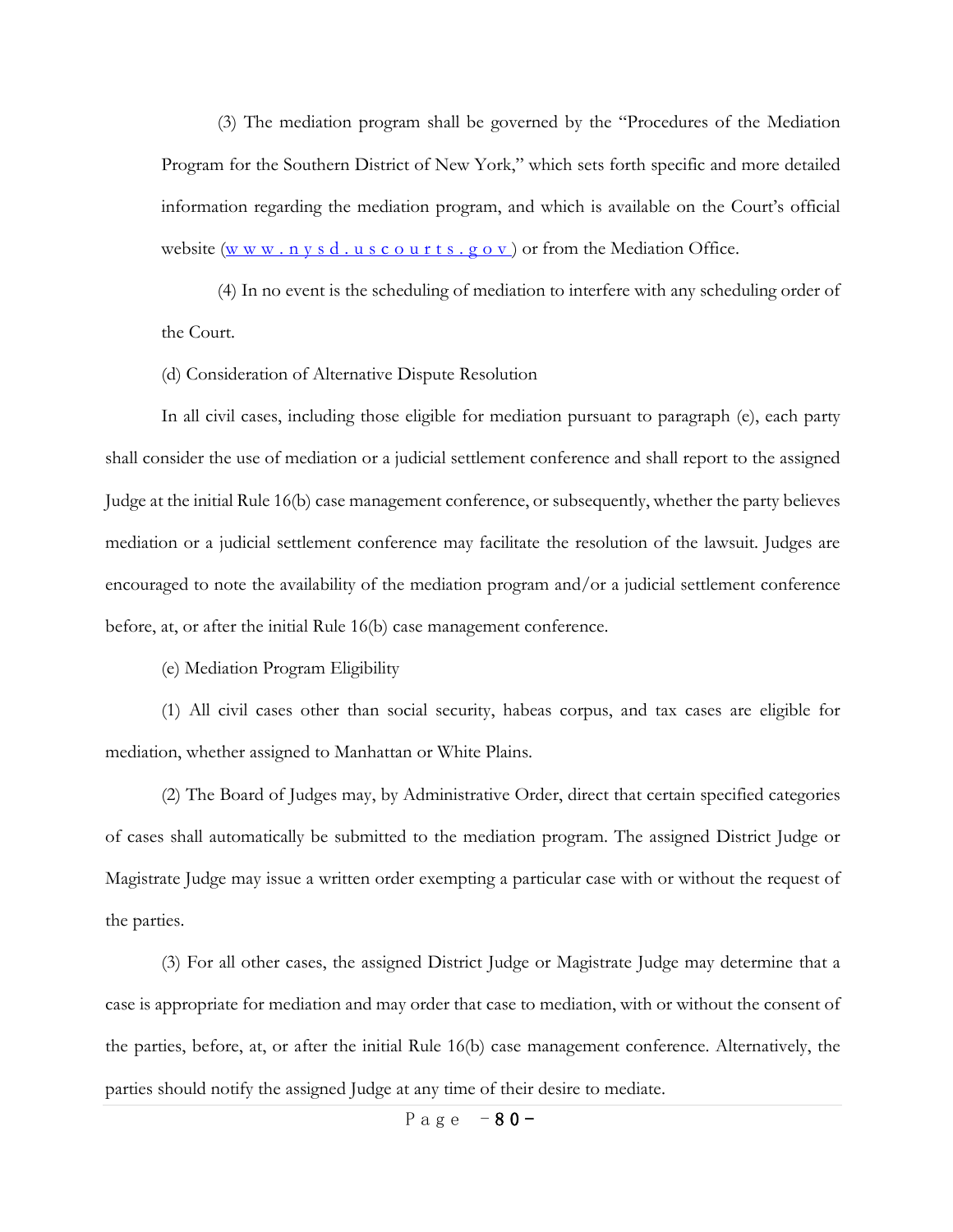## (f) Judicial Settlement Conferences

Judicial settlement conferences may be ordered by District Judges or Magistrate Judges with or without the request or consent of the parties.

# **COMMITTEE NOTE**

Local Civil Rule 83.9 has been revised to refer to the "Procedures of the Mediation Program for the Southern District of New York." This revision is intended to increase flexibility in the administration of the Mediation Program. Local Civil Rule 83.9 has been revised to make clear that judicial settlement conferences are an available form of alternative dispute resolution.

# **Local Civil Rule 83.10 Plan for Certain § 1983 Cases Against the City of New York**

# **(Southern District Only)**

# **Supporting documents to the rule can be found at http://nysd.uscourts.gov/mediation.**

Unless otherwise ordered, in civil cases filed by a represented plaintiff against the City of New York ("City") and/or the New York City Police Department ("NYPD") or its employees alleging the use of excessive force, false arrest, or malicious prosecution by employees of the NYPD in violation of 42 U.S.C. § 1983, the procedures set forth below shall apply, except that the procedures and Protective Order identified in paragraphs 3 through 12 shall not apply to class actions, actions brought by six or more plaintiffs, complaints requesting systemic equitable reform, or actions requesting immediate injunctive relief.

- 1. Service of Releases with Complaint
	- a. At the same time that plaintiff serves the complaint, plaintiff must serve on the City the release annexed as Exhibit A ("§ 160.50 Release") for sealed arrest records for the arrest that is the subject of the complaint, and for a list of all prior arrests. In the case of class actions, plaintiff must serve § 160.50 Releases for the named putative class representatives.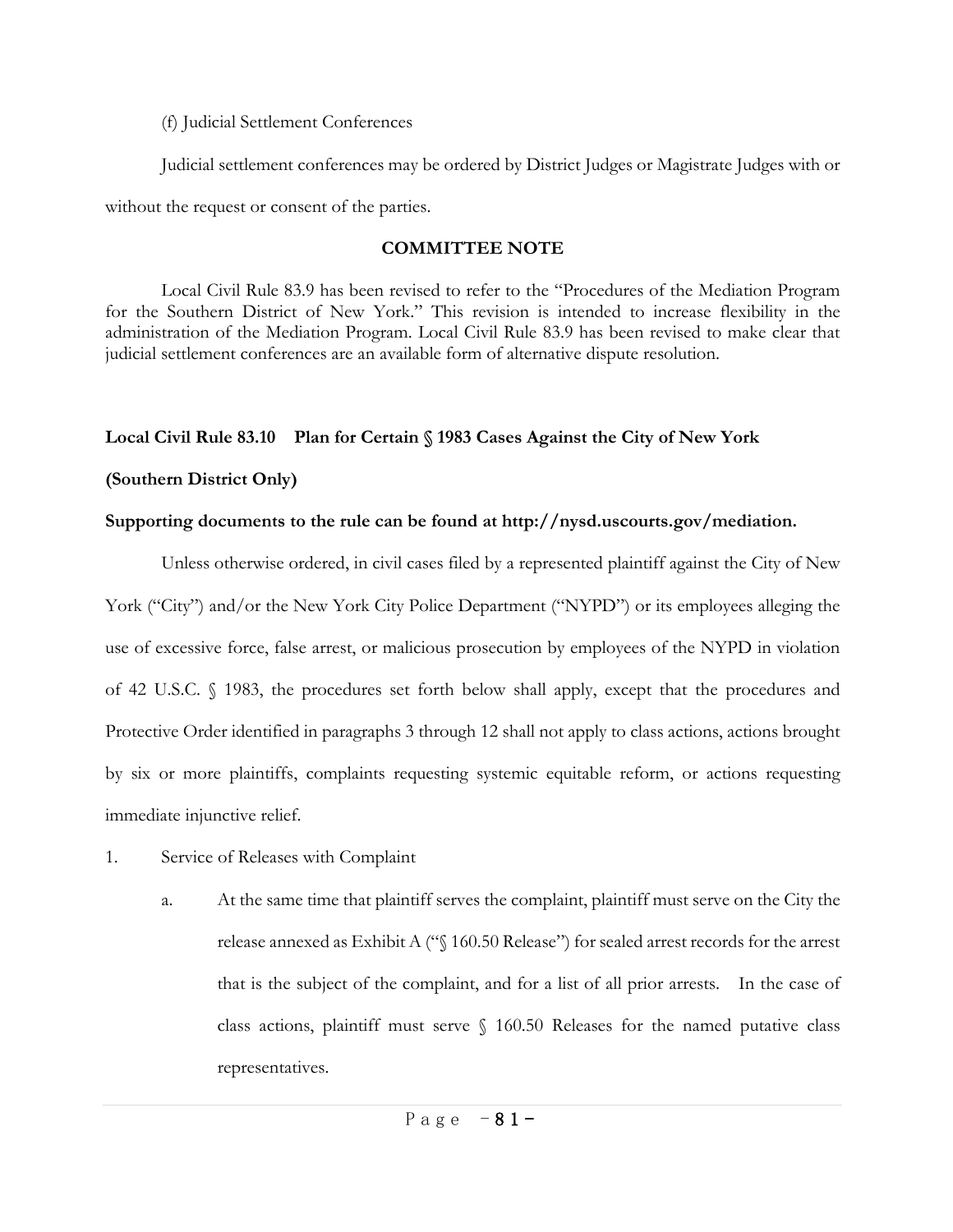b. If plaintiff seeks compensation for any physical or mental injury caused by the conduct alleged in the complaint other than "garden variety" emotional distress, plaintiff must serve on the City the medical release annexed as Exhibit B ("Medical Release") for all medical and psychological treatment records for those injuries at the same time that plaintiff serves the § 160.50 Release. Where plaintiff has a pre-existing physical or mental condition that reasonably appears to be related to the injury for which compensation is sought, plaintiff must at that same time serve Medical Releases on the City for all records of treatment for such pre-existing condition(s). Failure to so serve the above-described Medical Release(s) will constitute a waiver of plaintiff's claims for compensation for that physical or mental injury.

2. Failure to Serve § 160.50 Release

If no § 160.50 Release is served on the City with the complaint, the City will promptly send a letter to plaintiff's counsel requesting the § 160.50 Release and attaching a copy of Local Civil Rule 83.10.

3. Time to Answer

If the § 160.50 Release is served on the City at the time the complaint is first served on a defendant, that defendant will have 80 days from the date of such service to answer the complaint. Any subsequently-served defendant will have the greater of (i) 60 days or (ii) the date by which the first-served defendant must answer, to answer the complaint. If the § 160.50 Release is served on the City after the complaint is first served on a defendant, each defendant will have the greater of (i) 60 days from the date the § 160.50 Release is served on the City, or (ii) 60 days after that defendant is served, to answer the complaint. If any defendant moves to dismiss the entire complaint rather than filing an answer, the deadlines in this Rule shall be stayed unless the Court orders otherwise.

4. Rule 26(f) Conference, Initial Disclosures, and Applying for Exemption from the Rule

Page  $-82-$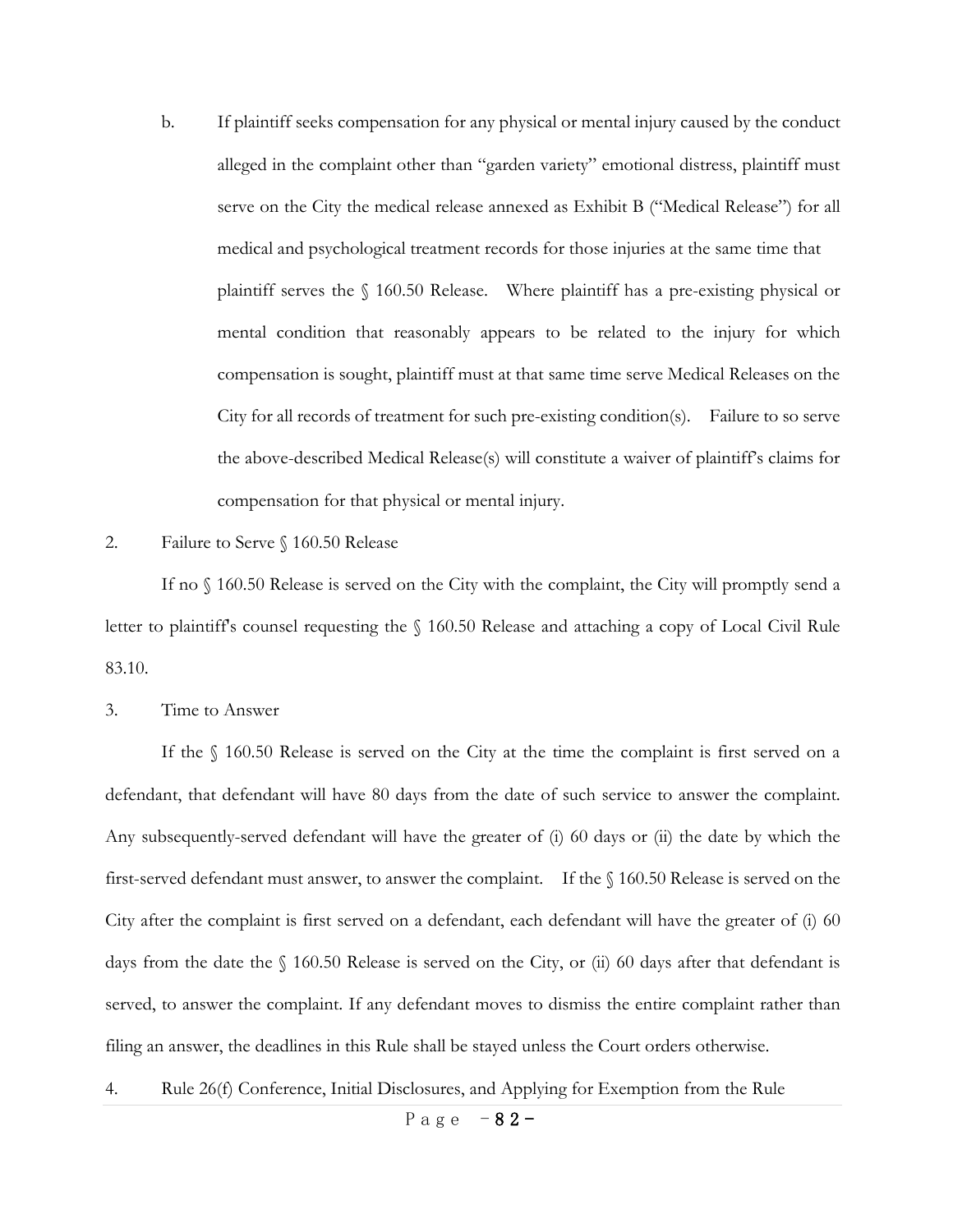- a. Within 14 days after the first defendant files its answer, the parties shall meet and confer pursuant to Fed. R. Civ. P. 26(f). The parties shall also discuss whether to request that the court (i) refer the case for settlement purposes to a magistrate judge; or (ii) exempt the case from Local Civil Rule 83.10. Any such application by a party must be submitted to the presiding judge no later than 21 days after the first defendant files its answer. Absent any such application from a party, the case shall automatically proceed under the Rule and shall automatically be referred to a mediator selected from the Southern District Mediation Panel.
- b. Within 21 days after the first defendant files its answer, the parties shall exchange their initial disclosures.
- 5. Limited Discovery

Within 28 days after the first defendant files its answer, the parties must complete production of the following discovery. All other discovery is stayed. Unless otherwise ordered, the discovery stay shall expire at the conclusion of the mediation or settlement conference.

- a. The City shall serve on plaintiff:
	- i. Subject to any applicable privileges, any items on the list attached as Exhibit C that were not part of the City's initial disclosures; documents received from the District Attorney's office; and documents obtained from the court file.
	- ii. Any CCRB records and the IAB closing report regarding the incident that forms the basis of the complaint. If the incident or the conduct of defendants involved in the incident is the subject of an ongoing CCRB investigation, NYPD investigation or disciplinary proceeding, criminal investigation or outstanding indictment or information, discovery under this paragraph shall be suspended, and the City will produce the investigative records 30 days after the investigation or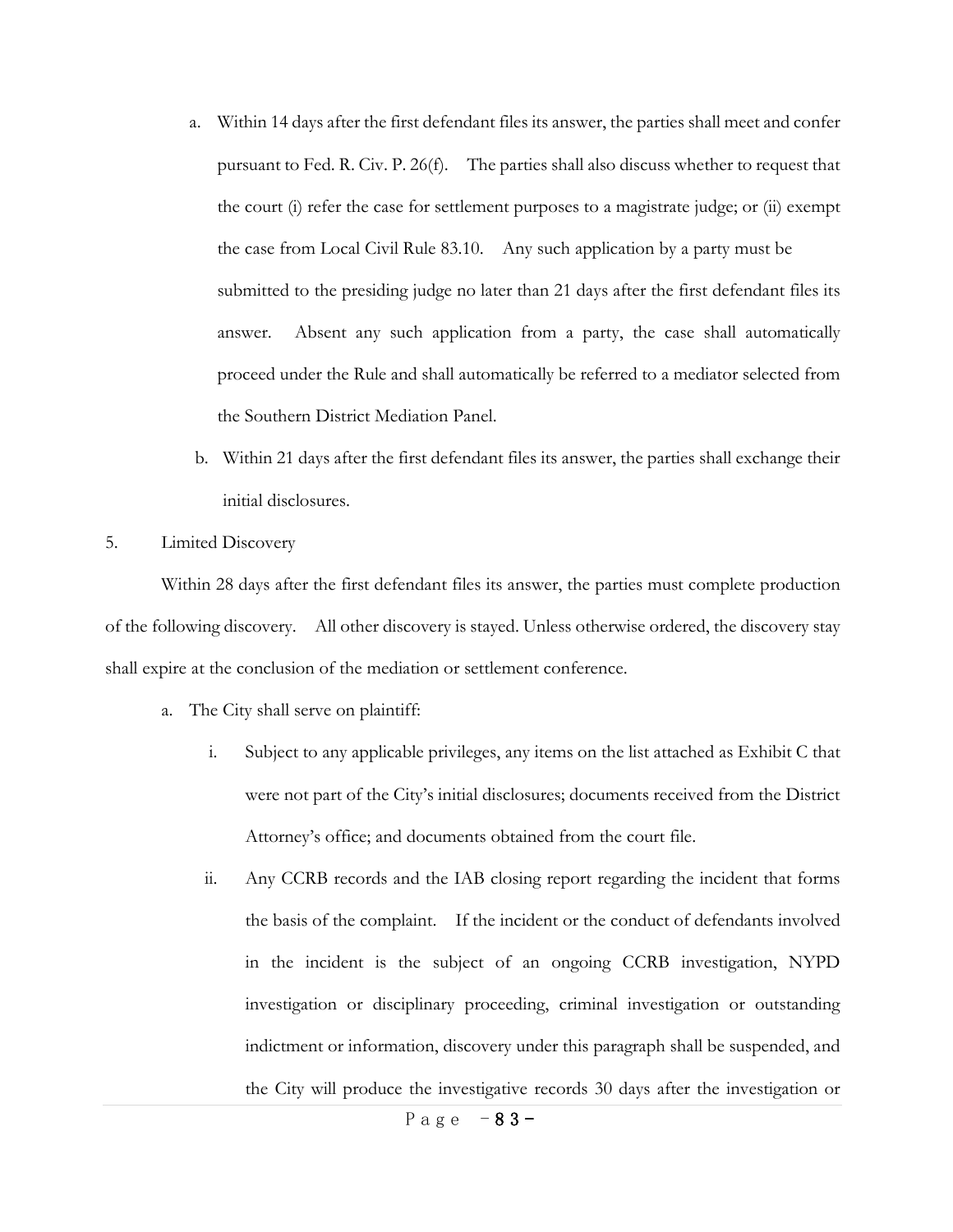proceeding has been terminated (whether by completion of the investigation without charges being brought or by disposition of such charges). This suspension shall not apply to documents related to any investigation or proceeding that has concluded.

- iii. For each defendant, the CCRB and CPI indices of complaints or incidents that are similar to the incident alleged in the complaint or that raise questions about the defendant's credibility. If the complaint alleges that a defendant officer used excessive force, the City will state whether that defendant officer has been or is on NYPD "force monitoring."
- iv. For each officer named as a defendant, a list identifying all prior Section 1983 lawsuits filed against and served on the defendant.
- v. Any records obtained by the City pursuant to the Medical Releases. Medical records received after this date shall be produced to plaintiff within 7 days of receipt.
- b. Plaintiff shall serve on the City:
	- i. Any documents identified in Exhibit C; documents received from the District Attorney's office; and documents obtained from the court file.
	- ii. Any medical records for which plaintiff has served a Medical Release on the City.
	- iii. Any video and photographs of the incident.
- 6. Amended Pleadings

The complaint may be amended to name additional defendants without leave of the presiding judge within six weeks after the first defendant files its answer. The filing of the amended complaint shall not affect any of the duties imposed by Local Civil Rule 83.10.

7. Settlement Demand and Offer

Within six weeks after the first defendant files its answer, plaintiff must serve a written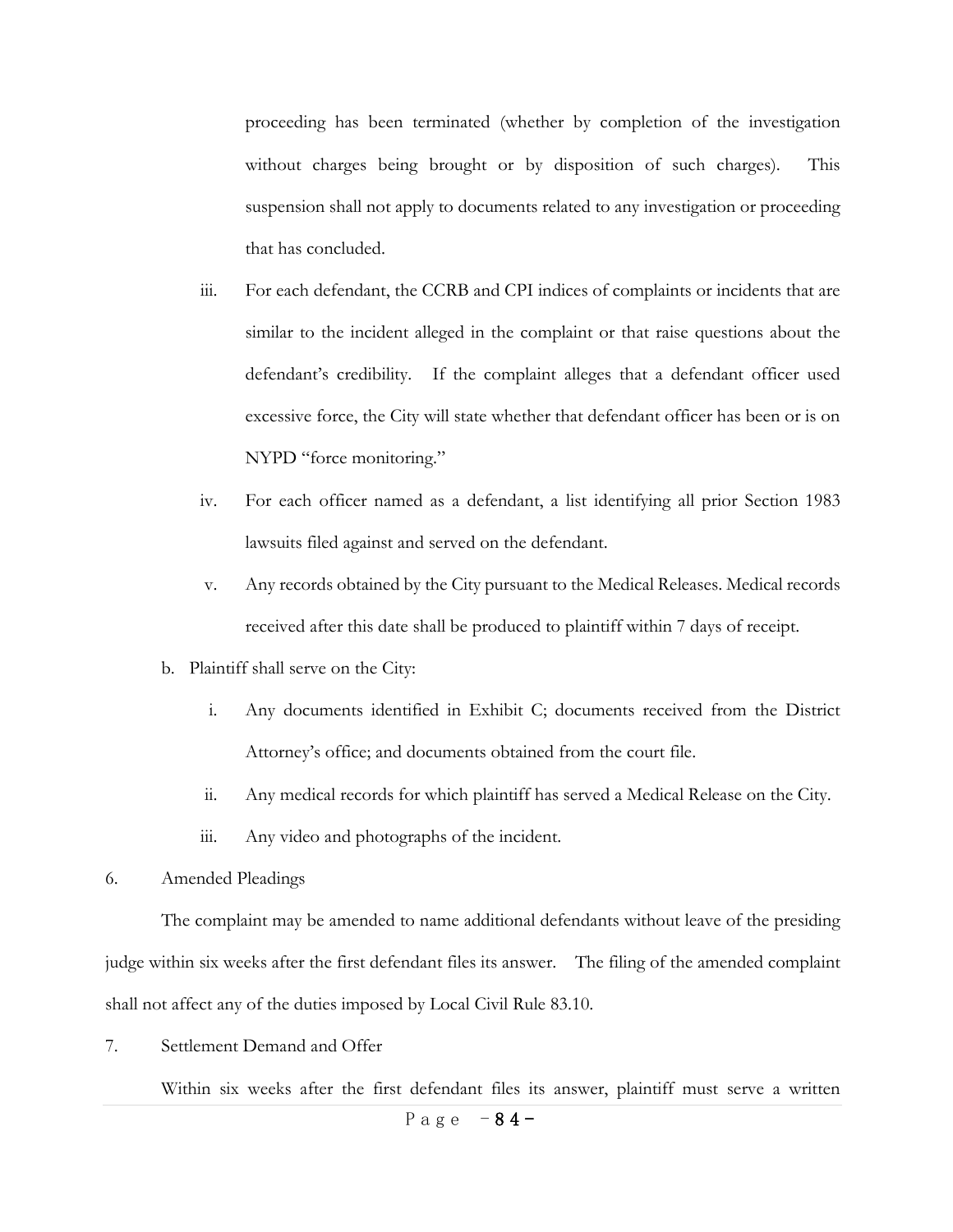settlement demand on the City. The City must respond in writing to plaintiff's demand within 14 days thereafter. The parties shall thereafter engage in settlement negotiations.

## 8. Mediation or Settlement Conference

Unless the presiding judge has referred the case to a magistrate judge to conduct a settlement conference, within 14 days after the first defendant files its answer, the Mediation Office will assign a mediator. The mediator shall promptly confer with counsel for the parties to schedule a mediation session to occur no later than 14 weeks after the first defendant files its answer. The mediator shall inform the Mediation Office no later than 60 days after the first defendant files its answer of the schedule for the mediation session. Unless the parties have filed a Stipulation of Dismissal with the Clerk of Court, the parties shall appear at the mediation session or at a settlement conference before a magistrate judge. The plaintiff shall attend the mediation or settlement conference. The City's representative must have full authority to settle the case; if the City requires additional approvals in order to settle, the City must have arranged for telephone access to such persons during the mediation or settlement conference.

# 9. Failure to Timely Comply with the Requirements of this Rule

If any party fails to comply with any requirement under this Rule, the other party shall promptly write to the presiding judge indicating the nature of the failure and requesting relief.

10. Request for Initial Pre-Trial Conference

Unless the presiding judge has already scheduled or held an initial pre-trial conference, if the mediation or settlement conference is unsuccessful, the parties shall promptly request that the presiding judge schedule an initial pre-trial conference.

11. Protective Order

The Protective Order attached as Exhibit D shall be deemed to have been issued in all cases governed by this Rule.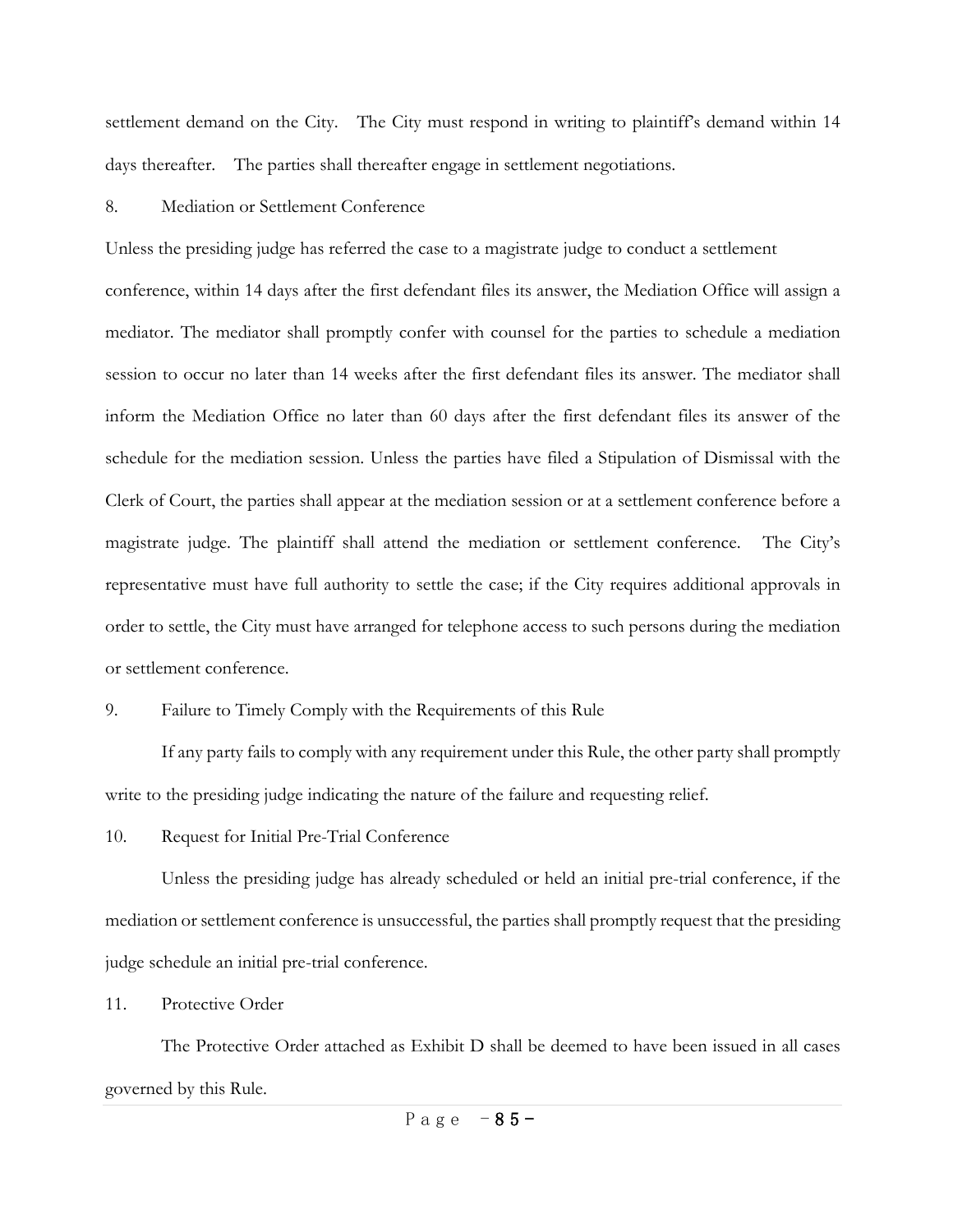# 12. Preservation

Local Civil Rule 83.10 does not relieve any party of its obligation to preserve documents and to issue preservation instructions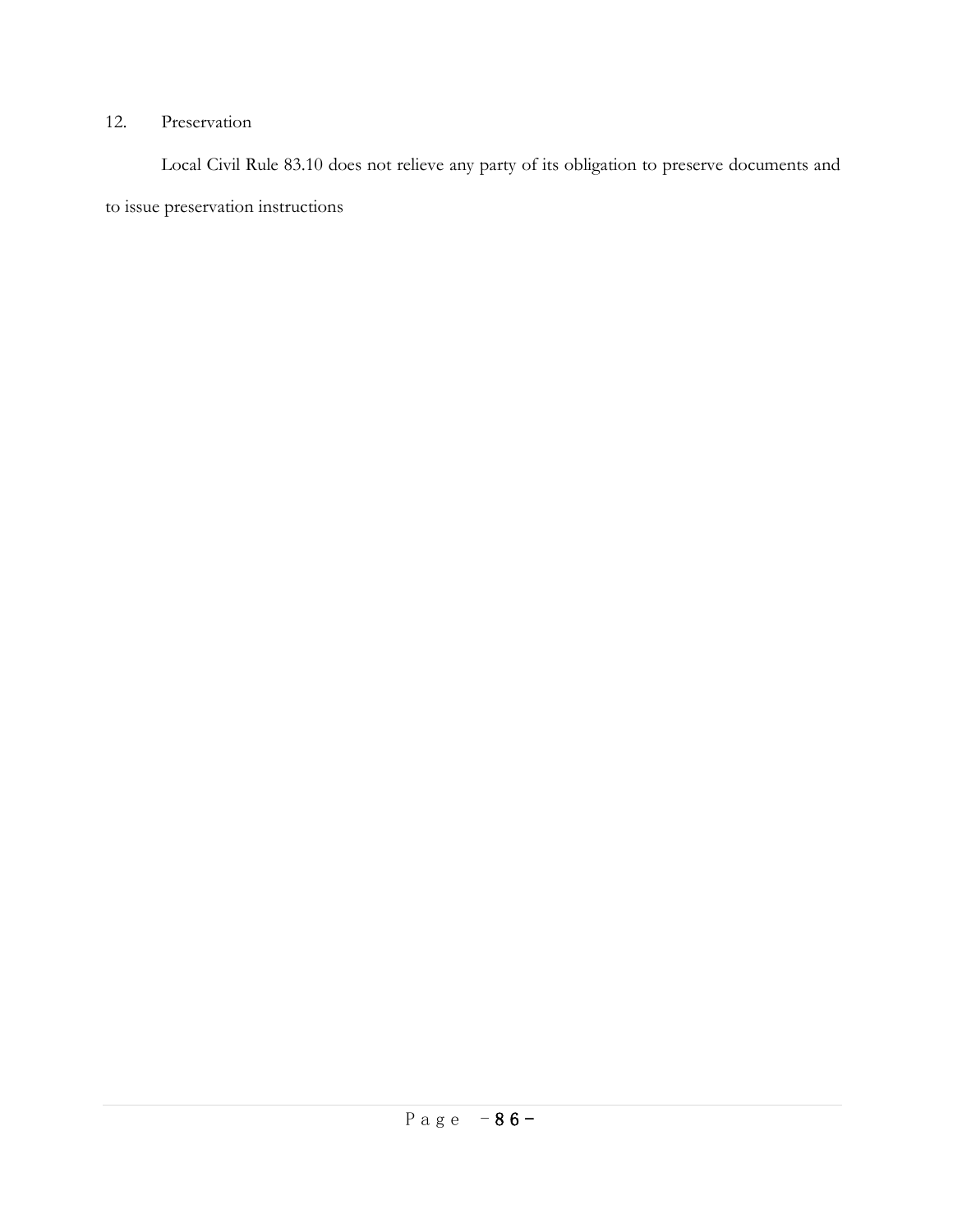#### **LOCAL ADMIRALTY AND MARITIME RULES**

#### **Local Admiralty Rule A.1. Application of Rules**

(a) These Local Admiralty and Maritime Rules apply to the procedure in the claims and proceedings governed by the Supplemental Rules for Certain Admiralty and Maritime Claims of the Federal Rules of Civil Procedure.

(b) The Local Civil Rules also apply to the procedure in such claims and proceedings, except to the extent that they are inconsistent with the Supplemental Rules or with these Local Admiralty and Maritime Rules.

[Source: Former Local Admiralty Rule 1 and Supplemental Rule 1]

#### **Local Admiralty Rule B.1. Affidavit That Defendant Is Not Found Within the District**

The affidavit required by Supplemental Rule B(1) to accompany the complaint, and the affidavit required by Supplemental Rule B(2) (c), shall list the efforts made by and on behalf of the plaintiff to find and serve the defendant within the district.

[Source: Maritime Law Association Model Rule (b)(1)]

#### **Local Admiralty Rule B.2. Notice of Attachment**

The plaintiff shall give prompt notice to the defendant of an attachment following plaintiff's being advised of such an attachment by the garnishee. Such notice shall be in writing, and may be given by fax, email or other verifiable electronic means.

[Source: Former Local Admiralty Rule 10(b)]

#### **Local Admiralty Rule C.1. Intangible Property**

The summons issued pursuant to Supplemental Rule C(3)(c) shall direct the person having

Page  $-87-$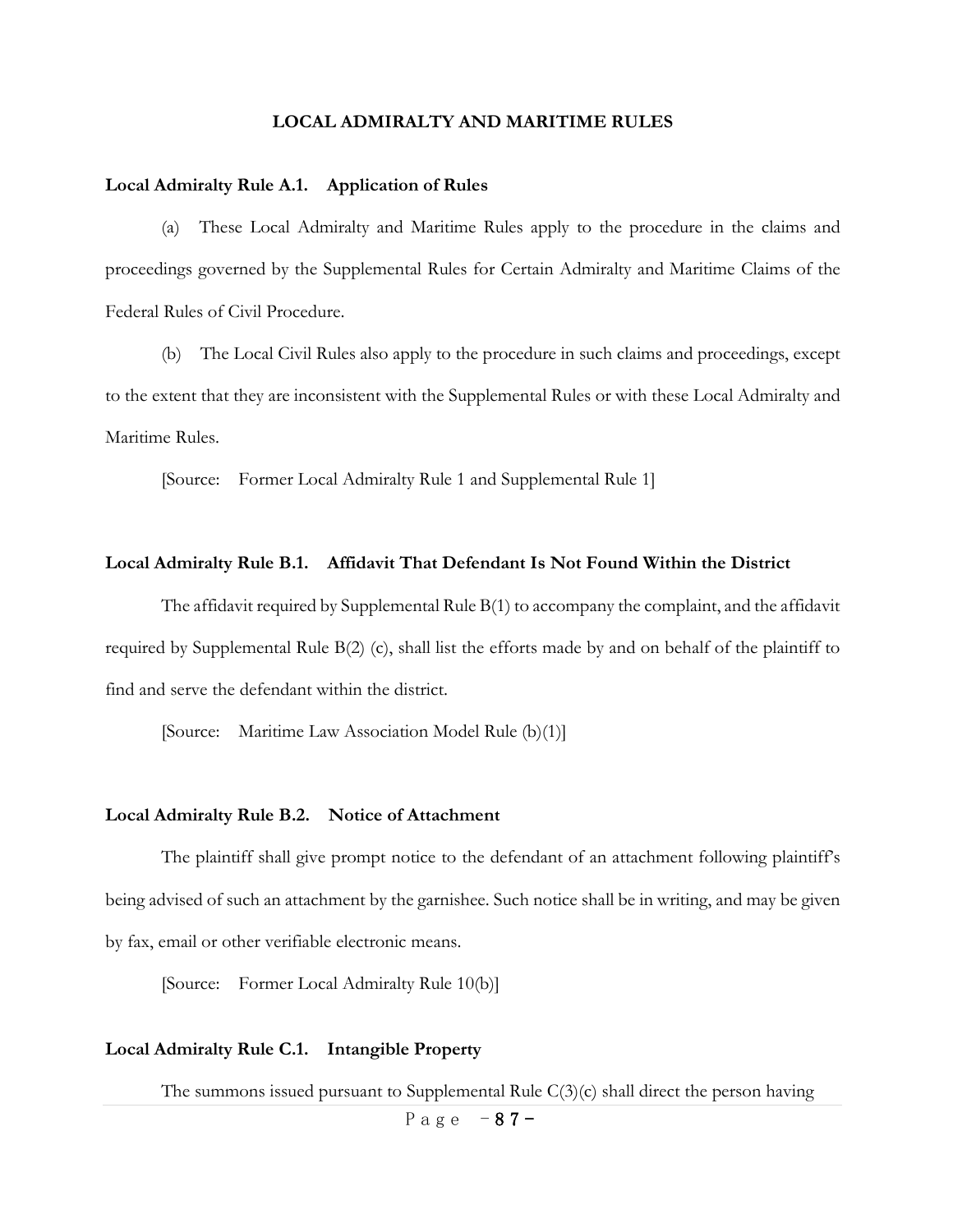control of freight or proceeds of property sold or other intangible property to show cause at a date which shall be at least fourteen (14) days after service (unless the court, for good cause shown, shortens the period) why the intangible property should not be delivered to the court to abide the judgment. The person who is served may deliver or pay over to the marshal the intangible property proceeded against to the extent sufficient to satisfy the plaintiff's claim. If such delivery or payment is made, the person served is excused from the duty to show cause.

[Source: Former Local Admiralty Rule 2]

### **Local Admiralty Rule C.2. Publication of Notice of Action and Arrest; Sale**

(a) The notice required by Supplemental Rule C(4) shall be published at least once and shall contain (1) the fact and date of the arrest, (2) the caption of the case, (3) the nature of the action, (4) the amount demanded, (5) the name of the marshal, (6) the name, address, and telephone number of the attorney for the plaintiff, and (7) a statement that claimants must file their claims with the clerk of this court within fourteen (14) days after notice or first publication (whichever is earlier) or within such additional time as may be allowed by the court and must serve their answers within twenty one (21) days after the filing of their claims. The notice shall also state that all interested persons should file claims and answers within the times so fixed otherwise default will be noted and condemnation ordered.

(b) Except in the event of private sale pursuant to 28 U.S.C. §§ 2001 and 2004, or unless otherwise ordered as provided by law, notice of sale of the property after condemnation in suits in rem shall be published daily for at least six (6) days before sale.

[Source: Former Local Admiralty Rule 3(a), c]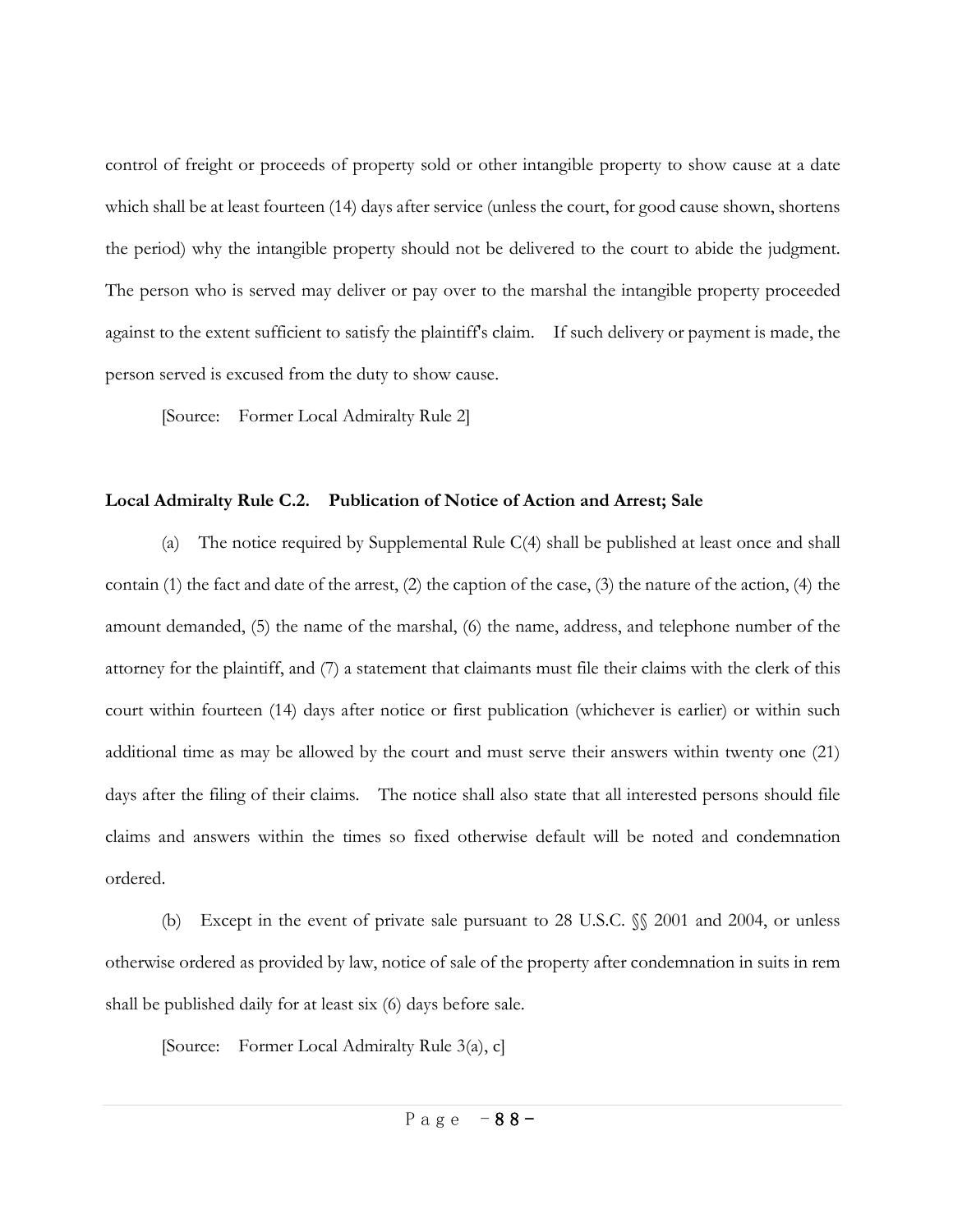## **Local Admiralty Rule C.3. Notice Required for Default Judgment in Action In Rem**

(a) Notice Required in General. A party seeking a default judgment in an action in rem must satisfy the court that due notice of the action and arrest of the property has been given:

(1) By publication as required in Supplemental Rule C(4) and Local Admiralty Rule C.2;

(2) By service upon the master or other person having custody of the property; and

(3) By service under Federal Rule of Civil Procedure 5(b) upon every other person who has not appeared in the action and is known to have an interest in the property.

(b) Notice Required to Persons With Recorded Interests.

(1) If the defendant property is a vessel documented under the laws of the United States, plaintiff must attempt to notify all persons named in the certificate of ownership issued by the United States Coast Guard, or other designated agency of the United States, as holding an ownership interest in or as holding a lien in or as having filed a notice of claim of lien with respect to the vessel.

(2) If the defendant property is a vessel numbered as provided in 46 U.S.C. § 12301(a), plaintiff must attempt to notify the persons named in the records of the issuing authority.

(3) If the defendant property is of such character that there exists a governmental registry of recorded property interests or security interests in the property, the plaintiff must attempt to notify all persons named in the records of each such registry.

[Source: Maritime Law Association Model Rule (c)(3)]

# **Local Admiralty Rule D.1. Return Date in Possessory, Petitory, and Partition Actions**

In an action under Supplemental Rule D, the court may order that the claim and answer be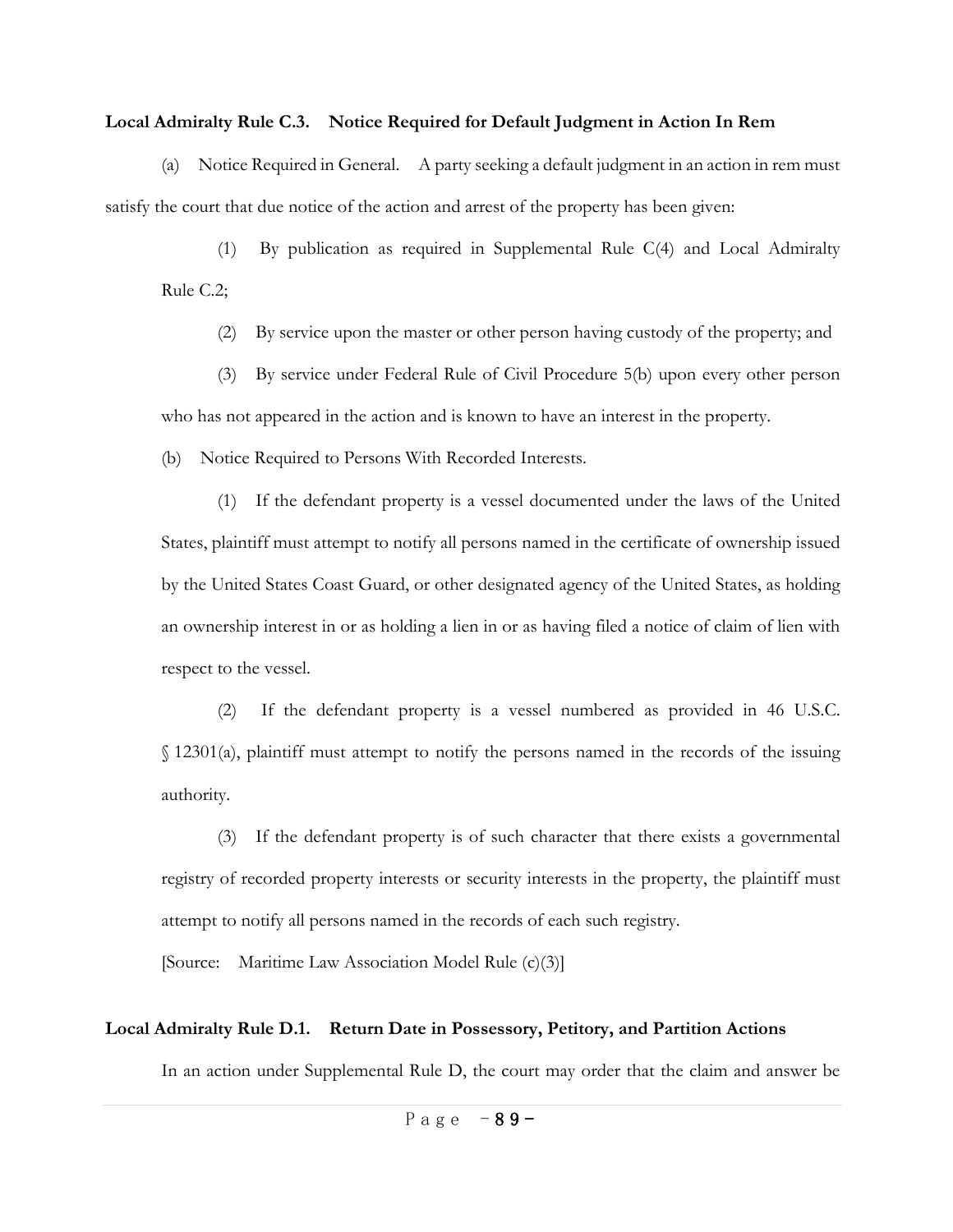filed on a date earlier than twenty one (21) days after arrest, and may by order set a date for expedited hearing of the action.

[Source: Maritime Law Association Model Rule (d)(1)]

### **Local Admiralty Rule E.1. Adversary Hearing Following Arrest, Attachment or**

### **Garnishment**

The adversary hearing following arrest or attachment or garnishment that is called for in Supplemental Rule  $E(4)(f)$  shall be conducted by a judicial officer within seven (7) days, unless otherwise ordered.

[Source: Maritime Law Association Model Rule (e)(8)]

#### **Local Admiralty Rule E.2. Intervenors' Claims**

(a) Presentation of Claim. When a vessel or other property has been arrested, attached, or garnished, and is in the hands of the marshal or custodian substituted therefor, anyone having a claim against the vessel or property is required to present the claim by filing an intervening complaint, and not by filing an original complaint, unless otherwise ordered by a judicial officer. Upon the satisfaction of the requirements of Federal Rule of Civil Procedure 24, the clerk shall forthwith deliver a conformed copy of the complaint to the marshal, who shall deliver the copy to the vessel or custodian of the property. Intervenors shall thereafter be subject to the rights and obligations of parties, and the vessel or property shall stand arrested, attached, or garnished by the intervenor.

(b) Sharing Marshal's Fees and Expenses. An intervenor shall have a responsibility to the first plaintiff, enforceable on motion, consisting of the intervenor's share of the marshal's fees and expenses in the proportion that the intervenor's claim bears to the sum of all the claims. If a party plaintiff permits vacation of an arrest, attachment, or garnishment, remaining plaintiffs share the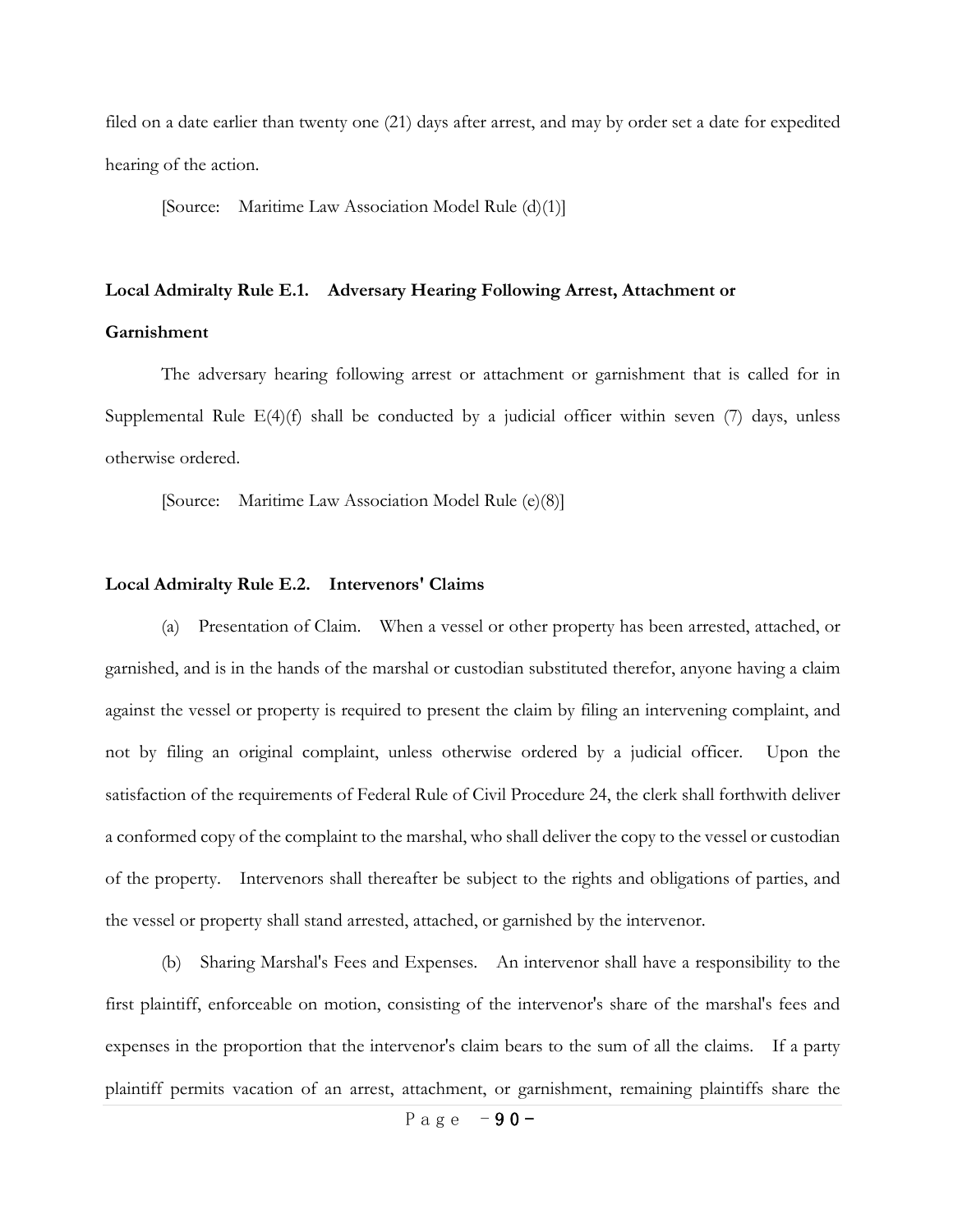responsibility to the marshal for the fees and expenses in proportion to the remaining claims and for the duration of the marshal's custody because of each claim.

[Source: Maritime Law Association Model Rule (e)(11)]

# **Local Admiralty Rule E.3. Claims by Suppliers for Payment of Charges**

A person who furnishes supplies or services to a vessel, cargo, or other property in custody of the court who has not been paid and claims the right to payment as an expense of administration shall submit an invoice to the clerk in the form of a verified claim at any time before the vessel, cargo or other property is released or sold. The supplier must serve copies of the claim on the marshal, substitute custodian if one has been appointed, and all parties of record. The court may consider the claims individually or schedule a single hearing for all claims.

[Source: Maritime Law Association Model Rule (e)(12)(d)]

# **Local Admiralty Rule E.4. Preservation of Property**

Whenever property is attached or arrested pursuant to the provisions of Supplemental Rule E(4)(b) that permit the marshal or other person having the warrant to execute the process without taking actual possession of the property, and the owner or occupant of the property is thereby permitted to remain in possession, the court, on motion of any party or on its own motion, may enter any order necessary to preserve the value of the property, its contents, and any income derived therefrom, and to prevent the destruction, removal or diminution in value of such property, contents and income.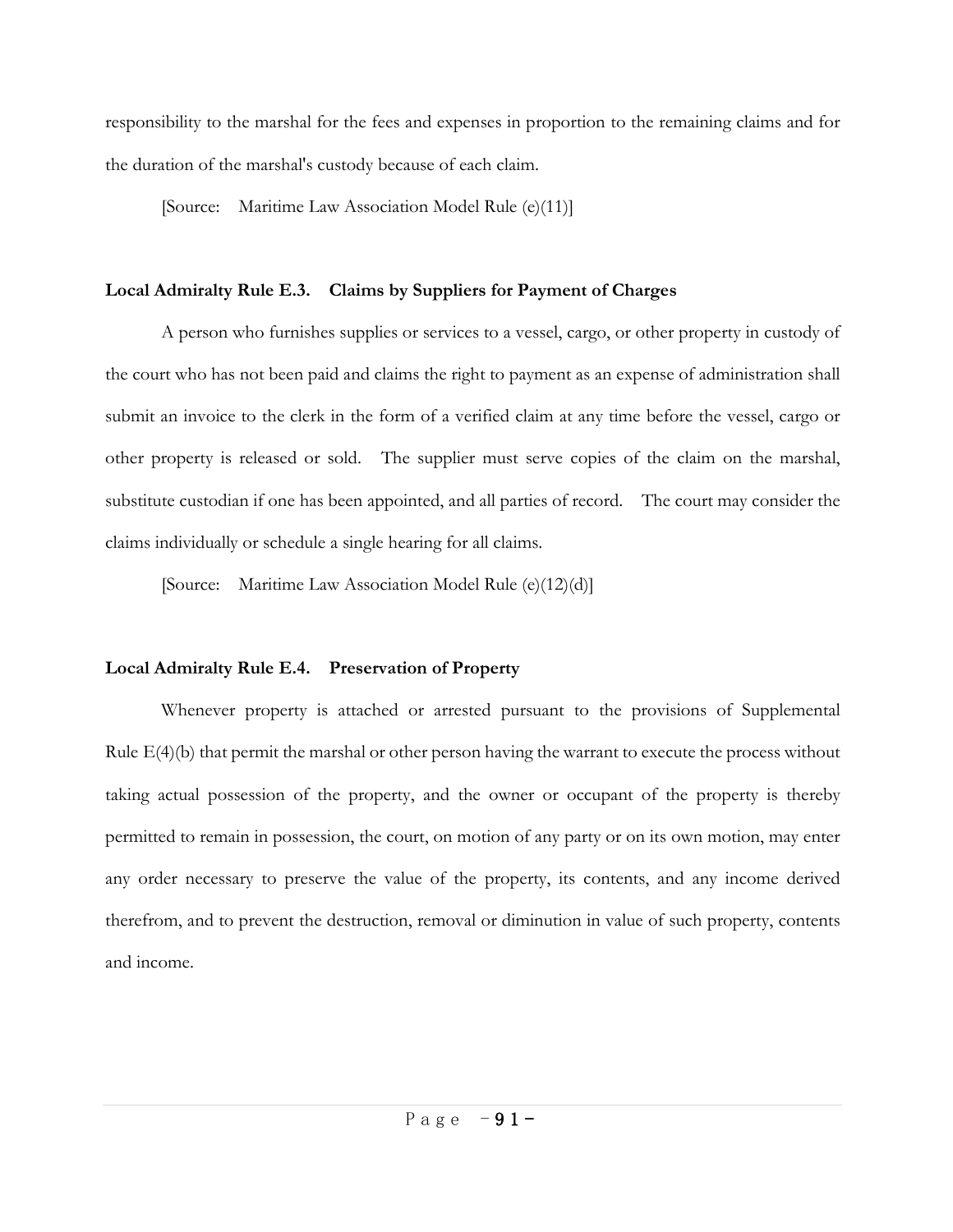## **LOCAL CRIMINAL RULES**

## **Local Criminal Rule 1.1. Application of Rules**

- (a) These Local Criminal Rules apply in all criminal proceedings.
- (b) In addition to Local Civil Rules referenced elsewhere in these Local Criminal Rules, the following Local Civil Rules also apply in criminal proceedings:
	- 1.2. *Clerk's Office*
	- 1.3. *Admission to the Bar*
	- 1.4. *Withdrawal or Displacement of Attorney of Record*
- 1.5. *Discipline of Attorneys*
- 1.6. *Duty of Attorney in Related Cases* (to the extent cases may be considered related under the Courts' Rules (SDNY) or Guidelines (EDNY) for the Division of Business)
- 1.7. *Fees of Court Reporters*
- 1.8. *Photographs, Radio, Recordings, Television*
- 1.9 *Acceptable Substitutes for Affidavits*
- 5.2. *Electronic Service and Filing of Documents*
- 5.3. *Service by Overnight Delivery*
- 6.2. *Orders on Motions*
- 39.1. *Custody of Trial and Hearing Exhibits*
- 58.1. *Remand by an Appellate Court*
- 67.1. *Order for Deposit in Interest-Bearing Account*.

# **COMMITTEE NOTE**

The titles of cross-referenced rules have been added for clarity. The parenthetical to Local Civil Rule 1.6 harmonizes that rule's otherwise broad concept of relatedness with the narrow concepts of relatedness specified in the Courts' Rules (SDNY) or Guidelines (EDNY)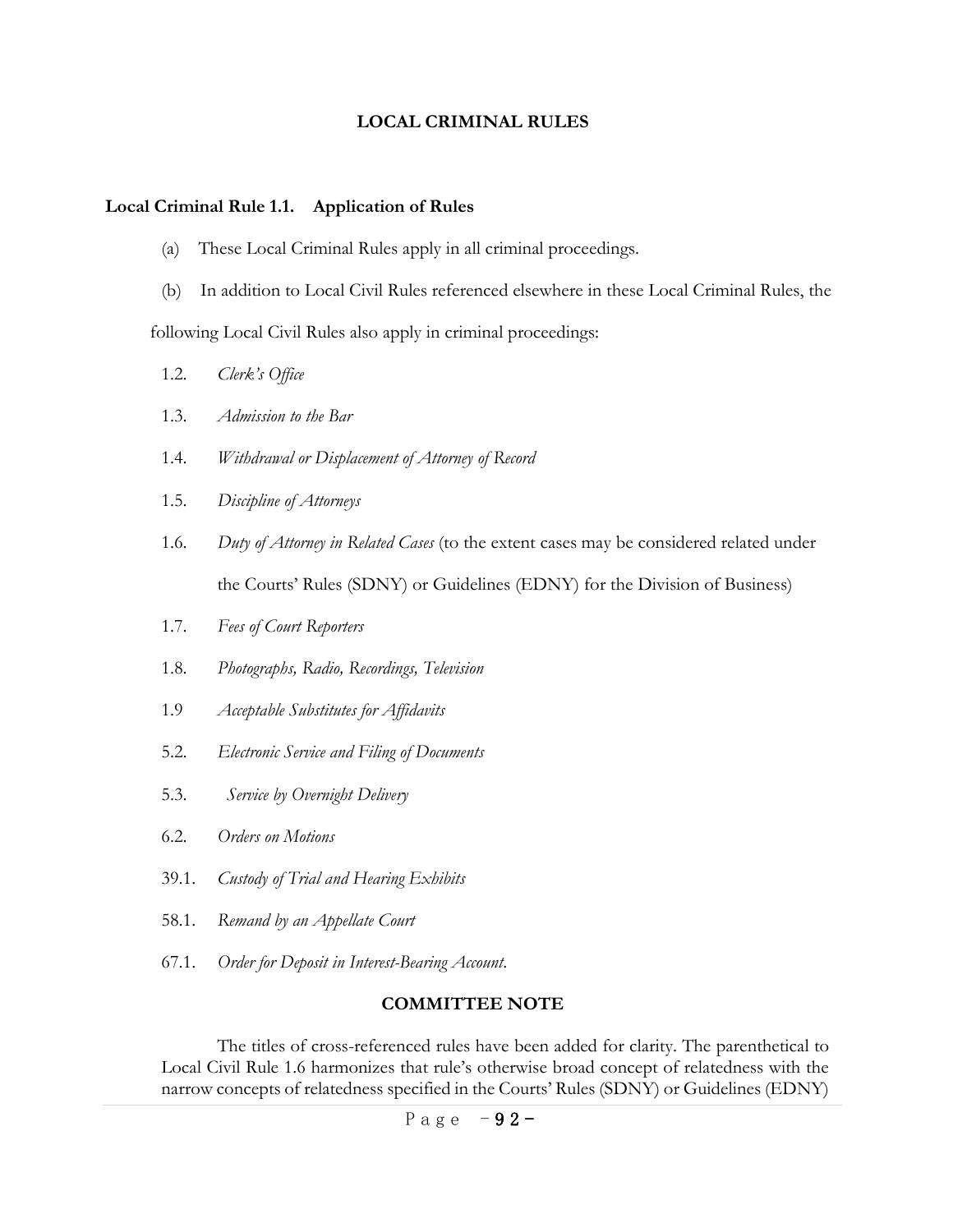for the Division of Business. Finally, the Committee believed it useful to add cross-references to Local Civil Rules 5.2, 5.3, 6.2, 58.1 and 67.1, since they address procedures useful in criminal as well as in civil proceedings.

### **Local Criminal Rule 1.2. Notice of Appearance**

Attorneys representing defendants in criminal cases shall file a notice of appearance. Once a

notice of appearance has been filed, the attorney may not withdraw except upon prior order of the

Court pursuant to Local Civil Rule 1.4.

### **COMMITTEE NOTE**

This rule, derived from former Local Criminal Rule 44.1, has been renumbered to place it in closer proximity to the cross-references in Local Criminal Rule 1.1 to admission to the bar and withdrawal from a case. Former Local Criminal Rule 44.1(b) has been stricken. That rule required attorneys to submit a certificate of good standing from at least one of the states in which the attorney was admitted and was intended to ensure that criminal defendants are in fact represented by admitted attorneys. However, the rule only required an attorney to submit such a certificate once and thus does not appear to serve a substantially different function from the provisions of Local Civil Rule 1.3 on admission to the bar. In addition, former Local Criminal Rule 44.1(b) did not appear to be enforced in practice.

#### **Local Criminal Rule 12.4. Disclosure Statement**

For purposes of Fed. R. Crim. P. 12.4 (b)(2), "promptly" shall mean "within fourteen (14) days," that is, parties are required to file supplemental disclosure statement within fourteen (14) days of the time there is any change in the information required in a disclosure statement filed pursuant to those rules.

## **Local Criminal Rule 16.1. Conference of Counsel**

No motion addressed to a bill of particulars or any discovery matter shall be heard unless counsel for the moving party files in or simultaneously with the moving papers an affidavit certifying that counsel has conferred with counsel for the opposing party in an effort in good faith to resolve by agreement the issues raised by the motion without the intervention of the Court and has been unable to reach agreement. If some of the issues raised by the motion have been resolved by agreement, the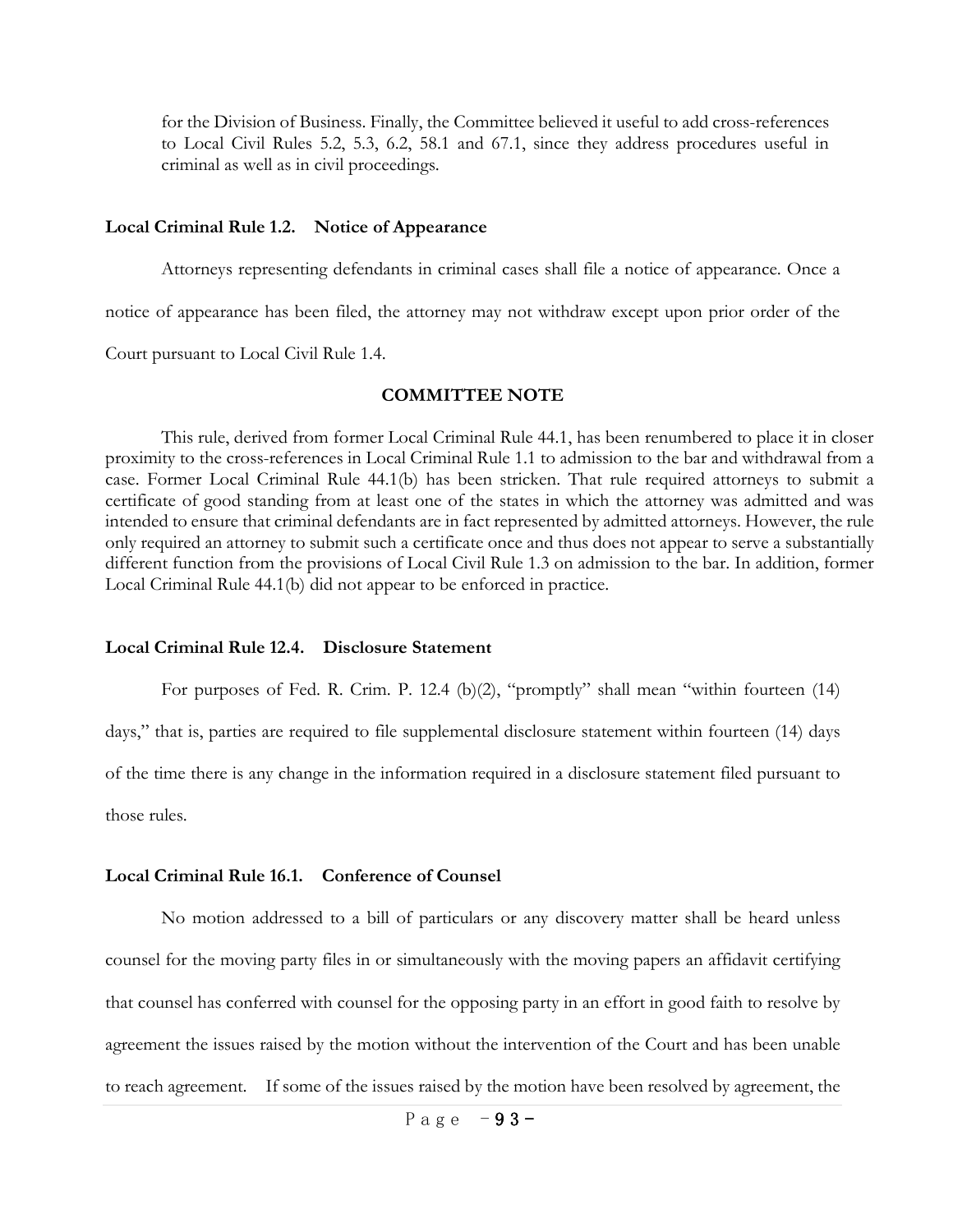affidavit shall specify the issues remaining unresolved.

#### **COMMITTEE NOTE**

The rule was simplified to refer to "a bill of particulars or any discovery matter," and to make clear that the requisite certification could be filed as part of the motion papers.

### **Local Criminal Rule 23.1. Free Press-Fair Trial Directives**

(a) It is the duty of the lawyer or law firm, and of non-lawyer personnel employed by a lawyer's office or subject to a lawyer's supervision, private investigators acting under the supervision of a criminal defense lawyer, and government agents and police officers, not to release or authorize the release of non-public information or opinion which a reasonable person would expect to be disseminated by means of public communication, in connection with pending or imminent criminal litigation with which they are associated, if there is a substantial likelihood that such dissemination will interfere with a fair trial or otherwise prejudice the due administration of justice.

(b) With respect to a grand jury or other pending investigation of any criminal matter, a lawyer participating in or associated with the investigation (including government lawyers and lawyers for targets, subjects, and witnesses in the investigation) shall refrain from making any extrajudicial statement which a reasonable person would expect to be disseminated by means of public communication that goes beyond the public record or that is not necessary to inform the public that the investigation is underway, to describe the general scope of the investigation, to obtain assistance in the apprehension of a suspect, to warn the public of any dangers or otherwise to aid in the investigation, if there is a substantial likelihood that such dissemination will interfere with a fair trial or otherwise prejudice the administration of justice.

(c) During a jury trial of any criminal matter, including the period of selection of the jury, no lawyer or law firm associated with the prosecution or defense shall give or authorize any extrajudicial statement or interview relating to the trial or the parties or issues in the trial which a reasonable person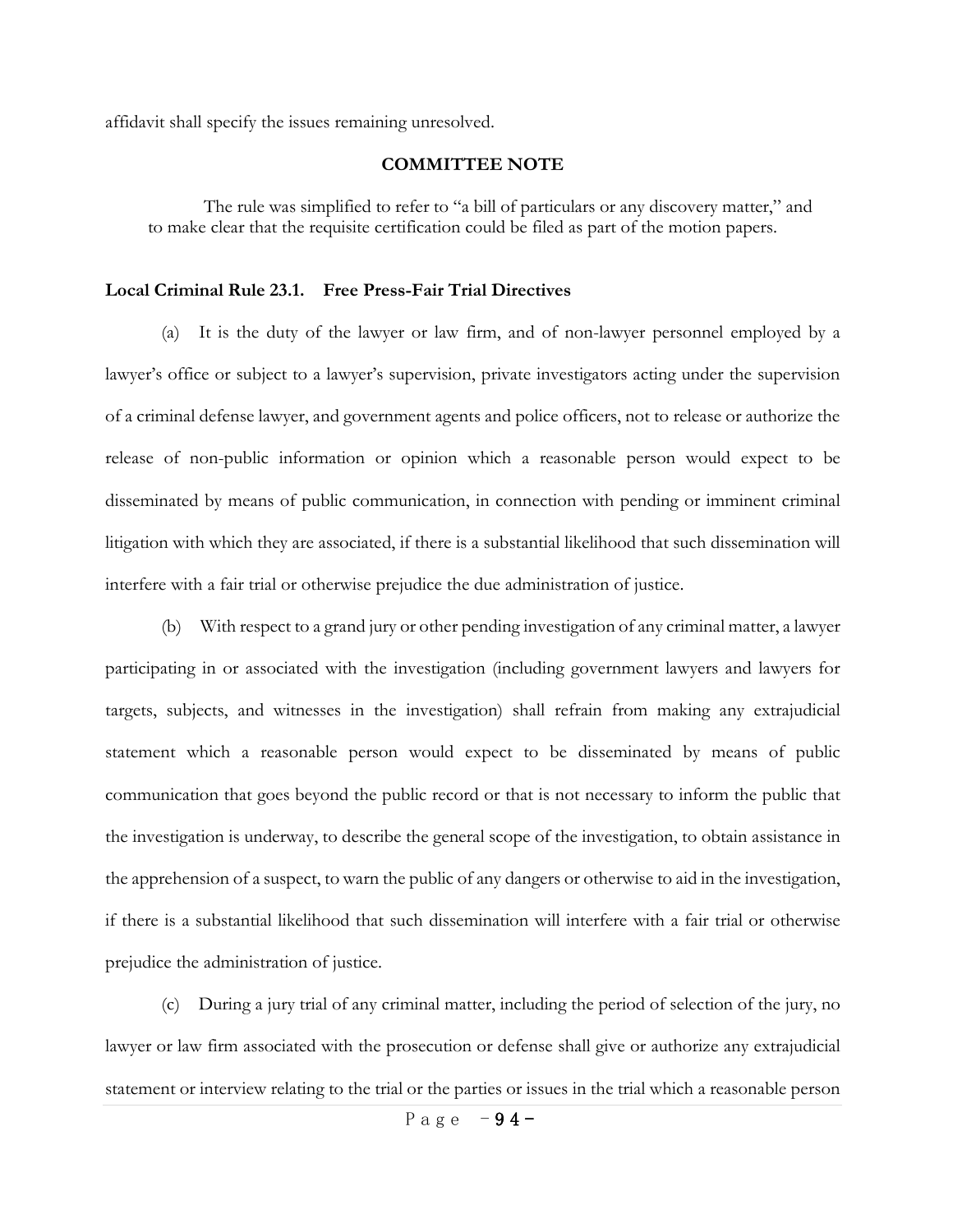would expect to be disseminated by means of public communication if there is a substantial likelihood that such dissemination will interfere with a fair trial; except that the lawyer or the law firm may quote from or refer without comment to public records of the Court in the case.

(d) Statements concerning the following subject matters presumptively involve a substantial likelihood that their public dissemination will interfere with a fair trial or otherwise prejudice the due administration of justice within the meaning of this rule:

(1) The prior criminal record (including arrests, indictments or other charges of crime), or the character or reputation of the accused, except that the lawyer or law firm may make a factual statement of the accused's name, age, residence, occupation and family status; and if the accused has not been apprehended, a lawyer associated with the prosecution may release any information necessary to aid in the accused's apprehension or to warn the public of any dangers the accused may present;

(2) The existence or contents of any confession, admission or statement given by the accused, or the refusal or failure of the accused to make any statement;

(3) The performance of any examinations or tests or the accused's refusal or failure to submit to an examination or test;

(4) The identity, testimony or credibility of prospective witnesses, except that the lawyer or law firm may announce the identity of the victim if the announcement is not otherwise prohibited by law;

(5) The possibility of a plea of guilty to the offense charged or a lesser offense;

(6) Information the lawyer or law firm knows is likely to be inadmissible at trial and would if disclosed create a substantial likelihood of prejudicing an impartial trial; and

(7) Any opinion as to the accused's guilt or innocence or as to the merits of the case or the evidence in the case.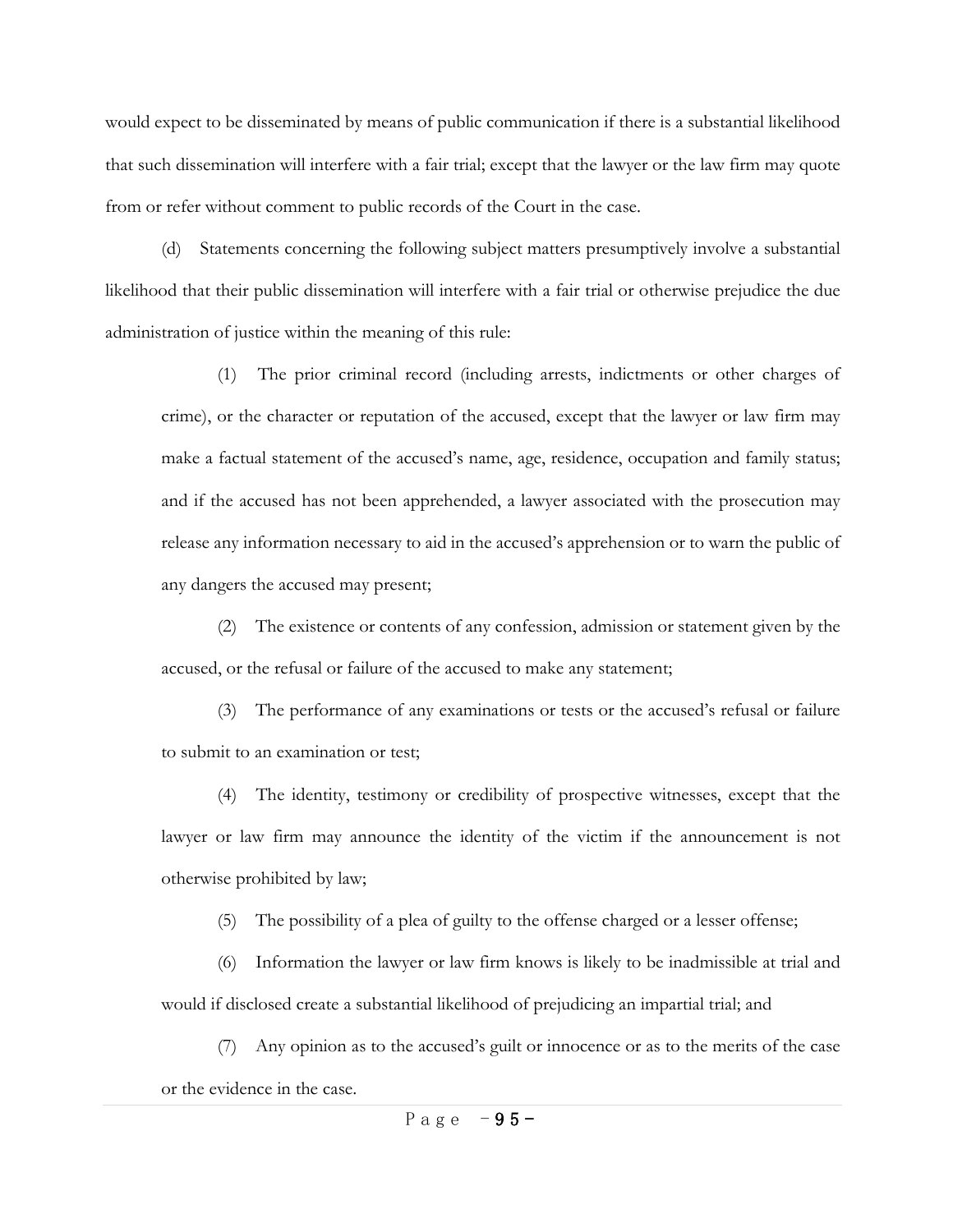(e) Statements concerning the following subject matters presumptively do not involve a substantial likelihood that their public dissemination will interfere with a fair trial or otherwise prejudice the due administration of justice within the meaning of this rule:

(1) An announcement, at the time of arrest, of the fact and circumstances of arrest (including time and place of arrest, resistance, pursuit and use of weapons), the identity of the investigating and arresting officer or agency and the length of investigation;

(2) An announcement, at the time of seizure, stating whether any items of physical evidence were seized and, if so, a description of the items seized (but not including any confession, admission or statement);

(3) The nature, substance or text of the charge, including a brief description of the offense charged;

(4) Quoting or referring without comment to public records of the Court in the case;

(5) An announcement of the scheduling or result of any stage in the judicial process, or an announcement that a matter is no longer under investigation;

(6) A request for assistance in obtaining evidence; and

(7) An announcement, without further comment, that the accused denies the charges, and a brief description of the nature of the defense.

(f) Nothing in this rule is intended to preclude the formulation or application of more restrictive rules relating to the release of information about juvenile or other offenders, to preclude the holding of hearings or the lawful issuance of reports by legislative, administrative or investigative bodies, or to preclude any lawyer from replying to charges of misconduct that are publicly made against said lawyer.

(g) All Court supporting personnel, including, among others, marshals, deputy marshals,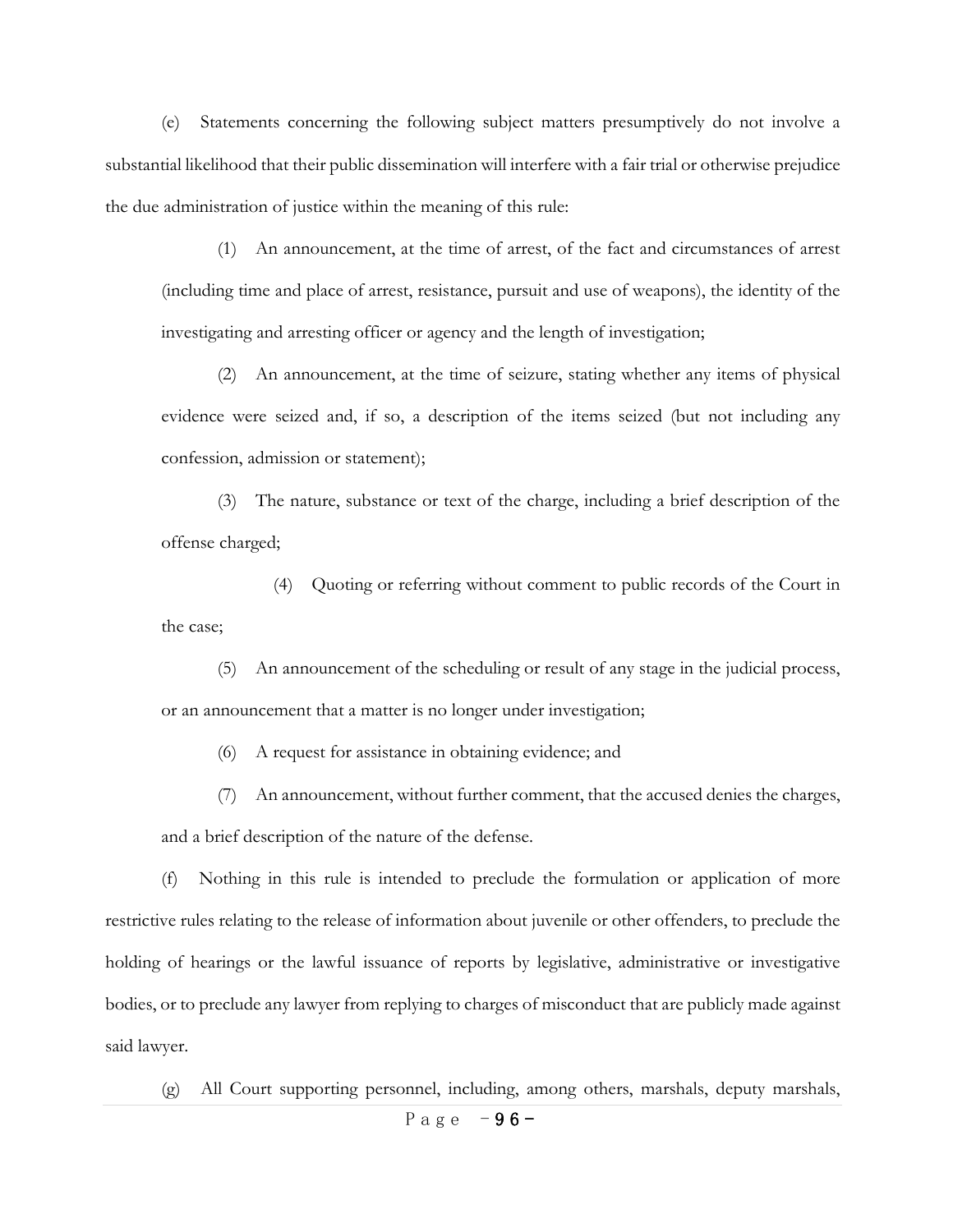Court Clerks, bailiffs and Court reporters and employees or sub-contractors retained by the Courtappointed official reporters, are prohibited from disclosing to any person, without authorization by the Court, information relating to a pending grand jury proceeding or criminal case that is not part of the public records of the Court. The divulgence by such Court supporting personnel of information concerning grand jury proceedings, in camera arguments and hearings held in chambers or otherwise outside the presence of the public is also forbidden.

(h) The Court, on motion of either party or on its own motion, may issue a special order governing such matters as extrajudicial statements by parties and witnesses likely to interfere with the rights of the accused to a fair trial by an impartial jury, the seating and conduct in the courtroom of spectators and news media representatives, the management and sequestration of jurors and witnesses and any other matters which the Court may deem appropriate for inclusion in such order. In determining whether to impose such a special order, the Court shall consider whether such an order will be necessary to ensure an impartial jury and must find that other, less extreme available remedies, singly or collectively, are not feasible or would not effectively mitigate the pretrial publicity and bring about a fair trial. Among the alternative remedies to be considered are: change of venue, postponing the trial, a searching voir dire, emphatic jury instructions, and sequestration of jurors.

(i) Any lawyer who violates the terms of this rule may be disciplined pursuant to Local Civil Rule 1.5.

#### **COMMITTEE NOTE**

This rule was the subject of substantial debate and compromise at the time of the 1997 revisions to the Local Rules. During the 2011 revision, the Committee, in the absence of intervening decisions substantially impacting the subject of the rule, decided not to recommend any changes to the rule.

### **Local Criminal Rule 34.1. Post-Trial Motions**

Post-trial motions in criminal cases, including motions for correction or reduction of sentence

Page  $-97-$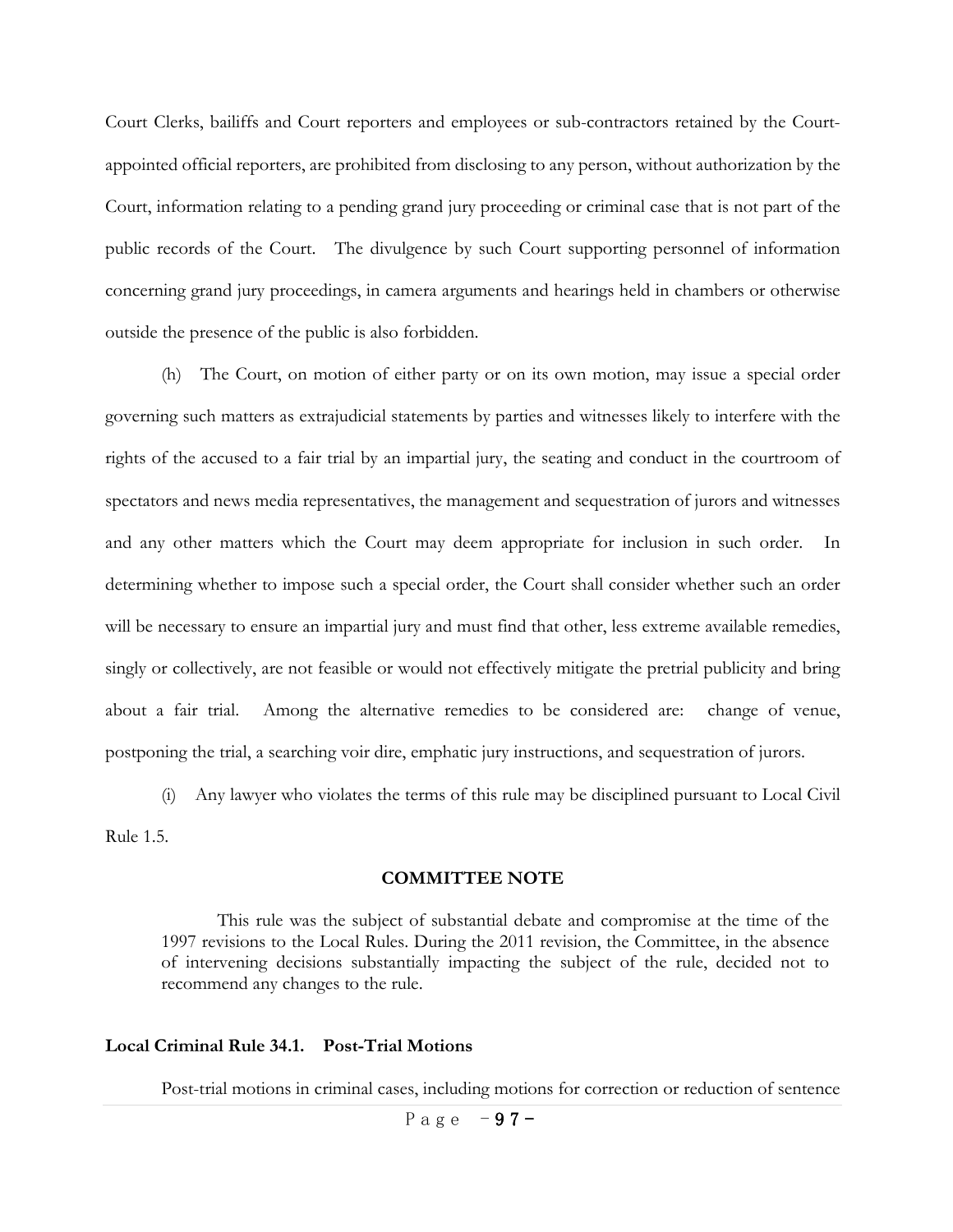under Federal Rule of Criminal Procedure 35, or to suspend execution of sentence, or in arrest of

judgment under Federal Rule of Criminal Procedure 34, shall be referred to the trial Judge. If the trial Judge served by designation and assignment under 28 U.S.C.  $\%$  291-296, and is absent from the district, such motions may be referred to that Judge for consideration and disposition.

# **Local Criminal Rule 45.1. Computation of Time**

In computing any period of time prescribed or allowed by the Local Criminal Rules, the provisions of Federal Rule of Criminal Procedure 45 shall apply unless otherwise stated. In these Local Rules, as in the Federal Rules as amended effective December 1, 2009, Saturdays, Sundays, and legal holidays are no longer excluded in computing periods of time. If the last day of the period is a Saturday, Sunday, or legal holiday, the period continues to run until the end of the next day that is not a Saturday, Sunday, or legal holiday.

# **COMMITTEE NOTE**

Specific references to subsections (a) and (e) of Fed. R. Crim. P. 45, which have been re-lettered in any event, were deleted.

# **Local Criminal Rule 47.1. Applications for Ex Parte Orders**

Any application for an ex parte order shall state whether a previous application for similar relief has been made and, if so, shall state (a) the nature of the previous application, (b) the judicial officer to whom such application was presented, and (c) the disposition of such application.

# **COMMITTEE NOTE**

This rule, former Local Criminal Rule 1.2, was renumbered to associate it with the relevant Federal Rule of Criminal Procedure, Rule 47, *Motions and Supporting Affidavits*.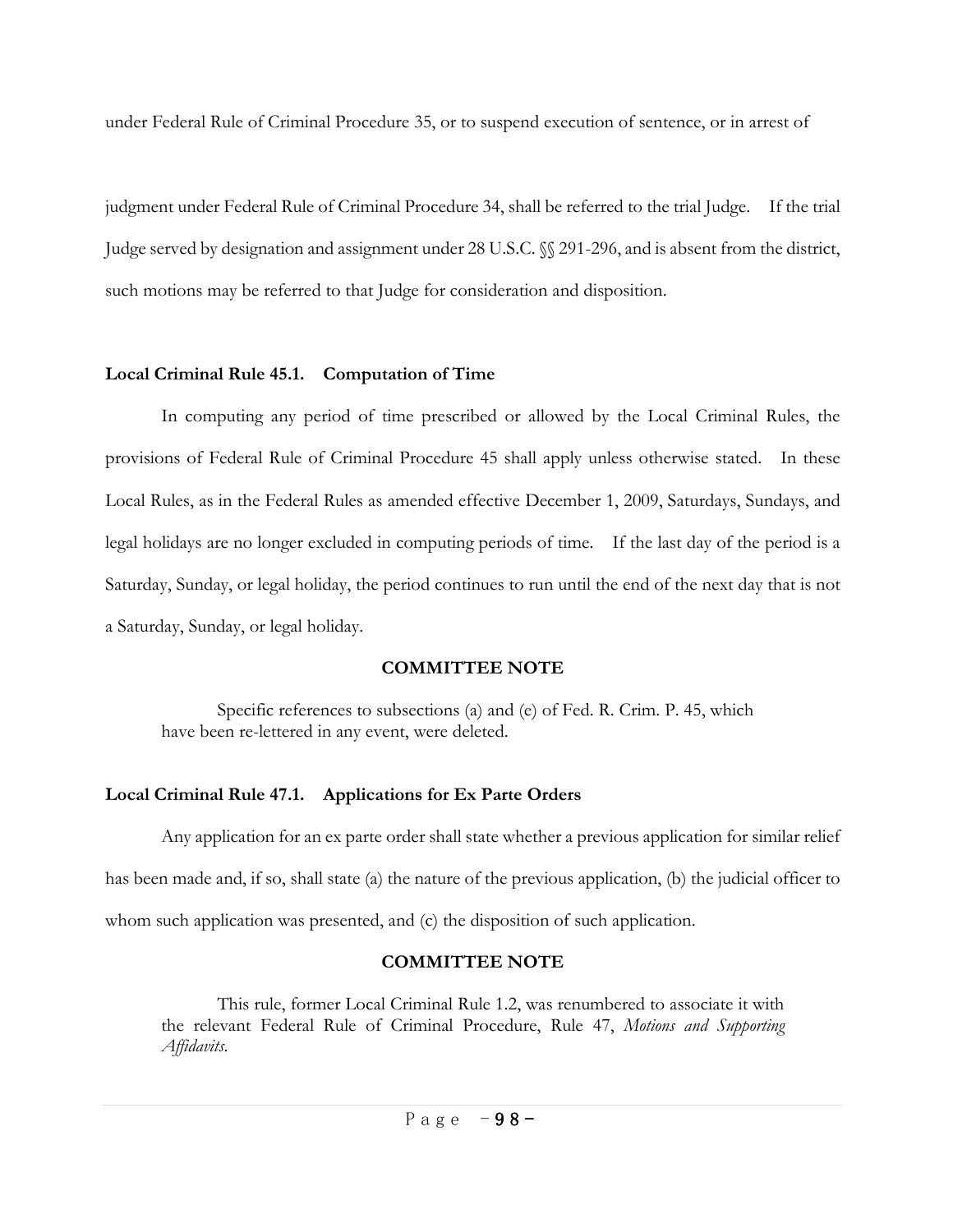### **Local Criminal Rule 49.1. Service and Filing of Motion Papers**

Unless otherwise provided by statute or rule, or unless otherwise ordered by the Court in a Judge's Individual Practices or in a direction in a particular case, upon any motion, the papers shall be served and filed as follows:

(a) All papers in support of the motion shall be filed and served by the moving party on all other parties that have appeared in the action.

(b) Any opposing papers shall be filed and served within fourteen (14) days after service of the motion papers.

(c) Any reply papers shall be filed and served within seven (7) days after service of the opposing papers.

(d) A motion for reconsideration or reargument of a Court order determining a motion shall be filed and served within fourteen (14) days after the Court's determination of the original motion. A memorandum setting forth concisely the matters or controlling decisions which counsel believes the Court has overlooked shall accompany the motion.

## **COMMITTEE NOTE**

This rule, former Local Criminal Rule 12.1, was renumbered to associate it with the relevant Federal Rule of Criminal Procedure, Rule 49, *Serving and Filing Papers*. The phrase "filed and" was added to the text of subparts (a)-(c). Former subpart (d), relating to computation of time, was deleted as duplicative of Local Criminal Rule 45.1. A new subpart (d) was added to provide guidance regarding motions for reconsideration in criminal cases.

## **Local Criminal Rule 58.1. Petty Offenses--Collateral and Appearance**

(a) A person who is charged with a petty offense as defined in 18 U.S.C.  $\$ 19, or with violating

any regulation promulgated by any department or agency of the United States government, may, in lieu

of appearance, post collateral in the amount indicated in the summons or other accusatory instrument,

waive appearance before a United States Magistrate Judge, and consent to forfeiture of collateral.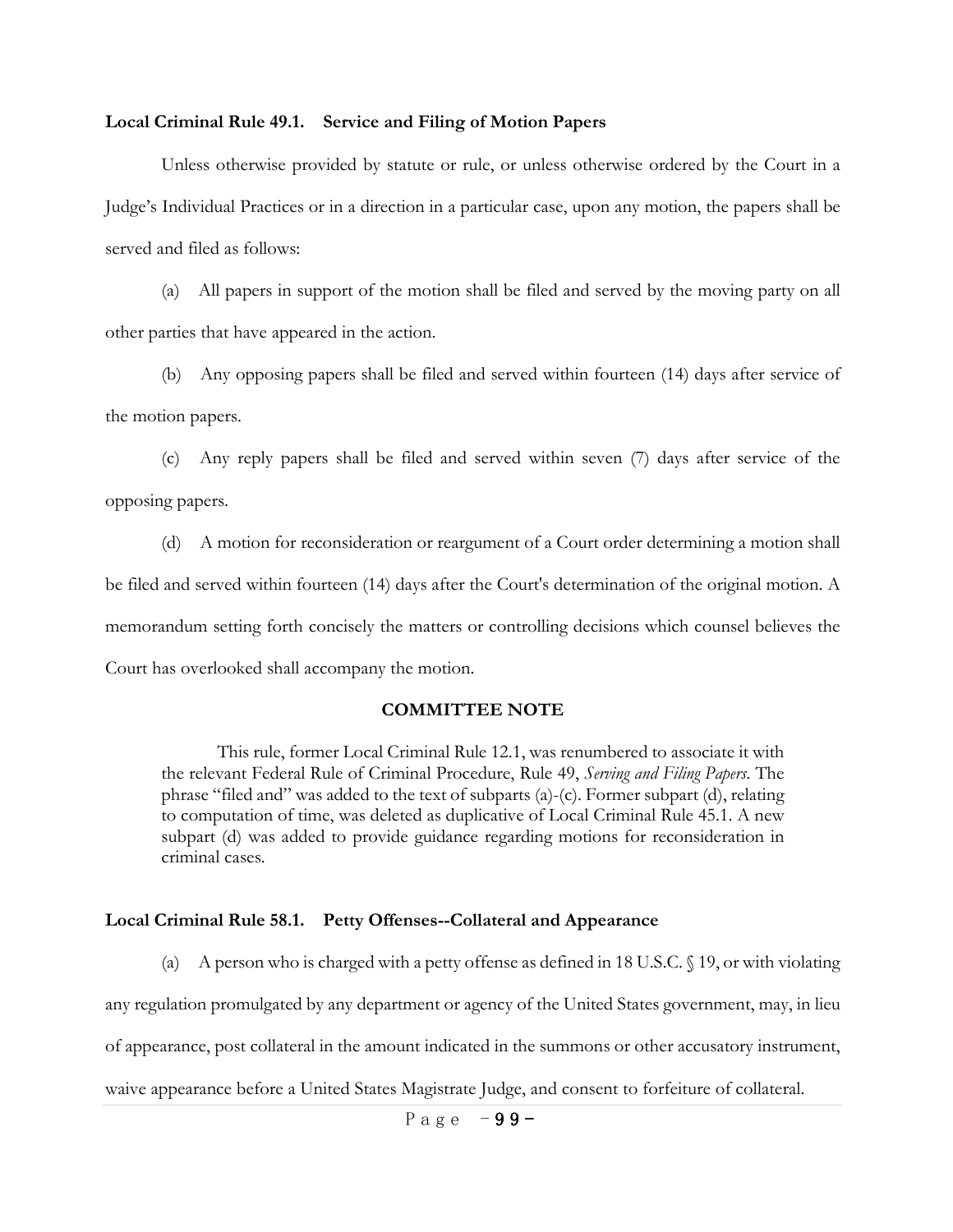(b) For all other petty offenses the person charged must appear before a Magistrate Judge.

# **COMMITTEE NOTE**

This rule (formerly Local Criminal Rule 58.2) authorizes the forfeiture of collateral pursuant to Federal Rule of Criminal Procedure 58(d)(1).

# **Local Criminal Rule 59.1 Powers of Magistrate Judges**

In addition to other powers of Magistrate Judges:

(a) Full-time Magistrate Judges are hereby specially designated to exercise the jurisdiction set

forth in 18 U.S.C. § 3401, *Misdemeanors: application of probation laws*. Unless there is a pending related indictment before a District Judge, the Clerk shall automatically refer misdemeanor cases initiated by information or indictment or transferred to the district under Federal Rule of Criminal Procedure 20 to a Magistrate Judge for arraignment. A petition by the government that the trial of a misdemeanor proceed before a District Judge pursuant to 18 U.S.C. § 3401(f) shall be filed prior to arraignment of

the defendant.

(b) Magistrate Judges are hereby authorized to exercise the jurisdiction set forth in 18 U.S.C.

§ 3184, *Fugitives from foreign country to United States*.

(c) Local Civil Rule 72.1, *Powers of Magistrate Judges*, also applies in criminal proceedings.

# **COMMITTEE NOTE**

This rule, formerly Local Criminal Rule 58.1, has been redesignated Local Criminal Rule 59.1 to associate it with the relevant Federal Rule of Criminal Procedure, Rule 59, *Matters Before a Magistrate Judge*. The general statutory authority of Magistrate Judges is set forth in 28 U.S.C. § 636; however, certain provisions, including 18 U.S.C. §§ 3401 & 3184, and 28 U.S.C. § 636(c), require specific authorization by the District Court for the Magistrate Judge to exercise the designated authority. This rule, and Local Civil Rule 72.1, which new subpart (c) specifically makes applicable to criminal proceedings, confirm and continue the Courts' intent to give their Magistrate Judges the maximum powers authorized by law. For the sake of clarity, the titles of the statutes referenced in the rule have been added. Former subpart (c), relating to the power of Magistrate Judges to issue subpoenas and writs, has been stricken as duplicative–the same provision already appears in Local Civil Rule 72.1(c) and will thus continue to apply in criminal proceedings.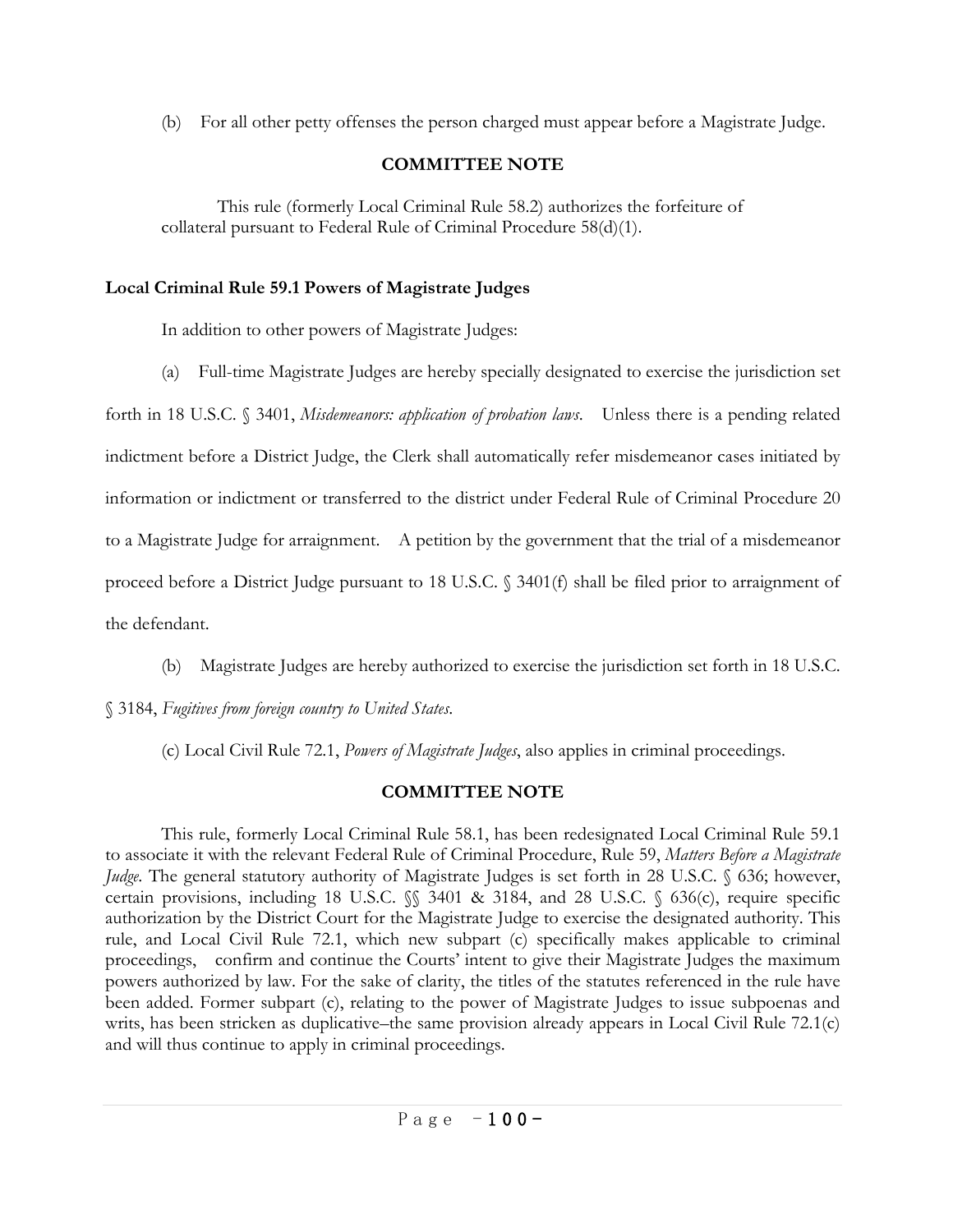#### **LOCAL PATENT RULES**

#### **Local Patent Rule 1. Application of Rules**

(a) These Local Patent Rules apply to patent infringement, validity and unenforceability actions and proceedings. The Court may modify the obligations or deadlines set forth in these Local Patent Rules based on the circumstances of any particular case, including, without limitation, the simplicity or complexity of the case as shown by the patents, claims, technology, products, or parties involved.

(b) The Local Civil Rules also apply to such actions and proceedings, except to the extent they are inconsistent with these Local Patent Rules.

### **Local Patent Rule 2. Initial Scheduling Conference**

When the parties confer pursuant to Fed. R. Civ. P. 26(f), in addition to the matters covered by Fed. R. Civ. P. 26, the parties must discuss and address in the report filed pursuant to Fed. R. Civ. P.  $26(f)$ :

i. any proposed modification of the deadlines or proceedings set forth in these Local Patent Rules;

ii. proposed format of and deadlines for claim construction filings and proceedings, including a proposal for any expert discovery the parties propose to take in connection therewith; and

iii. proposed format of and deadlines for service of infringement, invalidity and/or unenforceability contentions, including any proposed deadlines for supplementation thereof.

#### **Local Patent Rule 3. Certification of Disclosures**

All statements, disclosures, or charts filed or served in accordance with these Local Patent Rules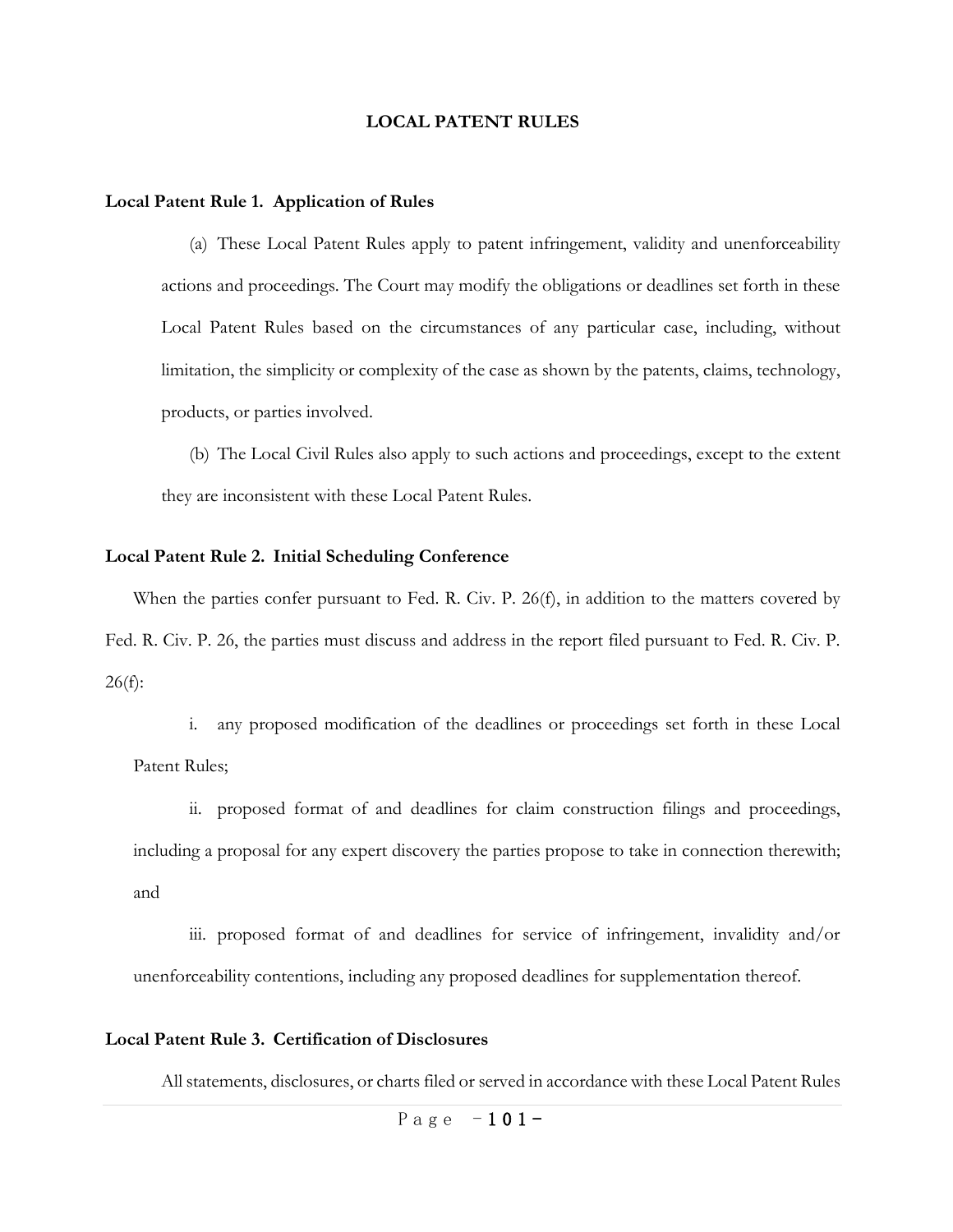are deemed disclosures subject to Rule 26(g) of the Federal Rules of Civil Procedure.

## **Local Patent Rule 4. Admissibility of Disclosures**

Statements, disclosures or charts governed by these Local Patent Rules are admissible to the extent permitted by the Federal Rules of Evidence or Civil Procedure. However, the statements and disclosures provided for in Local Patent Rule 11 are not admissible for any purpose other than in connection with motions seeking an extension or modification of the time periods within which actions contemplated by these Local Patent Rules shall be taken.

# **Local Patent Rule 5. Discovery Objections Based on Local Patent Rules**

A party may object to a mandatory disclosure under Fed. R. Civ. P. 26(a) or to a discovery request as conflicting with or premature under these Local Patent Rules only if the mandatory disclosure or discovery request would require disclosure of information of the kind dealt with by Local Patent Rules 6, 7, 8, 10, 11 and 12.

# **Local Patent Rule 6. Disclosure of Asserted Claims and Infringement Contentions**

Unless otherwise specified by the Court, not later than forty-five (45) days after the Initial Scheduling Conference, a party claiming patent infringement must serve on all parties a "Disclosure of Asserted Claims and Infringement Contentions," which identifies for each opposing party, each claim of each patent-in-suit that is allegedly infringed and each product or process of each opposing party of which the party claiming infringement is aware that allegedly infringes each identified claim.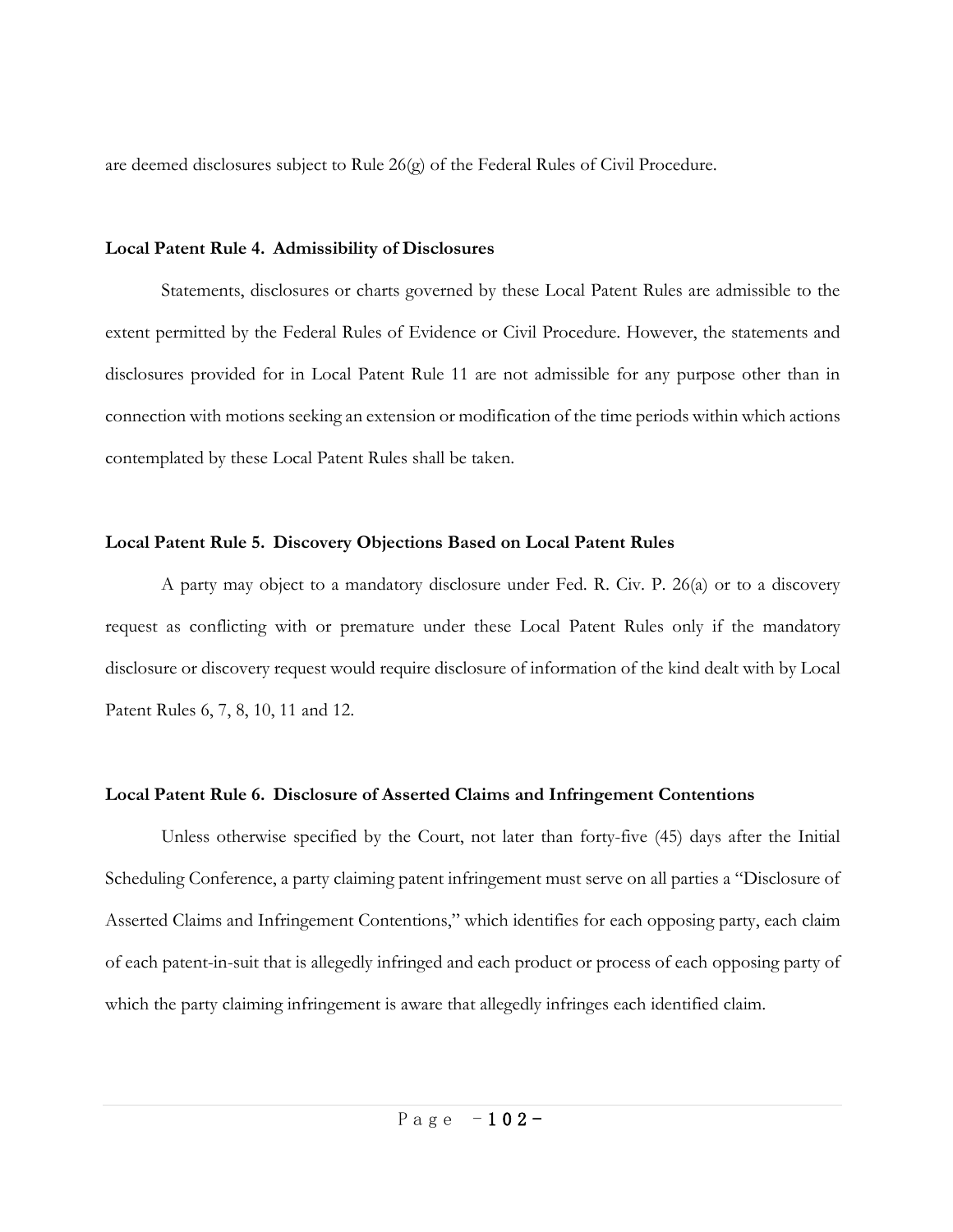### **Local Patent Rule 7. Invalidity Contentions**

Unless otherwise specified by the Court, not later than forty-five (45) days after service of the "Disclosure of Asserted Claims and Infringement Contentions," each party opposing a claim of patent infringement must serve upon all parties its "Invalidity Contentions," if any. Invalidity Contentions must identify each item of prior art that the party contends allegedly anticipates or renders obvious each asserted claim, and any other grounds of invalidity, including any under 35 U.S.C. § 101 or § 112, or unenforceability of any of the asserted claims.

## **Local Patent Rule 8. Disclosure Requirement in Patent Cases Initiated by Declaratory**

#### **Judgment**

In all cases in which a party files a pleading seeking a declaratory judgment that a patent is not infringed, is invalid, or is unenforceable, Local Patent Rule 6 shall not apply with respect to such patent unless and until a claim for patent infringement of such patent is made by a party. If a party does not assert a claim for patent infringement in its answer to the declaratory judgment pleading, unless otherwise specified in the Court's Scheduling Order, the party seeking a declaratory judgment must serve upon all parties its Invalidity Contentions with respect to such patent that conform to Local Patent Rule 7 not later than forty-five (45) days after the Initial Scheduling Conference.

#### **Local Patent Rule 9. Duty to Supplement Contentions**

The duty to supplement in Fed. R. Civ. P. 26(e) shall apply to the Infringement Contentions and the Invalidity Contentions required by Local Patent Rules 6 and 7.

### **Local Patent Rule 10. Opinion of Counsel**

Not later than thirty (30) days after entry of an order ruling on claim construction, each party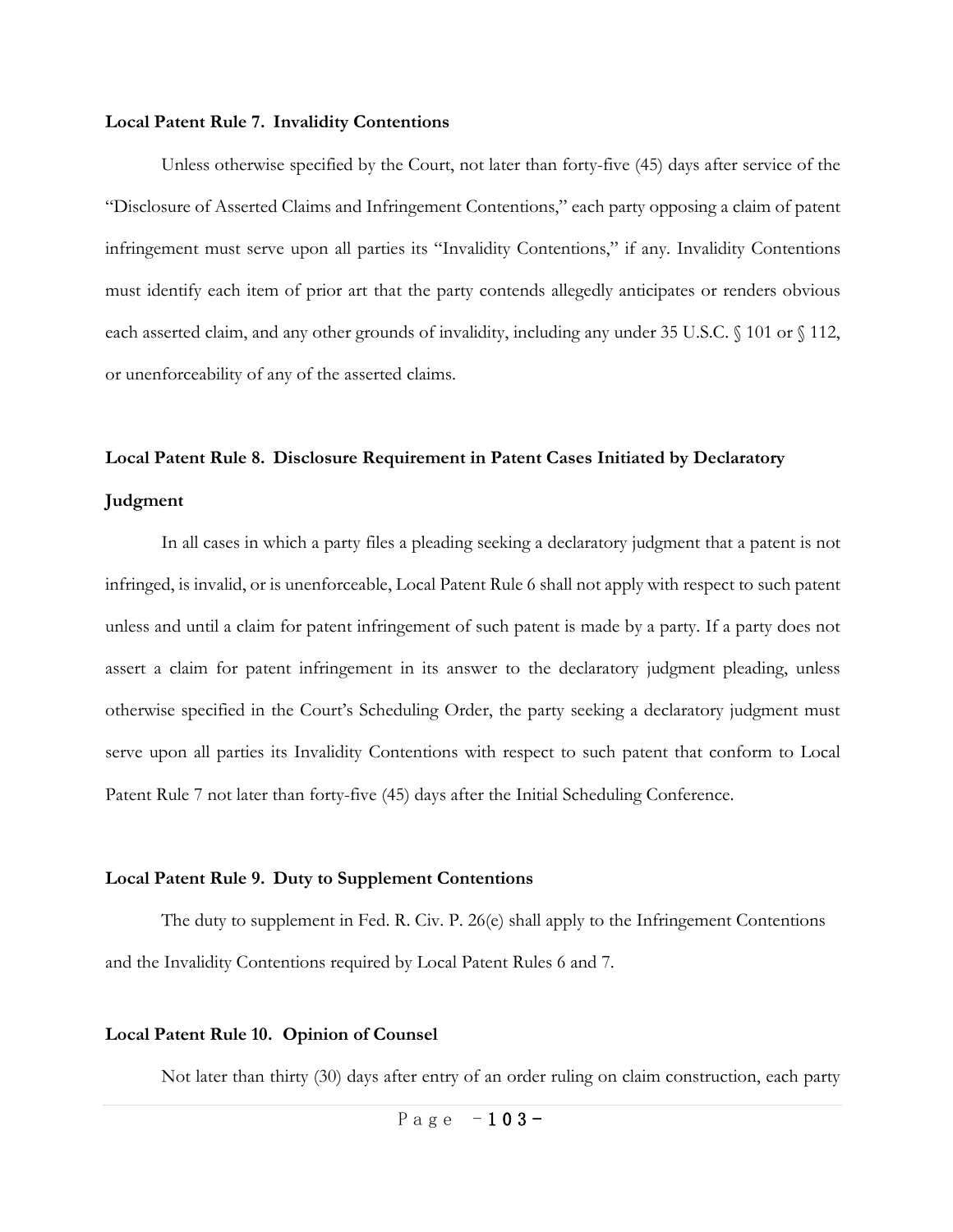that will rely on an opinion of counsel as part of a defense to a claim of willful infringement or inducement of infringement, or that a case is exceptional, must produce or make available for inspection and copying the opinion(s) and any other documents relating to the opinion(s) as to which attorney-client or work product protection has been waived as a result of such production.

## **Local Patent Rule 11. Joint Claim Terms Chart**

By a date specified by the Court, the parties shall cooperate and jointly file a Joint Disputed Claim Terms Chart listing the disputed claim terms and phrases, including each party's proposed construction, and cross-reference to each party's identification of the related paragraph(s) of the invalidity and/or infringement contention(s) disclosures under Local Rules 6 and 7.

## **Local Patent Rule 12. Claim Construction Briefing**

Unless otherwise specified by the Court:

(a) Not later than thirty (30) days after filing of the Joint Disputed Claim Terms Chart pursuant to Local Patent Rule 11, the party asserting infringement, or the party asserting invalidity if there is no infringement issue present in the case, must serve and file an opening claim construction brief and all supporting evidence and testimony.

(b) Not later than thirty (30) days after service of the opening claim construction brief, the opposing party must serve and file a response to the opening claim construction brief and all supporting evidence and testimony.

(c) Not later than seven (7) days after service of the response, the opening party may serve and file a reply solely rebutting the opposing party's response.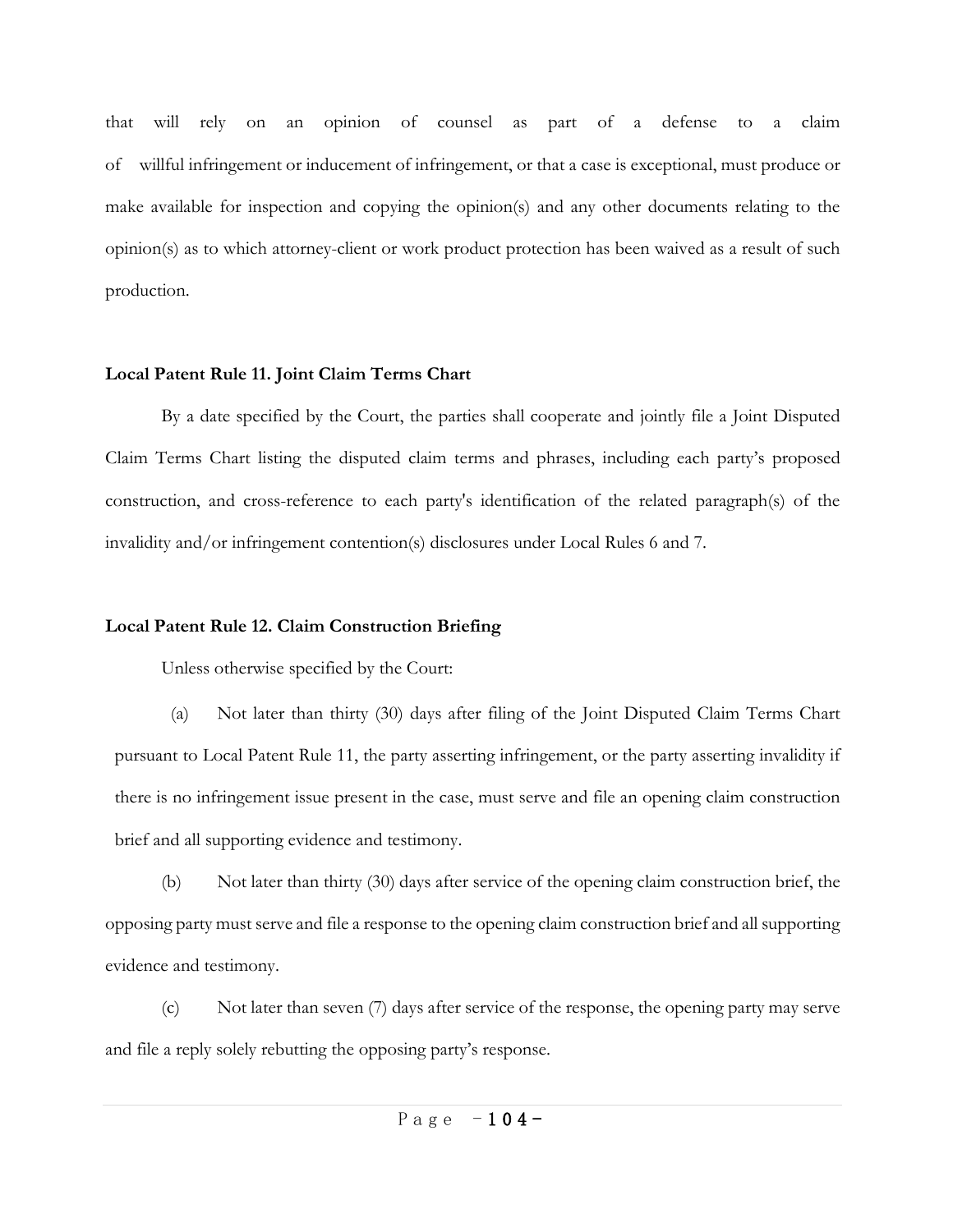## **RULES FOR THE DIVISION OF BUSINESS AMONG DISTRICT JUDGES**

# **SOUTHERN DISTRICT**

These rules are adopted for the internal management of the case load of the court and shall not be deemed to vest any rights in litigants or their attorneys and shall be subject to such amendments from time to time as shall be approved by the court.

## **Rule 1. Individual Assignment System**

This court shall operate under an individual assignment system to assure continuous and close judicial supervision of every case. Each civil and criminal action and proceeding, except as otherwise provided, shall be assigned by lot to one judge for all purposes. The system shall be administered by an assignment committee in such a manner that all active judges, except the chief judge, shall be assigned substantially an equal share of the categories of cases of the court over a period of time. There shall be assigned or transferred to the chief judge such matters as the chief judge is willing and able to undertake, consistent with the chief judge's administrative duties.

# **Rule 2. Assignment Committee**

An assignment committee is established for the administration of the assignment system. The committee shall consist of the chief judge and two other active judges selected by the chief judge, each to serve for one year. The chief judge shall also select two other active judges, each to serve for a period of one year, as alternate members of the committee.

The assignment committee shall supervise and rule upon all issues relating to assignments under this system, in accordance with these rules, as amended from time to time by the board of judges.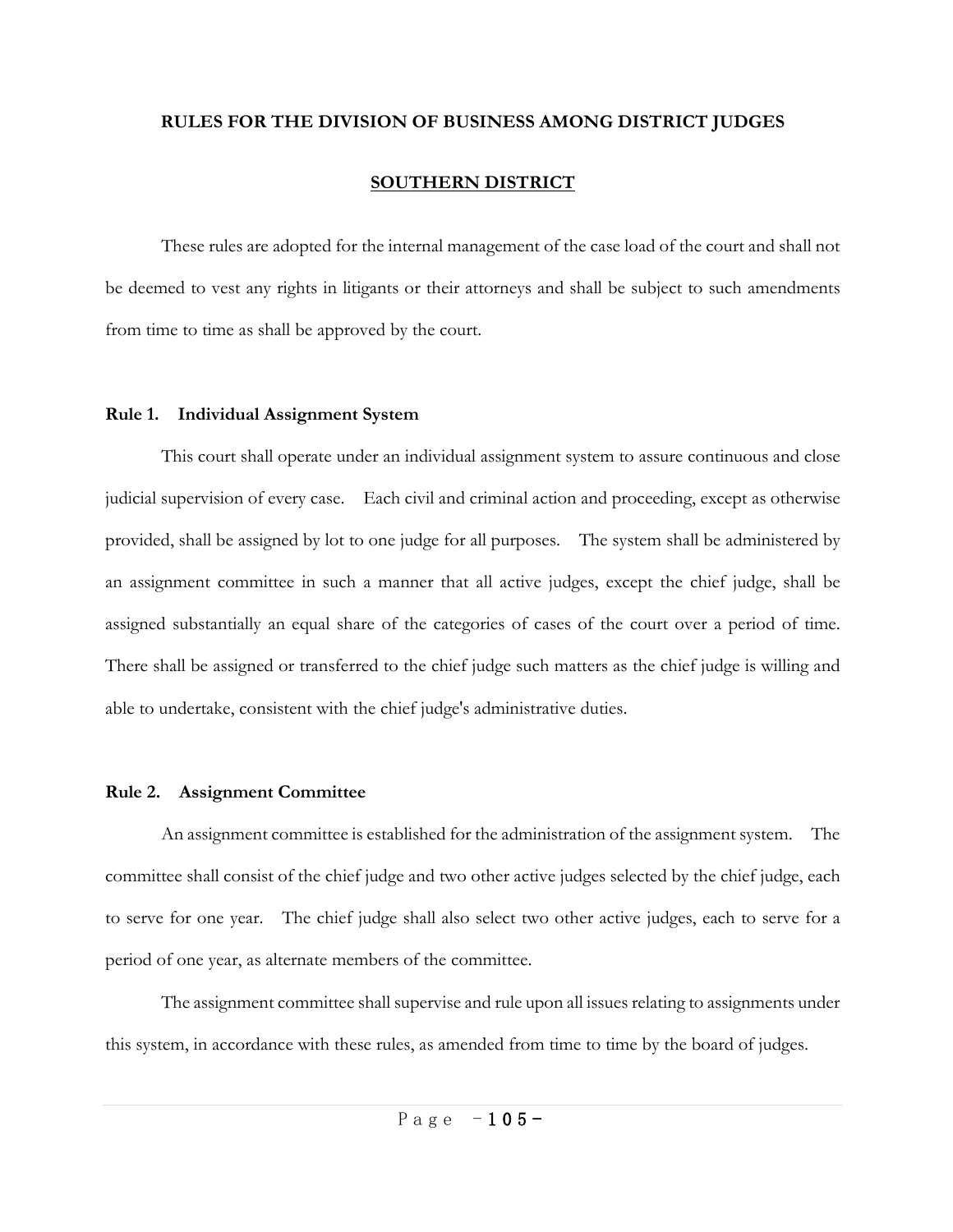### **Rule 3. Part I**

(a) Establishment of Part I

Part I is established for hearing and determining certain emergency and miscellaneous matters in civil and criminal cases. Judges shall choose assignment to Part I from an appropriate schedule, in order of their seniority, for periods not to exceed three weeks in each year. The judge(s) assigned fulltime to White Plains do not sit in Part I in Manhattan. The assignment committee may, on consent of the judges affected, change such assignments, if necessary, to meet the needs of the court.

Part I shall be open from 9:00 a.m. to 5:00 p.m. Monday through Friday except on holidays. The judge presiding in Part I may fix such other times for any proceeding as necessary.

(b) Civil Proceedings in Part I

Admissions to the bar shall be heard in Manhattan on Tuesdays at 10:00 a.m. Admissions to the bar shall be held in White Plains on a schedule to be published annually. Civil matters other than emergencies shall be heard in Manhattan on Tuesdays at 11:00 a.m. Naturalization proceedings shall be conducted in Manhattan on Fridays at 11:00 a.m.

(i) Miscellaneous Civil Matters.

The judge presiding in Part I shall hear and determine those miscellaneous proceedings in civil matters not assigned to a judge.

(ii) Civil Emergency Matters.

The Part I judge shall hear and determine all emergency matters in civil cases which have been assigned to a judge when the assigned judge is absent or has expressly referred the matter to Part I only when that judge is unavailable due to extraordinary circumstances. In the absence of a judge at the White Plains Courthouse, emergency matters are heard in Part I at the Manhattan Courthouse. Depending on the procedures the Part I judge deems the more efficient, the Part I judge may either dispose of an emergency matter only to the extent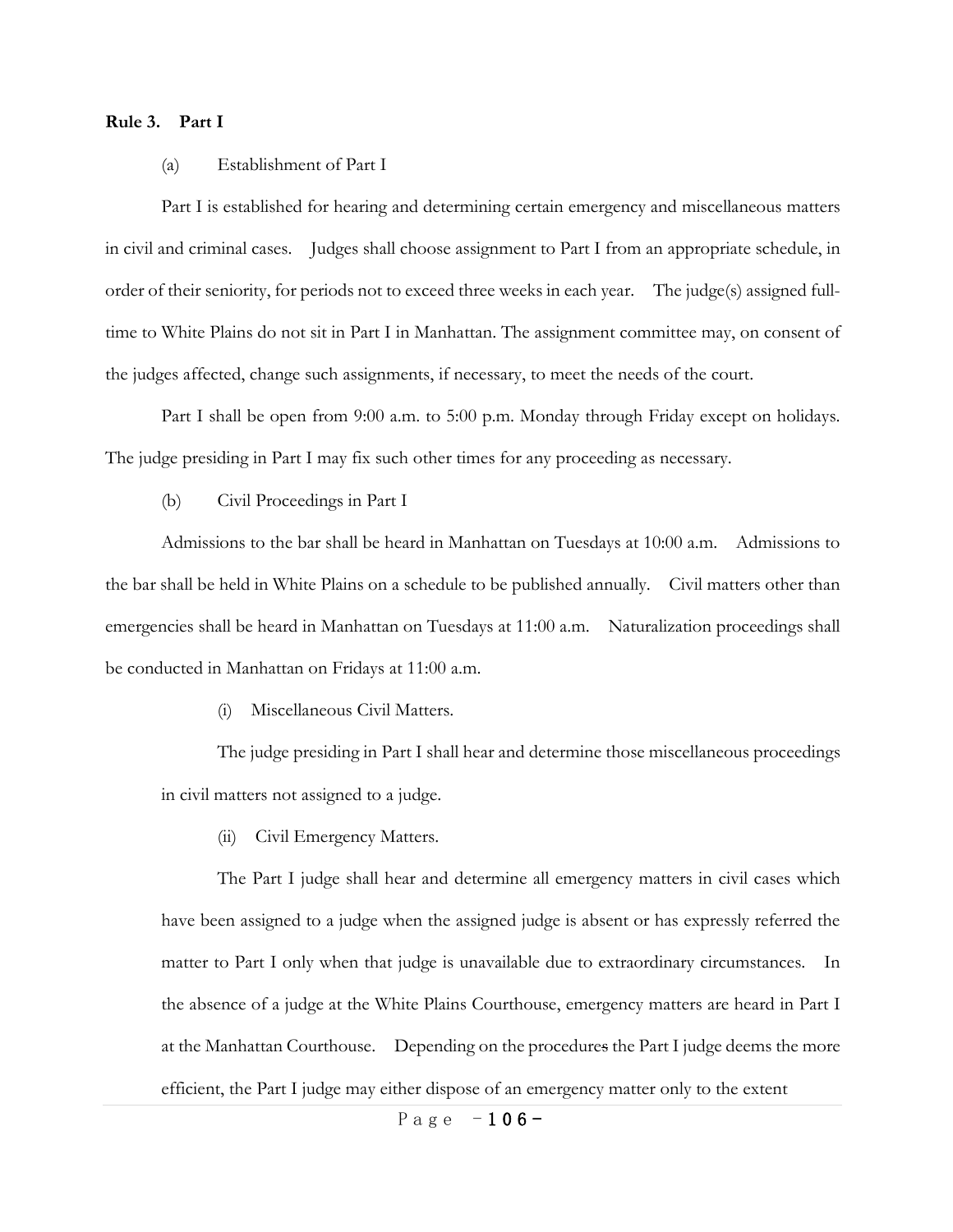necessary to meet the emergency, or, on consent of the assigned judge and notice to the clerk, transfer the action to himself or herself for all further proceedings.

(iii) Subsequent Emergency Proceedings.

If a civil emergency matter is brought before the Part 1 judge and the judge concludes that for lack of emergency or otherwise the proceeding should not be determined in Part I, the party who brought the proceeding shall not present the same matter again to any other Part I judge unless relevant circumstances have changed in the interim in which case the party shall advise the judge of the prior proceedings and changed circumstances.

(iv) Modifications

When a modification or further action on a Part I determination is sought, it shall be referred in the first instance to the judge who made the original determination even though that judge is no longer sitting in Part I.

(c) Criminal Proceedings in Part I

The judge presiding in Part I shall:

(i) Hear and determine all emergency matters in criminal cases which have been assigned to a judge when the assigned judge is absent or has expressly referred the matter to Part I only when that judge is unavailable due to extraordinary circumstances. In the absence of a judge at the White Plains Courthouse, emergency matters are heard in Part I at the Manhattan Courthouse.

 (ii) Hear and determine appeals from orders of a magistrate judge in cases that have not yet been assigned to a district judge.

### **Rule 4. Civil Actions or Proceedings (Filing and Assignment)**

(a) Filing with the Clerk.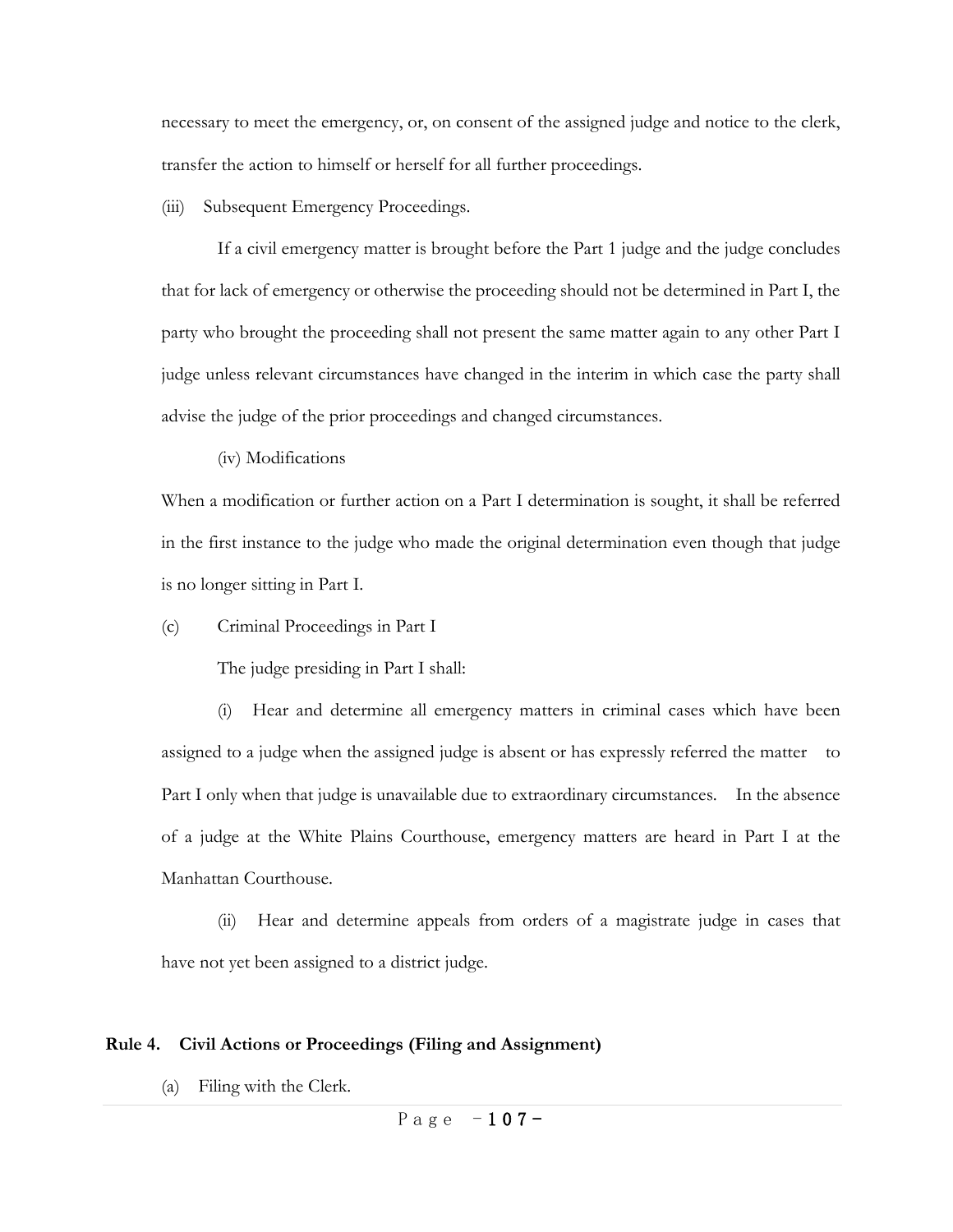All civil actions and proceedings shall be numbered consecutively by year upon the filing of the first document in the case.

When a complaint or the first document is filed in a civil action or proceeding, counsel shall accurately complete and file form JS44C-SDNY: Civil Court Cover Sheet, in triplicate, consistent with Rule 18 below.

(b) Assignment by the Clerk by Lot.

 Each civil action and proceeding, except applications for leave to proceed *in forma pauperis*, upon being filed and each appeal from the bankruptcy court upon being docketed in this court shall be assigned by lot within each designated category to a district judge for all purposes.

An action, case or proceeding may not be dismissed and thereafter refiled for the purpose of obtaining a different judge. If an action, case or proceeding, or one essentially the same, is dismissed and refiled, it shall be assigned to the same judge. It is the duty of every attorney appearing to bring the facts of the refiling to the attention of the clerk.

# **Rule 5. Criminal Actions or Proceedings (Filing and Assignment)**

(a) Filing With the Clerk.

Criminal actions shall be numbered consecutively by year upon the filing of the indictment or information. The number of a superseding indictment or information shall be preceded by the letter "S".

When an indictment or information is filed, the United States Attorney shall simultaneously file the original and two copies of the indictment or information. The United States Attorney shall also supply form AO257: Defendant Information Relative to a Criminal Action and the Designation Form issued by the United States Attorney, in triplicate.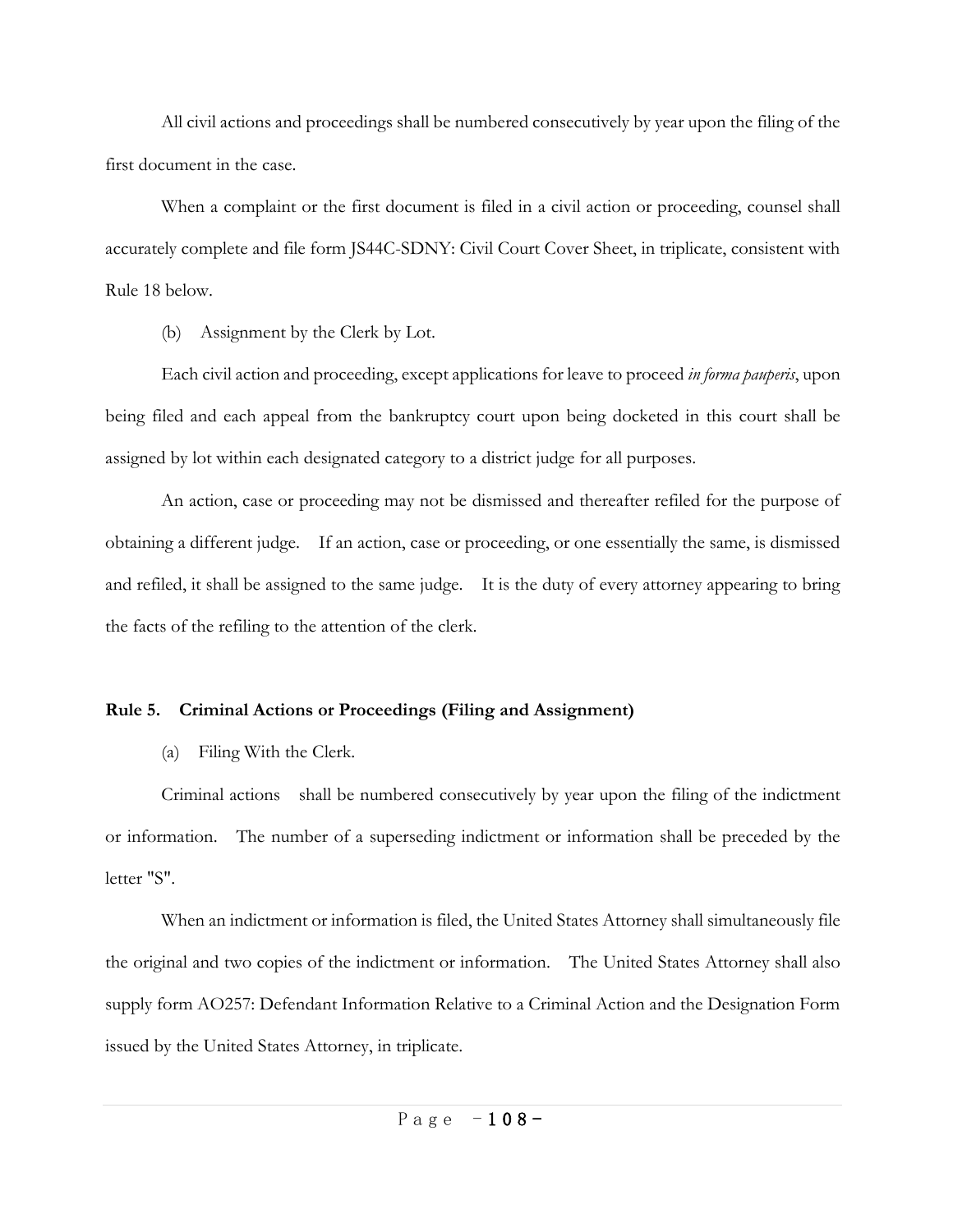#### **Rule 6. Criminal Proceedings**

(a) Indictments designated for Manhattan may be returned by the grand jury in open court to the magistrate judge presiding in the criminal part. Indictments designated for White Plains may be returned by the grand jury to the magistrate judge presiding in the White Plains Courthouse.

(b) Assignments.

In a criminal case, after an indictment has been returned by the Grand Jury or a notice has been filed by the United States Attorney's Office of an intention to file an information upon the defendant's waiver of indictment, the magistrate judge on duty will randomly draw from the criminal wheel, in open court, the name of a judge to whom the case should be assigned for all purposes. The notice to file an information upon the defendant's waiver of indictment shall be signed by the Unites States Attorney's Office and by the defendant's attorney. Waiver of indictment cases will not be assigned a criminal docket number until the waiver has been accepted by the assigned judge. Sealed indictments will be assigned a criminal docket number upon filing, but a judge will not be selected until such time that the indictment is unsealed.

(c) Arraignments.

The United States Attorney's Office will promptly contact the judge to whom the case is assigned and request the scheduling of a pretrial conference at which the defendant will be arraigned.

(d) Waiver of Indictments.

When any person offers to waive indictment, the judge to whom the case has been assigned will conduct or refer to a magistrate judge such proceedings as may be required by law to establish that the waiver is both knowing and voluntary before an information is filed. The judge or the assigned magistrate judge shall then arraign the defendant. If the defendant fails to waive indictment and is subsequently indicted on the same or similar charges, the case shall be assigned by the clerk to the same judge to whom the original information was assigned.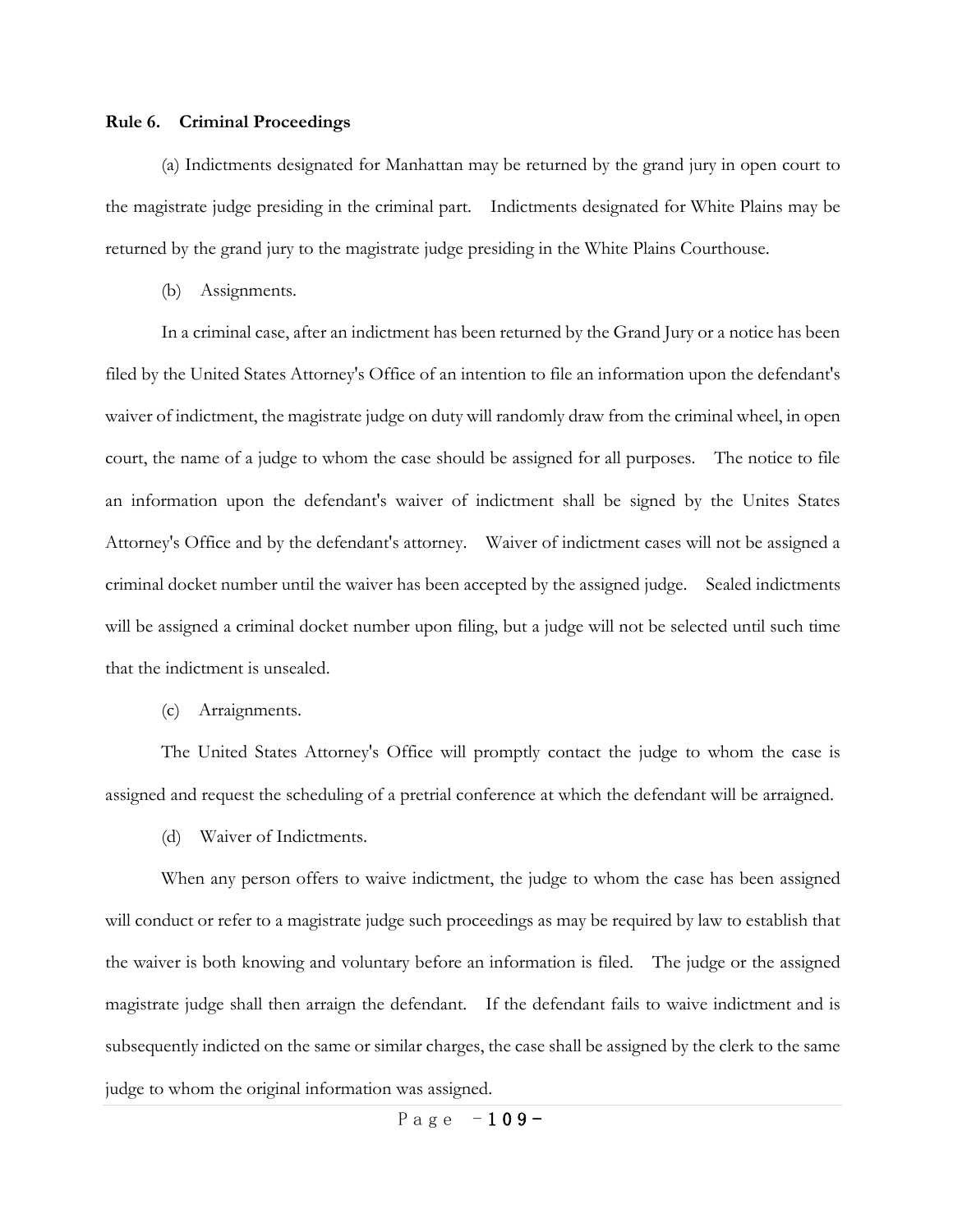## (e) Assignment of Superseding Indictments and Informations.

An indictment or information designated by the grand jury or the United States Attorney as a superseding indictment or information will be assigned to the same judge to whom the original indictment or information was assigned and may not be reassigned from that judge except pursuant to the order of that judge or in the circumstances outlined in Rules 14 through 17. Any questions with respect to such designation as a superseding indictment or information shall be decided by that judge subject to appellate review where applicable. The judge may require the United States Attorney to explain in writing, either under seal or otherwise, the reasons for proceeding by superseding indictment or information before that judge rather than in another manner.

(f) With the exception of Rules 6(a) and 6(e), which apply in Manhattan and White Plains, this rule applies only to Manhattan. The judges in White Plains will continue to follow such procedures as they find convenient.

## **Rule 7. Cases Certified for Prompt Trial or Disposition**

When the assignment committee certifies that a case requires extraordinary priority or a prompt trial or other disposition, it shall so advise the judge to whom the case has been assigned. The judge so assigned shall advise the assignment committee whether that judge can accord the case the required priority. In the event the judge so assigned advises the assignment committee that he or she cannot accord the required priority, the case shall immediately be assigned to another judge by lot and the same procedure followed until the case is assigned to a judge able to accord it the required priority. The name of the judge to be so assigned shall be drawn by lot in the same manner as other civil and criminal actions are initially assigned.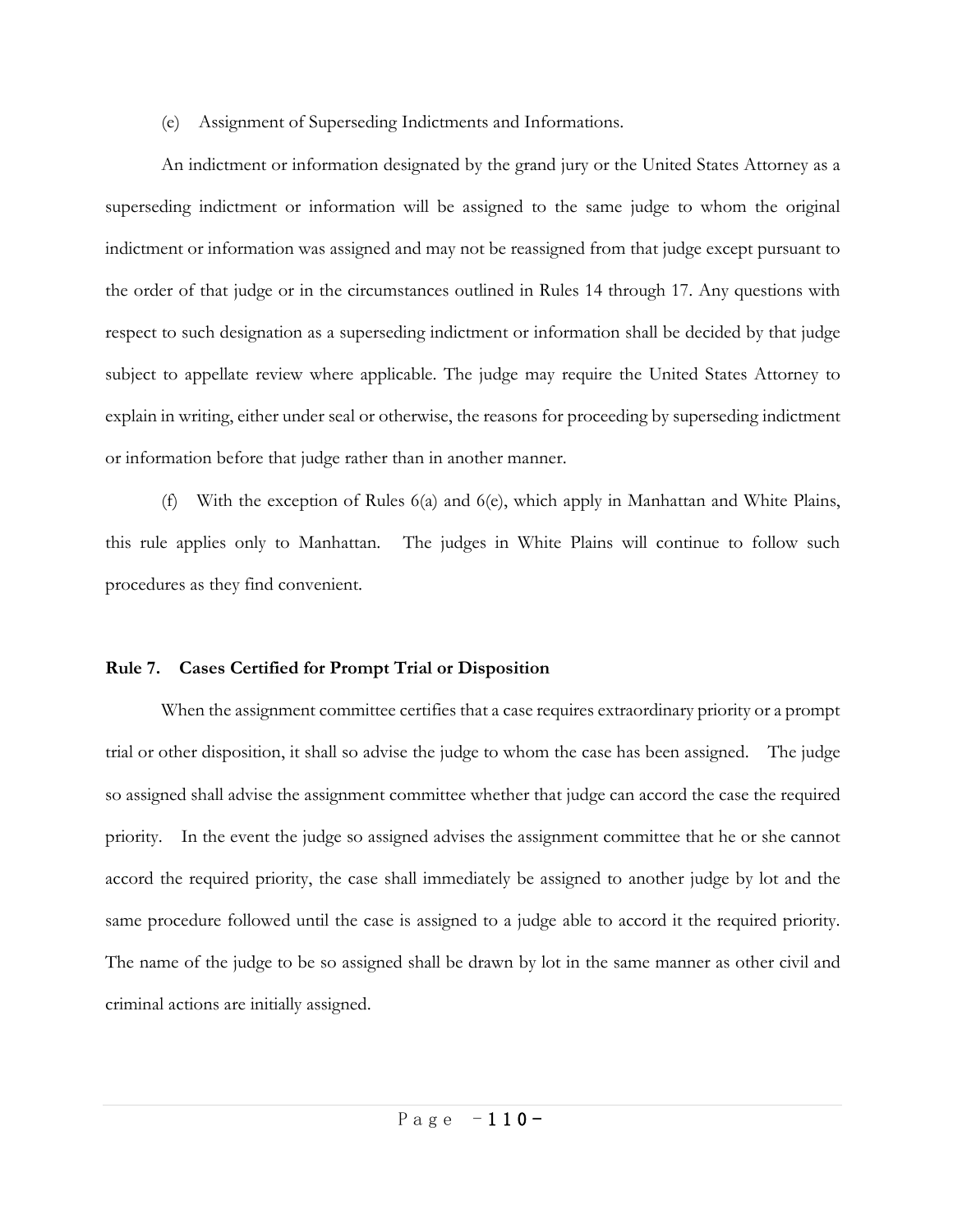#### **Rule 8. Criminal Motions**

Motions in criminal actions shall be made returnable before the assigned judge at such time as that judge directs. Criminal motions must be made within the time required by the Federal Rules of Criminal Procedure and the Criminal Rules of this court.

### **Rule 9. Petitions for Collateral Relief from Convictions**

#### (a) Federal Convictions.

When a motion for collateral relief under 28 U.S.C.  $\&$  2255 or an audita querellas is filed, it shall be assigned for all further proceedings to the judge to whom the underlying case was assigned. That judge may either act on the motion without responsive papers or advise the United States attorney of the date(s) when responsive papers are due.

When a motion under Fed. R. Crim. P. 41(g) for the return of property seized in a criminal case is filed, it shall be assigned for all further proceedings to the judge to whom the underlying case was assigned. The judge may either act on the motion without responsive papers or advise the United States attorney of the date(s) when responsive papers are due. Rule 41(g) motions that are filed after the related criminal case is closed, shall be opened as a new civil action, and all filings shall be docketed therein.

If the judge to whom the underlying case was assigned is unable to entertain the motion, the motion shall be assigned by lot, or to the Chief Judge where appropriate.

### (b) State Convictions

When a *pro se* petition under 28 U.S.C.  $\sqrt{2254}$  for collateral relief from a state conviction is filed, the *Pro Se* Office shall first ascertain whether the petition is properly filed and, if not, the Office shall take proper steps to have it corrected. The *Pro Se* Office shall ascertain if the petition is related to any prior application and, if so, send a memorandum to that judge pursuant to Rule 13 of these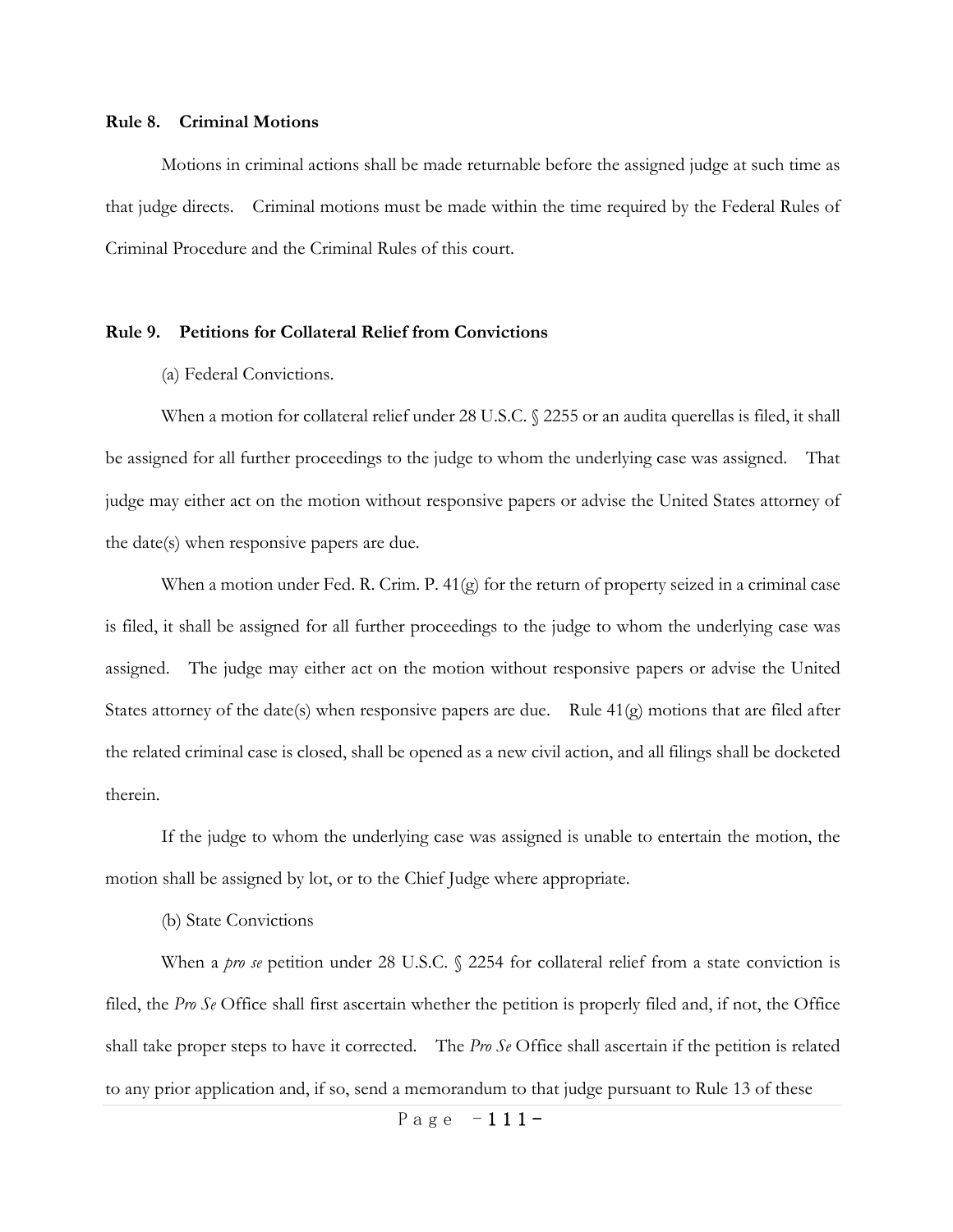Rules for a determination on relatedness. If there was a related case but the judge to whom that case was assigned is unable or declines to entertain the petition, or if the petition is unrelated to any prior application, the petition shall be assigned pursuant to Rule 21 of these Rules, or to the Chief Judge where appropriate.

#### **Rule 10. Assignments to New Judges**

When a new judge is inducted, the assignment committee shall transfer to the new judge an equal share of all cases then pending (including cases on the suspense docket).

The cases shall be taken equally, by lot, from the dockets of each of the judges' most recent chronological list of cases which have been designated by the transferor as eligible for transfer, except if the Assignment Committee determines that the interests of court administration requires an alternative method of reassignment. No case shall be transferred without the consent of the transferor judge. The assignment committee shall also direct the clerk to add the name of the new judge to the random selection system for assigning new cases to active judges.

### **Rule 11. Assignments to Senior Judges**

If a senior judge is willing and able to undertake assignment of new cases for all purposes, that judge shall advise the assignment committee of the number and categories of new cases which that judge is willing and able to undertake. New cases in the requested number in each category shall then be assigned to that judge in the same manner as new cases are assigned to active judges.

If a senior judge is willing and able to undertake assignment of pending cases from other judges, that judge may (1) accept assignment of all or any part of any case from any judge on mutual consent, or (2) advise the assignment committee of the number, status and categories of pending cases which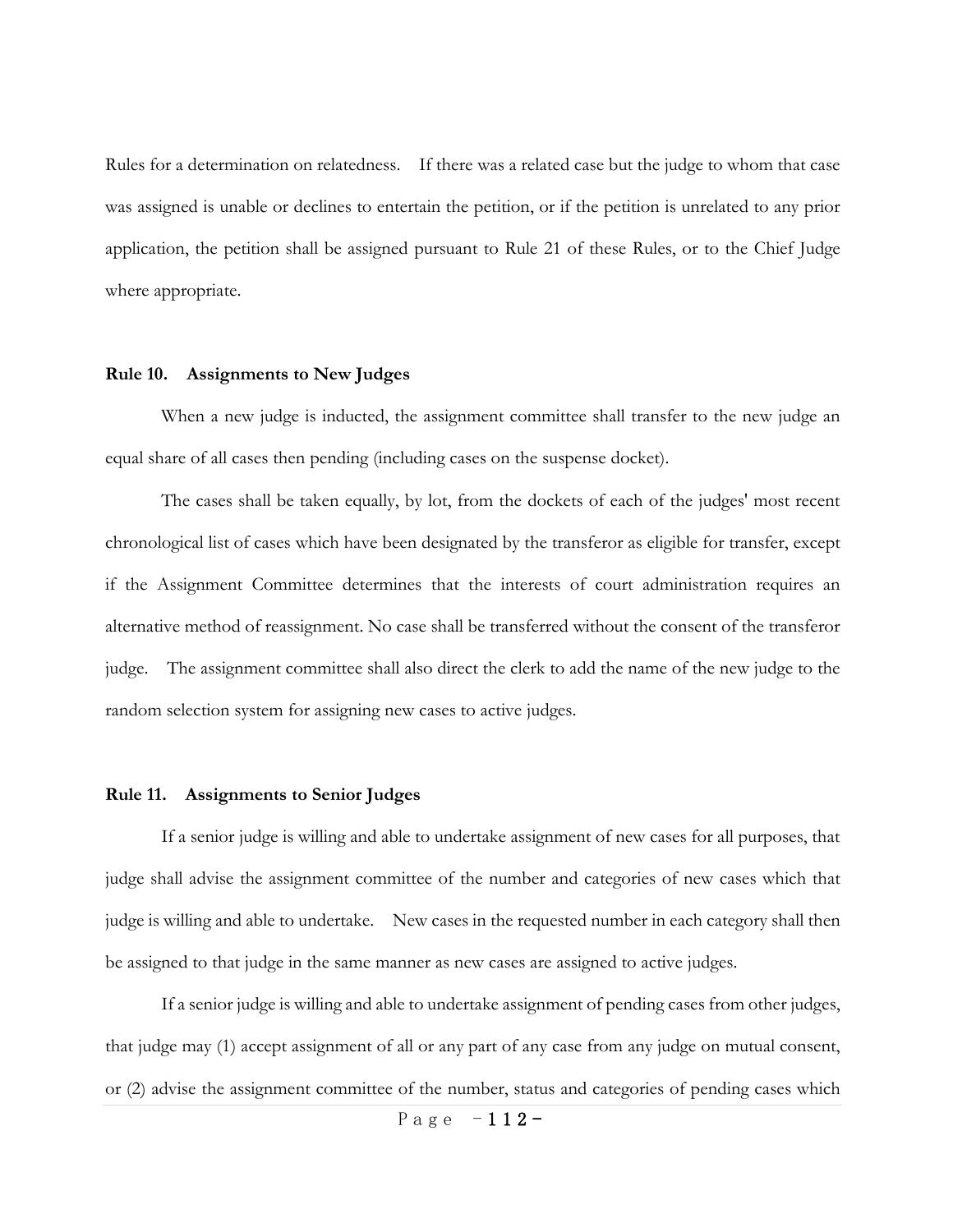that judge is willing to undertake. Such cases will be drawn by lot from current lists provided to the assignment committee by the judges wishing to transfer cases under this rule. If a senior judge does not terminate any action so transferred, it shall be reassigned to the transferor judge.

### **Rule 12. Assignments to Visiting Judges**

When a visiting judge is assigned to this district, that judge shall advise the assignment committee of the number and categories of pending cases which that judge is required or willing to accept. The assignment committee shall then transfer to that judge the required number of cases in each category with the consent of the transferor judge. If the visiting judge does not terminate the action, it shall be reassigned to the transferor judge.

### **Rule 13. Related Cases**

#### (a) Determination of Relatedness

(1) General Rule. Subject to the limitations set forth below, a civil case, bankruptcy appeal, or motion to withdraw the bankruptcy reference will be deemed related to one or more civil cases, appeals or motions when the interests of justice and efficiency will be served. In determining relatedness, a judge will consider whether (A) the actions concern the same or substantially similar parties, property, transactions or events; (B) there is substantial factual overlap; (C) the parties could be subjected to conflicting orders; and (D) whether absent a determination of relatedness there would be a substantial duplication of effort and expense, delay, or undue burden on the Court, parties or witnesses. Bankruptcy appeals are deemed related if they arise from the same order or judgment of the bankruptcy court. Motions to withdraw the bankruptcy reference are deemed related if they seek withdrawal with respect to all or part(s) of the same adversary proceeding. Nothing in this Rule is intended to preclude parties from moving for consolidated proceedings under Fed. R. Civ. P. 42.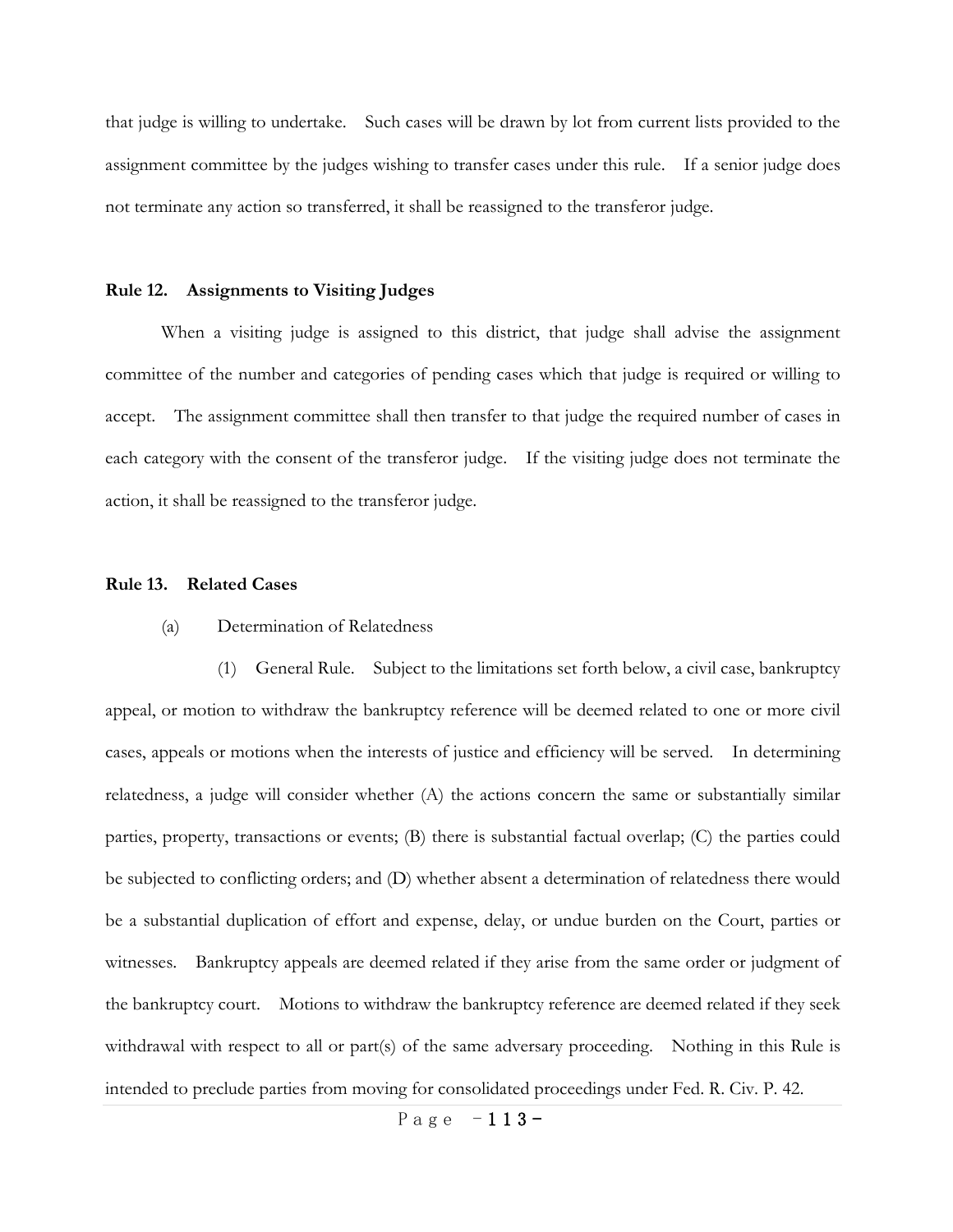(2) Limitations on General Rule. Notwithstanding paragraph (a)(1):

 (A) Civil cases shall not be deemed related merely because they involve common legal issues or the same parties.

 (B) Other than cases subject to Rule 4(b) and actions seeking the enforcement of a judgment or settlement in or of an earlier case, civil cases presumptively shall not be deemed related unless both cases are pending before the Court (or the earlier case is on appeal).

 (C) Criminal cases are not treated as related to civil cases. Criminal cases are not treated as related to each other unless a motion is granted for a joint trial.

 (D) Bankruptcy appeals and motions to withdraw the reference are not treated as related merely because they arise from the same bankruptcy proceeding.

(b) Procedure in Regard to Cases Said to be Related

(1) Disclosure of contention of relatedness. When a civil case is filed or removed or a bankruptcy appeal or motion to withdraw the reference of an adversary proceeding from the bankruptcy court is filed, the person filing or removing shall disclose on form JSC44C any contention of relatedness and shall file a Related Case Statement stating clearly and succinctly the basis for the contention. A copy of the civil cover sheet and Related Case Statement shall be served with the complaint, notice of removal, notice of appeal, or motion. Any party may contest a claim of relatedness by any other in writing addressed to the judge having the case with the lowest docket number of all cases claimed to be related. However, the foregoing shall not delay the assignment process or the operation of this Rule.

(2) Assignment of cases that are designated as related. A case, bankruptcy appeal, or motion to withdraw the bankruptcy reference that is designated as related shall be forwarded to the judge before whom the allegedly related case, appeal or motion having the lowest docket number is or was pending, who shall decide whether to accept or reject the case. The decision of the judge with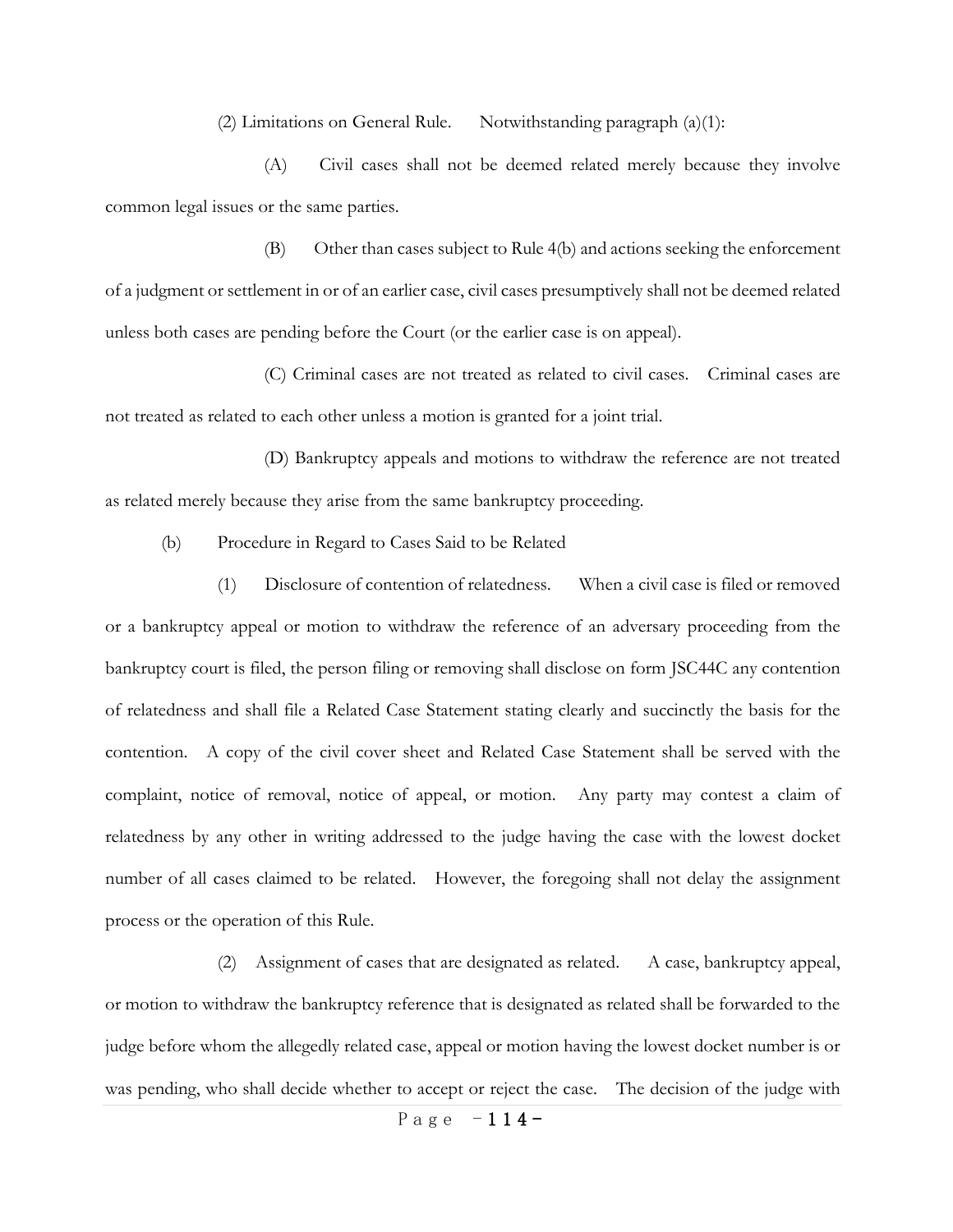the lowest docket number shall control unless the Assignment Committee determines otherwise,

applying the standards of relatedness set forth in this Rule. The judge with the lowest docket number shall notify the Assignment Committee of his or her decision to accept or reject the case, appeal or motion and provide the Committee with the Related Case Statement and any submission in opposition to the contention that the cases are related. If the Assignment Committee does not concur with the judge's decision to accept the allegedly related case, appeal or motion, the matter shall be assigned by the Clerk by random selection.

(3) Claims of relatedness by other parties. A party other than the one filing a case, bankruptcy appeal or motion to withdraw the reference that contends its case is related to another may so advise in writing the judge assigned in its case and request a transfer of its case to the judge that the party contends has the related case with the lowest docket number. If the assigned judge believes the case is related under paragraph (a), he or she shall refer the question to the judge having the case with the lowest docket number. In the event the latter judge agrees, the case shall be transferred to that judge unless the Assignment Committee disagrees.

(c) Other Matters

 (1) Motions in civil and criminal cases to consolidate, or for a joint trial, are regulated by the Federal Rules. A defendant in a criminal case may move on notice to have all of his or her sentences in this district imposed by a single judge. All such motions shall be noticed for hearing before the judge having the lowest docket number, with courtesy copies to be provided to the judge or judges having the cases with the higher docket numbers.

# **COMMITTEE NOTE**

This rule authorizes the transfer of later-filed cases to the judge to whom an earlier-filed related case is assigned while recognizing the difficulty of formulating a definitive and entirely objective definition of "relatedness." It seeks to strike a balance between the benefits that may be achieved by avoiding unnecessary duplication of effort, expense and burden on the Court and parties through the assignment of related matters to a single judge and the desirability of enriching the development of the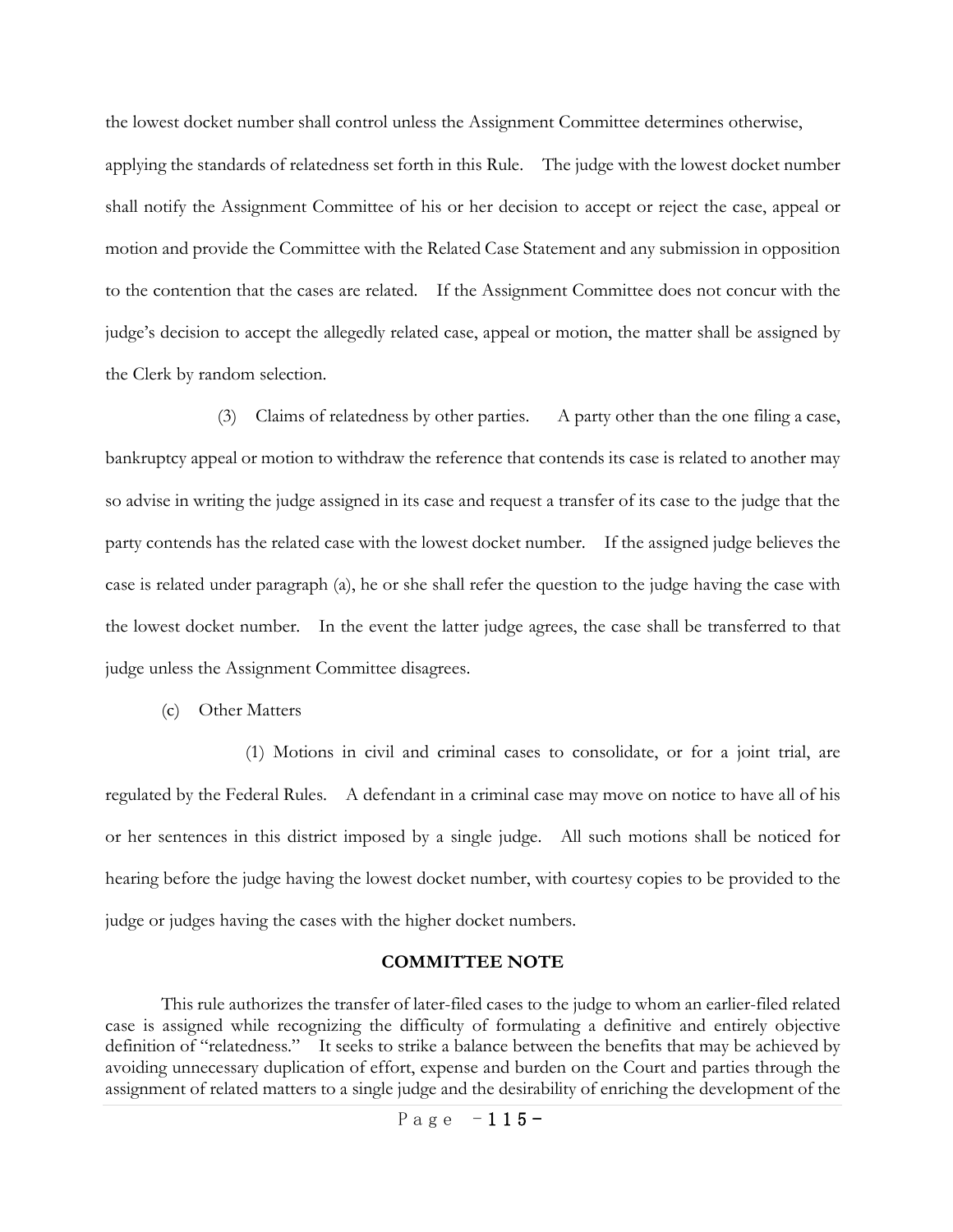law by having a plurality of judges examine in the first instance common questions of law. This rule is designed to be sufficiently specific to enable litigants to present, and judges to determine, issues of

relatedness in a consistent manner.

# **Rule 14. Transfer of Cases by Consent**

Any judge, upon written advice to the assignment committee, may transfer directly any case or any part of any case on that judge's docket to any consenting judge except where Rule 16 applies.

# **Rule 15. Transfers from Senior Judges**

A senior judge may keep as much of his or her existing docket as that judge desires and furnish the assignment committee with a list of all cases which the judge desires to have transferred. The assignment committee will distribute the cases equally by lot to each active judge.

# **Rule 16. Transfer Because of Disqualification, etc.**

If a judge is disqualified or if a judge has presided at a mistrial or former trial of the case, and requests reassignment, the assignment committee shall transfer the case by lot.

# **Rule 17. Transfer of Cases Because of a Judge's Death, Resignation, Prolonged Illness, Disability, Unavoidable Absence, or Excessive Backlog**

The assignment committee shall, in the case of death or resignation, and may, in the event of a judge's prolonged illness, disability, unavoidable absence, or the build up of an excessive backlog, transfer any case or cases pending on the docket of that judge by distributing them to any judge or visiting judge willing to accept such case and thereafter, distributing them as equally as is feasible by lot, to all remaining active judges and to such senior judges who are willing and able to undertake them.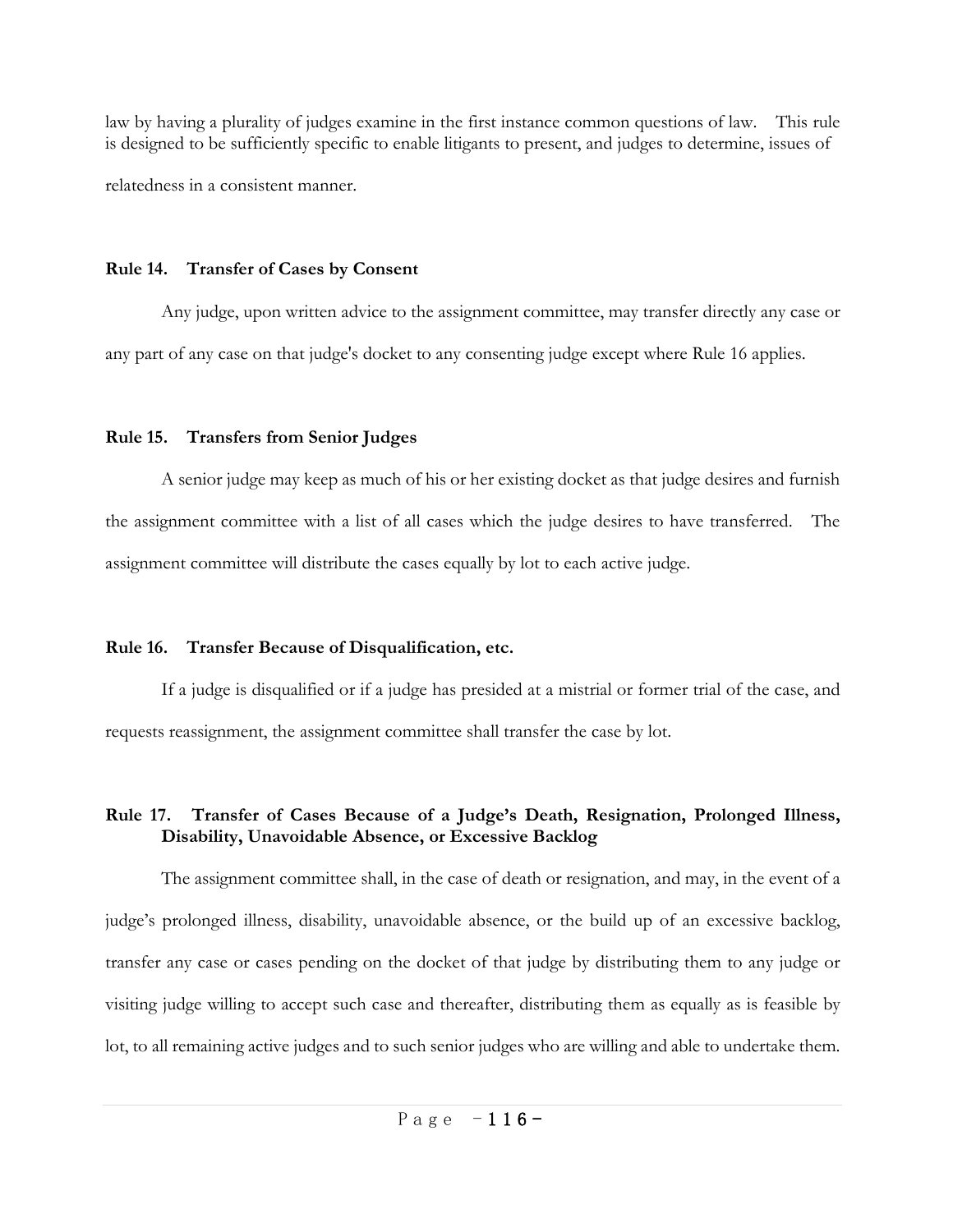#### **Rule 18. Designation of White Plains Cases**

(a) Civil.

At the time of filing, the plaintiff's attorney shall designate on the civil cover sheet whether the case should be assigned to White Plains or Manhattan in accordance with these rules.

A civil case shall be designated for assignment to White Plains if:

(i) The claim arose in whole or in major part in the Counties of Dutchess, Orange,

Putnam, Rockland, Sullivan and Westchester (the "Northern Counties") and at least one of the parties resides in the Northern Counties; or

(ii) The claim arose in whole or in major part in the Northern Counties and none of the parties resides in this District.

A civil case may also be designated for assignment to White Plains if:

(iii) The claim arose outside this district and at least some of the parties reside in the Northern Counties; or

(iv) At least half of the parties reside in the Northern Counties.

All civil cases other than those specified in the foregoing paragraphs (i), (ii), (iii), and (iv) and social security and habeas corpus petitions brought under 28 U.S.C. §2241 which are assigned on a district-wide basis shall be designated for assignment to Manhattan.

(b) Criminal.

The U.S. attorney designates on the criminal cover sheet that the case is to be assigned to White Plains if the crime was allegedly committed in whole or predominant part in the Northern Counties.

Defendants in any criminal case designated for White Plains may be arraigned at the White Plains Courthouse before a magistrate judge or a district judge.

Bail applications in any case designated for White Plains may be heard before a magistrate judge at White Plains, or, if unavailable, before a judge in White Plains, or a magistrate judge in Manhattan.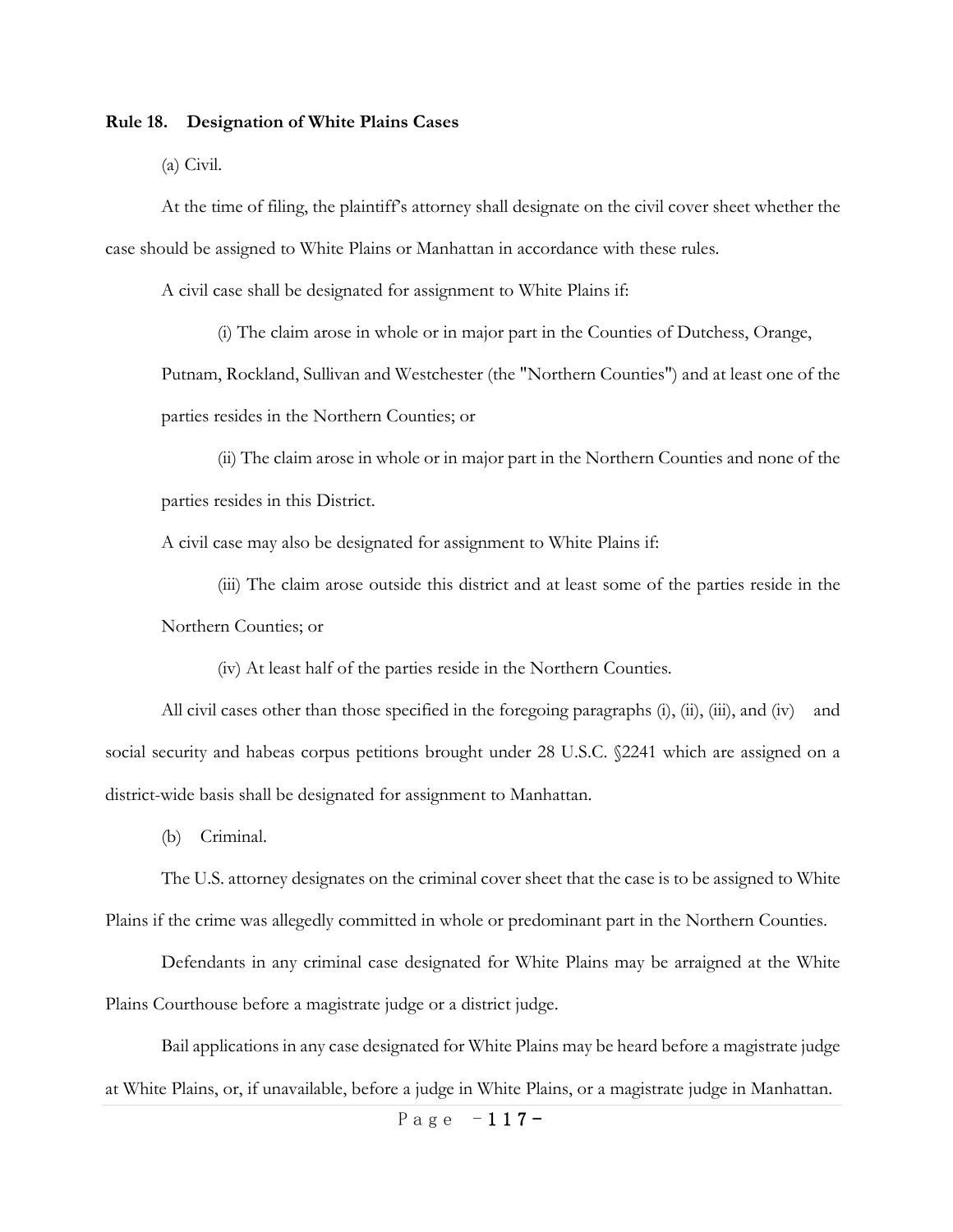#### **Rule 19. Reassignment of Cases to/from White Plains**

If the Judge to whom the case is assigned believes that it should be assigned to the other courthouse under these rules, a request for reassignment shall be sent to the Assignment Committee, which shall determine if the case should be reassigned. If the case is reassigned, it will be reassigned as if it were a new filing, but will retain its original case number.

### **2018 COMMITTEE NOTE**

Rule 19 is revised to require approval of the Assignment Committee before a case is reassigned to or from the White Plains courthouse.

#### **Rule 20. Removed Actions and Bankruptcy Matters**

Actions removed from a state court in New York County or Bronx County will be assigned to Manhattan. Actions removed from a state court in any of the other counties within the district will be assigned to White Plains. In either case, the attorney for the defendant may move for reassignment as provided in the section entitled Reassignment of Cases.

Bankruptcy appeals from the White Plains and Poughkeepsie bankruptcy courts are also assigned to White Plains.

#### **Rule 21. Social Security Actions and** Habeas Corpus **Petitions**

Social security cases and petitions for *habeas corpus* relief

under 28 U.S.C. § 2241 shall be assigned proportionately to all judges of the Court, whether sitting in White Plains or Manhattan.

*Habeas corpus* petitions brought under 28 U.S.C. § 2254 shall be assigned as follows: where the *habeas corpus* petitions arise out of state convictions obtained in the counties of Westchester, Rockland, Putnam, Dutchess, Orange and Sullivan, the cases shall be assigned to

 $P$  a g e  $-118$  -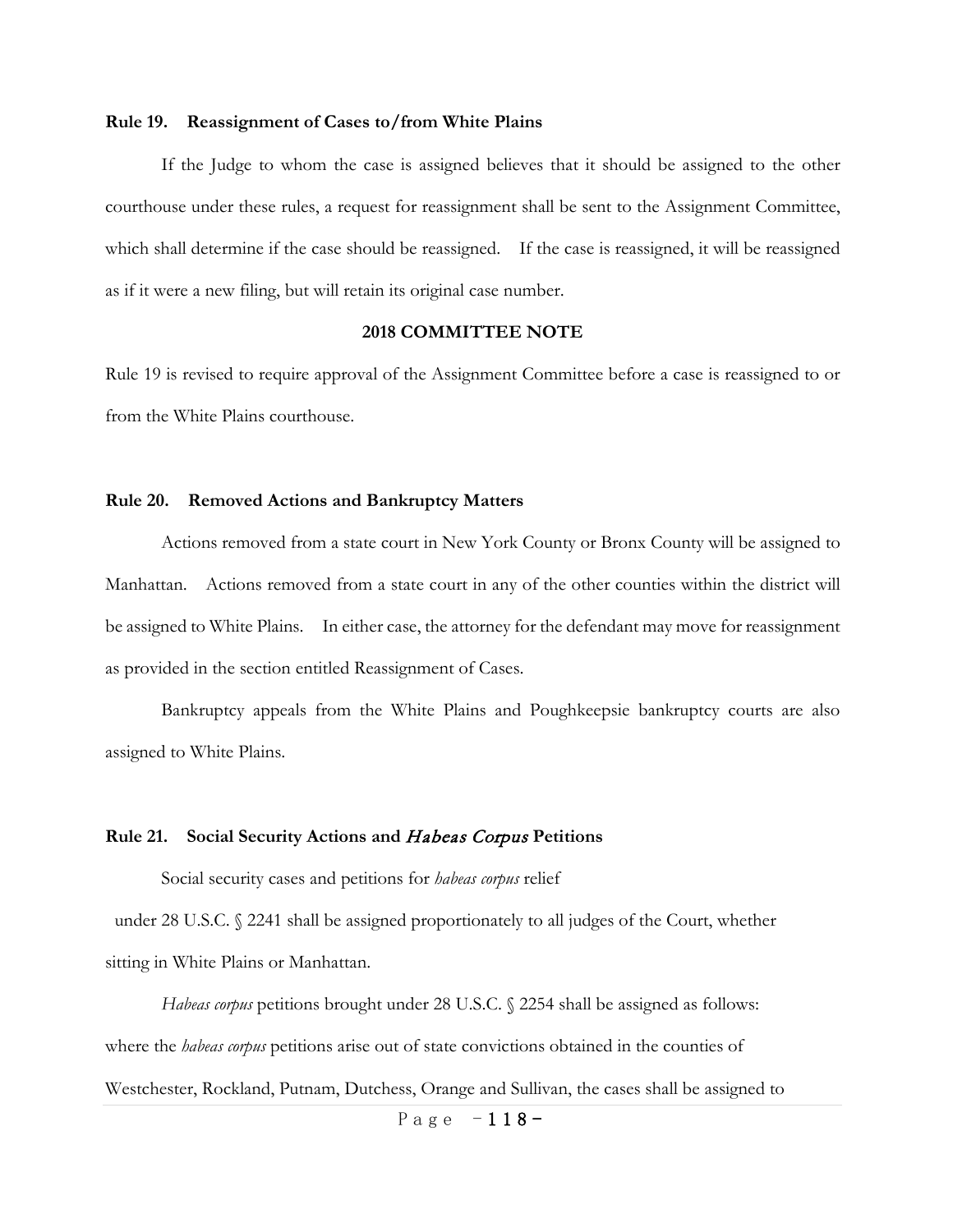district judges assigned to White Plains; where the *habeas corpus* petitions arise out of state

convictions obtained in the counties of Bronx and New York, the cases shall be assigned to district judges assigned to Manhattan.

# **Rule 22. Filing at Either Courthouse**

Complaints and all subsequent papers are accepted at either courthouse, regardless of the place for which the case is designated.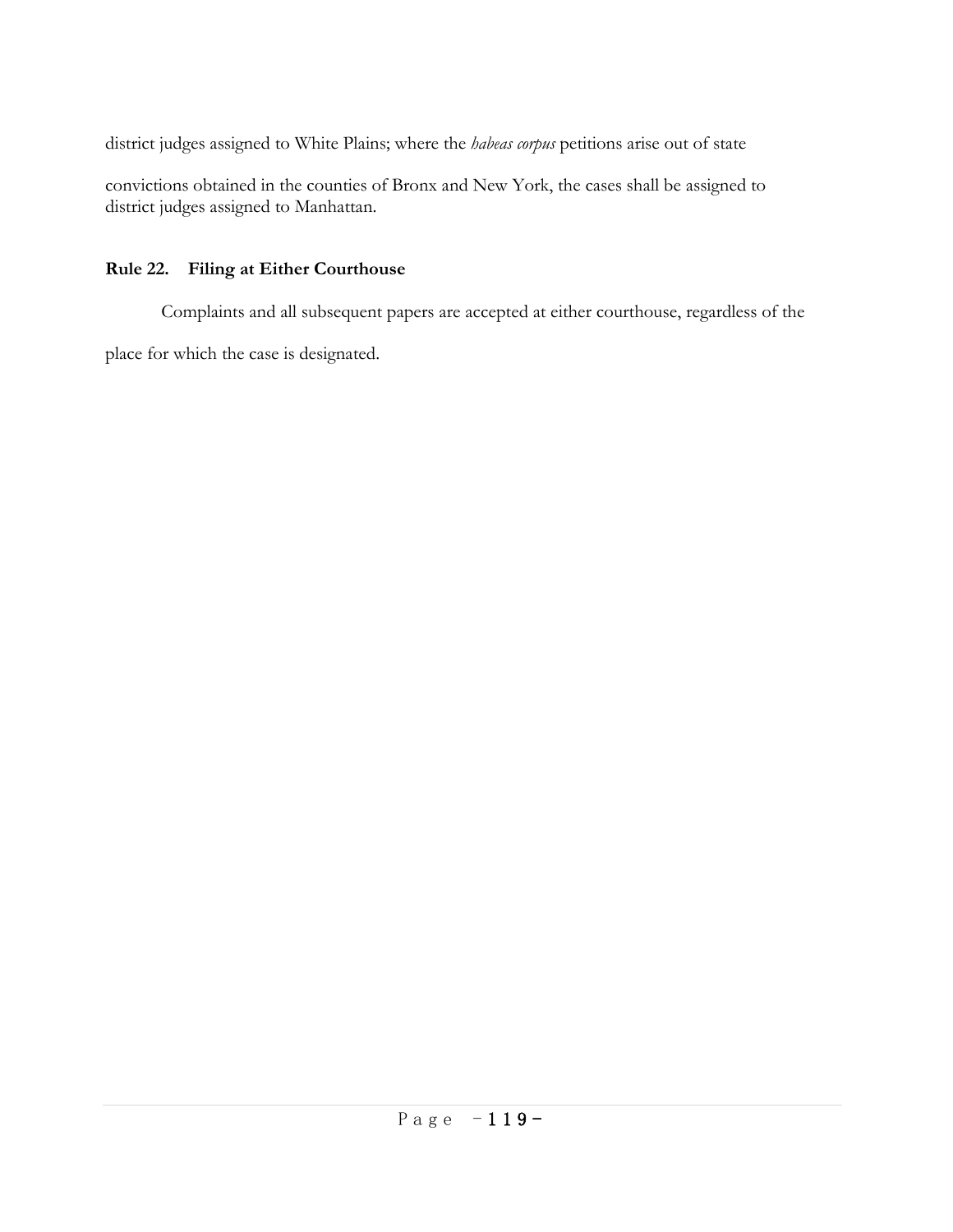# **GUIDELINES FOR THE DIVISION OF BUSINESS AMONG DISTRICT JUDGES**

# **EASTERN DISTRICT**

# **ADOPTED PURSUANT TO 28 U.S.C. § 137**

These rules are adopted for the internal management of the case load of the court and shall not be deemed to vest any rights in litigants or their attorneys and shall be subject to such amendments from time to time as shall be approved by the court.

# **50.1 Categories and Classification of Cases; Information on Cases and Parties**

(a) Categories of Cases.

Cases shall be divided into the following main categories:

- (1) Civil.
	- (A) Regular.
	- (B) Multidistrict litigation.
	- (C) Patent.
- (2) Criminal.
- (3) Miscellaneous.
- (b) Information Sheet.

 The party filing the initial paper in a civil or criminal case shall complete and attach an information sheet. The information sheet shall be placed in the case file.

Where it appears to the Court that the filing party's reasons for joinder of parties are not apparent from the face of the complaint, the Clerk of Court is authorized to request a written explanation consistent with Federal Rule of Civil Procedure 19 and any other appropriate Federal Rule.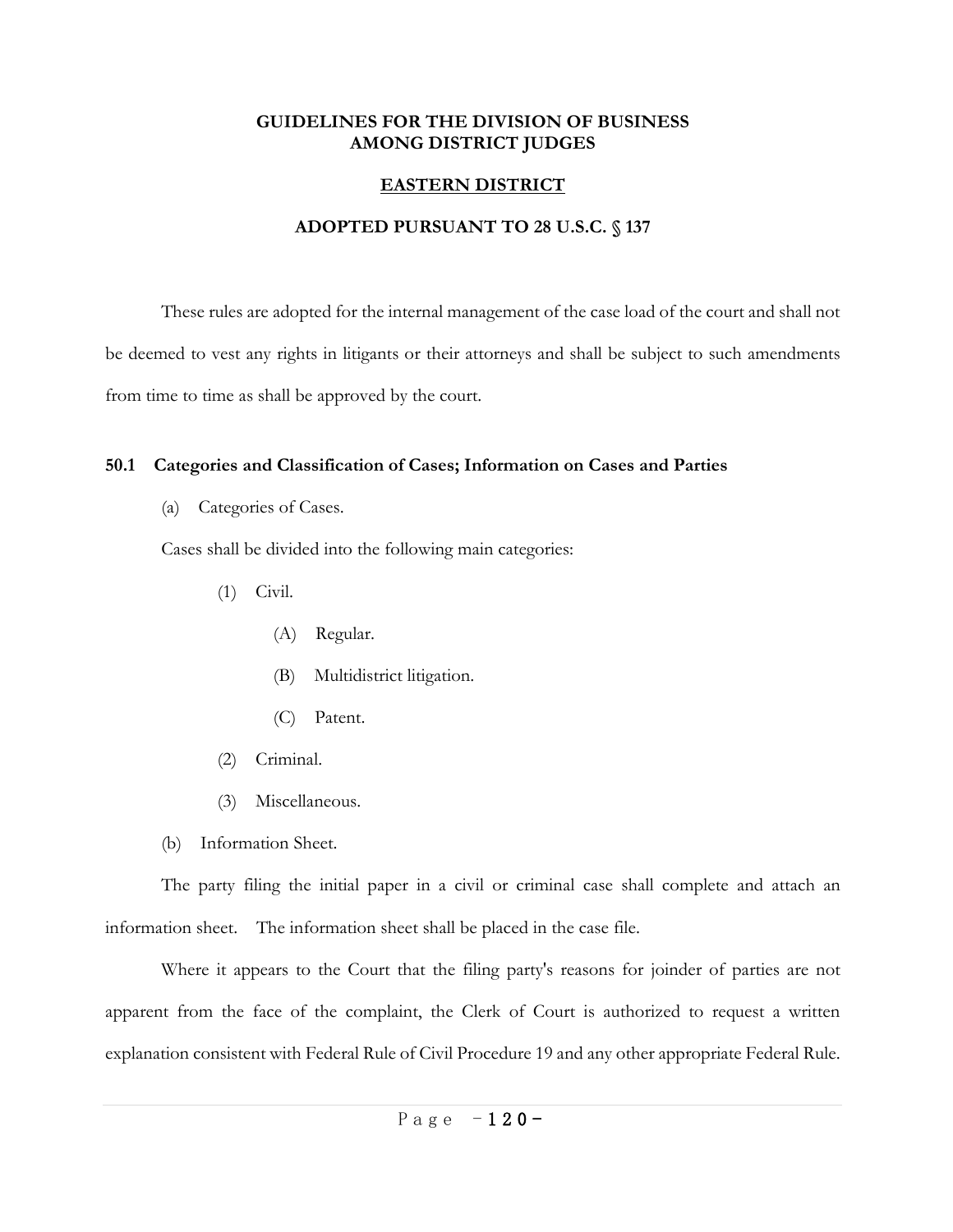The response of the filing party will be docketed and a copy forwarded to the assigned judicial officer.

(c) Disclosure of Interested Parties.

To enable judges and magistrates to evaluate possible disqualification or recusal, counsel for a private (nongovernmental) party shall submit at the time of initial pleading a certificate identifying any corporate parent, subsidiaries, or affiliates of that party.

(d) Long Island Cases.

(1) A criminal case shall be designated a "Long Island case" if the crime was allegedly committed wholly or in substantial part in Nassau or Suffolk County.

2) A civil case shall be designated a Long Island case if:

a) the case has been removed to this Court from a New York State court located in Nassau or Suffolk County, or

b) in any other case,

i) a substantial part of the events or omissions giving rise to the claim or claims occurred in Nassau or Suffolk County, or

ii) a substantial part of the events or omissions giving rise to the claim or claims did not occur in the Eastern District of New York and the defendant (or a majority of the defendants if there is more than one) resides in Nassau or Suffolk County or, in an interpleader action, the claimant (or a majority of the claimants if there is more than one) resides in Nassau or Suffolk County.

For purposes of this rule, a corporation shall be considered a resident of the county in which it has the most significant contacts.

(3) As provided in 50.2(f) a party may move to designate a case as a Long Island case or to cancel such designation on the grounds that such action will serve the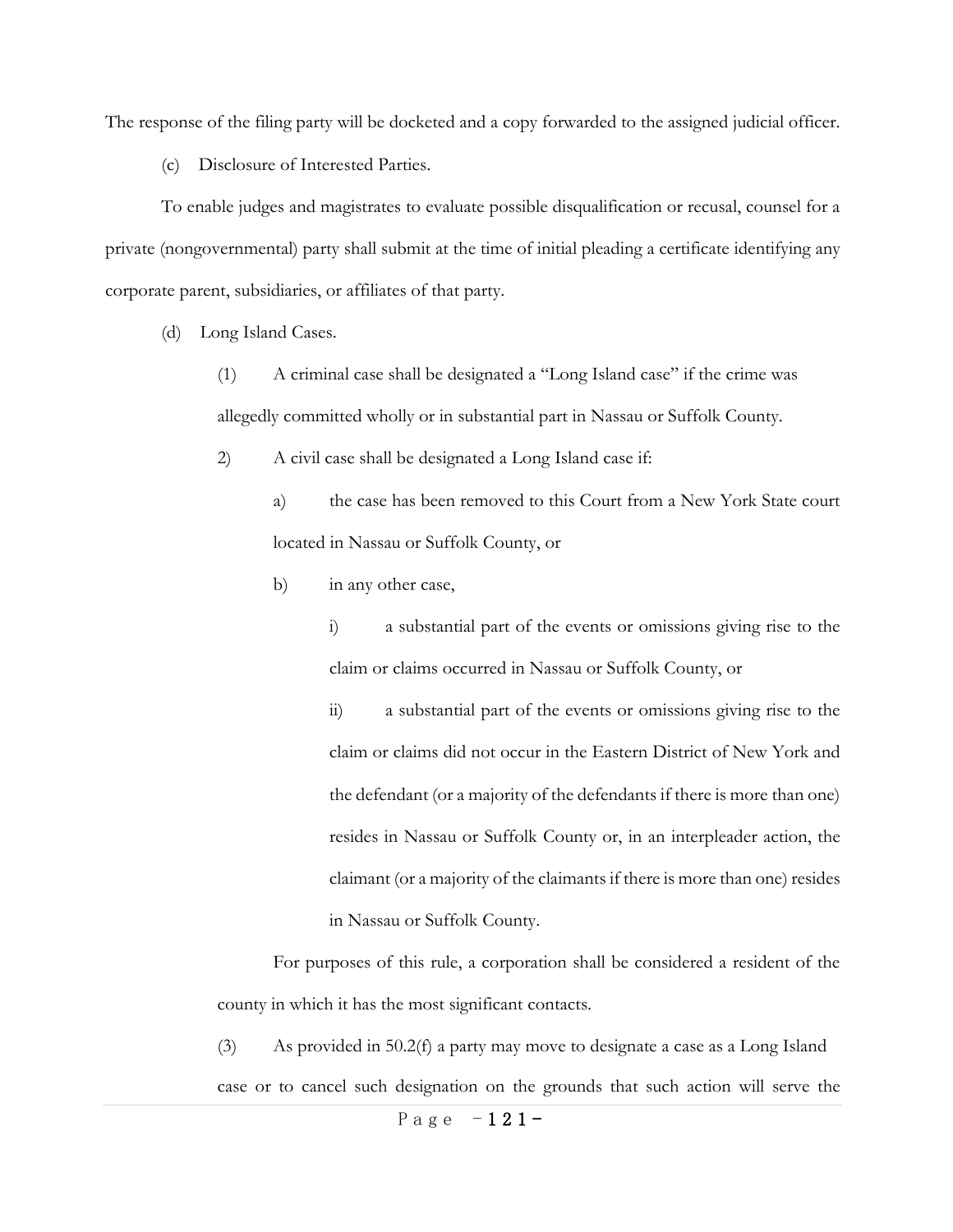convenience of the parties and witnesses or is otherwise in the interests of justice.

(e) Miscellaneous Cases.

All matters that do not receive a civil or criminal docket number shall be given a miscellaneous docket number and assigned as provided in 50.5 of these rules.

[Amended: September 9<sup>th</sup>, 2014]

### **50.2 Assignment of Cases**

(a) Time of Assignment.

The clerk shall assign a civil case upon the filing of the initial pleading. In a criminal case after an indictment is returned or after an information (including a juvenile information under 18 U.S.C. § 5032) or a motion to transfer under 18 U.S.C. § 5032 has been filed, the United States Attorney shall refer the case to the clerk who shall then assign the case. The United States attorney shall arrange with the judge to whom the case is assigned, or if that judge is absent or unavailable as provided in 50.5, with the miscellaneous judge, to have the defendant arraigned and a plea entered as promptly as practicable.

(b) Random Selection Procedure.

All cases shall be randomly assigned by the clerk or his designee in public view in one of the clerk's offices in such a manner that each active judge shall receive as nearly as possible the same number of cases, except as provided in paragraph (h) Where a party or his counsel requests prior to selection that he or she be present at the selection, the clerk shall make reasonable efforts to comply with the request. In Brooklyn civil cases a magistrate judge shall be drawn at the same time and in the same manner as a judge. All Long Island civil cases shall be assigned to the Long Island magistrate judge. The parties to any Long Island case assigned to a Brooklyn judge may stipulate that the case be assigned to the Long Island magistrate judge, for pretrial purposes.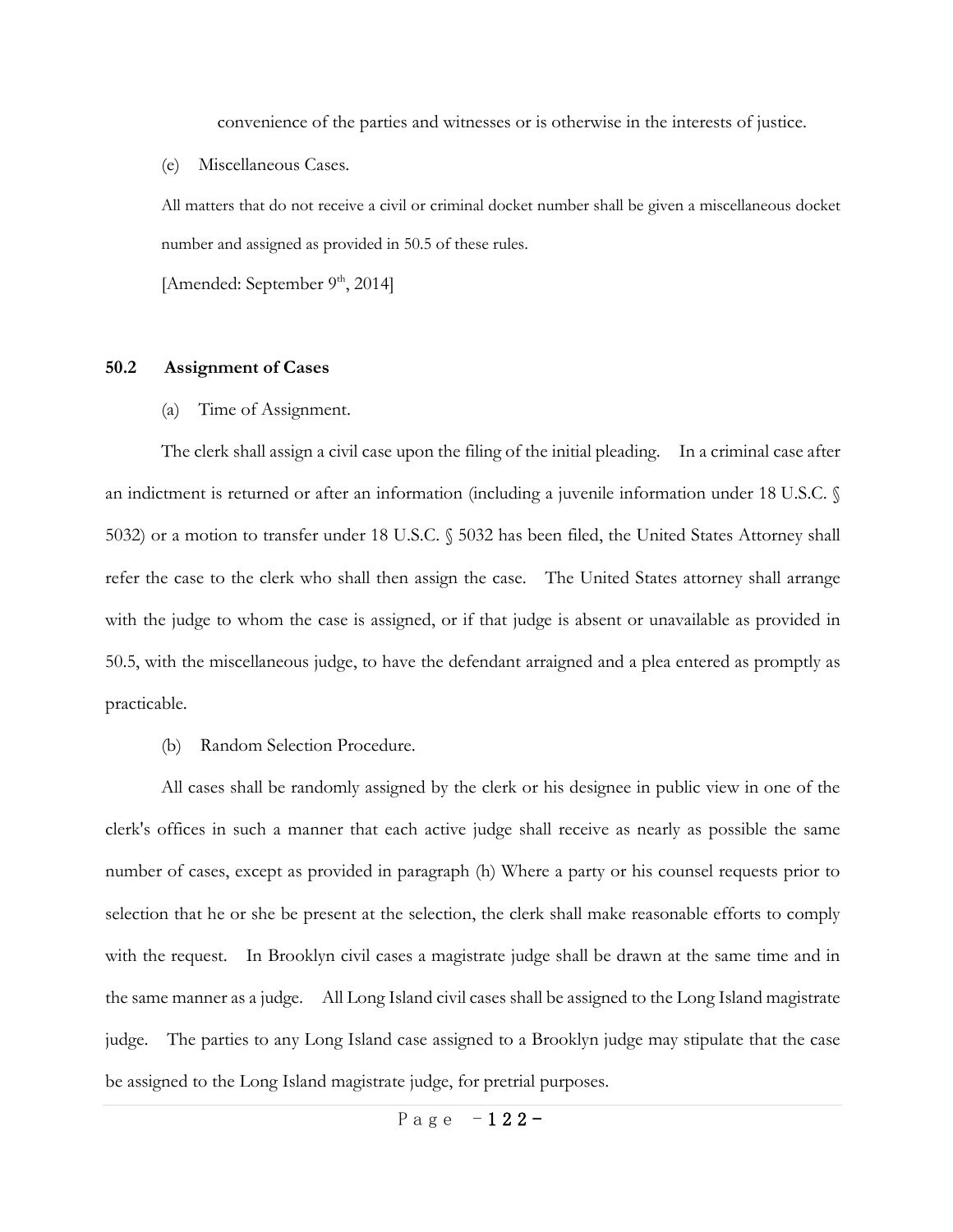(c) Assignment of Civil Cases.

(1) There shall be separate Brooklyn and Long Island civil assignment wheels. At least quarterly the Chief Judge shall fix the proportion of cases to be assigned to the Long Island courthouses so as to distribute the civil cases relatively equally among all the active judges.

(2) There shall be separate patent assignment wheels for district judges and magistrate judges. A district judge or magistrate judge not in the patent assignment wheel who received a new patent case by random selection from the civil assignment wheel may elect, within thirty (30) days of assignment for district judges and seven (7) days of assignment for magistrate judges, to direct reassignment of the case. A new district or magistrate judge, or both, will then be assigned by random selection from the appropriate patent assignment wheel(s).

(d) Assignment of Criminal Cases.

(1) There shall be a Brooklyn criminal and a Long Island criminal assignment wheel.

(2) There shall be a Brooklyn and Long Island criminal misdemeanor assignment wheels for the random assignment of these matters to a magistrate.

(e) Place of Trial.

Except in emergencies a case shall be tried at the place to which it has been assigned.

(f) Objection.

Any objection by a party to designation of a judge or to place of trial shall be made by letter or motion to the judge assigned

(1) in a criminal case, within fourteen (14) days from arraignment or from initial notice of appearance, whichever is earlier; or

(2) in a civil case, within the time allowed to respond to the complaint.

(g) Special Cases.

(1) The miscellaneous judge shall send all narcotics addict commitment cases involving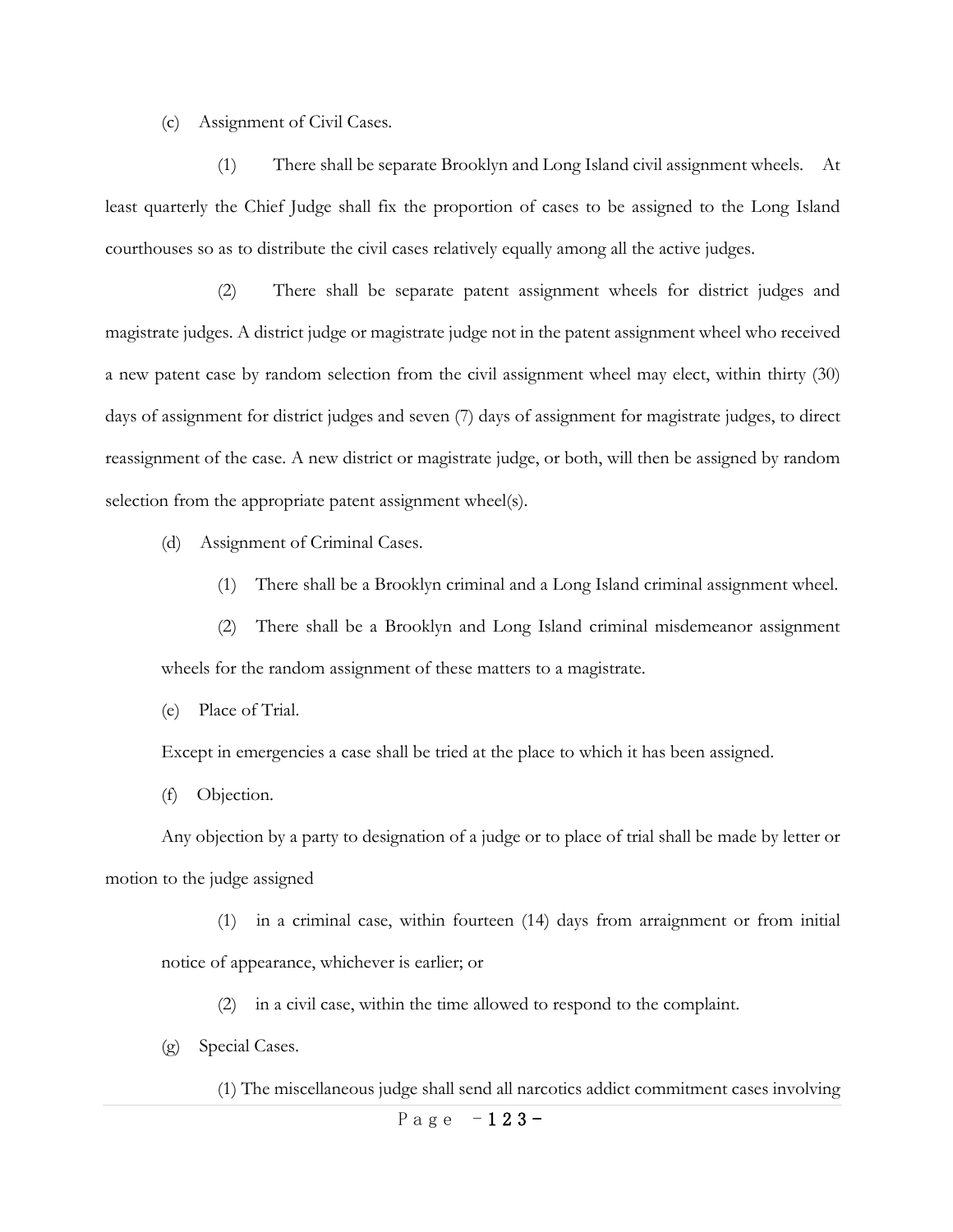"eligible individuals" as defined by 28 U.S.C. § 2901(g) to the clerk for assignment as provided in paragraph (b).

(2) *Pro se* applications or claims by persons in custody shall be filed without prepayment of fees upon receipt, prior to decision on their *in forma pauperis* petitions.

(3) Multidistrict litigation is to be assigned to the judge selected by the multidistrict litigation panel; subject to reassignment by the Chief Judge of the Eastern District of New York, according to the usual reassignment rules of the district, to adjust caseload distribution in the interests of justice.

(h) Chief Judge; Senior Judges; Temporarily Overloaded Judges; Notice of Removal from Wheel.

The chief judge and each senior judge shall indicate from time to time to the clerk the percentage of a full caseload that he or she elects to have assigned. The chief judge, with the consent of a judge, may remove that judge from any wheel temporarily to reduce the number of pending cases and prevent delay in the disposition of cases by a judge who is then overburdened by cases or due to ill health. The chief judge shall return that judge to the wheel only on consent of the judge. The clerk shall upon request inform any attorney or party of the identity of judges whose names have been removed from a wheel.

(i) Visiting Judge.

The chief judge shall approve the assignment or transfer of cases to a visiting judge.

(j) Proceedings After Assignment.

All proceedings in a case after assignment shall be conducted by the assigned judge, except as provided by these guidelines.

(k) Recusal.

A judge or magistrate judge may recuse himself or herself at any time in accordance with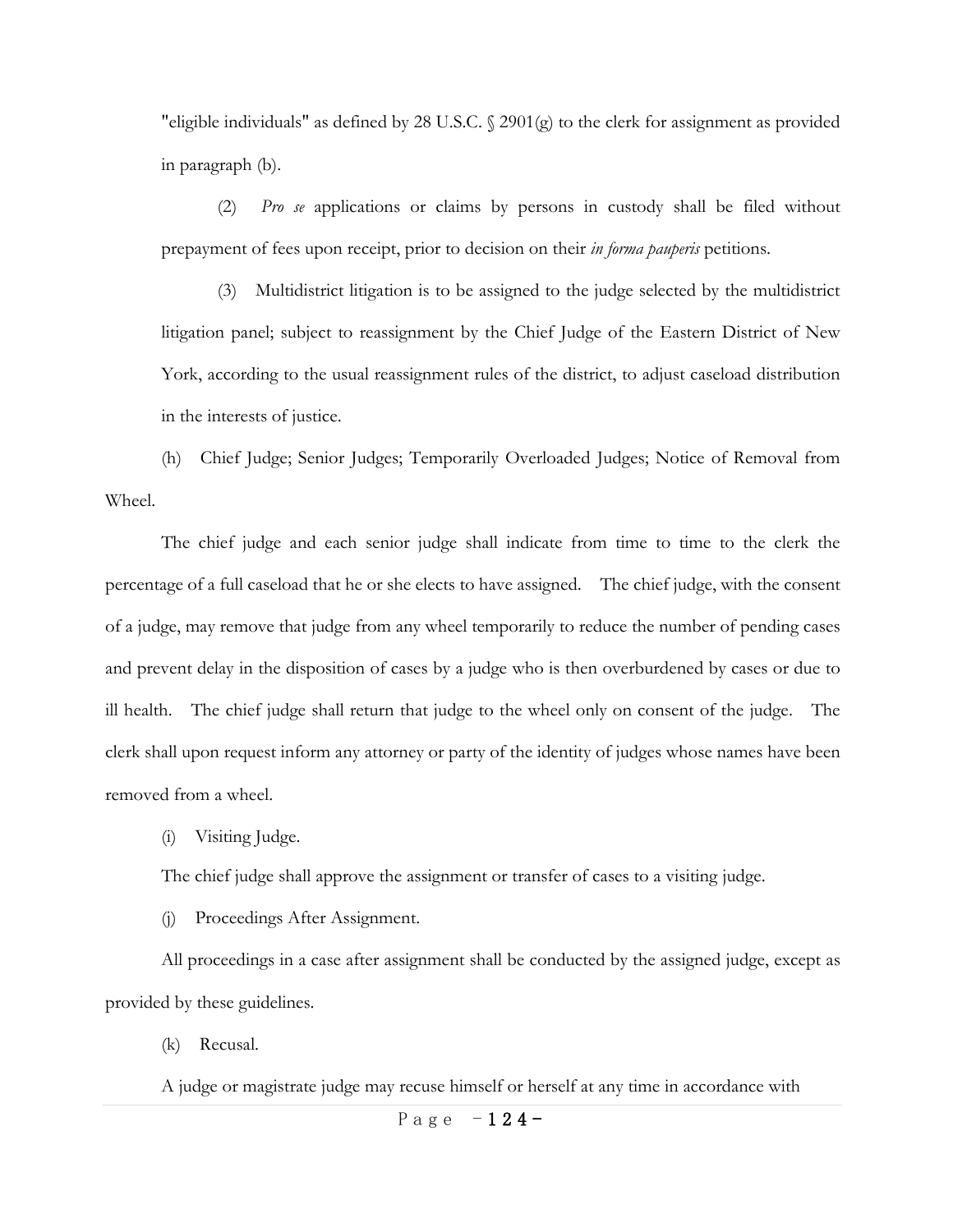28 U.S.C. § 455. This guideline takes precedence over any other guideline.

(l) Appeals-Assignment on Reversal or Remand.

(1) In a criminal case upon reversal of a judgment and a direction for retrial or resentence, on receipt of the mandate of the appellate court the clerk shall randomly select a different judge to preside over the case. Notwithstanding this provision the chief judge may order the case assigned to the original presiding judge to avoid placing an excessive burden on another judge.

(2) In a civil case upon reversal the case shall remain assigned to the judge who was previously assigned, unless the chief judge or his designee orders otherwise.

[Amended: January  $10^{th}$ , 2012]

### **50.3.1 Related Civil Cases**

(a) "Related" Civil Case Defined. A civil case is "related" to another civil case for purposes of this guideline when, because of the similarity of facts and legal issues or because the cases arise from the same transactions or events, a substantial saving of judicial resources is likely to result from assigning both cases to the same judge and magistrate judge.

(b) Civil Cases Not Deemed "Related". A civil case shall not be deemed "related" to another civil case merely because the civil case: (A) involves identical legal issues, or (B) involves the same parties.

(c)Civil Cases Presumptively Not "Related": Unless Both Cases Are Still Pending.

Presumptively, and subject to the power of a judge to determine otherwise pursuant to paragraph (d), civil cases shall not be deemed to be "related" unless both cases are still pending before the court.

(d) Judicial Determination That Civil Cases Are "Related". Except for the cases

Page  $-125-$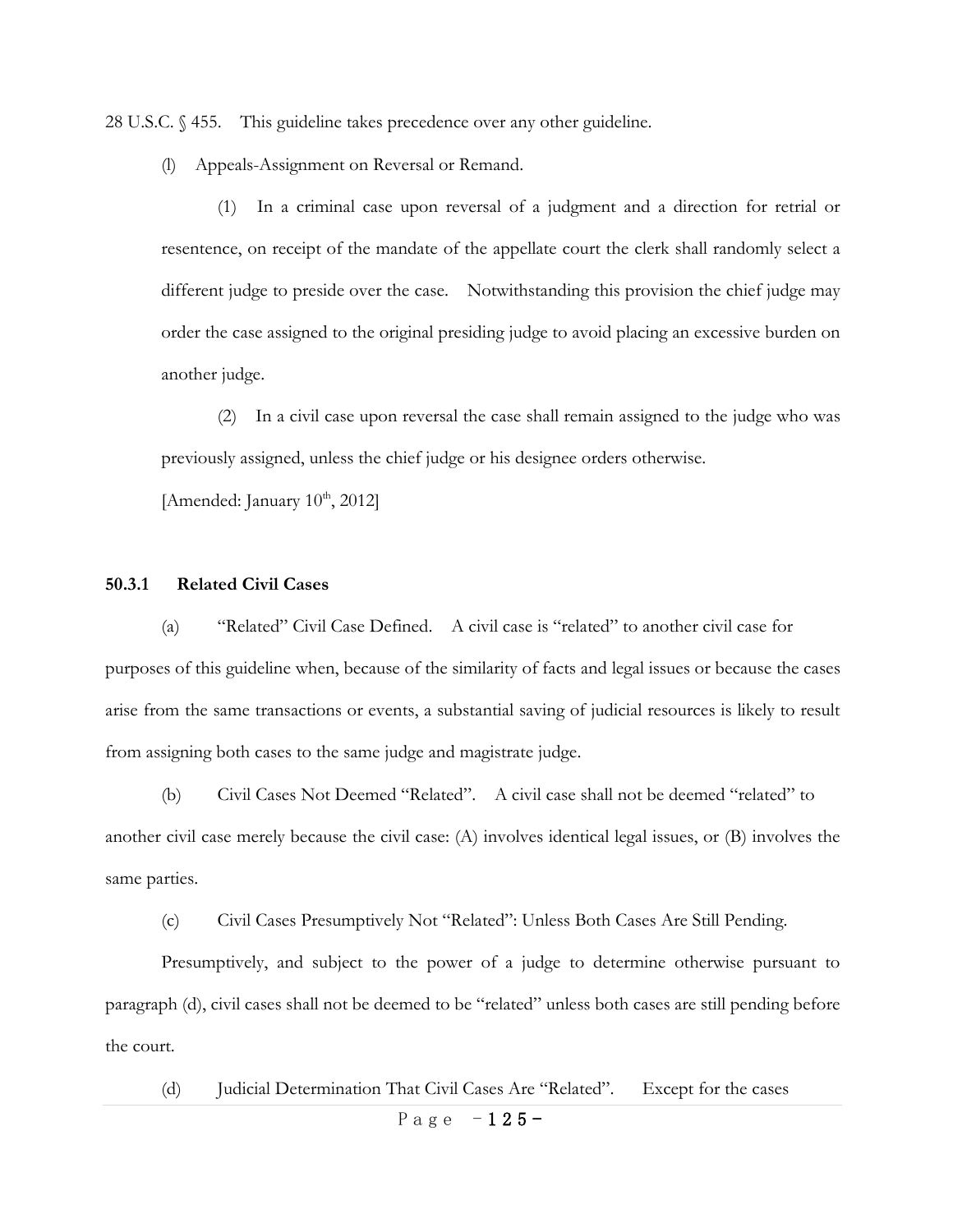described in the final sentence of paragraph (e), all civil cases shall be randomly assigned when they are filed. Other than the cases described in the final sentence of paragraph (e), civil cases shall not be deemed to be "related" for purposes of this guideline at the instance of any litigant or attorney unless and until there has been a determination by a judge of this court that the standard of paragraph (a) is met, i.e., that because of the similarity of facts and legal issues or because the cases arise from the same transactions or events, a substantial saving of judicial resources is likely to result from assigning both cases to the same judge and magistrate judge. Any party may apply for such a determination by filing with the clerk a letter of no more than three single-spaced pages explaining why the standard of paragraph (a) is met and serving copies of the letter on all other parties. Such an application must be made after the date when at least a majority of the defendants have been served with the complaint, but not more than 30 days after that date unless the judge passing on the application permits a later filing for good cause shown. Before making such an application, the applicant must confer in good faith with all other parties in an effort to reach an agreement on whether or not the case is "related". After such an application is made, any other party may serve and file within seven (7) days a letter of no more than three single-spaced pages supporting or opposing the application. Any determination by a judge of this court that the standard of paragraph (a) is or is not met shall be made by a judge or judges designated by the chief judge, who shall not include the judge to whom the case has been randomly assigned or the judge to whom the case will be assigned if it is determined to be "related".

(e) Assignment of Related Cases. Cases which have been judicially determined to be related shall be assigned by the clerk to the judge to whom was assigned the case with the lowest docket number in the series of related cases. The clerk shall advise the judge of such assignment of a related case. In the interest of judicial economy, the following categories of civil cases shall be deemed to be "related" without further order of the court: (1) all habeas corpus petitions filed by the same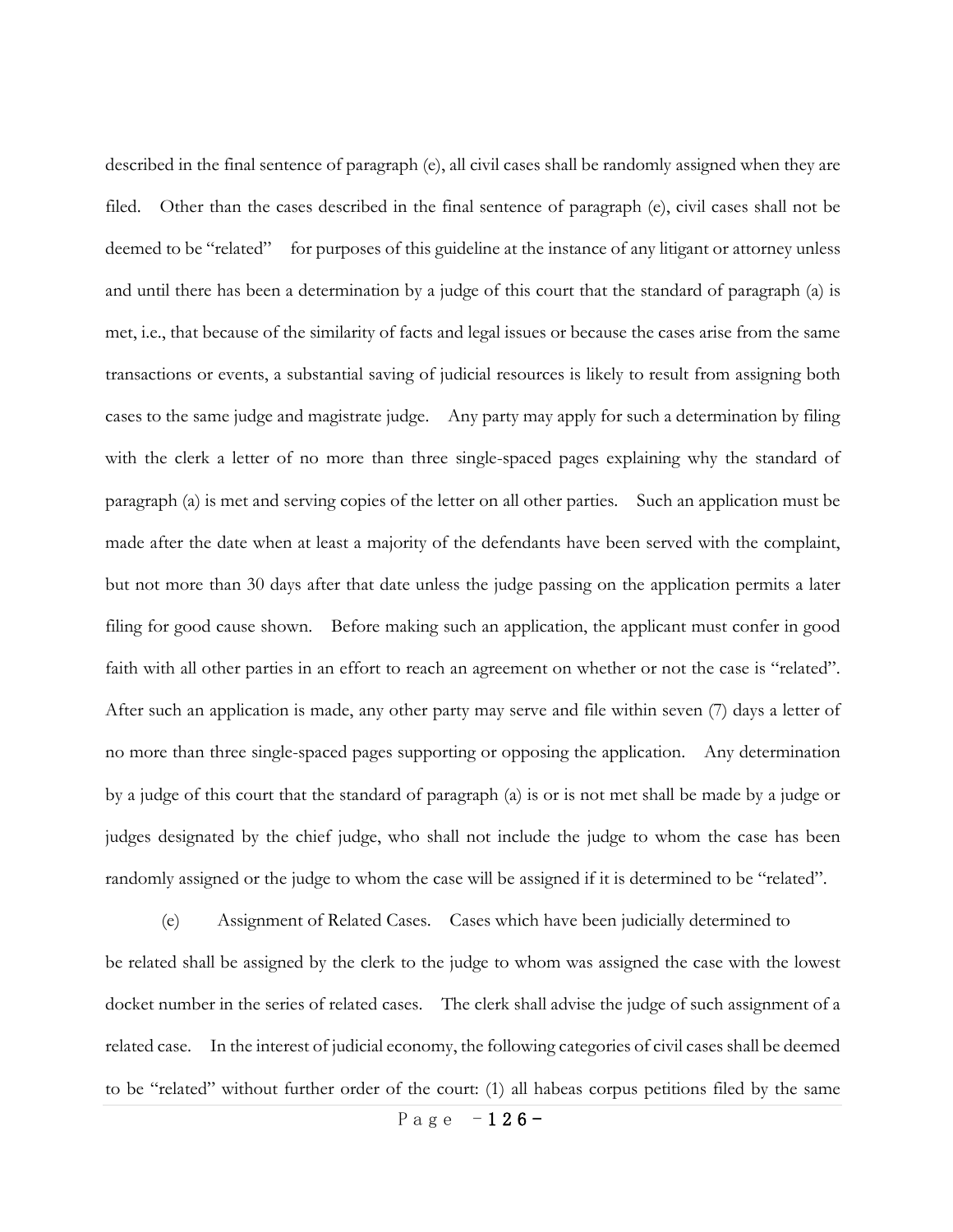petitioner; (2) all pro se civil actions filed by the same individual; and (3) any other subject-matter category of cases where the chief judge finds that the standard of paragraph (a) is met.

(f) No Vested Rights. As stated in the Introduction to these Division of Business Rules, this rule is adopted for the internal management of the case load of the court and shall not be deemed to vest any rights in litigants or their attorneys and shall be subject to such amendments from time to time as shall be approved by the court. This rule shall not be deemed to prevent the reassignment of cases at the initiative of and by agreement of the judges involved.

[Amended: September 22, 2008]

## **50.3.2 Related Criminal Cases**

(a) In General

(1) For purposes of this rule, a "case" refers to a criminal proceeding commenced by indictment or information. It does not include wiretap applications, motions in connection with grand jury proceedings, or ex parte motions made outside of a proceeding commenced by indictment or information.

(2) All criminal cases shall be randomly assigned upon filing.

(3) This rule shall not be deemed to prevent the reassignment of cases at the initiative of and by agreement of the judges involved.

(4) As stated in the Introduction to these Division of Business Rules, this rule is adopted for the internal management of the case load of the court and shall not be deemed to vest any rights in litigants or their attorneys and shall be subject to such amendments from time to time as shall be approved by the court.

- (b) Relevant Considerations in Relating Cases
	- (1) There shall be a presumption that one case is "related" to another when the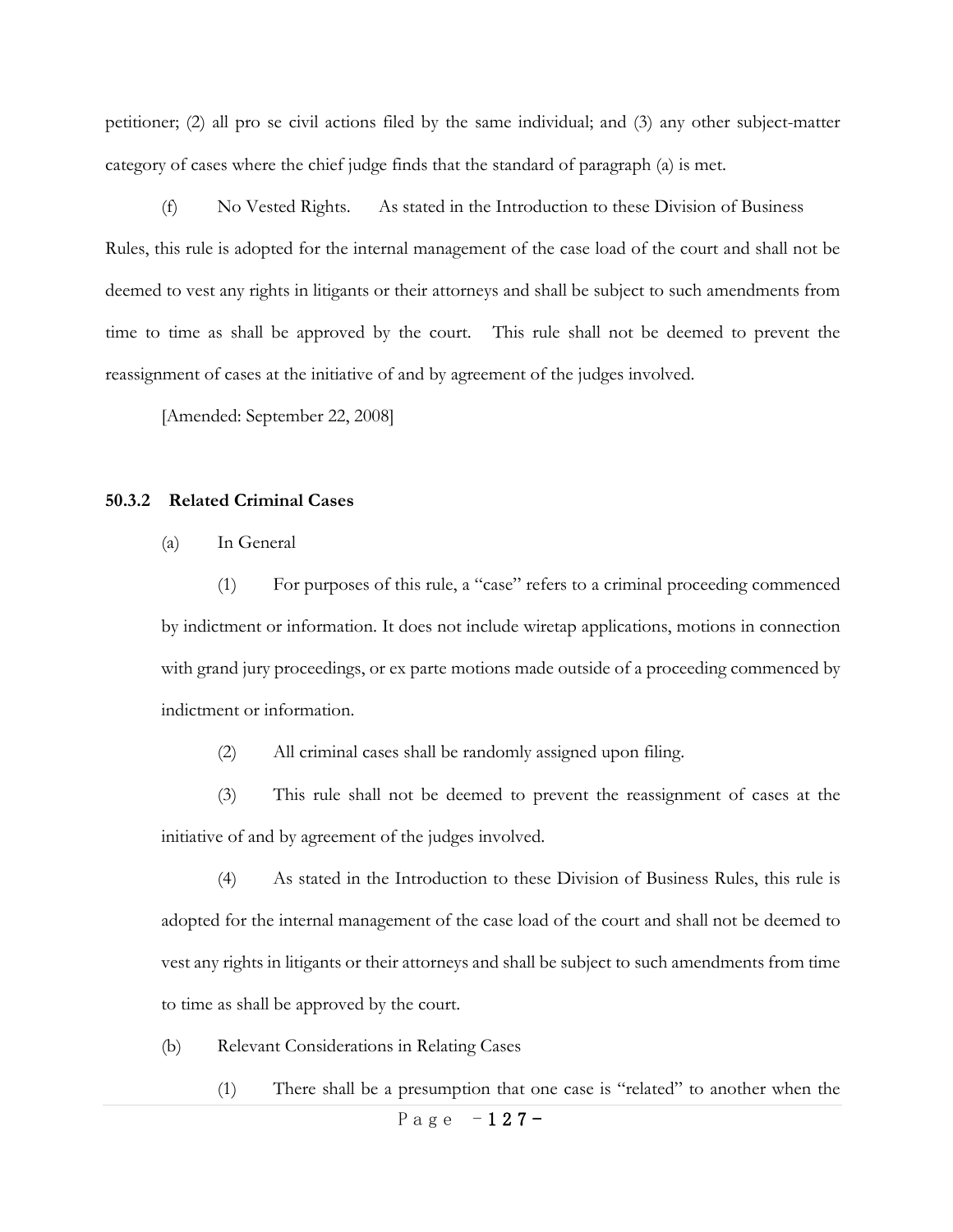facts of each arise out of the same charged criminal scheme(s), transaction(s), or event(s), even if different defendants are involved in each case.

(2) The presumption shall be overcome upon a determination by the relevant judges that reassignment would not achieve a significant savings of judicial resources or serve the interests of justice.

(3) In a case involving racketeering charges, the determination of whether that case should be related to another shall be made on the basis of the predicate acts charged, not the criminal enterprise.

(4) If a defendant has been convicted in more than one case and the sentences are pending before different judges, each of the pending sentences shall be imposed by a single judge determined by all of the relevant judges to be best suited to do so.

(c) Obligation of the United States Attorney's Office

(1) It is the affirmative obligation of the United States Attorney's Office ("USAO") to give notice to all relevant judges whenever it appears that one case may be presumptively related to another pursuant to Section (b)(1). Such notice shall be by letter and filed together with the indictment, information or Federal Criminal Rule 7(b) motion and addressed to each of the judges concerned. The letter shall set forth the facts relevant to deciding whether the indictment or information should be related to another case. The letter shall in addition state clearly whether its purpose is solely to provide notice to the Court under this rule, or whether the USAO seeks reassignment.

(2) The USAO may move for leave to file a notice required by the rule ex parte and under seal for good cause shown. The USAO shall promptly move to unseal the notice once the need for ex parte and sealed filing no longer exists. Absent leave of court, the USAO shall publicly file a notice indicating that an ex parte sealed filing pursuant to this rule is being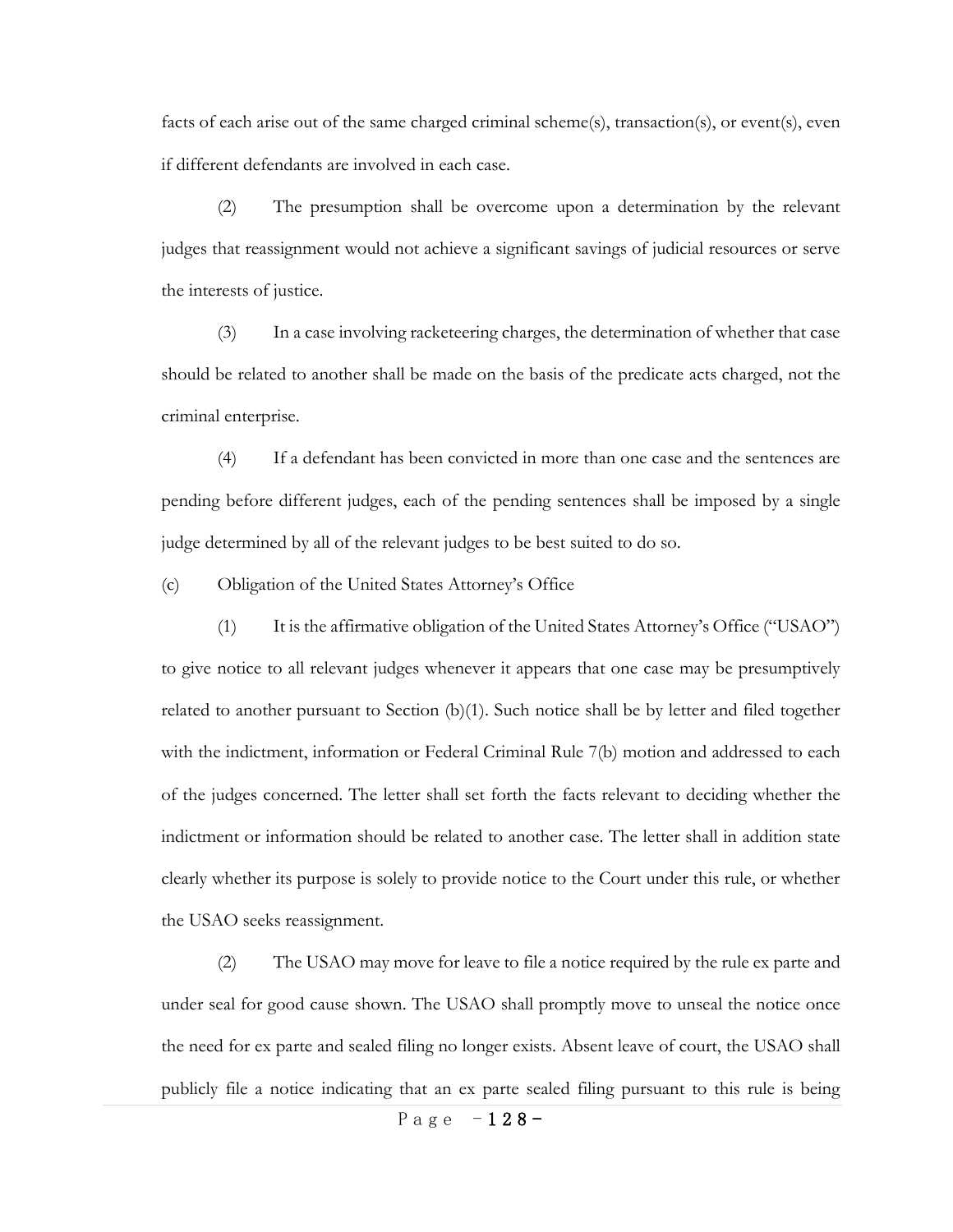submitted.

(3) These obligations are continuing. The USAO should endeavor to provide notice that could avoid having two or more judges sentence different defendants or the same defendant in related cases.

(d) Input from Defendants

Any defendant may request reassignment to a judge whom the defendant contends has a case that is presumptively related pursuant to Section  $(b)(1)$ . In addition, any defendant may request that a case previously assigned to a judge as related be reassigned to the original judge on the ground that it was not properly related. Such requests shall be made by filed letter in both cases, addressed to both judges.

(e) Joint Application for Reassignment

Nothing in this rule shall preclude the USAO and defendant from jointly seeking reassignment to another judge in the interests of justice or on the grounds that a significant savings of judicial resources would be achieved.

# **50.4 Reassignment of Cases**

No case shall be reassigned except in the interest of justice and the efficient disposition of the business of the court. The chief judge may at any time, with the consent of the judges involved, reassign individual cases. Reassignment of cases to accommodate changes in the complement of judges shall be made in accordance with the order of the Board of Judges.

# **50.5 Miscellaneous Judge and Duty Magistrate Judge**

(a) Duties and Functions of the Miscellaneous Judge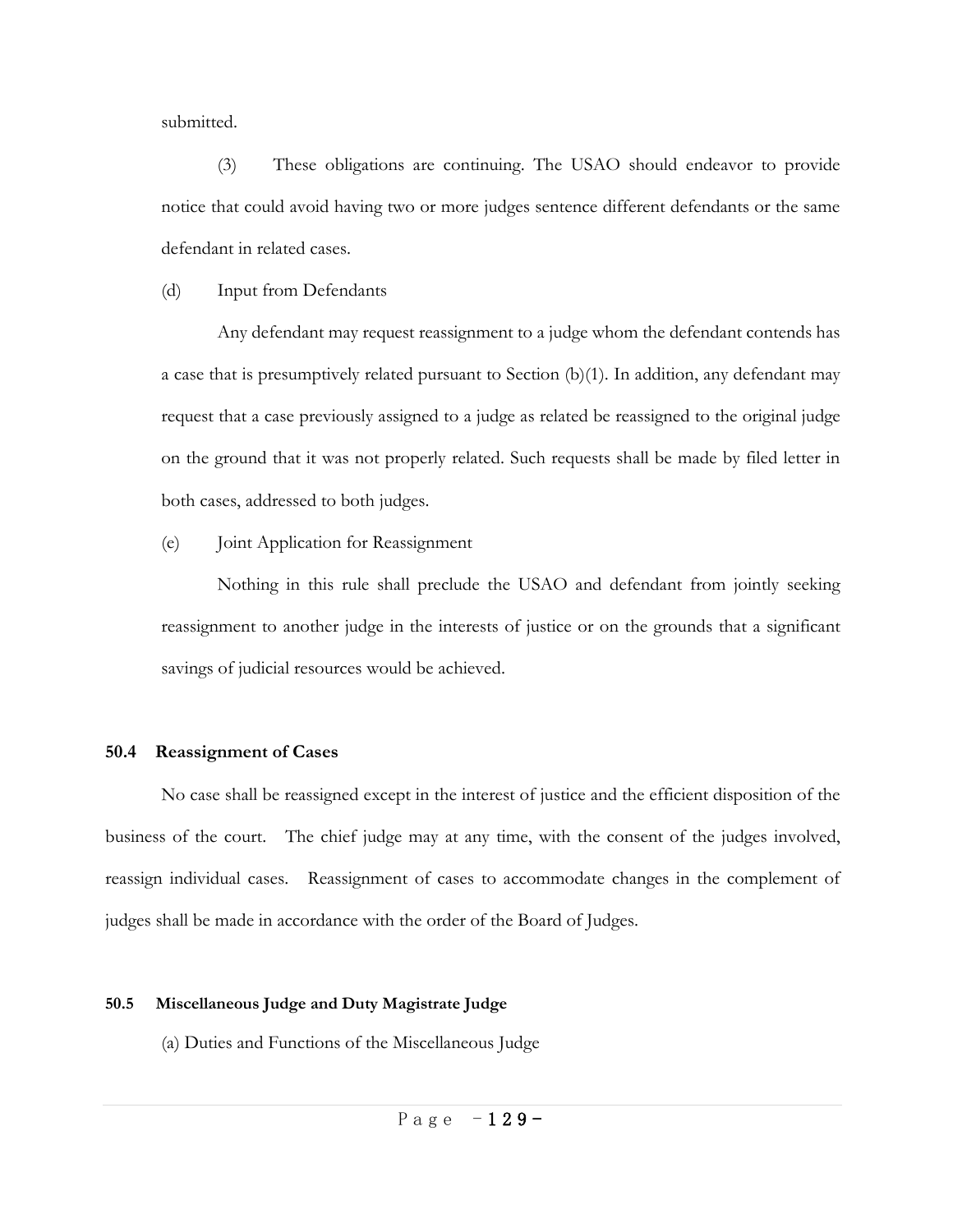(1) All matters, including those requiring immediate action or brought as special proceedings which cannot be assigned in the ordinary course, shall be randomly assigned pursuant to the procedures set forth in 50.2(b) of these rules.

(2) The miscellaneous judge shall hear and determine matters requiring immediate action in cases already assigned to any judge of the court, if that judge is unavailable or otherwise unable to hear the matter only for such immediate emergency action. The matter or case will remain assigned to the judge originally selected at random.

(3) The miscellaneous judge shall preside over admissions to the bar and naturalization proceedings.

(b) Duties and Functions of the Duty Magistrate Judge

(1) Preside over the arraignment part;

(2) Empanel grand juries, receive indictments and enter presentment orders, refer criminal cases to the clerk for assignment pursuant to 50.2, and discharge grand juries;

(3) Decide requests to be excused from service on the grand and petit juries; and

(4) Preside over admissions to the bar and naturalization proceedings when requested.

(c) Limitation of Duties in Matters Already Assigned.

The miscellaneous judge shall dispose of matters under paragraph (a)(2) only to the extent necessary and shall continue the case before the assigned judge. All applications for emergency action or relief shall disclose any prior application to a judge for the same or related relief and the outcome thereof.

### **50.6 Calendars**

(a) Numbers; Order of Cases.

The docket number of each case shall be the calendar number. No note of issue shall be